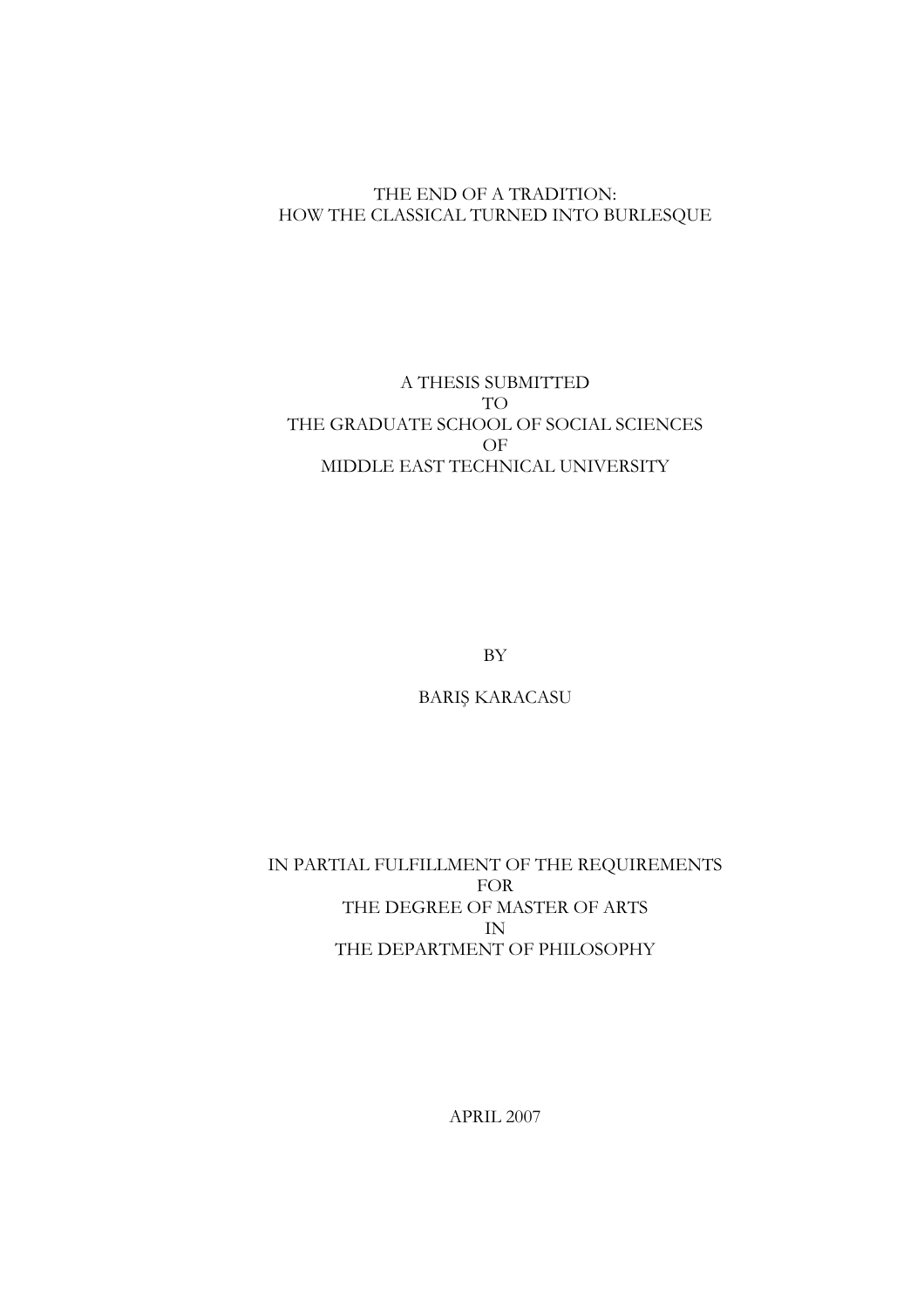Approval of the Graduate School of Social Sciences

Prof. Dr. Sencer Ayata Director

I certify that this thesis satisfies all the requirements as a thesis for the degree of Master of Arts.

> Prof. Dr. Ahmet İnam Head of Department

This is to certify that we have read this thesis and that in our opinion it is fully adequate, in scope and quality, as a thesis for the degree of Master of Arts.

> Assoc. Prof. Dr. David Grünberg Supervisor

### Examining Committee Members

| Assoc. Prof. Dr. David Grünberg | $(METU, PHIL)$ –   |  |
|---------------------------------|--------------------|--|
| Prof. Dr. Hatice Aynur          | (Yıldız Uni., TDE) |  |
| Prof. Dr. Ahmet Çiğdem          | (Gazi Uni., SBKY)  |  |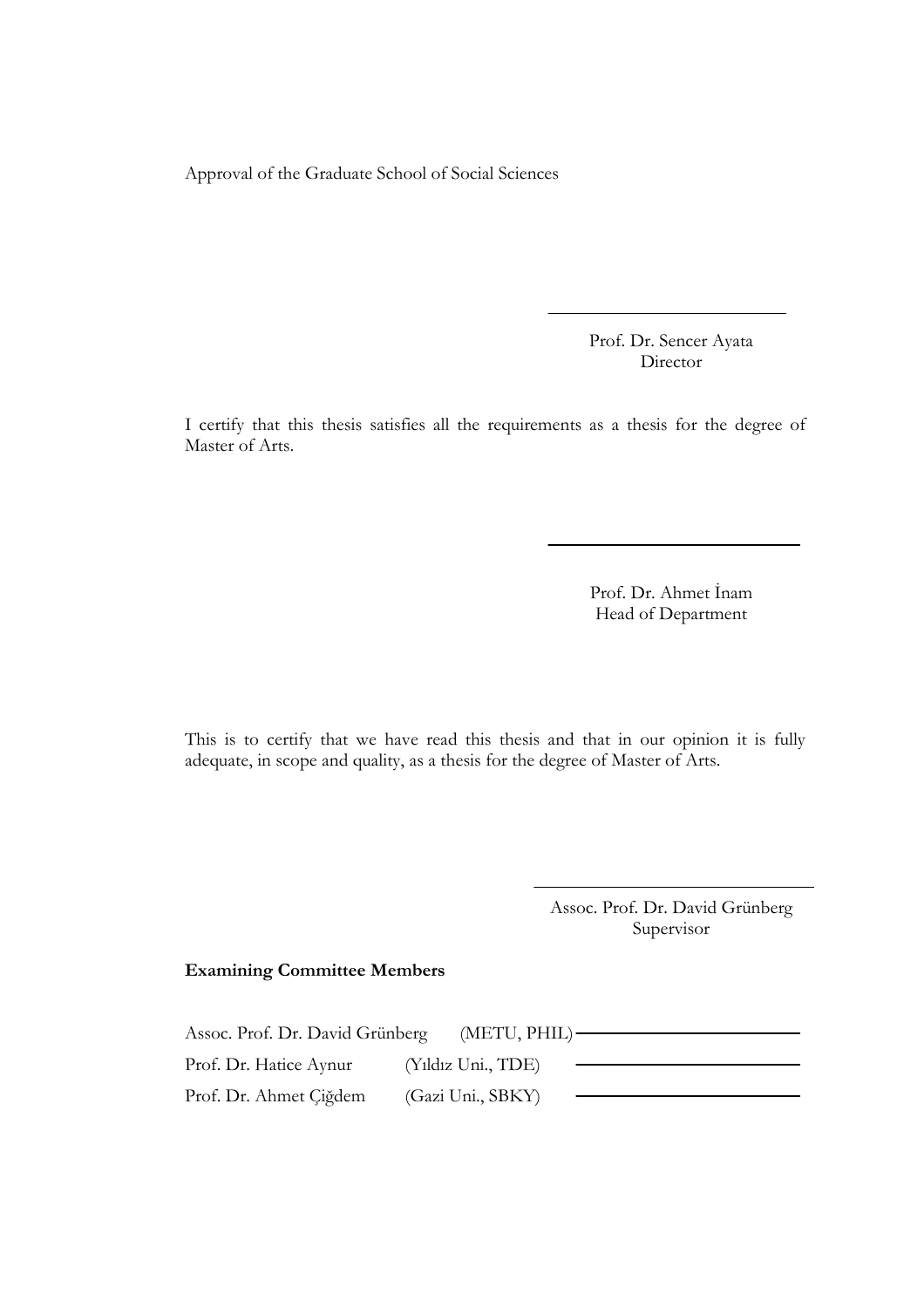I hereby declare that all information in this document has been obtained and presented in accordance with academic rules and ethical conduct. I also declare that, as required by these rules and conduct, I have fully cited and referenced all material and results that are not original to this work.

Name, Lastname: Barış Karacasu

Signature: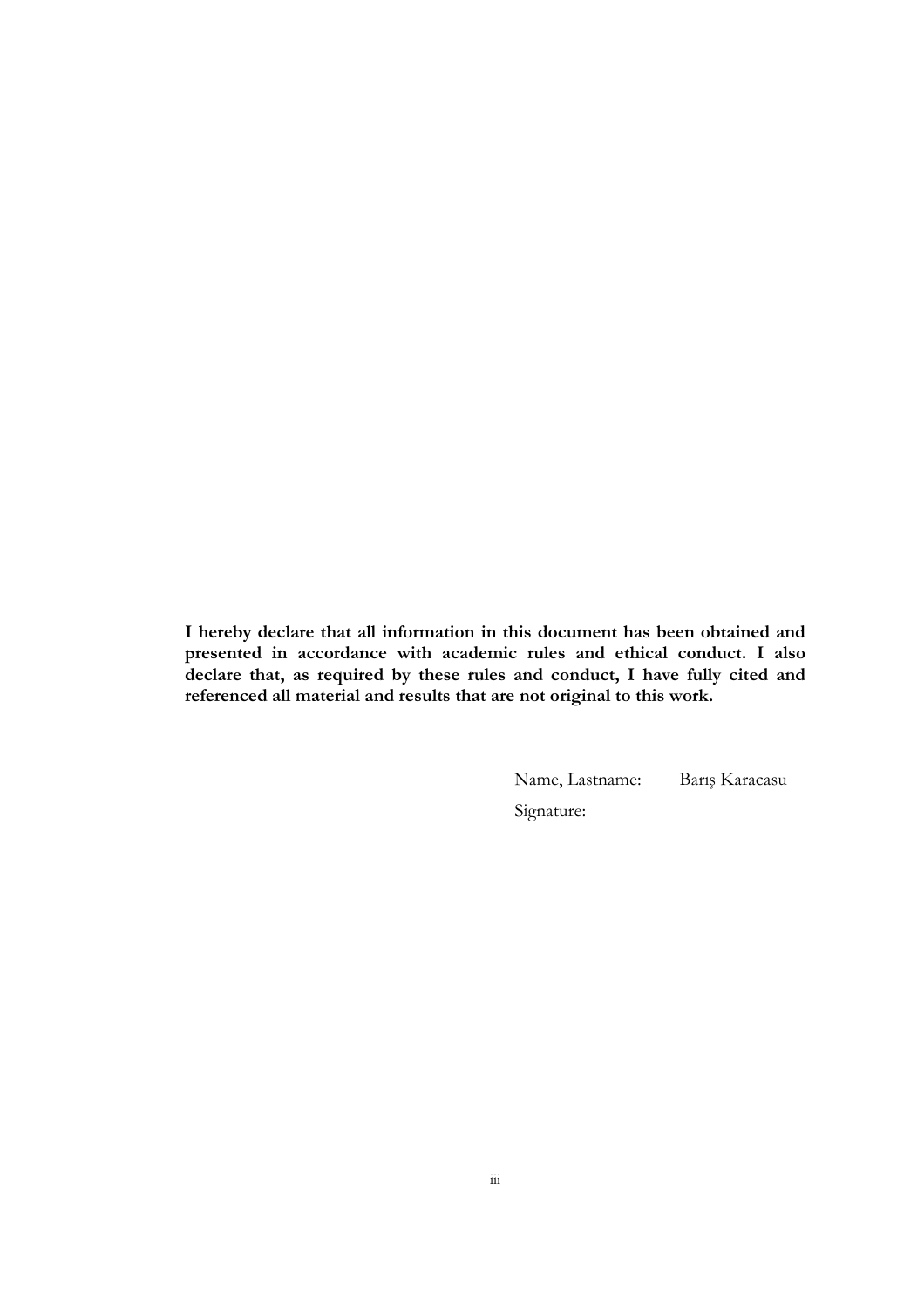### ABSTRACT

### THE END OF A TRADITION: HOW THE CLASSICAL TURNED INTO BURLESQUE

Karacasu, Barış M.A., Department of Philosophy Supervisor: Assoc. Prof. Dr. David Grünberg

April 2007, 69 Pages

During the creation or invention of literary canon some texts are excluded with respect to the aims of the historians. This thesis analyses the process of exclusion in a historical context and tries to show how those texts are related to literary canon or socalled traditional-classical literature by means of intertextuality. It focuses on the burlesque pieces of literature of the 18<sup>th</sup> century and how they are composed with regard to the genres and forms they are transforming.

Keywords: Burlesque, 18<sup>th</sup> Century Literature, Intertextuality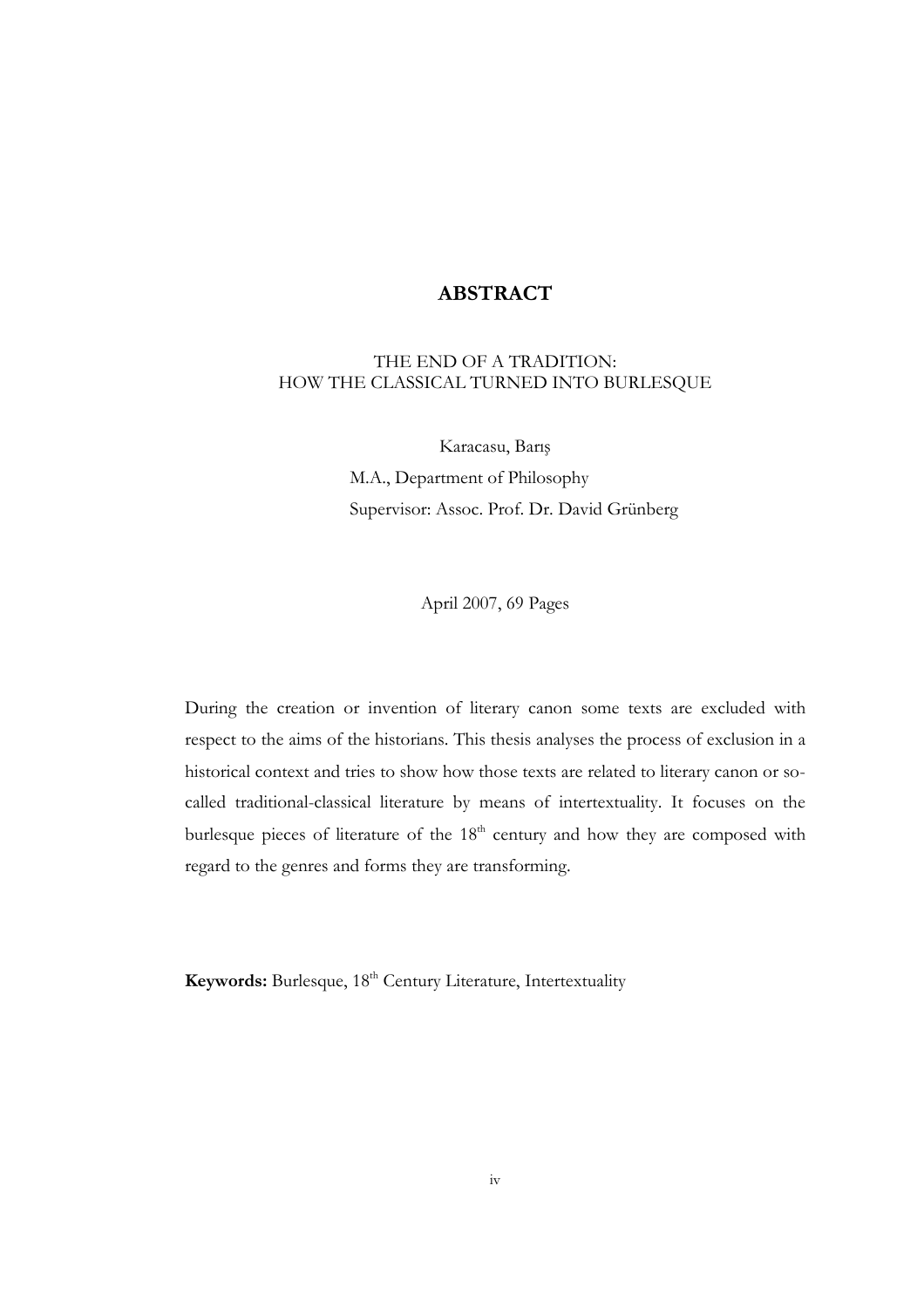# ÖZ

### BİR GELENEĞİN SONU: KLASİK OLANIN ALAYCI DÖNÜŞÜMÜ

Karacasu, Barış M.A., Felsefe Bölümü Tez Yöneticisi: Doç. Dr. David Grünberg

Nisan 2007, 69 pages

Edebi kanon oluşturulurken ya da icadedilirken kimi metinler edebiyat tarihçilerince kanon dışına itilir. Bu tez, sözkonusu metinlerin nasıl tarihsel bağlam içinde nasıl yok sayıldıklarını inceleyip gerçekte edebi kanonu oluşturan öteki metinlere ya da geleneksel edebiyata nasıl eklemlendiklerini metinlerarasılık bağlamında göstermeye çalışacaktır. 18. yüzyılda ortaya çıkan alaycı dönüştürme metinlerine odaklanarak kimi tür ya da biçimleri tehzîl yoluyla nasıl dönüştürdüklerini açıklamaya çalışacaktır.

Anahtar Kelimeler: Alaycı Dönüştürüm, 18. Yüzyıl Edebiyatı, Metinlerarasılık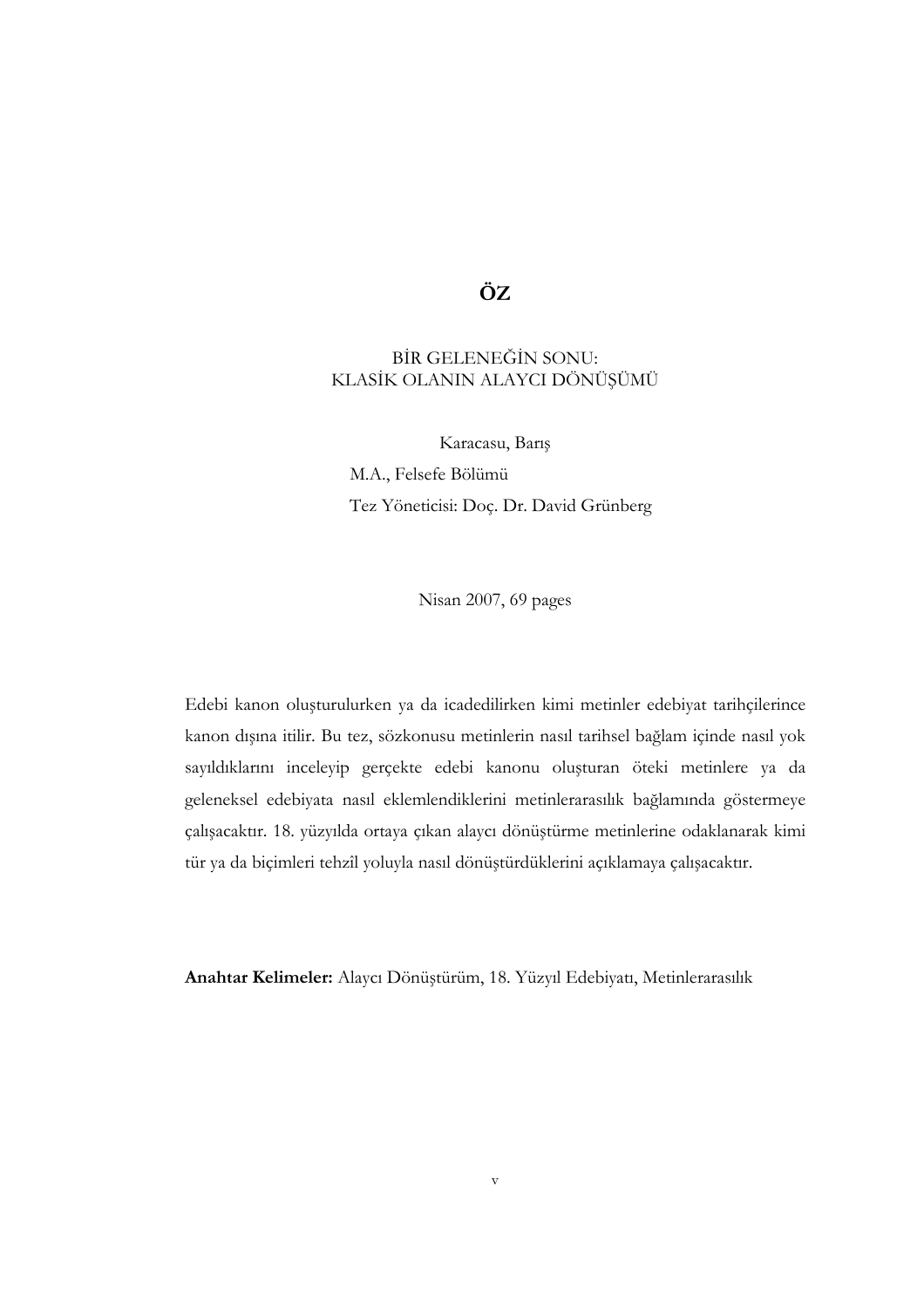### ACKNOWLEDGEMENTS

When I started my graduate study at the Department of Philosophy it was the year 1998. It lasted 10 years for me to write such a thesis. A talented or gifted student could have written a perfect thesis and it could have been a masterpiece under these circumstances. But, unfortunately, I am an ordinary student. And besides being ordinary I am also indolent and did not have lots of time to focus on this thesis. Writing this thesis is definitely a success for me after all happened in the last 10 years. And lot of people forced, helped, and encouraged me to continue my academic activities. I have to thank them all, but I am not able to mention them all here. The list is longer than anyone can imagine. Nevertheless I have to mention three persons here.

Though we have spoken each other for years about writing my thesis under supervision of David Grünberg, we could not have chance to work together. I had been willing to write my thesis with him, but also escaping from writing a thesis. After all he accepted to be my advisor. Though he was not interested in the subject of my thesis, he certainly helped me in completing this short thesis by putting up with my whims. If I was working with somebody else, I could not complete this thesis. I am proud to meet him and beyond everything else I am really indebted.

I also have to thank Hatice Aynur. Besides encouraging me to write a thesis at the age of 31, she also appreciated my attitude towards literature and history of literature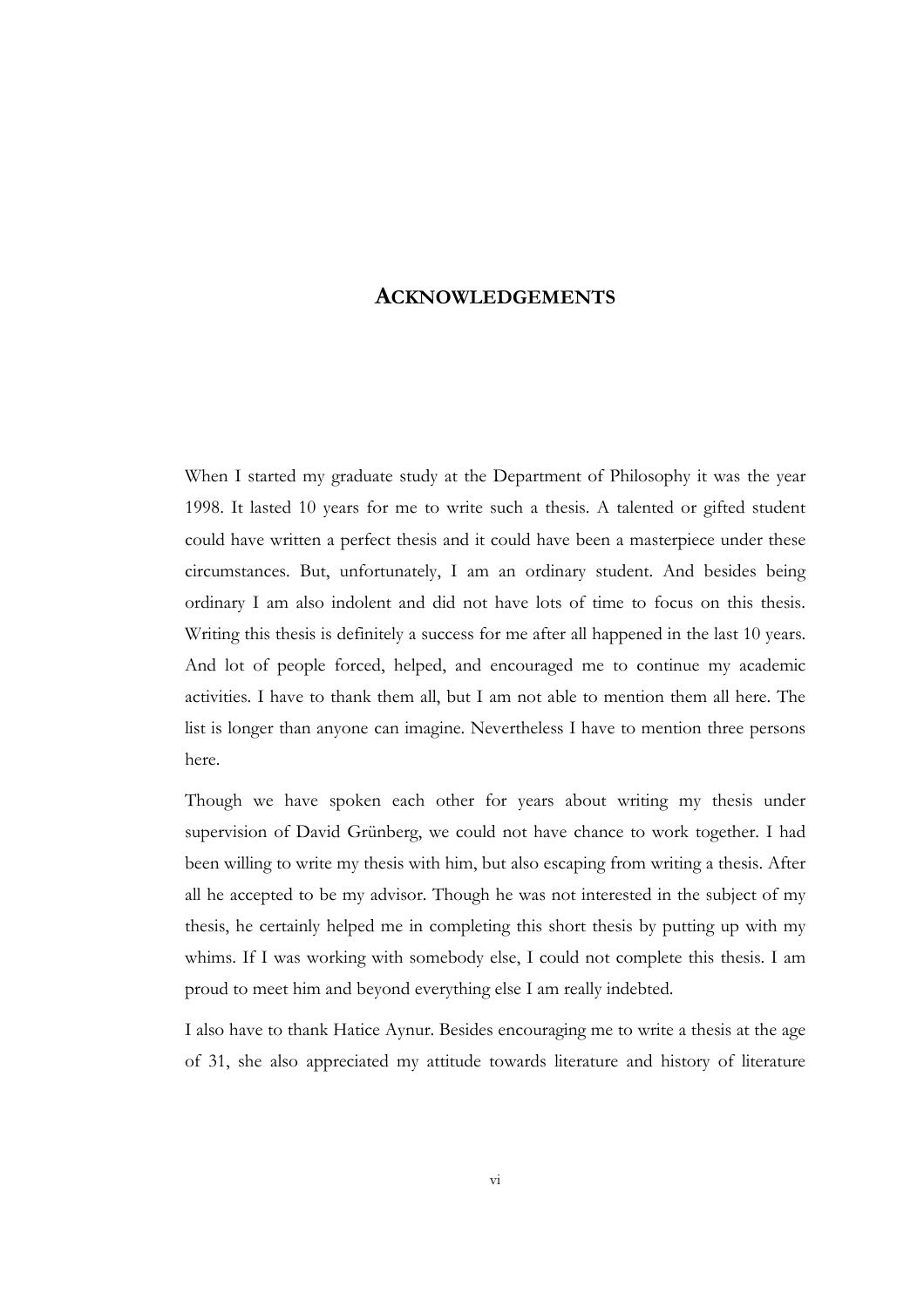more than I deserve. Possibly she is one of the few persons who would understand what I wanted to do. I am honoured to thank her.

Lastly I want to thank Ahmet Çiğdem. We know each other for years and despite my arrogance and insolence he kept being there. I am sure I went too far from time to time. It's my honour to have Ahmet Çiğdem as a Hoca, as a neighbour, and as a friend.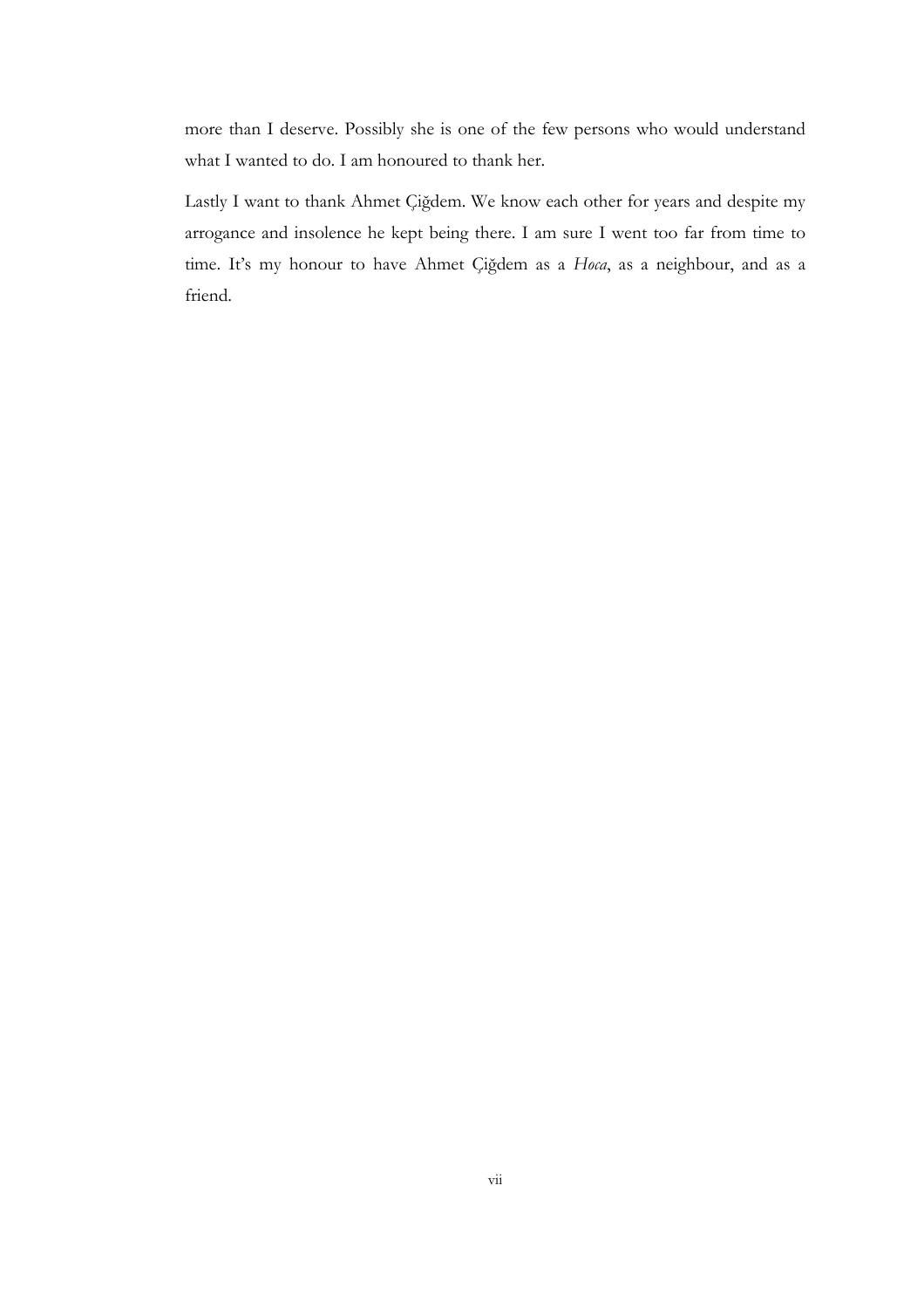# **TABLE OF CONTENTS**

| <b>CHAPTER</b>                                              |
|-------------------------------------------------------------|
|                                                             |
|                                                             |
|                                                             |
|                                                             |
|                                                             |
|                                                             |
|                                                             |
|                                                             |
|                                                             |
|                                                             |
|                                                             |
|                                                             |
| 4. BURLESQUE, INTERTEXTUALITY AND OTTOMAN POETRY37          |
|                                                             |
|                                                             |
| 4.3. CHARACTERISTICS OF ÇENGÎ-NÂME, ŞEVK-ENGÎZ AND HEZELS40 |
| 4.4. BURLESQUE AND TRAVESTY IN OTTOMAN XVIIITH CENTURY      |
|                                                             |
|                                                             |
|                                                             |
| <b>APPENDICES</b>                                           |
|                                                             |
|                                                             |
|                                                             |
|                                                             |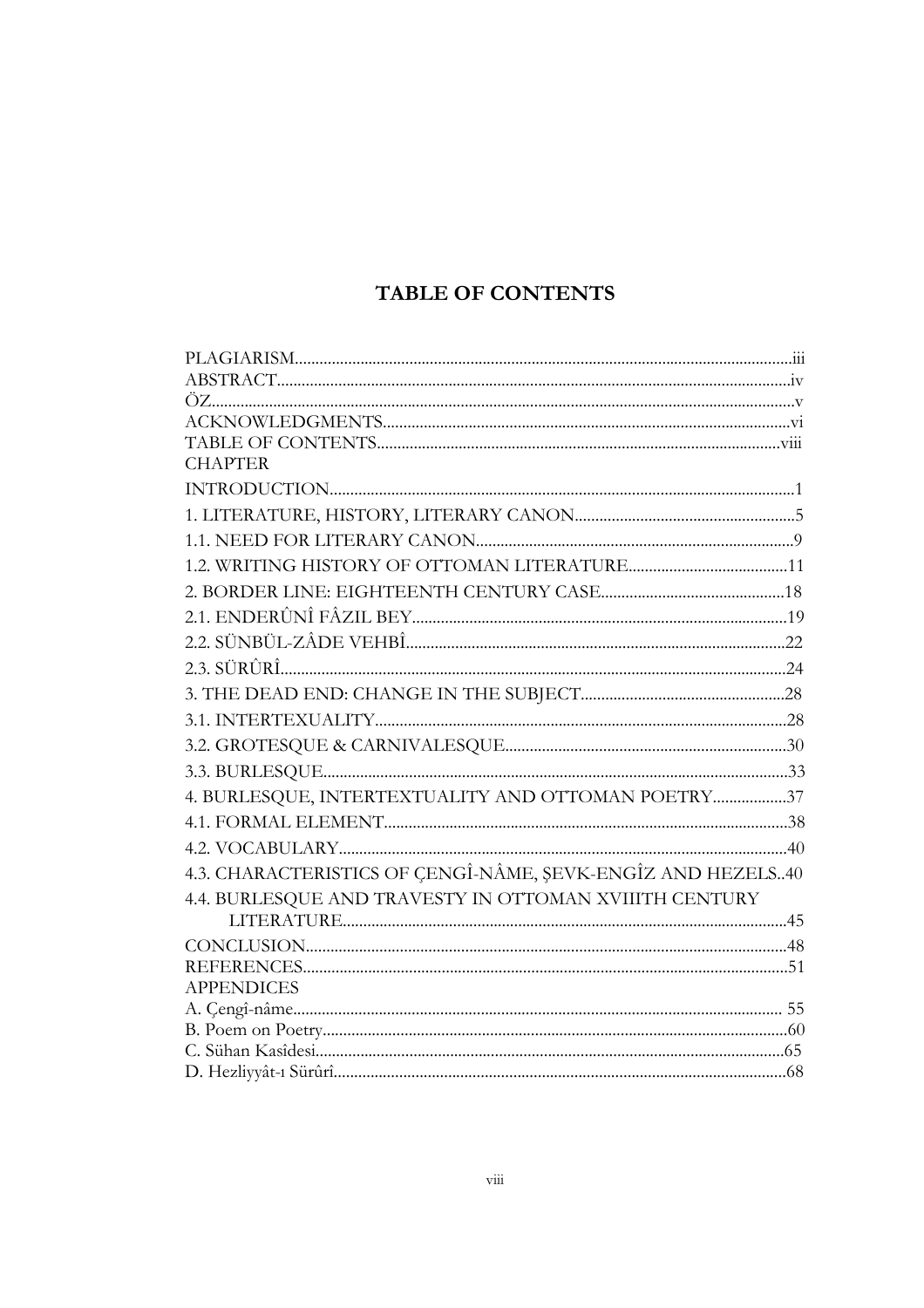# INTRODUCTION

As writing histories of other fields writing history of literature also based on some presumptions or hypotheses. Since literature and literary criticism are used in constitution or invention of a nation, the main texts have to be determined, master pieces of the literature have to bring to light and after all literary history would be build upon these texts with the literary works which do not contradict somehow with the presumptions of the historiography. But this attitude towards the history of literature is problematic on the grounds that this type of history would certainly neglect, deny lots of literary works. In other words, this history of literature would not explain the existence of pieces of literature which do not satisfy the needs of historiography.

In case we try to construct the history of literature by neglecting "inacceptable" pieces of literature, we will not able to explain how a poet like Sünbül-zâde Vehbî could write all the poem known as "Sühan Kasidesi" [Poetry on Poem] "انشاد کرده است the "قصيده كلاميه كه در صدارت خليل پاشا براي نصح و استهزاي شاعران هزيان كويان عصر با امر و اراده mesnevi like "Şevk-engîz" and the satire published by Turgut Kut in the special issue of tarih ve toplum on obscene literature [208]. Since we would not like to deal with those texts we would only cite them as interesting but also eccentric samples of literature with no value.

In this context we have to deal with these texts relying on the literary atmosphere of the period and within the frame of intertextuality. Intertextuality is used and discussed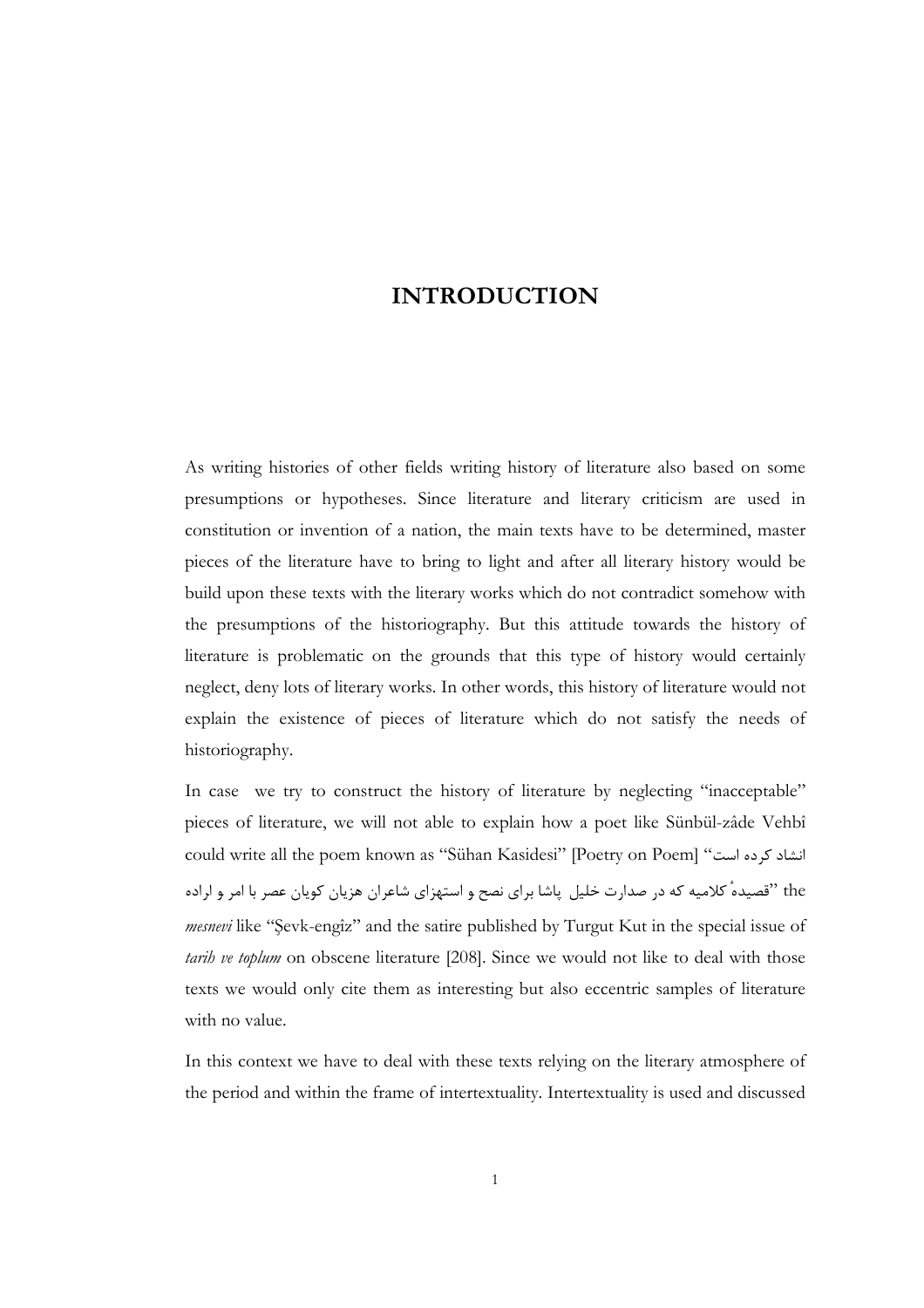in analysing Ottoman poetry. But there is not only one way of constituting intertextuality. While creating the literary canon of the Ottoman court poetry intertextuality was a fundamental mean. In fact, one of the founding elements Ottoman poetry *mazmûn* is also used to constitute this intertextuality. Besides many other ways of intertextuality this thesis would focus on the burlesque texts. The term burlesque is used with the meaning of "comic imitation of a serious literary form or artistic form that relies on an extravagant incongruity between subject and the treatment" relying on the conception of Kristeva's intertextuality and in accordance with the Bakhtinian notion of carnivalesque. Within this context we can also deal with the conceptions of nazire, hezel and tehzîl.

18<sup>th</sup> century has its own characteristics which make it differ with the others. Within the context of this thesis the obscene or grotesque pieces of literature constitutes this difference. In fact this is not surprising if we take into consideration the Middle Eastern literature. The theoretical frame presented firstly by Ahmet Hamdi Tanpınar in his famous uncompleted work 19. Asır Türk Edebiyatı Tarihi simply called "courtly metaphor" and developed by Walter G. Andrews in his book entitled Poetry's Voice Society's Song as three layers of interpretation -god/believer, sultan/man, and beloved/lover - allows the reader to receipt the message as if there is a sexual relation between two lovers. But in the  $18<sup>th</sup>$  century poets or writers started to mention this implicit relation clear and distinctly. In fact we can surely find some other examples of this kind work in previous centuries, but in the  $18<sup>th</sup>$  century these obscene, grotesque and sexually explicit pieces of literature represents the general characteristics of the century.

Whatever the political, economical, social or military reasons are there had been several examples of this kind of works and had been a common practice of literature. What we have to do is to clarify the relation of these texts to mainstream literature based on the literary canon. And to be able to succeed this I would focus on and pick three poets of the period: Enderûnî Fâzıl Bey, Sünbül-zâde Vehbî and Sürûrî. These poets and other like them were blamed by Nihad Sami Banarlı to make vulgar the style of the poet Nedîm, one of the masters of the same century and also the so-called localisation movement [784]. But we have to keep in mind that the master of the style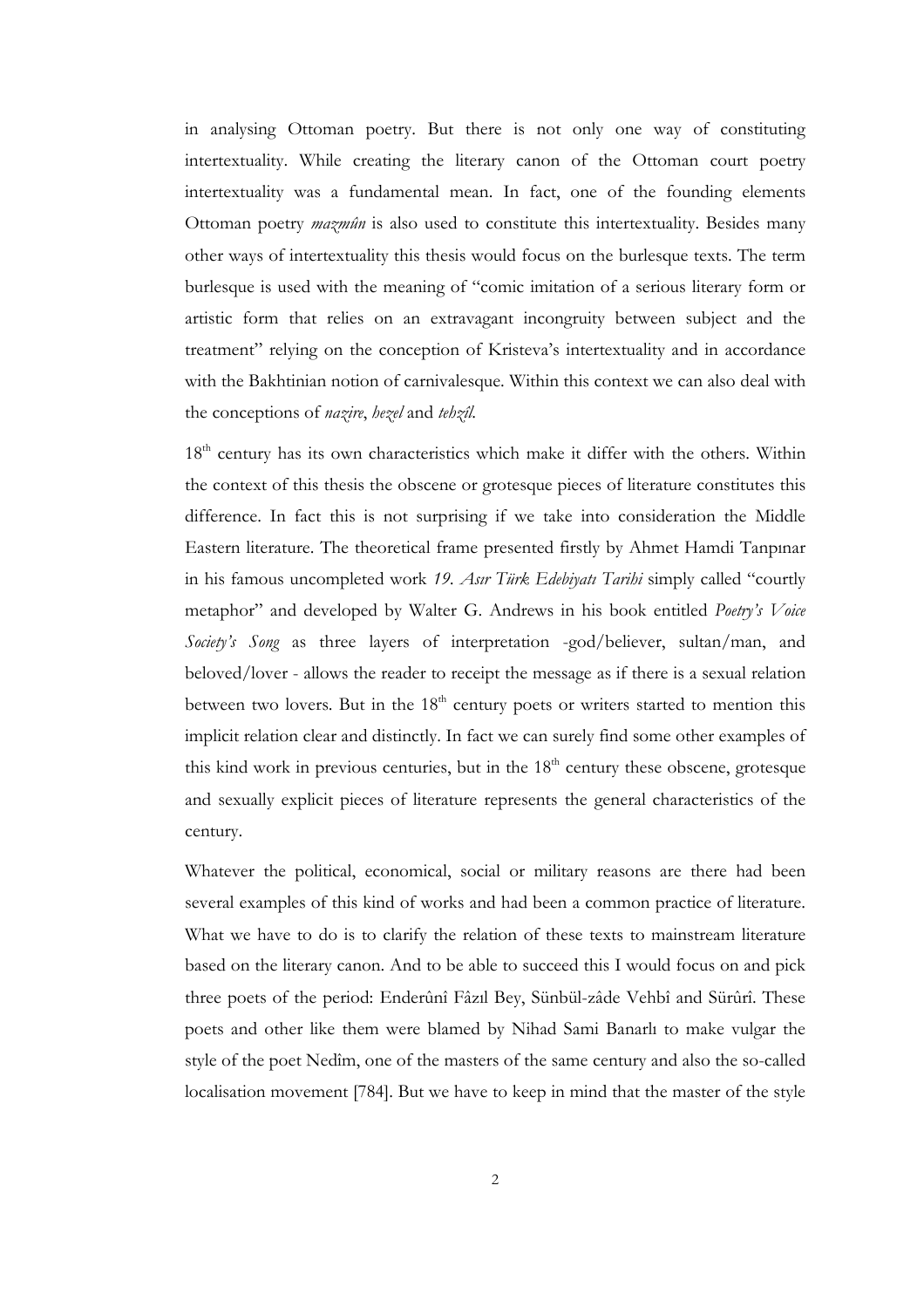had also used the language as "vulgar" as possible while saying the following line in Nigâr-nâme written to İzzet Ali Paşa: Söz söz açar, söz göt açar ey gül-i ra'nâ.

Within this thesis the literary value of Enderûnî Fâzıl Bey's Cengî-nâme, Sünbül-zâde Vehbî's Şevk-engîz and Sürûrî's hezels is tried to be discussed. Though these texts are obscene the poets are also choosing to de-construct and reconstruct the traditional poetry. The traditional Ottoman court poetry is implicitly referring to the subjects written by the above-mentioned and they just made it "clear and distinct". They had problems with the tradition and somehow found this way to overcome the boundaries of tradition by using burlesque. They used the same formal elements, but changed the subject and the way they treat the subject. And at the end comic, humorous and at the same time literary works were produced. In order to make it clearer we can refer Rabelais masterpiece and quote a rondo told by Gargantua: Rondo is the lyric form of poetry in Latin, French and English literature. While we expect a lyric poem, Gargantua reads a poem on "shitting". This rondo is certainly burlesque. The closest form in Ottoman literature to rondo is gazel. And we find a similar *gazel* in the compilation of Sürûrî, but this time the subject is "getting sick after being drunk". The problem is while the work of Rabelais has some literary value, the historians of Ottoman literature do not pay attention to those works as Agâh Sırrı Levend says: "üslûp ve edası çok âmiyane olduğu gibi, mevzuları da ahlâkî bakımdan okunmağa değmezdir; bunların çoğu ağıza alınmayacak kadar müstehcen ve galiz kelimelerle doludur". [Edebiyat Tarihi Dersleri, 345-346.]

At some point Ottoman literature reached the peak and it started to decline. Ottoman literature entered a period of formalism and sophistication, too. Kayahan Özgül offers to call this period "baroque" for the same reason [387]. He also adds that one of the characteristics of this period was change in the subject, but he relates this change to humour. Özgül founds his argument on the grounds that the poets wanted to change the tradition and in order not to be criticised they used humour. But I think this was not the fact. They certainly knew what they were doing. They were using all the literary elements which constituted the traditional Ottoman court poetry, except for the subject. They were purely literary and as Jan Schmidt stressed "if the metaphors, punning, wordplay, the comic obscenities... were eliminated or cast in the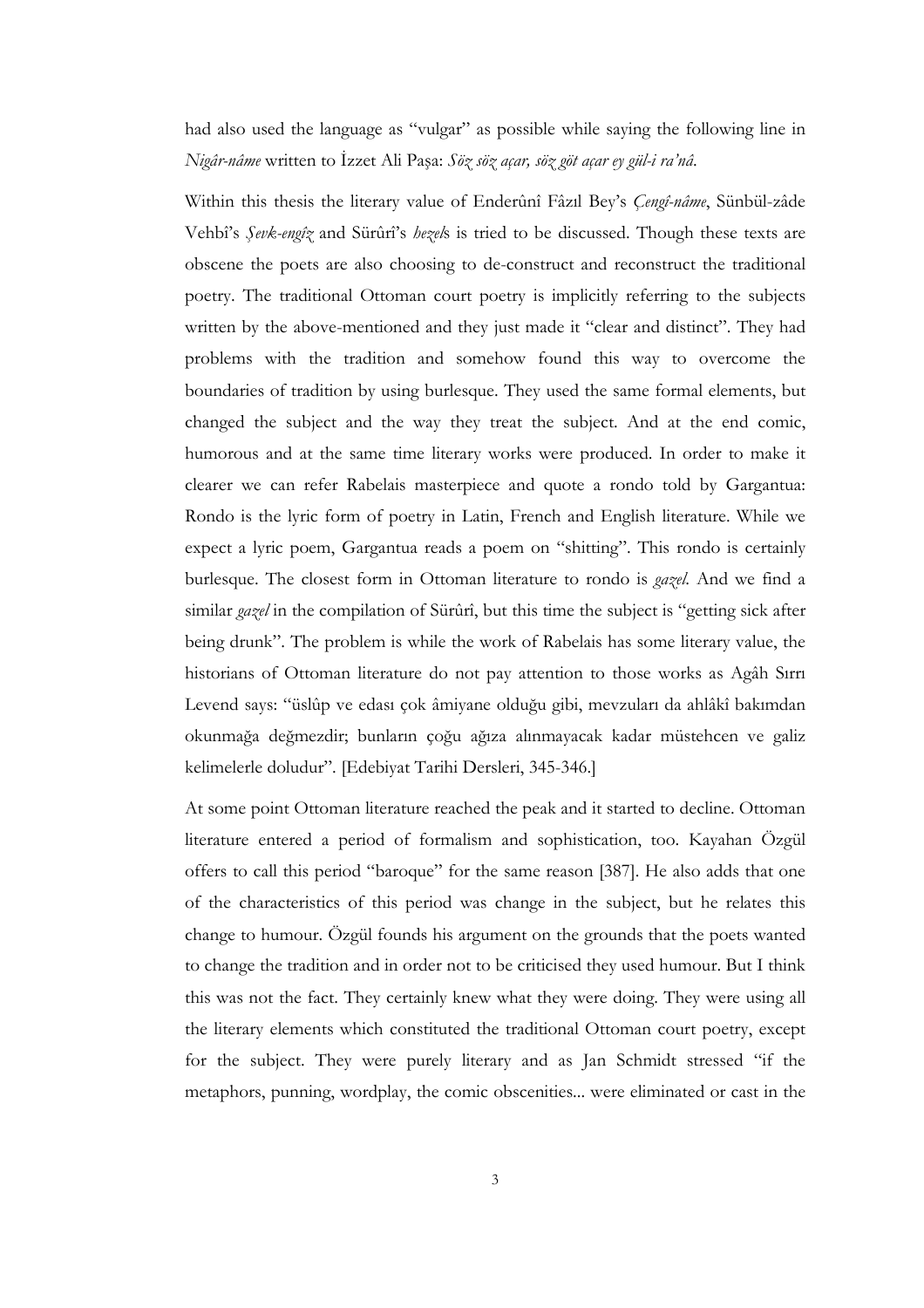form of dry prose, not much would remain of [these] work[s]" [191]. The period of decline was combined with the appearances of burlesque pieces of literature. And those texts were the medium for the traditional poetry to reach the end.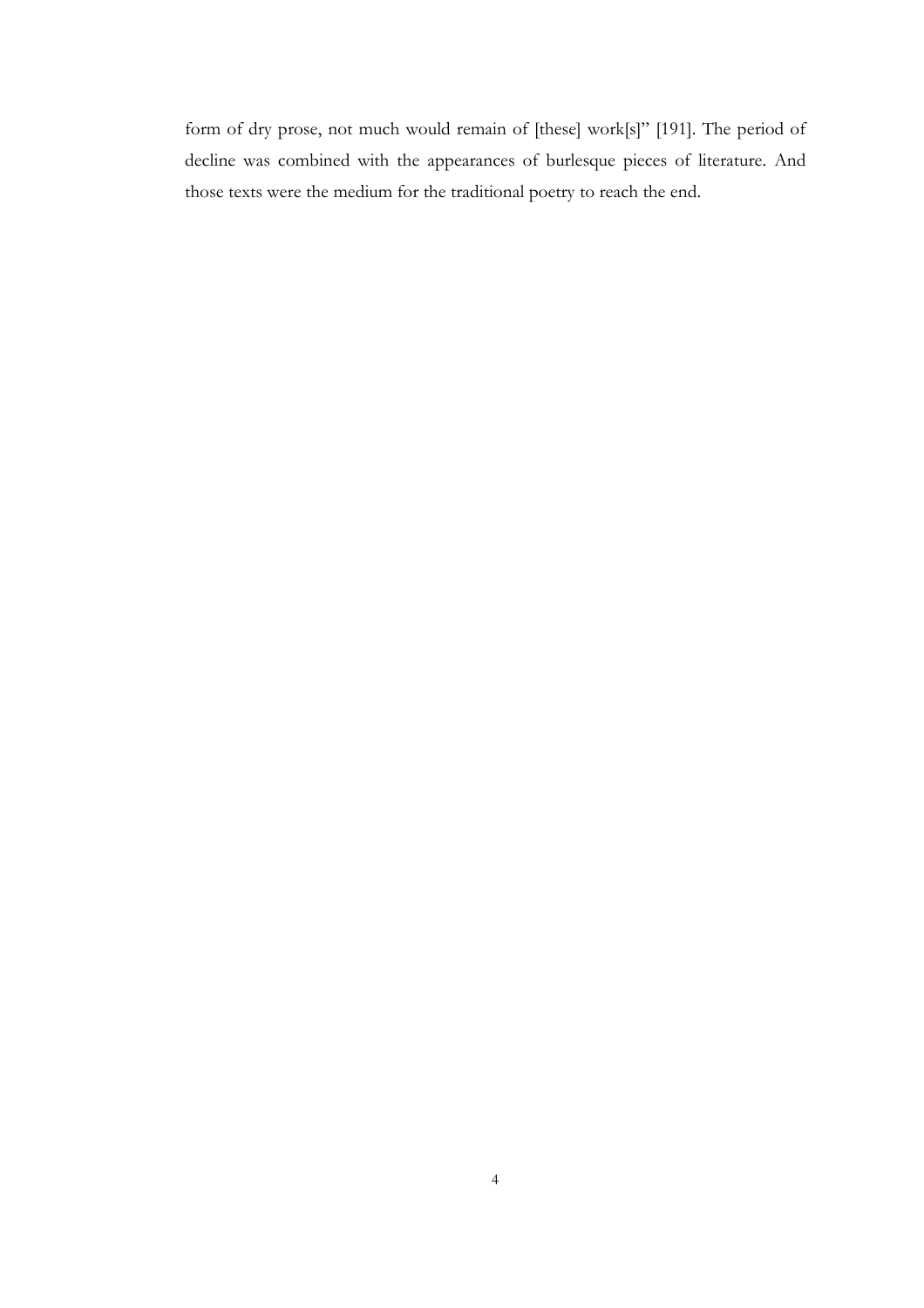# CHAPTER I

# LITERATURE, HISTORY, LITERARY CANON

In an old manuscript from the  $18<sup>th</sup>$  century an interesting Nasreddin Hoca story was related. The story is about the encounter of Saltuk Baba with Nasreddin Hoca and based on the conversation they had:

> One day, Sari Saltuk visited Nasreddin Hoca in his house and asked him if he owned the property. The Hoca replied that he owned three things in this world: his two testicles and a penis. Surprised by the audacity of the answer, Saltuk Baba could not bring himself to believe that the Hoca meant what he said, so he interpreted the answer mystically. By the two testicles, the Hoca might have meant good deeds and divine knowledge, but Saltuk had trouble guessing the hidden meaning of the penis. The Hoca, divining what Saltuk Baba had in mind, said, "The one that you are trying to understand is purity of heart." [Başgöz & Boratav,  $8$ ]<sup>1</sup>

Ilhan Başgöz interprets the story as a proof of the belief of general public that Nasreddin Hoca had mystical power [8]. Even if this interpretation can be wellfounded we have to keep in mind that the interpretation is based from the standpoint of Nasreddin Hoca and the story also has another aspect to be thought about. If we change our standpoint and try to understand, interpret the story from the point of view of Saltuk Baba we will certainly see another picture. It would not matter whether Nasreddin Hoca can know or not what Saltuk Baba has in mind, the way how Saltuk

<sup>&</sup>lt;sup>1</sup> The story can be found in Ottoman script in Saltuk-name: the legend of Sarı Saltuk / collected from oral tradition by Ebu'l Hayr Rumi. Text is in facsimile with a critical and stylistic analysis and index by Fahir Iz. The book had been published by Orient Press in 1974. But I am not going to use the Turkish version of the story. The story was used by Ilhan Başgöz in the book entitled I, Hoca Nasreddin, Never Shall I Die: A Thematic Analysis Of Hoca Stories. Since the book was in English he also translated the story into English.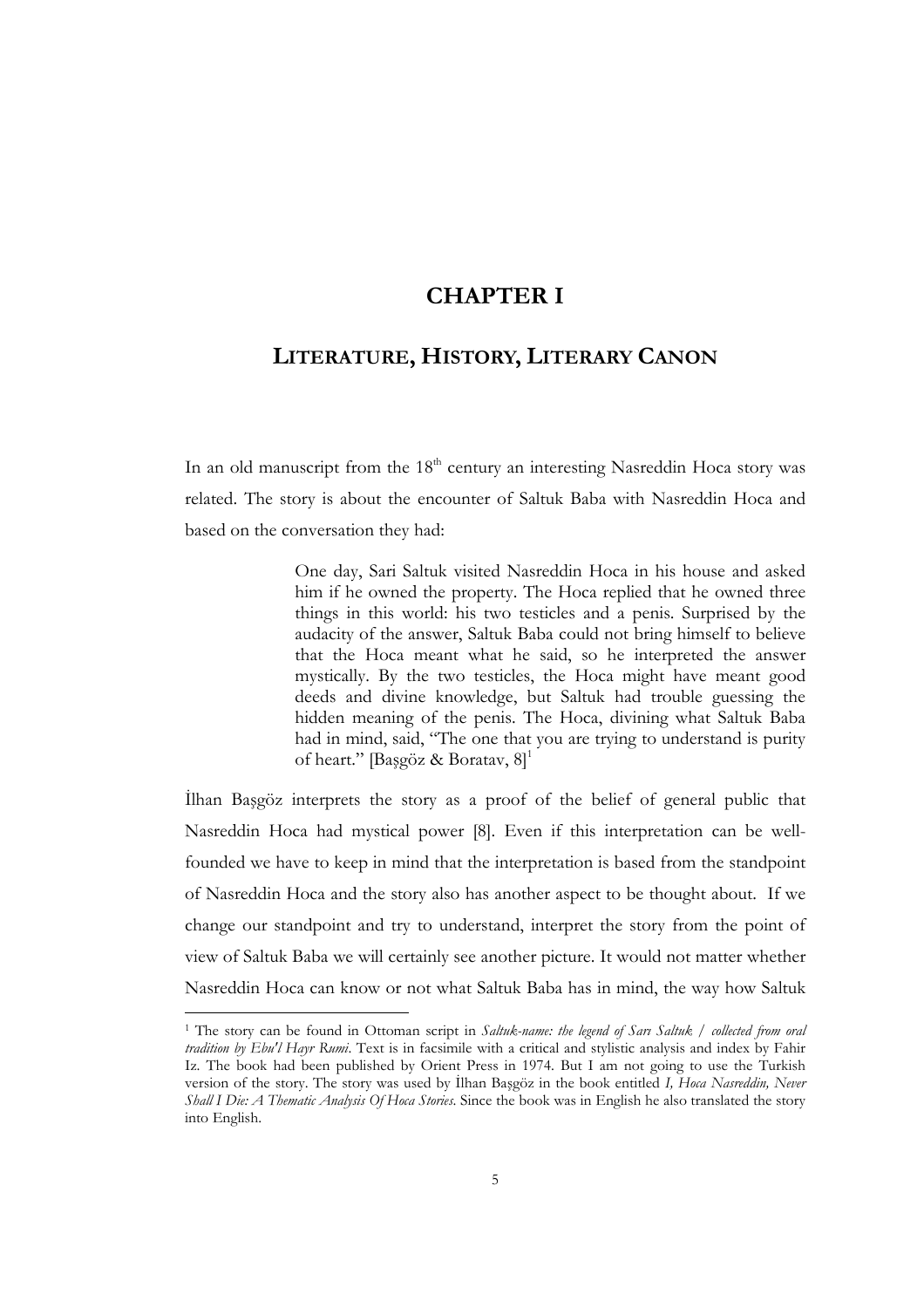Baba understands the answer would not change and he would have the same tendency how to understand the response. Whatever the literal meaning of the answer is, how grotesque or obscene the response is Saltuk Baba would be inclined to interpret the story in the way he wants to understand. The answer has to have another meaning and has to refer to another frame of interpretation. Otherwise the general interpretation, understanding of the world by Saltuk Baba would collapse and the unity of the world of meanings would be certainly deconstructed. In other words, if Nasreddin Hoca insists that those three things were exactly what he mentioned the story would not be included in the manuscript at all.

My purpose in picking up this example is to emphasize that there is a parallelism between the interpretation of a certain thing on a certain moment of the history and our attitude towards a special thing related to the history of literature on a certain moment of time and within a specific *Weltanschauung*. The way how Saltuk Baba eliminates the grotesque parts of story and understands the answer the way he wants to is very similar to the attitude of eliminating, discarding several texts while writing literary history. There can be several reasons of this approach towards historiography<sup>2</sup> or history of literature. First of all historians working in the field of literature are dealing with some texts with prejudice or at least they do not prefer to deal with them at all. This type of approach even includes "misconduct of duty". In case a text does not fit the researcher's understanding of literature or does not serve for the purposes of the historian it can be interpreted in a way that it does.<sup>3</sup>

<sup>2</sup> I use the term with meaning of the study of the writing of history, examining factors such as how the style of historical writing, methods of interpretation and tools of investigation changed in the course of time.

<sup>3</sup> As an example of this kind of distortion I can cite a recent book written by a group of academicians working in the field of "History of Turkish Literature". The writers include one of the dominant figures of the field Prof. Dr. Mustafa Isen who is also Undersecretary of Minister of Culture. The book is entitled Eski Türk Edebiyatı El Kitabı [Introductory Book for Old Turkish Literature] and in the chapter "Tarihî Gelişim [Historical Development]" we find a quotation from Haluk İpekten on the metre called aruz used by Ottoman poets. According to the quotations Ottoman poets created their own version of aruz: "XVI. yüzyılda artık büyük şairlerin elinde hatâsız ve ustaca kullanılan Türk aruzu yaratılmıştır." [88]

Though what Turkish *aruz* means and what are the characteristics of this new metre matter for the purposes of the book we are not informed about those details. Instead we can easily check the source about the details. But what we will find is not going to be the same the authors quoted. On the contrary Haluk Ipekten clearly disclose that Ottoman poets used the Persian version of the metre:

<sup>&</sup>quot;… Türk şairleri denenmiş ve pek çok değişikliklere uğratılarak ve yumuşatılarak yeniden düzenlenmiş olan İran aruzunu dillerine ve şiir zevklerine daha yatkın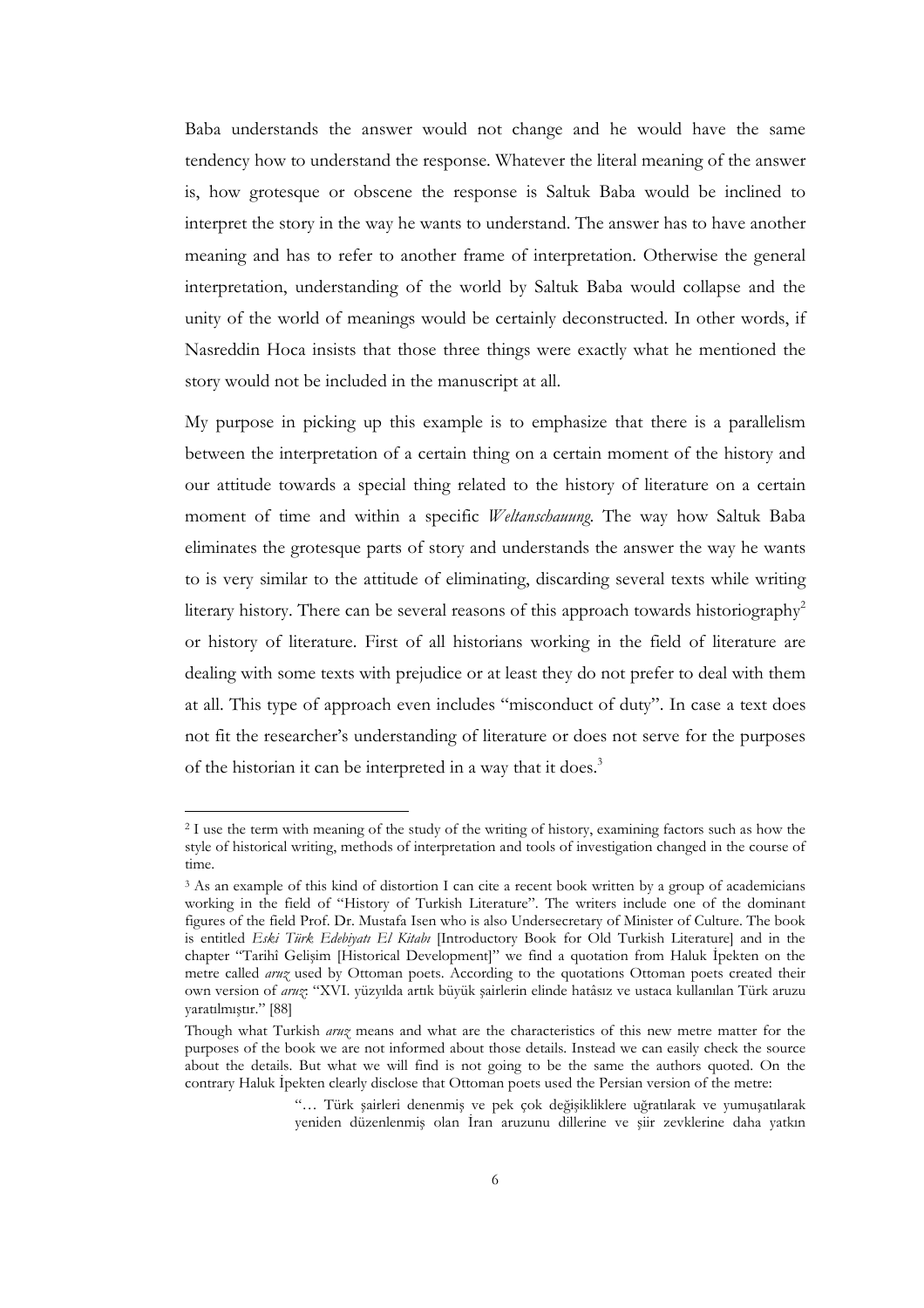The second reason is the outcome of the effect of dominant / official ideology over the writing the history. The early republican ideology tried to break off the relation with the "old" and the republican "revolutions" physically managed to realise this break by changing the alphabet. Changing the Arabic letters with Roman ones succeeded in a formal break. This was followed by so-called "language revolution": changing the old vocabulary with the new vocabulary led to break from the *mana* of the old world. This operation had a practical outcome in writing the history itself and also the history of literature. Breaking up with the old made people to be able to write the history from the beginning; by destructing the continuity the official ideology had the chance of reconstructing the past.

But on the other hand this break led to some difficulties. Since the intellectual continuity was damaged the literary canon upon which the history of literature would have been based on had to be reinvented. The more the distance between the researcher / historian and the subject is, the more difficult to penetrate into the subject matter. But, at this point, I have to mention here that Victoria Holbrook alleges in the chapter "Inventing Difficulty: Modern Reception of Ottoman Poetry" of her book The Unreadable Shores of Love: Turkish Modernity and Mystic Romance that the was an invented difficulty as the title of the chapter announces:

> It has often been passionately asserted that a rupture between the two was, and is, total. The remarkably successful alphabet revolution in 1928 (and attending semiotic revolutions of costume, calendar, professional title, and surname), followed by comprehensive revision of syntax and vocabulary in which large sectors of population enthusiastically took part [Hayd, 1954], did make all pre-1928 literary artifacts hard to read. The Arabic-based Ottoman script was exchanged for a new alphabet based o Roman, and Türkî became two languages, distinguished by script: "Ottoman" (Osmanlıca) and "Turkish" (Türkçe). [20]

bularak benimsemişlerdir... Arap ve İran aruz kaideleri ve kalıpları hakkında bilgi veren bazı kitap ve risaleler yazılmış olmakla birlikte, Arap ve İran edebiyatlarında olduğu gibi aruz ölçülerini inceleyen, tartışarak yeniden düzenlemeye çalışan ve Türk diline uygun bahir ya da kalıplar öneren yazarlar çıkmadığı için bu ölçünün uygulaması yalnızca onu kullanan şairlere kalmıştır... XVI. yüzyılın başında ise aruzun kullanılmasında hiçbir güçlük kalmamış ve önceki yüzyıllardaki aksaklıklar ortadan kalkmıştır. Özellikle bu yüzyılın Fuzûlî, Hayâlî, Bâkî gibi büyük şairlerinin elinde hatasız ve ustaca kullanılan, ayrıca söze aheng katan bir şiir ölçüsü haline gelmiştir." [27-28]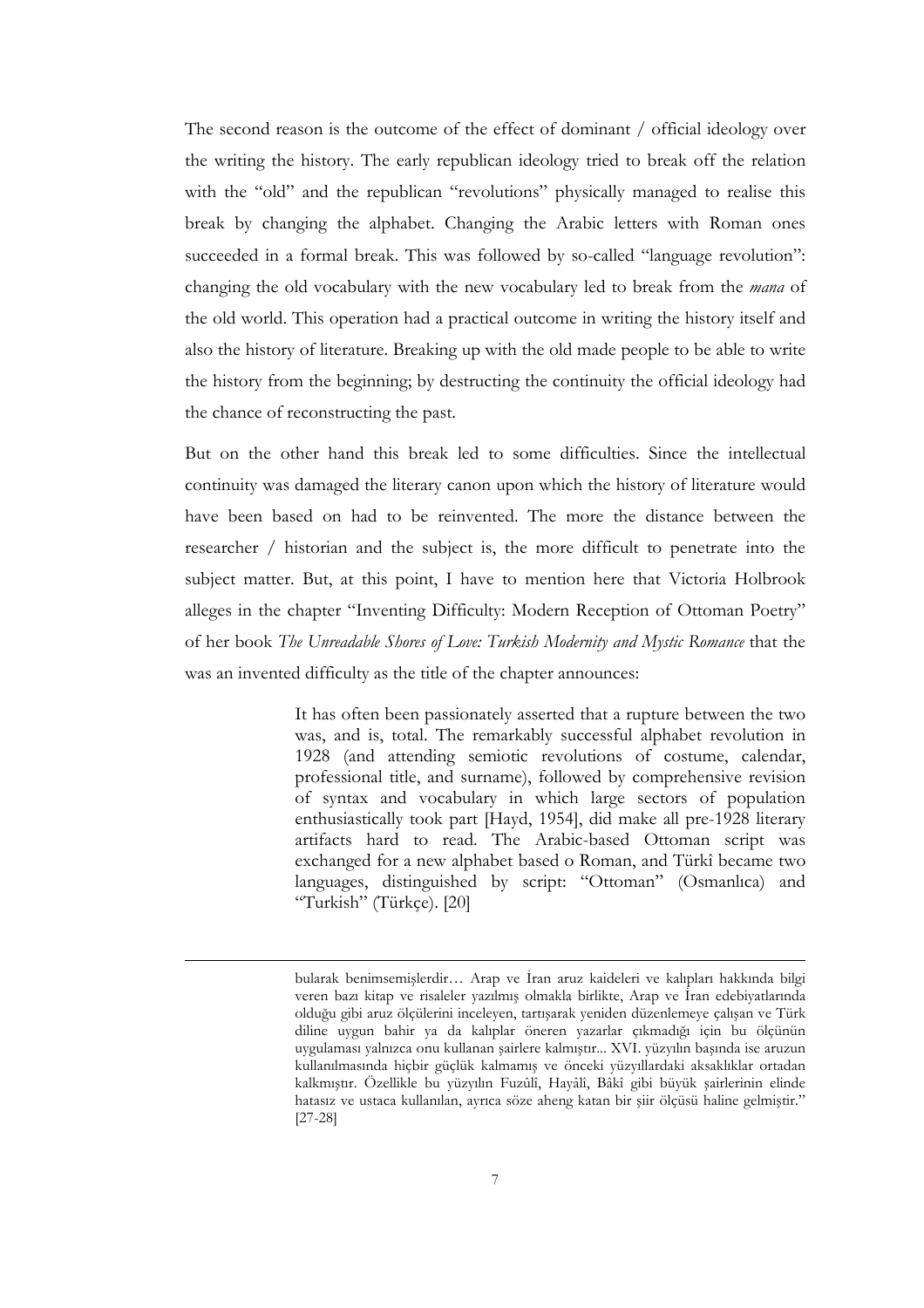Victoria Holbrook also calls this invented difficulty "euphemism": "...Turkish revolutionaries found it necessary, for the survival of a Turkish state, to submit Ottoman poetry to orientalization. 'Difficulty' is a euphemism for that surrender, by which statements about Ottoman poetry became allusions to the Ottoman state, and literary criticism became a field for the articulation of Turkish nationalism" [31]. Though Holbrook is right in putting the problem this way she is unfortunately not able to dissolve the problem which the young researcher is facing whatever the motives had been for using this difficulty. Dealing with Ottoman literature needs a special knowledge of that language. In fact this is not only a problem for the young researchers but also for the professors. Ahmet Talât Onay<sup>4</sup> streses this difficulty in the "Preface" of his comprehensive dictionary Türk Edebiyatında Mazmunlar as follows:

> [Veled Çelebi İzbudak'ın] tavsiyesini yerine getirmek için divanları dikkatle okurken pek az şeyleri bildiğimi anladım. Eğer üstâda söz vermemiş olsa idim, okutmak hevesi icbâr etmeseydi bu işi yarı yolda bırakmak pek kolaydı. Bazen bir mısra veya beytin beni saatlerce düşündürdüğü, anlamak nasip olmazsa fütûr içinde bıraktığı vâki olmuştur. [LIX]

Though Ahmet Talât Onay had perfect knowledge of Ottoman language and also knew the set of references in details, he also had several difficulties in writing the "dictionary". Relying on this fact we have to accept that this break had deep impact on the academic study of the field of ottoman literature and history. In order to be able to bring up the symbolic value of this break we have to focus on the creation of literary canon and invention of history during the early period of republican era. But before going there I would like to quote Selim Kuru to summarise the characteristics of this canon -I mean the canon of the court literature- as precursor:

> The present canon is well defined in encyclopedias, anthologies, and textbooks, and is taught in the Turkish Language and Literature departments of universities. The canon relies on an established set of categories and generalizations, and portrays Ottoman literature as a monolithic entity, devoid of historically determined characteristics.

<sup>&</sup>lt;sup>4</sup> I have to stress here that Onay was one of founding "Hoca"s of academic study on Ottoman literature. If you would look at Hatice Aynur's article entitled "Eski Türk Edebiyatı Alanında Yapılan Tezler (Yüksek Lisans - Doktora) Üzerine 1922-2005" and published in the 9th issue of Türkiye Araştırmaları Literatür Dergisi you would see that he was the root of academic study in the field of Ottoman literature with Ali Nihad Tarlan.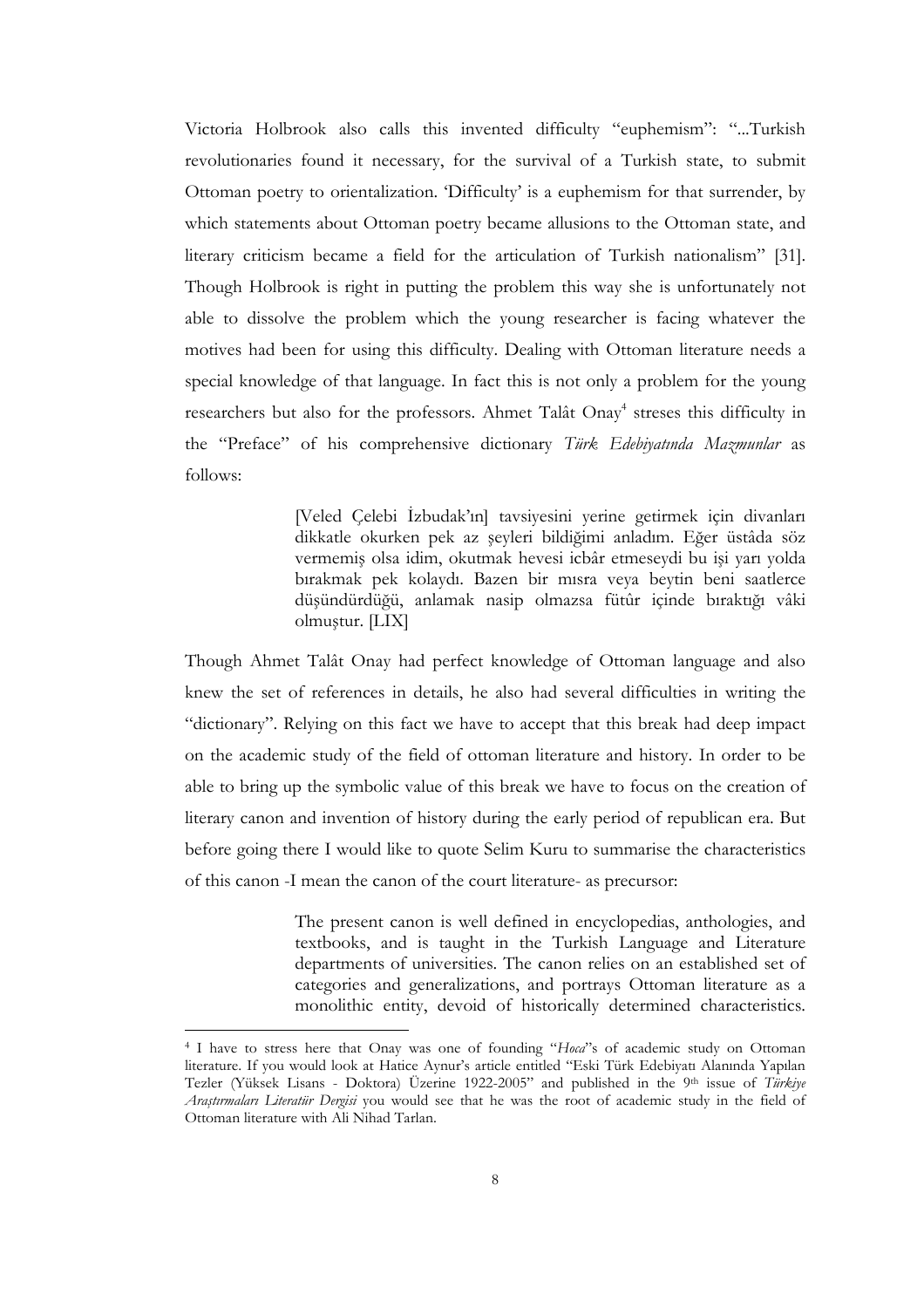And it deliberately neglects many important aspects of Ottoman literary culture. For example, according to this canon, Ottoman literature is necessarily written in Turkish. Studies of a particular author, accordingly, consider his or her Turkish works, and more often than not overlook the fact that authors tended to know at least one other language. In fact, most Ottoman authors wrote in Arabic and Persian as well as Turkish, and their sources could be written in any or all of these languages. [Kuru, forthcoming article]

#### 1.1 Need for Literary Canon

According to Michel Foucault one of the fundamental and historical achievements literary criticism is founding of the framework which is called "literary canon" [Bové, 322]. Literary canon, shortly described, means determination of the literary classics of a nation, making those classics public and putting them into the curriculum of public education, publication of those literary works and releasing critics of those texts. But if we start to talk about the history of Turkish literature we can talk about a dilemma or some kind of schizophrenic split. Since the literary project of Kemalism had been based on the neglect of the heritage of Ottoman literature, some kind of reactionist understanding of Ottoman literature had been also constituted. This second attitude also invented its own literary canon and understanding of literature. But in order to do this the history of Turkish language, literature and the history of Turk itself had to written.

Just like the "nation" literary criticism also appeared on a certain point of history. There is neither a group of persons representing a nation nor a sum of cultural elements referring to a certain tradition. These are both invented:

> "'Ulus', kültürün birliğini, onu diğer kültürlerden ayırarak, sınırlarını çizerek tanımlar; bu elbette yapay bir birliktir, çünkü, zaten içerideki 'biz'in kendisi her zaman farklılaşmıştır. Benedict Anderson'un kendi sözleriyle 'ulus', 'hayal edilen toplumdur' -diğer bir deyişle kendimizi evimizde hissedebildiğimiz yerdir ya da kültürdür" [Donald vd, 110- 11].

Literary criticism, especially when thought in accordance with historiography, is also imagined just like the nation, and it appears as a frame which excludes all the differences emerging from differentiations of class, culture and gender. For the purposes of this thesis we should consider this within the context of modernity and literary canon. Starting from the  $16<sup>th</sup>$  century in the Western Europe modernity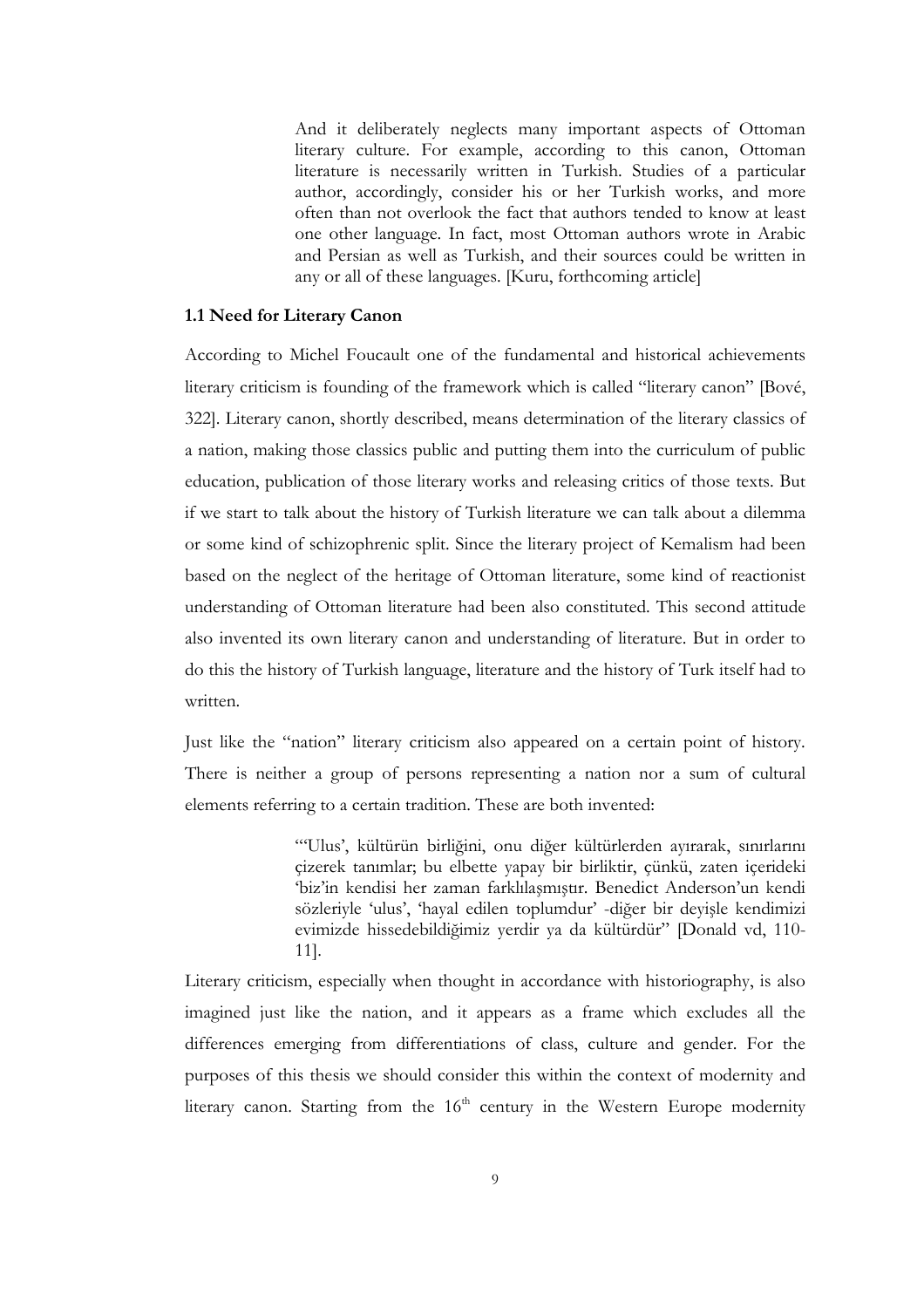appeared as a process changing each society from the others and had several characteristics:

> Modernity in this context usually signifies those structural attributes of western European society that began taking shape around the sixteenth century and that distinguished it from previous periods and other contemporaneous societies. These attributes include industrial expansion; constitutional restrictions on exercise of political power; the rise of civil bureaucracies; the growth of urban centers; the spread of literacy and mass education; secularism, the appearance of interior, psychological self; and functional differentiation. [Jusdanis, xii-xiii]

During this process national culture worked as a fundamental constituting element for the state which was the main political form of modernity. The state uses the national culture as a mean of constitution of the national identity. This process can be followed in Turkey with the foundation of Halkevleri, compilations of folk literature samples, purification of the language and constitution of State Theatre, State Conservatoire, etc.

This process can be also evaluated with regard to the constitution of the nation-state. Since the final aim of the nationalism was nation-state, literary criticism took part in this project from the very beginning: The state needs some kind of mortar composed of values common to whole nation which would keep the all together. Inventing a nation needs collective narratives, neglect of ethnical differences, creation of citizens accepting the ideology of the society [Jusdanis, 28].

> Literature was imaginary mirror in which the nation reflected itself, where people experienced themselves as members of such a union. It was both a manifestation of the nation as well as a part of the nationforming process. As a collection of narratives, the literary canon contains the tales by means of which members of a community understand their common links. Literature in a sense is the nation's diary, telling the story of its past, present and future. Literary culture has been indispensable to ethnic communities wishing to cement their integrity as nations... [Jusdanis, 47]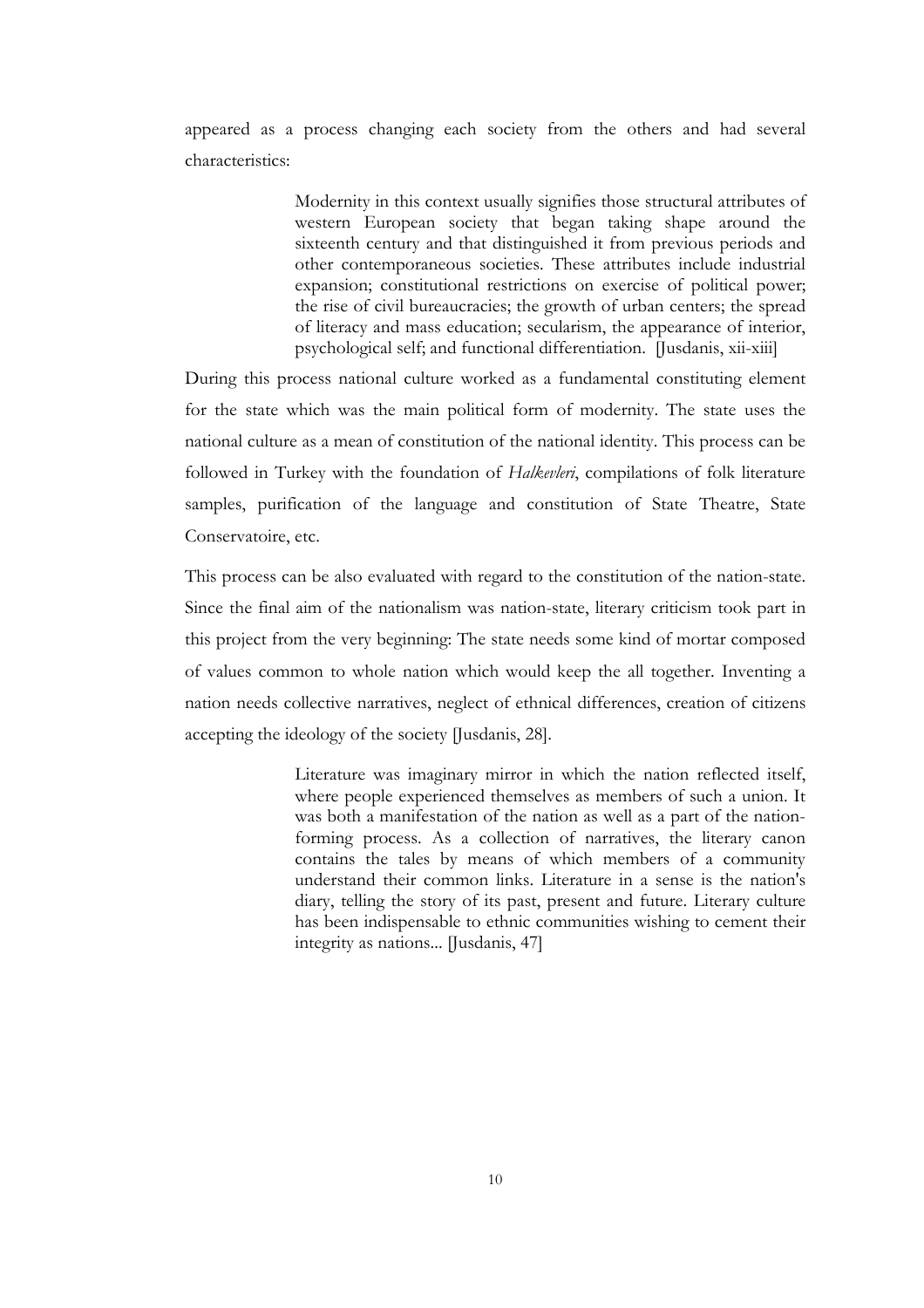The literary canon does not only help in the creation of a whole nation's identity it also protects that identity. While inventing this identity literary canon also finds out the masterpieces of a nation's history.<sup>5</sup>

Since the literary criticism had different tendencies in Turkey we had several problems in creating literary canon. Whatever the tendency of the literary criticism was none of the notions of literary canon could present us a list of masterpieces [Koçak, 90]. This literary canon can be only invented by means of national aesthetic categories which are working in accordance with the ideology of national culture. Since those aesthetic categories are varying from the attitude towards the literary canon, constituting the list of masterpieces of the nation becomes problematic. But whatever the tendency is some pieces of literature are blamed to be excluded from the history of literature.

#### 1.2. Writing History of Ottoman Literature

 $\overline{a}$ 

After recent studies of Jusdanis, Anderson, Chattergee and several others modern linguistic studies and histories of literature are accepted as tools for the constitution of the nation-state and the nation itself.<sup>6</sup> For the understanding of Turkish practice of this process we can refer Suavi Aydın's article called "30'ların tezlerine geri dönüş: Anadolu'da 'proto-Türkler'in yeniden keşfi" written on the nationalist thesis of 30s and its reflections on recent attitudes:

> Bu çerçevede üç temel kaygı ve kabul göze çarpar. Bunlardan ilki, "çok kültürlülük" olgusu karşısında ulusun benzersizliğini/biricikliğini ve türdeşliğini kanıtlama çabasıdır. İkincisi söz konusu ulusun üzerinde yaşadığı topraklarda otoktonluğunu ya da tarihsel kıdemini kanıtlama girişimidir. Üçüncüsü ise ilksel (primordial) bir ulus anlayışına uygun olarak, ulus olgusunun modern bir siyasallık/toplumsallık biçimi olduğuna ilişkin kuramsal duruşların aksine, ulusun insanlık tarihinin üzerinde şekillendiği temel varolma biçimi olarak tarihin derinliklerinden modern çağa ulaşan bir temel nüve olduğu kabulüdür.

<sup>5</sup> According to the Hatice Aynur's article "Eski Türk Edebiyatı Alanında Yapılan Tezler (Yüksek Lisans - Doktora) Üzerine 1922-2005" the very first PhD theses were also trying to bring the masterpieces of Turkish literature to light.

<sup>6</sup> For aims, allegations, thesis, intentions and results of the Turkish example you can check the following articles published in the 4<sup>th</sup> volume of Modern Türkiye'de Siyasi Düşünce under the title Milliyetçilik: "Otuzlarda Türk Milliyetçiliğinde Irk, Dil ve Etnisite" by Soner Çağaptay and "Bir Aidiyet Fermanı 'Türk Tarih Tezi'" by Büşra Ersanlı. But original sources are, of course, the papers presented during the early language and history congresses. [continuous applauses]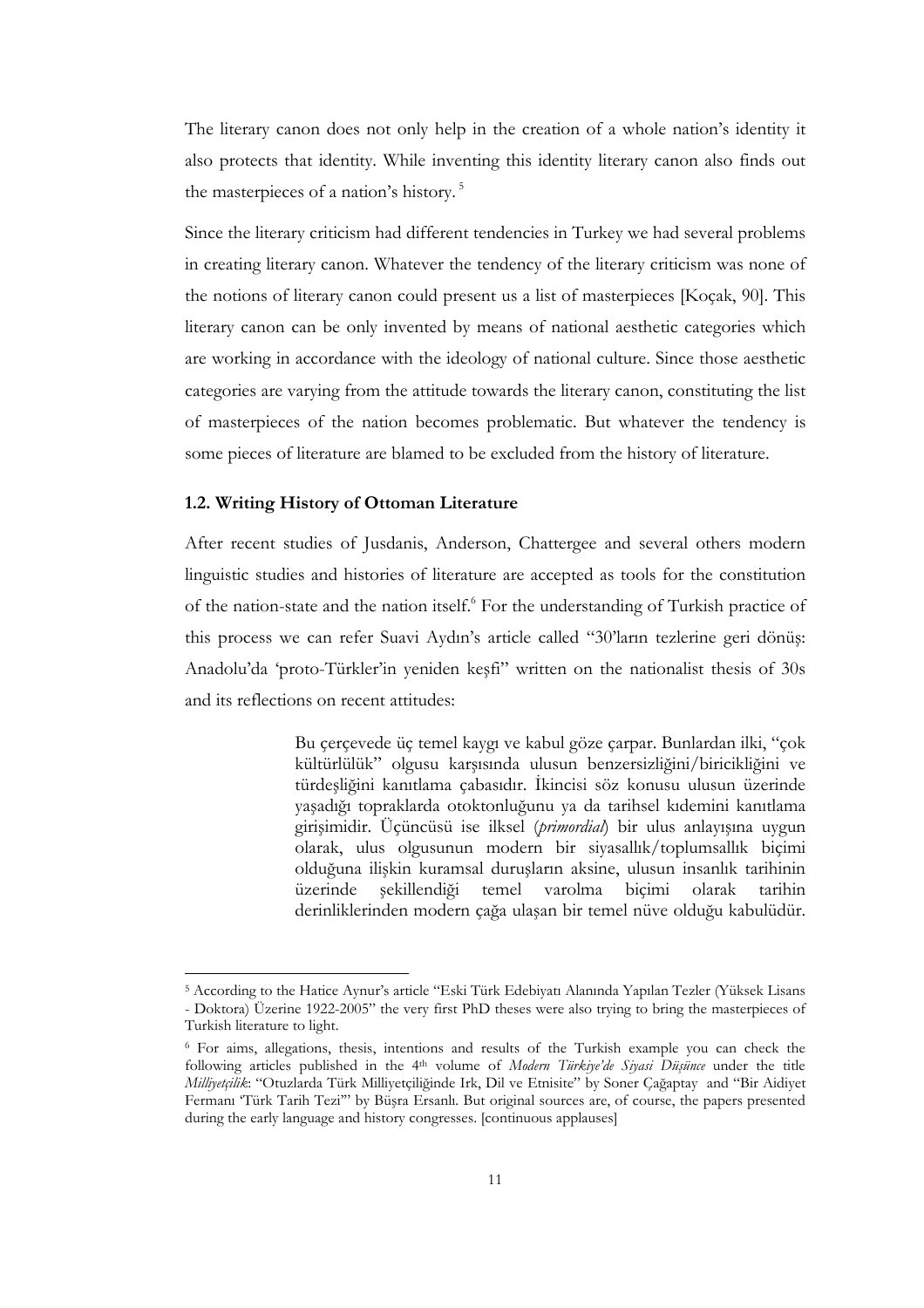Tarih bu kabulün üzerinde, tarihin ana renginin onun ulusallığı olduğu veri alınarak kurulur. [Aydın, 9]

We should keep this explanation in mind to remember what are included in writing any kind of history. It also implies why some types of texts including the ones which are the subject of this thesis can be neglected. In order not to be lost within theoretical discussion we can limit ourselves with the arguments related to history of literature. We can transport the designation of Aydın for the history in general into the history of literature and reach at least one single consequence: Studies of literary history can be described as the effort for proving the homogeneity of literature against the diversity of literary works.

Linguistic studies and studies of literary history generally are shared by two different ideologies. Those persons working in the field of linguistic studies can be described as "nationalist" and the remaining persons working in the latter field are mostly "*maneviyatçı-mukadderatçi*". The academy is also shared in accordance with his distinction. This different attitudes towards language and literature also means two different attitudes towards history of language and literature. As of history of literature they are postulating a certain tradition and a certain kind of literary canon. Presumptions in evaluating history of literature and inventing a tradition brings a certain set of fundamental literary texts, literary canon, which excludes some others. On the other hand, we can easily find several literary works which can be evaluated within the general development of Ottoman literature, but would contradict that invented tradition and literary history. For the sake of this literary history those texts or works are just details which can be eliminated.

Since the beginning of Turkish literature in Anatolia there had been always such texts which cannot be related to literary canon. Even their existence cannot be founded. Those works also include grotesque, burlesque, comic or even sexual material. Although those texts can be used for the sake of social history, linguistic studies, anthropology, sociology or some other fields of study, some of them are not worked of transcribed into Roman letters at all. While writing the history of Ottoman literature they were only mentioned, but not examined in details. Selim Kuru explains this attitude as follows: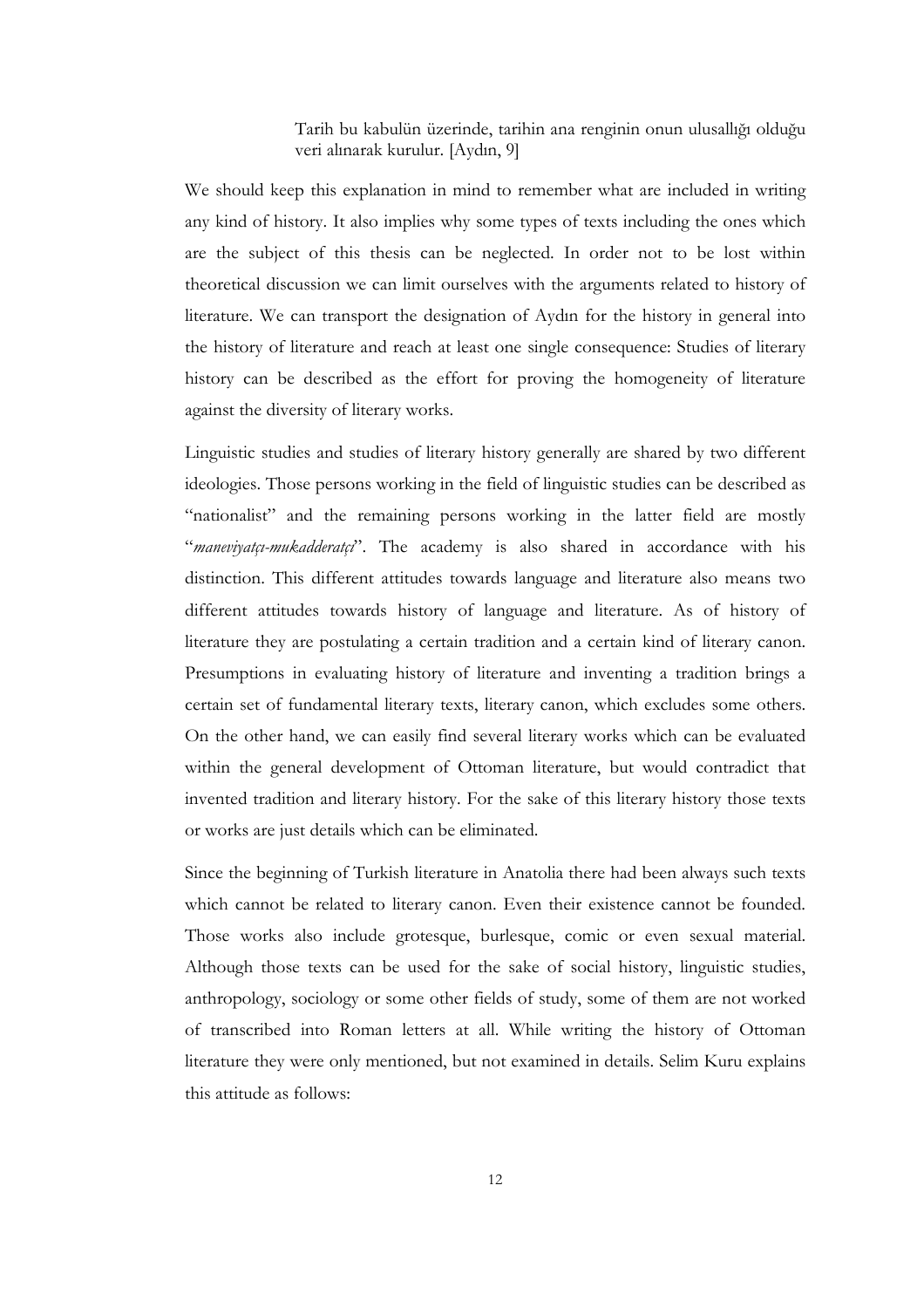Kadı sicilleri, fetvalar, tarih eserleri, hikâye derlemeleri, değişik konularda gazeller, kasideler, mesneviler, Osmanlılar'da cinsellik ve cinsiyet sistemlerine ışık tutacak biçimde okunabilir...

Osmanlı edebiyatında, hezel başlığı altında değerlendirilen ve hezelâmiz olarak tanımlanan eserler arasında letaif mecmuaları ve hicviyyeler en genel olarak üretilmiş eserlerdir, ancak bu tür eserler, cinselliği yazıyla buluşturduklarından olacak, akademik veya gayri akademik tanımlamaya ve sınıflandırmaya yönelik ilgiden mahrum kalmaktadırlar. [36]

Interpretation of Kuru certainly refers to a reality of the field. This reality was also described by Murat Bardakçı in his famous compilation of Ottoman texts on sexuality Osmanlı'da Seks: Sarayda Gece Dersleri. The first edition of the compilation was released in 1992 and Bardakçı said followings on the texts appeared in the book:

> Yüzlerce yıl önce söylenmiş, yazılmış, çizilmiş konulardı bunlar... Ve en önemlisi, hepsi "bizim" öykümüzdü. Ama günümüzde her nedense üzerlerinde pek durulmamış, incelenmemişlerdi... [7]

But we cannot assume that they were completely not interested by the academic society. They were not taken into consideration while writing the history of literature, but there are still few academicians like Kuru who are working on those items. In fact several journals including tarih ve toplum and Kebikeç released special issues on the topic. Several thesis were presented on some of the literary works, individual articles appeared in journals. However we cannot allege that those texts were subject to mainstream academic study.

Nevertheless the mainstream academic attitude towards those works of literature can be divided into two separate inclinations: The first approach denies their existences whatever the importance of those works. The more dangerous second attitude agrees on the existence, but aims to degrade or misinterpret them.

As an example for the denial such texts we can refer to two editions of *Encyclopaedia of* Islam. The encyclopaedia had been published in English and then translated into Turkish to be published by Ministry of Education. One of the entries was the Persian writer Tifâșî. He is known with his work with the title of Rücû's-Seyh ilâ Sibâh fi'l-Kuvveti alâ'l-Bâh written in Persian. The book had been translated several times into Ottoman Turkish and includes stories and scientific texts on sexual intercourse.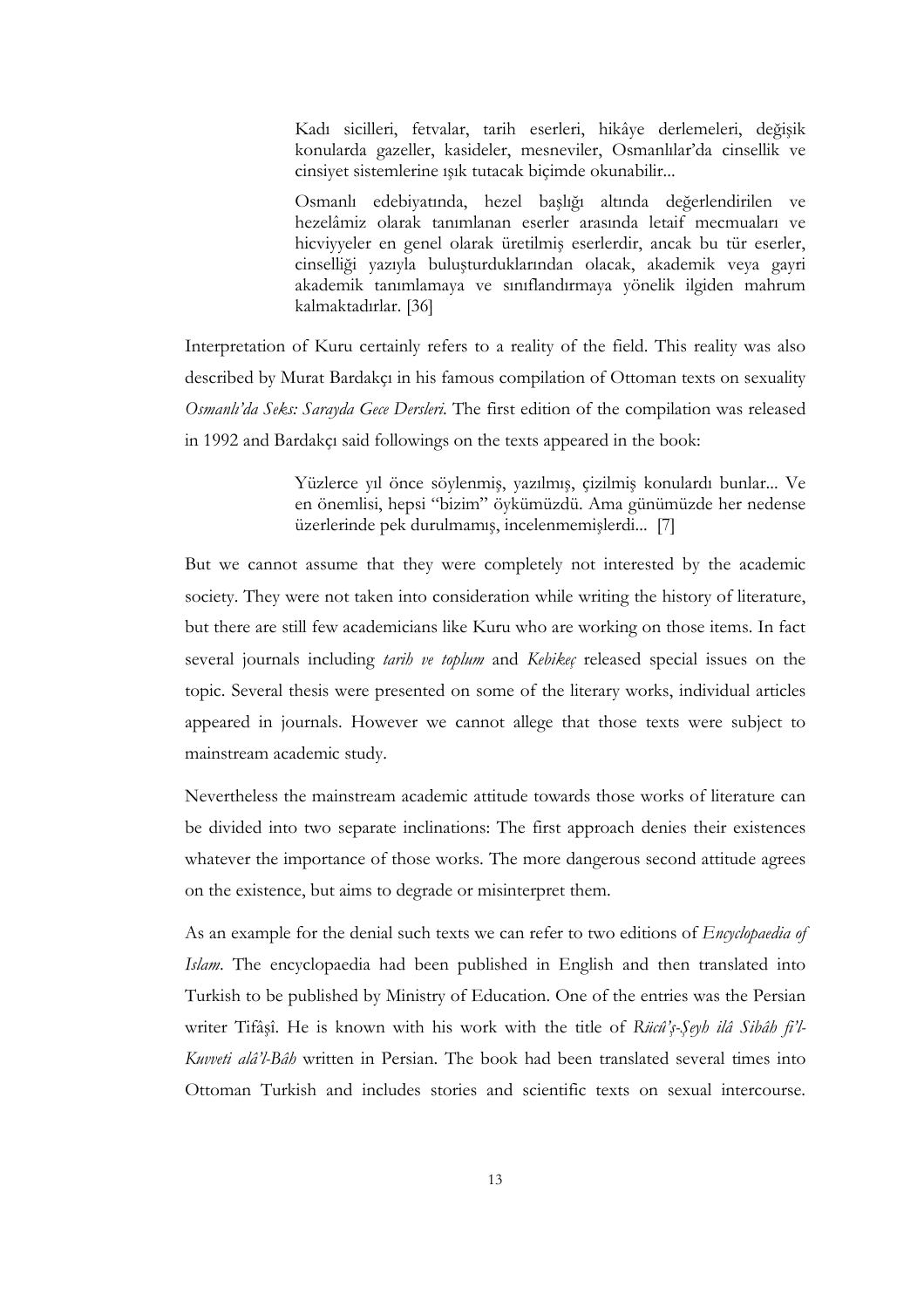Though there is a paragraph on the book in the English edition, the paragraph was omitted in the Turkish one.

In order to make the attitude towards this kind of works clear let me give two more examples from two separate works from different periods of republican era. Historian Agâh Sırrı Levend makes following comment on the genre hezel - opposite of lyric poems gazel in grotesque from - and the poet Sürûrî by saying those hezels were not worth reading:

> Sürurinin bir de Hezliyyatı Süruri isimli bir mecmuası vardır. Bu mecmuada birçok latifeler ve hicviyeler vardır. Fakat bunların çoğu, ağıza alınmayacak kadar müstehcen ve galiz kelimelerle doludur. [364]

Second example is from a recent work by Tahir Üzgör. In 1991, Üzgör released the poems of Fehîm-i Kadîm. Because of his excellence in writing the poet Fehîm had been and is presented by literary historians as a "literary genius". But on the other hand he also had the most obscene version of *sehr-engîz* genre. Tahir Üzgör while exalting Fehîm for his poetry ends the introductory part of the book by saying his şehr-engîz had no literary value for its obscenity:

> Fehîm'in divânından başka, hafif bahrının Fe'ilâtün/mefâ'ilün/ fe'ilün kalıbıyla yazılmış 273 beyitlik mesnevî tarzında bir şehr-engîzi , Arap, Arnavud, Ermeni, Rum, Yahudi, Tatar, Acem, Kürt, Türk ve kendi ağzından olmak üzere on ağzı taklit etmek suretiyle bahr-ı tavîlden yazdığı uzunca bir manzumesi, bir tercüme-i letâif-i kibarı ve Durub-ı Emsâl-i Türkî gibi eserleri varsa da bunların üzerinde durulacak bir değere sahip olmadıklarını söyleyebiliriz. Zira, divânında pek nadir olarak ölçülü ve sınırlı bir şekilde karşımıza çıkan ve bir bakıma Nedîm'in habercisi olarak telakki edebileceğimiz müstehcenliğin bu şiirlerinde çok bayağı bir hüviyette karşımıza çıktığını görmekteyiz. [11]

Nevertheless the literary works produced during the Ottoman era in a wide geography for centuries include varying genres, styles and forms. Since the history of the Ottoman literature is written based on principle text, those text constituting the literary canon, and supposed secondary text allegedly related to those primary ones, the raining works are generally denied or at least not focussed on. When evaluated with regard to formal characteristics, vocabulary, and most importantly intertextual relation we would certainly find out that many other texts, literary works can be seen within this tradition, but from another aspect of view. Taking those literary works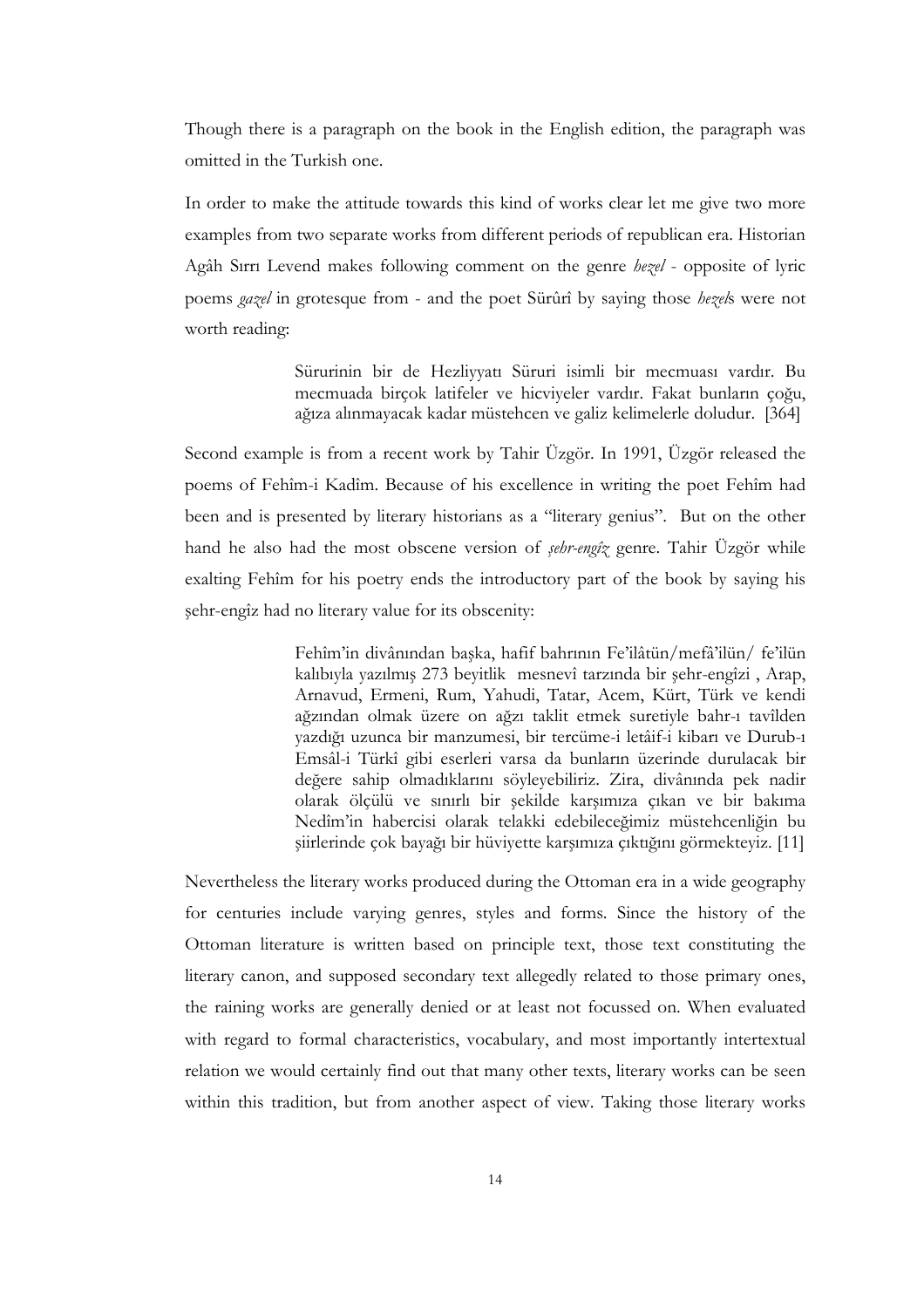into consideration and finding out their relation to others would also have deep impact on our idea of history of literature and the last outcome of this attitude would be another history of literature. Consequently we would also be able to explain the existence of the literary works which are alleged to be outside the literary canon and how they appear on a certain moment of time. Just mentioning a piece of literary work and isolating it as it is does not have any importance for the writing of history. What we need is to disclose those texts and try to bring into light their relation to others. But before dealing with this issue a big problem is still standing in front of us.

In order to be able to write a complete and comprehensive history of literature all the literary works have to be brought in light. This is why the departments of Turkish literature focussed on texts. This was a necessary measure to be taken for writing the history of Turkish language and literature. Unfortunately the number of the works to be studied and several other secondary reasons did not allow this list of literary masterpieces and works to be completed. One of our pioneer historians Faruk Timurtaş clearly puts this problem into words:

> …bir edebiyat tarihi, ancak eserler, şahıslar, edebî neviler, devirler, muhtelif meseleler üzerinde inceleme, araştırma ve tahliller yapıldıktan, monografiler yazıldıktan, biyografik bibliyografik her türlü malûmat bir araya getirildikten sonra yazılabilir. [28]… Edebî mahsullerimizi tam olarak bilmediğimiz gibi, edebiyat tarihi kaynaklarını da esaslı şekilde incelemiş ve muhteviyatını tesbit etmiş durumda değiliz. Hususî ve umumî şuarâ tezkireleri, vefeyât kitapları, Şekayık ve zeyillerinin teşkil ettiği ulemâ tabakatı, vezirler, hattatlar vesaireye dair yazılmış tezkireler, evliya menâkıbı, nazire mecmuaları, müntehabât mecmuaları, Keşfü'z-zünûn ve zeyilleri nev'inden kitabiyat eserleri, umumî tarihler, seyahatnâmeler, sefâretnâmeler, ve bunların dışında kalan diğer kaynaklar üzerindeki inceleme ve araştırmalar çok az ve kifayetsizdir. [28-29]… Şimdi her şeyden önce hangi asırda hangi eserlerin yazılmış olduğunu ve bunlardan bize nelerin intikal ettiğini tesbit etmekle işe başlamalıyız. Memleketimiz ve yabancı memleket kütüphaneleri esaslı surette taranmalı, hususî ellerdeki kitaplar da tesbit edilmelidir. Bir taraftan edebî mahsullerin tam olarak tesbiti ile uğraşırken, öbür taraftan bilinen ve yeni bulunan eserlerin yegâne nüshalarını faksimile etmek ve belli başlılarının tenkidli neşrini hazırlamak yoluna gitmeliyiz. Metin neşrine muvazi olarak bunlar üzerindeki şekil, uslûb ve muhteva bakımından tahlil, inceleme, araştırma ve her türlü mukayeseler yapmak ve edebiyat tarihi kaynaklarını en istifadeli bir hale getirmek gerekir. Bütün bunlar yapıldıktan sonra sıra umumî ve terkibî edebiyat tarihi yazmaya gelir.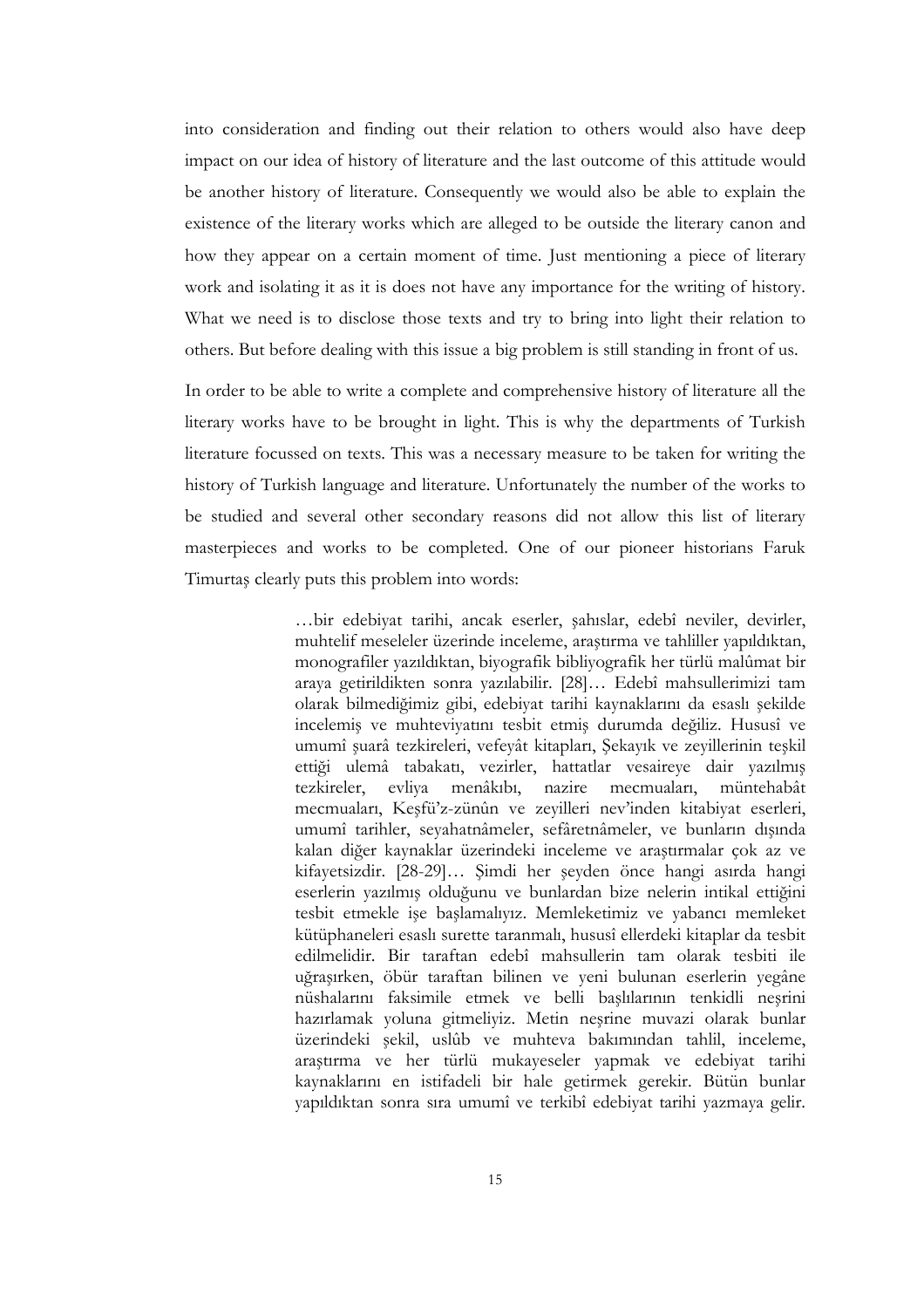Ancak o zaman gerçek ve ilmî bir edebiyat tarihi yazabilmek mümkün olacaktır. [30]

Following expressions of Agah Sırrı Levend he admitted in the "Preface" of Türk Edebiyatında Şehre-engizler ve Şehr-engizlerde İstanbul written on 5 April 1957 also determines how determination and publication of different types of literary works were critical for the constitution of the idea of literary history:

> Divan edebiyatının başlıca ürünleri divanlar, hamseler, münşeatlar, tezkireler ve tarihlerdir. Bunların hepsi de belirli bir sanat anlayışiyle kaleme alınmış olmakla beraber, divanlarla hamseler, bu edebiyatın daha çok sanat cephesini aksettirir. Mektuplarla türlü yazmalardan toplanmış olan münşeatlar birer belge hizmetini görür. Tezkirelerle tarihler ise tanınmış kişlerle belli başlı olayları aydınlatan birer kaynaktır.

> Ancak, eski edebiyatı bir bütün olarak anlıyabilmek için, bu ürünler dışında kalan sayısız eserleri de yakından tanımak gerekir. Bu çeşitli eserler arasında, hamselere girmeyen manzum ve mensur hikâyeler, dinî, tasavufî ve ahlâkî eserler, "nâme" başlığı taşıyan gazavat-nâmeler, sûr-nâmeler, sâki-nâmeler, kıyafet-nâmeler, siyaset-nâmeler, sefaretnâmeler, seyahat-nâmeler, sergüzeşt-nâmeler ile, şehr-engizler, ta'rifatlar, münazaralar, mizahî, didaktik ve ansiklopedik eserler büyük bir yer tutar.

...

Bu çeşitli eserleri sosyolojinin ışığı altında dikkatle gözden geçirecek olursak, eski türk hayatını, divanlarla hamselerden daha çok, bu sayısız eserlerin aksettirdiğini görürüz. bu maksadı sağlamak için en kestirme yol doğrudan doğruya metinlere başvurmaktır. [5]

In this context -if I try to put it with the term of computer sciences- the database including all the literary material is filtered in accordance with the above-mentioned Weltanschauung and served the use of ordinary users. In other words those literary works or texts which are in contradiction with or can undermine the invented literary canon or literary history are denied categorically throughout centuries and are never evaluated as literary texts. Their names were mentioned at most in the histories of literature, and also evaluated as "they were not worth reading".

> ... we should also note its [the literary canon's] vagueness. Rather than relying on lists of masterpieces, this canon is genre-bound, and its emphasis on verse over prose parallels the convictions of many 19th century Ottoman authors. In effect, prose texts, even those that combine both verse and prose, are treated as unproblematic major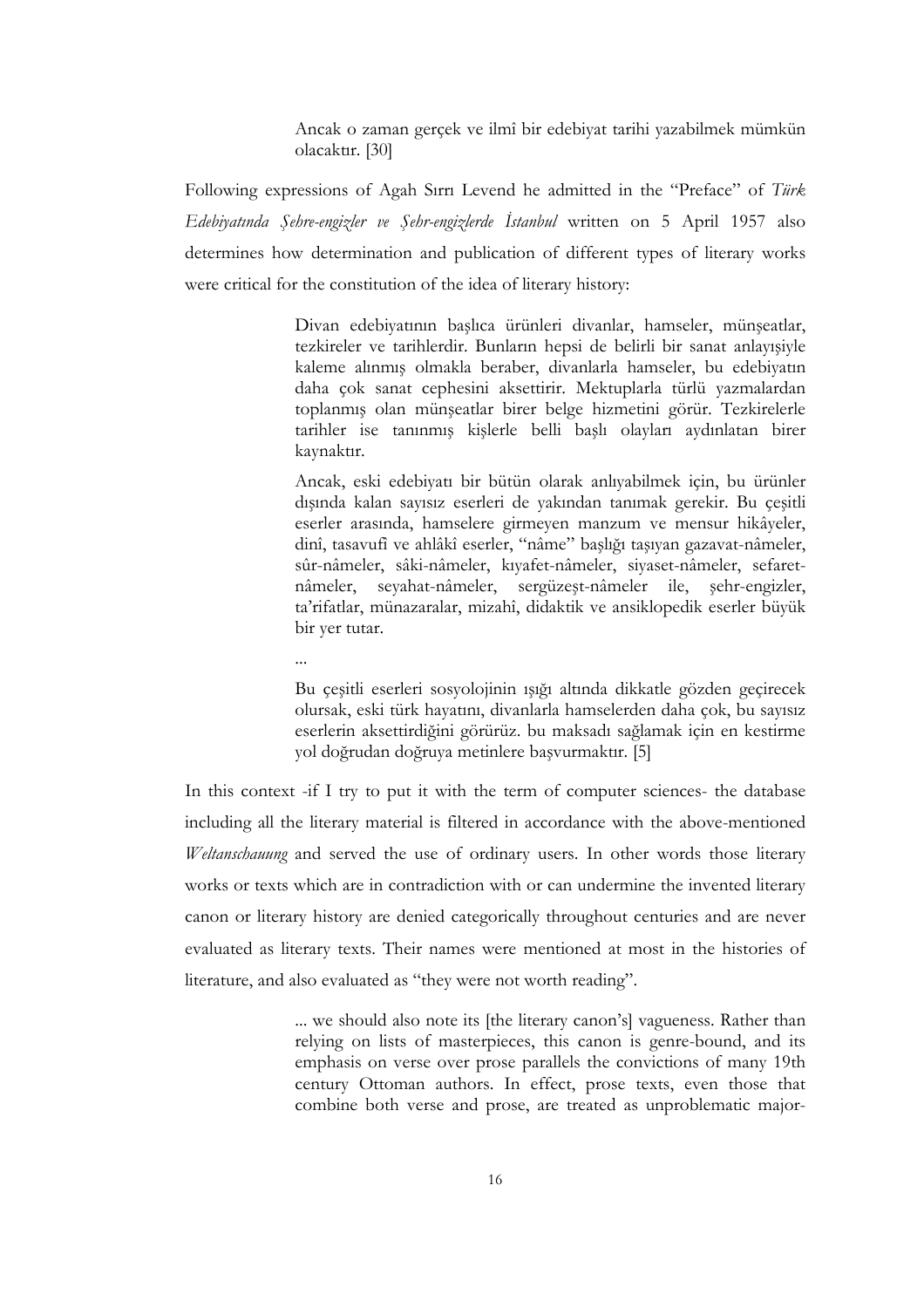source material, and rarely subjected to analytic study. Further, the addition of a scandalously sexual vocabulary to prose works causes these hezel-amiz, or facetious works, to be entirely neglected and marginalized as inconsequential to our understanding of Ottoman literature. [Kuru, forthcoming article]

But thinking on the value of these works may lead to new expansions on the history of Turkish literature. If we start to list those kinds of literary works we would certainly see that there were lots of examples of those grotesque, burlesque and even travesty works. And we should also keep in mind that the writers of those texts were also high-ranked persons / officials in the Ottoman Empire era. Under these circumstances instead of alleging that these works do not have any literary value, we should focus on the political, social, and especially literary dimensions of those pieces. Though there are academic works based on some samples of those pieces of literature there is no comprehensive and systematic study of them. By comprehensive and systematic study I mean interpretation of those pieces, but not releasing the text itself.<sup>7</sup>

<sup>&</sup>lt;sup>7</sup> The *sehr-engîz* genre has a special importance within this frame. Since the genre had been accepted for some time to be invented by Turks several studies were released on the issue. But none of them included any interpretation of the essence of the genre. In fact, to some extent, the truth was distorted. After accepting the truth about the subject matter of the genre, now some articles can be found trying to find the roots of the genre in other cultures. For details you can see my review article "Türk Edebiyatında Şehr-engîzler'" on the genre published in Türkiye Araştırmaları Litearatür Dergisi spring issue of 2007.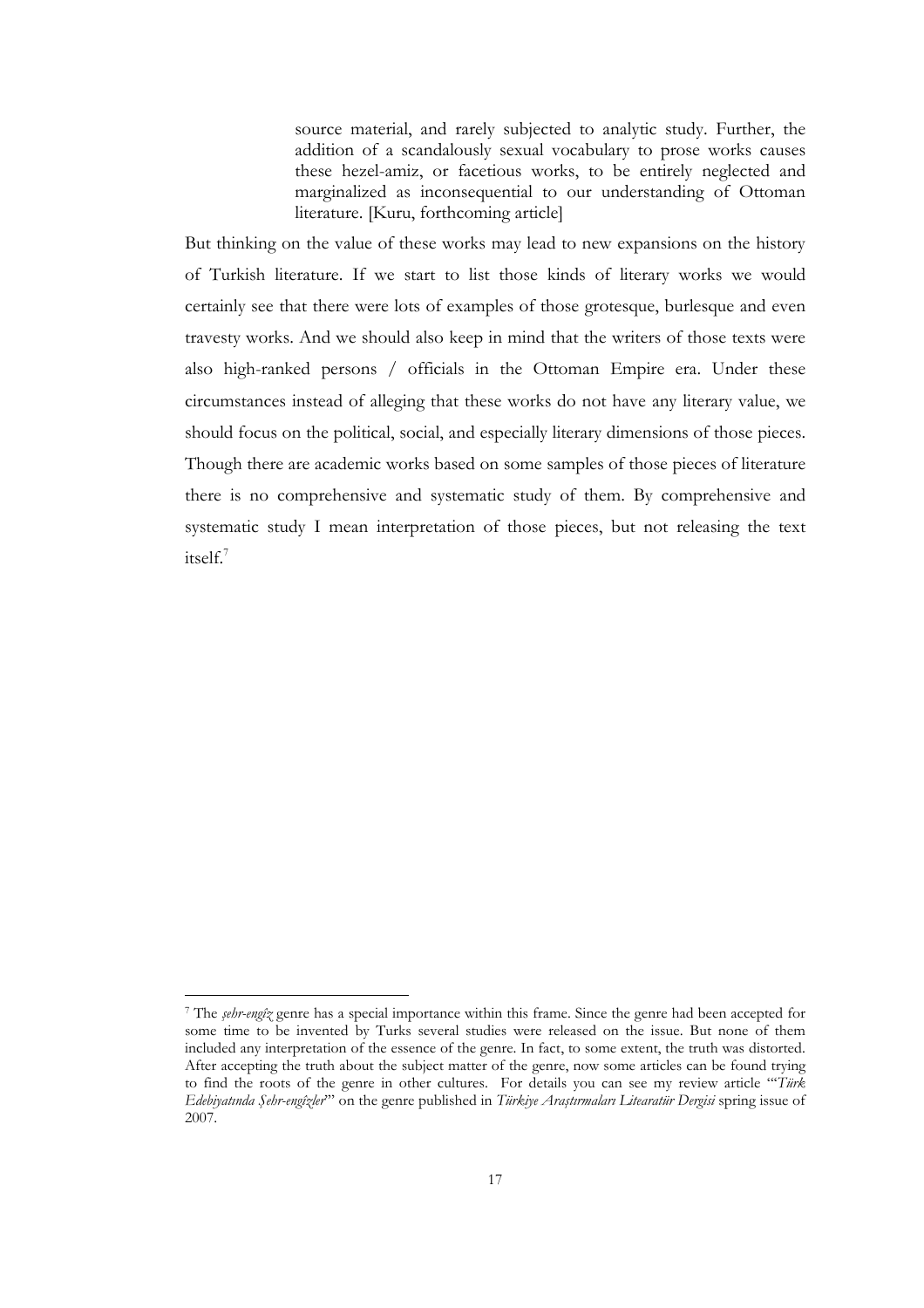### CHAPTER II

# BORDER LINE: EIGHTEENTH CENTURY CASE

For most of the historians working in the field of Ottoman literature or history one of the centuries is longer than the other relying on the tendency of the historian, on the expertise of the academician. For instance, for Mehmed Çavuşoğlu and his ancestors or successors  $16<sup>th</sup>$  century in the longest one, but for the historians like Ilber Ortaylı or Ahmed Hamdi Tanpınar it is the  $19<sup>th</sup>$  century. But every single century whether Gregorian or Hijri is unique with the changes and developments they are dwelling for. And thus neither of them is longer than the other.

One of those equally long centuries is the  $18<sup>th</sup>$  century. This century also has its own characteristics which make it differ with the others. Within the context of this thesis the obscene or grotesque pieces of literature constitutes this difference. In fact this is not surprising if we take into consideration the Middle Eastern literature. The theoretical frame presented firstly by Ahmet Hamdi Tanpınar in his famous uncompleted work 19. Asır Türk Edebiyatı Tarihi simply called "courtly metaphor" and developed by Walter G. Andrews in his book entitled Poetry's Voice Society's Song as three layers of interpretation -god/believer, sultan/man, and beloved/lover - allows the reader to receipt the message as if there is a sexual relation between two lovers. But in the  $18<sup>th</sup>$  century poets or writers started to mention this implicit relation clear and distinctly. In fact we can surely find some other examples of this kind work in previous centuries, but in the  $18<sup>th</sup>$  century these obscene, grotesque and sexually explicit pieces of literature represents the general characteristics of the century. This special status of this century forces us to explain how a poet like Sünbül-zâde Vehbî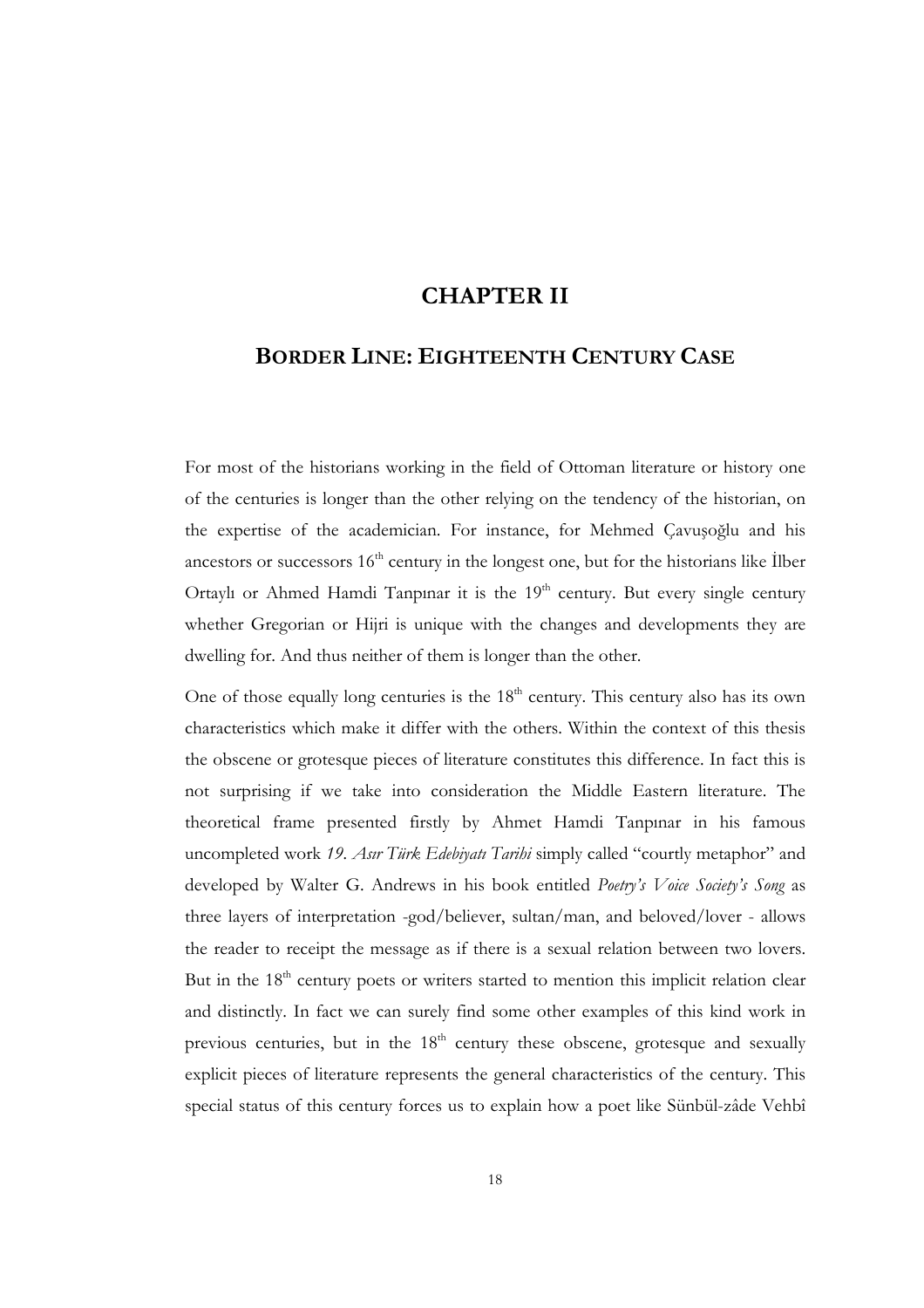could write all the poem known as "Sühan Kasidesi" [Poetry on Poem] "انشاد کرده است" the "قصيدهٔ كلاميه كه در صدارت خليل پاشا براي نصح و استهزاي شاعران هزيان كويان عصر با امر و اراده mesnevi like "Şevk-engîz" and the satire published by Turgut Kut in the special issue of tarih ve toplum on obscene literature [208]. In case we would not like to deal with those texts we would only cite them as interesting but also eccentric samples of literature with no value.

Whatever the political, economical, social or military reasons are there had been several examples of this kind of works and had been a common practice of literature. What we have to do is to clarify the relation of these texts to mainstream literature based on the literary canon. And to be able to succeed this I would focus on and pick three poets of the period: Enderûnî Fâzıl Beg, Sünbül-zâde Vehbî and Sürûrî. These poets and other like them were blamed by Nihad Sami Banarlı to make vulgar the style of the poet Nedîm, one of the masters of the same century and also the so-called localisation movement [784]. But we have to keep in mind that the master o the style had also used the language as "vulgar" as possible while saying the following line in Nigâr-nâme written to İzzet Ali Paşa: Söz söz açar, söz göt açar ey gül-i ra'nâ.

#### 2.1. Enderûnî Fâzıl Bey and His Works

One of the important historians of Ottoman literature Gibb introduces abovementioned three poets in a separate chapter under the title "The culmination of the Romanticist Movement". He stresses that Enderûnî Fâzıl Bey had a special importance for the period and had been the start point of the new era:

> Turkish Romanticism culminates in the work of Fazil Bey. Revolt against traditional authority, assertion of individuality, local colour, unbridled license alike in matter and in manner, whatever in short distinguishes this movement from the Classicism which precedes and the Modernism which follows, is here present in the fullest measure, inspiring and permeating the works of this author, and placing them at once among the most interesting and the least beautiful in all the range of Ottoman poetry. [220]

Enderûnî Fâzıl Bey had an interesting character within the history of literature. Though we do not know the details of his life Jan Schmidt summarises his life as follows: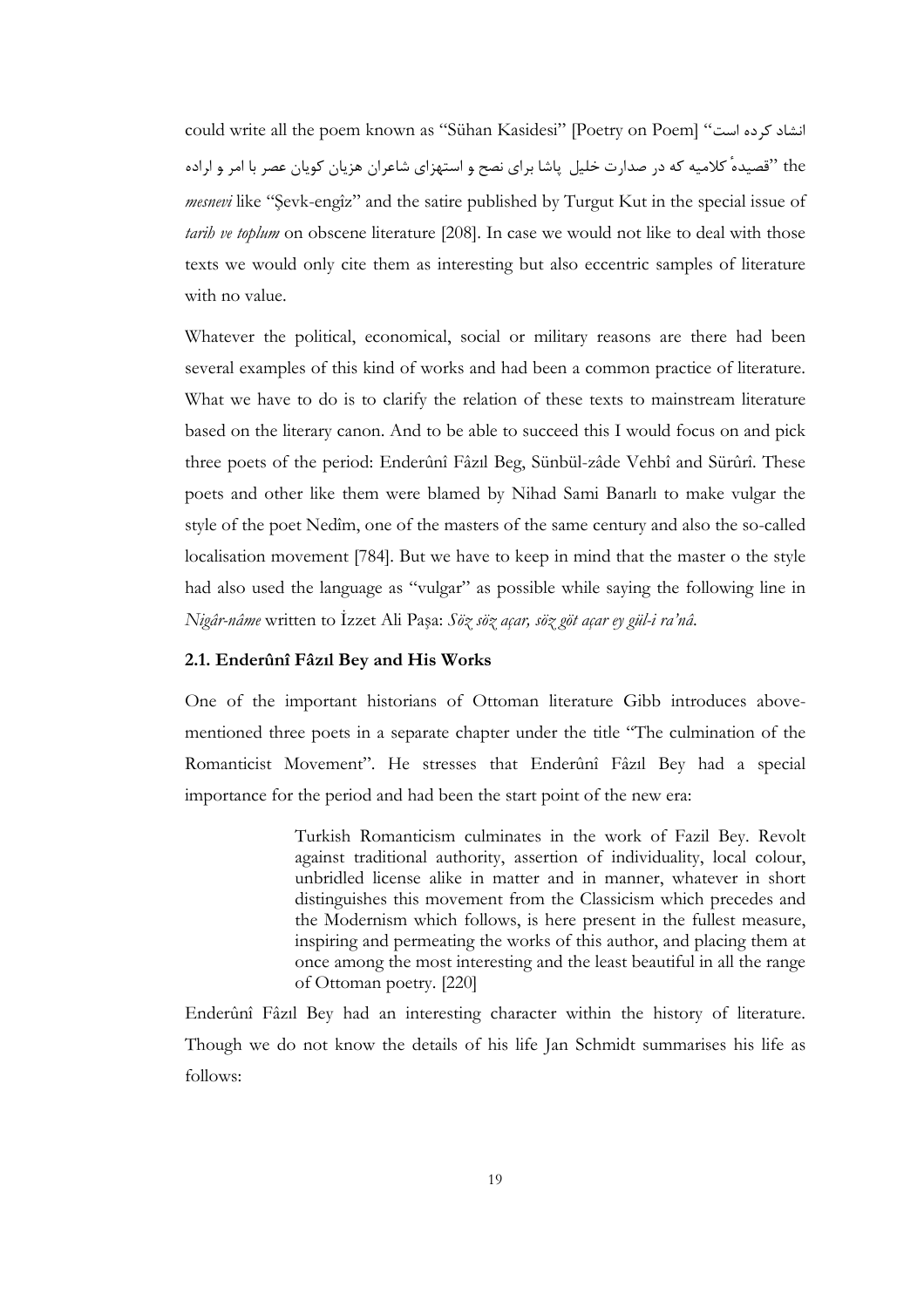Of Fazıl Beg's life not much is known. We are provided with some data by historians and the author himself. The most important facts are: Fazıl Beg came from an Arab family of Madina. His grandfather Tahir Beg, as governor of 'Akka (Acre) and Safad, was able to maintain a semi-independent state in the area, but his domain was subjected to Porte (central government) in 1090 / 1776-77 by Gazi Hasan Paşa. During the fight Tahir Beg was killed, and his son, the father of the poet, was killed a year later. Fazıl and his brother were transported to Istanbul, where they were taken into palace as slaves of the sultan. Fazil Beg left the *saray* in 1198 / 1783-84, after a dsiastrous love affair, and became administrator of Rhodos (Rhodes) pious foundations (evkaf). Not long afterwards he ran into trouble, probably after the fall from grace of his protector Reisülküttab Ebu Bekr Ratip Efendi, and was temporarily banished to Rhodos (1214 / 1799-1800), where he suffered from blindness. He returned to the capital, Istanbul, and lived there for another ten years, mostly in ill helath (perhaps caused by sexual disease), in Eyüp and Beşiktaş. [183]

Enderûnî Fâzıl Bey left behind 5 works of literature after such an interesting life.

Dîvân-ı Fâzıl Bey Enderûnî: The work is the compilation of the poems of Enderûnî Fâzıl Bey. Besides many manuscripts of the *Dîvân* there is also a printed version published in Cairo by Bulak Matbaası. Several passages from the work were published for several occasions. According to the information released by Saliha Icen the work is also studied by Yusuf Yanartaş as master's thesis under the title of "Enderunlu Fazıl Divanı ve İndeksi" in 1997.<sup>8</sup>

We can also find several manuscripts of the following four works. Few of those manuscripts also include miniatures.<sup>9</sup> The catalog of printed Ottoman books by Seyfettin Özege called Eski Harflerle Basılmış Türkçe Eserler Kataloğu included three printed versions of these works.

Defter-i Aşk, Hûbân-nâme, Zenân-nâme, Çengî-nâme. İstanbul: Matbaa-i Âmire, 1253/1837 [including Sünbül-zâde Vehbî's Şevk-engîz]

<sup>8</sup> I did not see the thesis. Unfortunately it is not registered in the catalog of the YÖK. But Hatice Aynur cites the thesis in her Bibliography.

<sup>9</sup> Two thesis were prepared in connection with the manuscripts including miniatures:

Feza Çakmut. "Hûbânnâme-Zenânnâme'nin Minyatürleri" Basılmamış bitirme tezi. İstanbul: İstanbul Üniversitesi Edebiyat Fakültesi, Sanat Tarihi Bölümü, 1975.

Saliha İçen. "Huban-name ve Zenan-name'de Metin-Resim İlişkisi" Basılmamış yüksek lisans tezi. Ankara: Hacettepe Üniversitesi Sosyal Bilimler Enstitüsü Sanat Tarihi, 2001.

Those miniatures were also used for several purposes.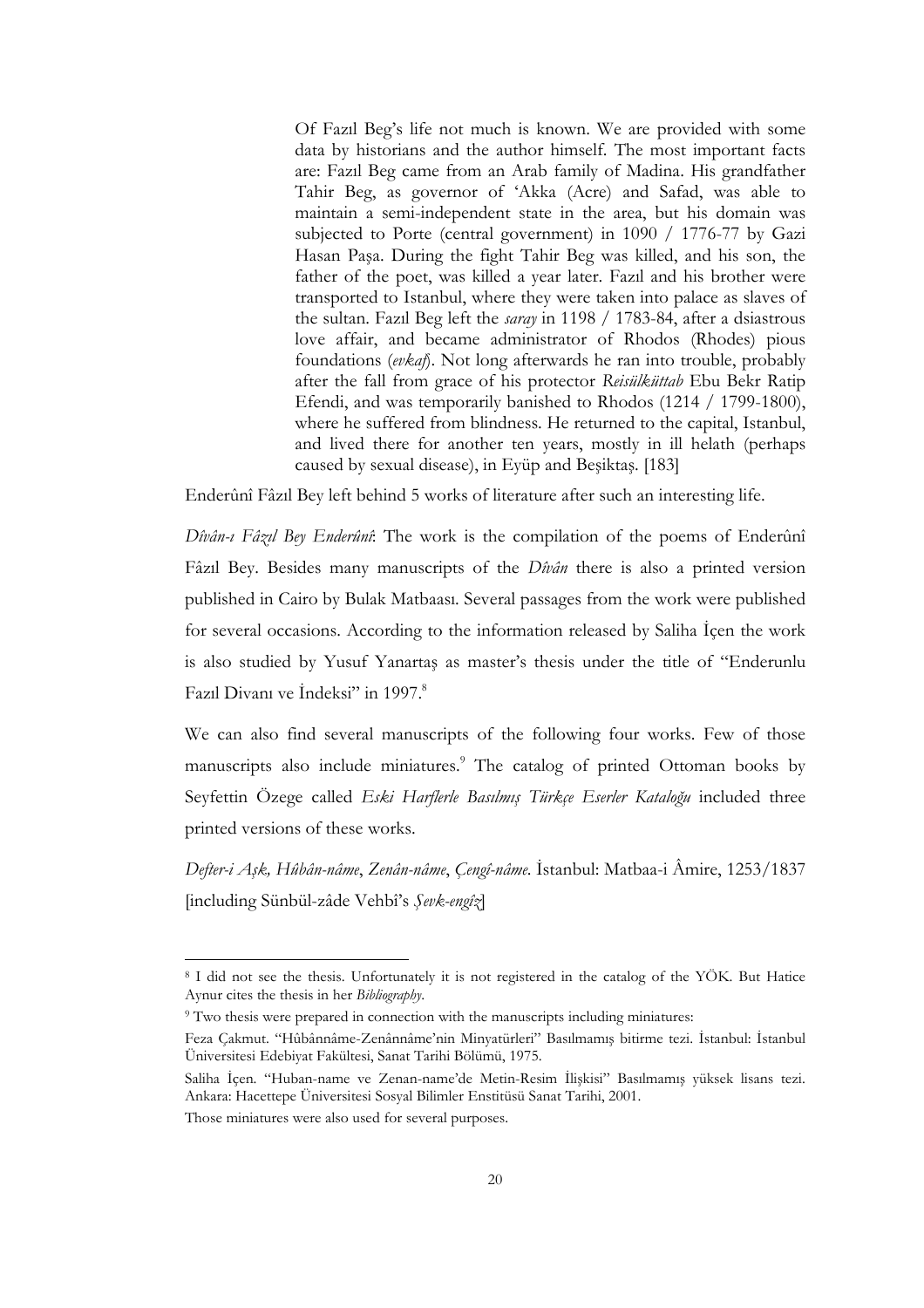Hûbân-nâme, Zenân-nâme, Rakkâs-nâme. y.y.: y.y., 1255/1839

Defter-i Aşk, Hûbân-nâme, Zenân-nâme, Çengî-nâme. İstanbul: Ali Rıza Efendi Matbaası, 1286/1870 [including Sünbül-zâde Vehbî's Şevk-engîz]<sup>10</sup>

Defter-i  $A_3$ k: The work also includes details from the life of the poet and the poet relates his relation to four beloveds. The text was studied by Selim S. Kuru. Kuru presented a paper on the work and the poet: "Modernizing Sacred Love: Enderunlu Fazil's 'Love's Register' and Poetics of Ottoman Modernity," Focal Points and Critical Perspectives in Turkish Literature Middle Eastern Studies Association 2003 (9 November 2003). An artcile was also published by Kuru relying on the paper in the  $\overline{A}$  Festschrift for Şinasi Tekin in 2005 and the artcile inludes the text itself: "Biçimin Kıskacında Bir Mesnevi: Enderunlu Fazıl ve Defter-i Aşk Adlı Mesnevisi".

Hûbân-nâme: Kemal Sılay allegedly works on the text: The Book of Handsome Ones: A Study on Fazil-i Enderuni and Gay Literature in Ottoman Turkey. On the other hand passages from the work had been published: Enderunlu Fâzıl: Hubanname ve Zenanname. Haz.: Ercümend Muhib. [Y.y.]: Yeni Şark Kitabevi, 1945. But the text has to be read with care.

Zenân-nâme: The text of the work was studied by Nebiye Öztürk as a master's thesis in the field of folk literature. The thesis has the text of the work as addendum. The thesis of Saliha Icen also includes the text. The work had been translated into French in 1879 under the title of Le livre des femmes (Zenan-nameh) de Fazil-bey by J.-A. Decourdemanche (Paris: E. Leroux, 1879).<sup>11</sup>

*Cengî-nâme*: The shorter work of Fâzil Bey is on the boy dancers of Istanbul. The text was released by me in *Ottoman Studies XVII* in 2006 [The edition-critique of the text can be found in the Addendum of this thesis]. Jan Schmidt also wrote the article "Fazil Beg Enderuni: Social Historian or Poet?" [published in Decision Making and Change in the Ottoman Empire. Kirksville: Thomas Jefferson University Press, 1993.] The work is also known as Rakkâs-nâme.

<sup>&</sup>lt;sup>10</sup> I saw and had the chance to work on the last two, but I did not see the first one.

<sup>11</sup> Selim Sırrı Kuru also presented another paper in 1994 under the title "Fazıl'ın kadınları: Enderunlu Fazıl'ın Zenanname adlı eseri" during the seminar XIII. Sanat Tarihi Araştırmaları Haberleşme Semineri: Tarih Öncesinden Günümüze Anadolu Kadının Sosyal ve Kültürel Konumu between 9 and 13 May 1994 in Istanbul. Unfortunately we did not have the chance to read the paper.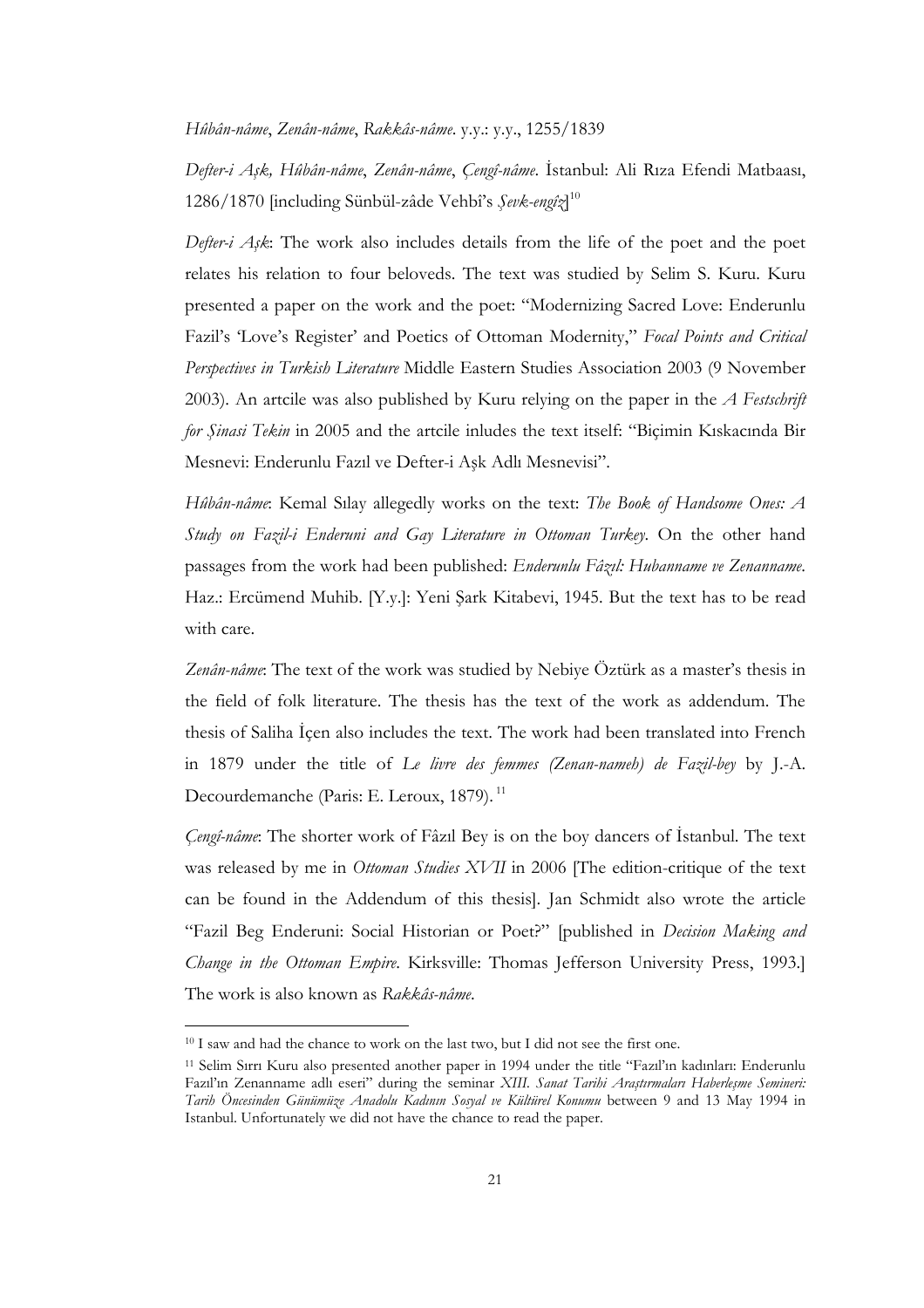#### 2.1.1. Çengî-nâme [Book of Dancers]

All the works or statements on  $Ceng<sup>2</sup>-nâme$  -except for the article of Jan Schmidtagreed on that the work had no literary value, if it had any kind of value it relies on the details it provided on daily life of the time. We have to admit at least that there is no detail in the poem on daily life just like there is no detail on the life of poet or at least those parts are limited. This was also mentioned by Jan Schmidt previously. Çengî-nâme is certainly a piece of literature. The failure can be summarised as follows: It seems as if historians of literature are focusing on the subject of poem and somehow discard the literary characteristic of the poem. The most dangerous side effect of this kind of attitude is creating prejudice against these texts. Though Jan Schmidt "value[s] the work, primarily for what it is and what it doubtlessly was meant to be by the author [as a] work of entertaining, comic literature" [191], his comments on the value of the work are important:

> The dominant characteristic of Fazil Beg's work is literary and poetic: if the metaphors, punning, wordplay, the comic obscenities, the striking and often original contrasts between the elements of the high Divan poetry and low, realistic details were eliminated or cast in the form of dry prose, not much would remain of his work, and its interest would be completely lost. [191]

#### 2.2. Sünbül-zâde Vehbî

Another popular figure of the time is Sünbül-zâde Vehbî. Though he had a Divan, two verse dictionaries and an advice book he is mostly known with his poem on poetry called "Sühan Kasidesi". The title of the poem was translated by Kemal Silay as "The Kaside On Poetry Written By Imperial Order And Decree During The Grand-Viziership Of Halil Paşa In Order To Ridicule And Admonish Those Poets Of This Age Who Speak Nonsense". [The full text can be found in Addendum of this thesis] His literary inheritance can be summed up as follows:

> Sunbul-zâde Vehbî wrote a good deal of poetry; his works include a bulky Dîwân, a humorous mesnevî entitled Shevq-engîz, or The Provoker of Mirth, a didactic poem called Lutfiyya, modelled on the Khayriyya of Nâbî, and two riming vocabularies dealing respectively with Persian and Arabic words. Besides these productions, which are all in Turkish, he left a small Dîwân of Persian poems. [Gibb, 246-247]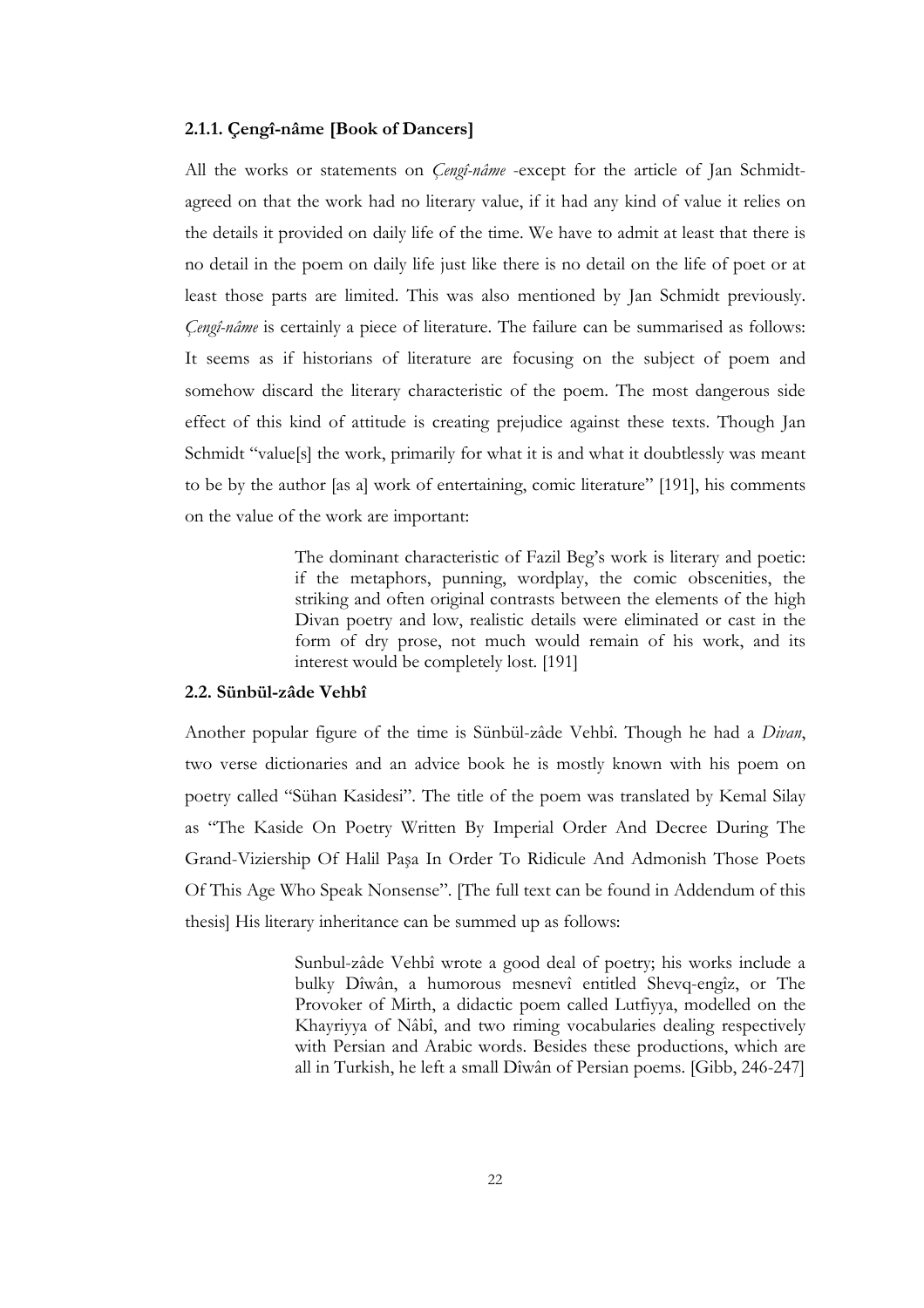The information on his life which can be found in several sources are summarised by Björkman in the Encyclopaedia of Islam as follows:

> Wehbî was educated in Marash, then went to Istanbul, where his writing of *kasidas* and chronograms gained him influential patrons, securing him the rank of *müderris*, then that of *kadi*, in which he was to to serve for seventeen years or more in number of locations in Balkans, in Rhodes and al-Manisa, and with the Imperial Army in the Edirne, Sofya, and Nish areas. He also served for seven years in the Ottoman scribal institution, rising to the rank of kh<sup>w</sup>adje. [876]

Though in his "Sühan Kasidesi" he was dealing with the "poets of this age who speak nonsense" he was also accused by Şehabeddin Süleyman for being one of those poets:

> "Sühan Kasîdesi" enâfis-i âsârından telakkî edildiği hâlde bile yine içinde zevk-i selîmi, hiss-i şâ'iriyyeti rencîde edecek birçok soğuk, birçok âdî sözlere tesâdüf olunuyor... Kendisi bu görünüşte ma'zûrdur. Çünkü mevhîbe-yi tabi'ât olan hissiyât-ı şâ'irâneden hassasına pek az bir şey isâbet etmiştir.[248]

As of his Şevk-engîz which was written in the form of *münâzarâ*, meaning debate or contention, we can say that he made two persons to discuss on sexual tendencies. The persons, namely Suyolcu-zâde [suyolcu refers to female genital organ] and Kazıkçı Yegeni [kazık refers to male genital organ], are introduced at the beginning of the poem::

> nakl eder bir sühan-ârâ-yı cihân pîr-i şûzîde dil-i tâze beyân

der ki var idi iki ehl-i fücûr şehr-i istanbul içinde meşhûr

birisi sürmeli zen-pâre idi biri gök gözlü gulâm-pâre idi

ikisi biri birinden rüsvâ iki şeytân idiler recme sezâ

her biri mâhir idi kârında san'at-1 müfsidin âsârında

kullanıp kârların gündeliğe işemezdi ikisi bir deliğe

iki mısrâ' idi gûyâ gidiler matla'-1 şi'r hevâyî idiler

geçmedi yerlere ol iki gidi sanki bir çifte çatal kazık idi [112]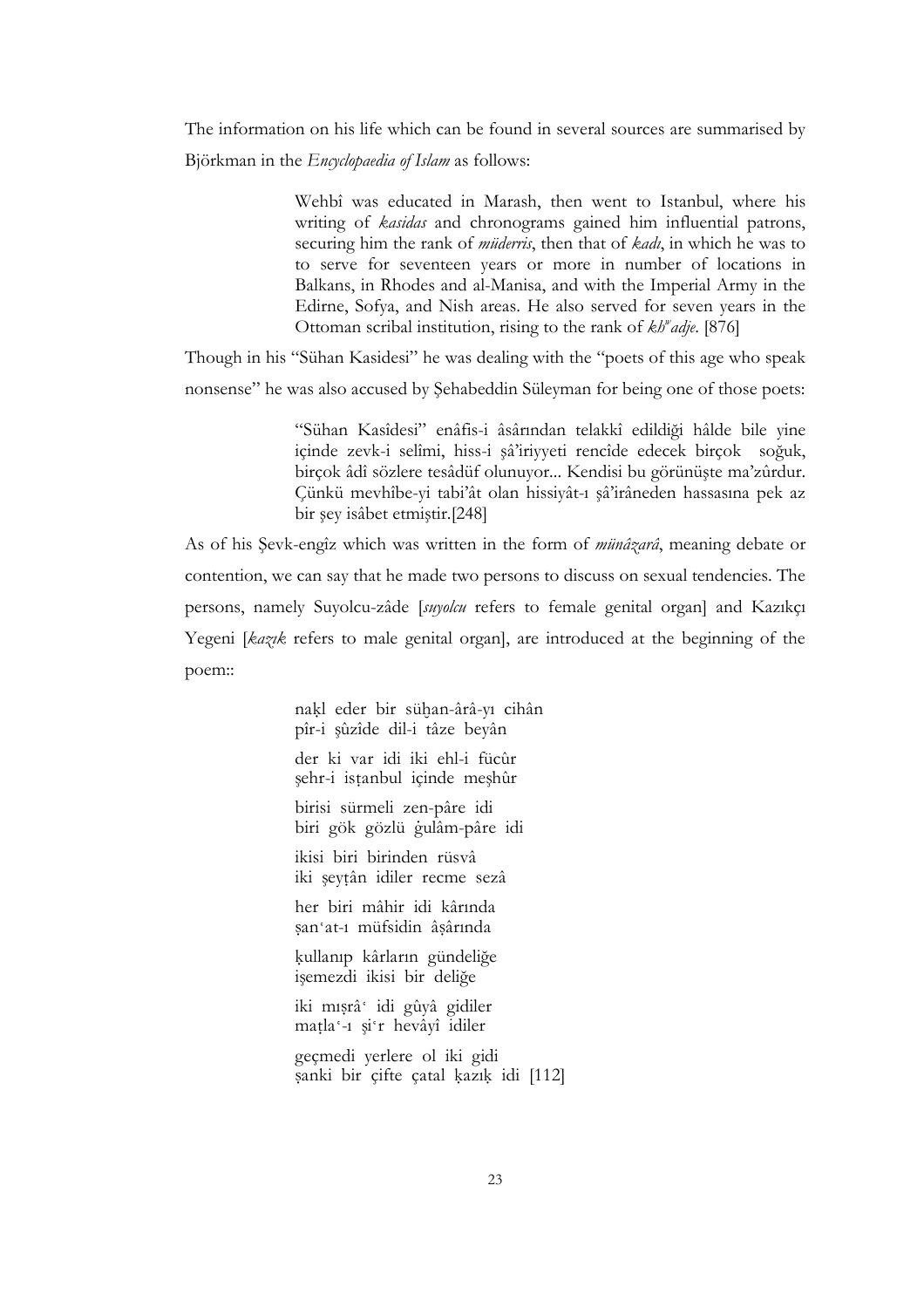After discussion for almost 800 lines whether inclination to women or men is the true way of love, the story ends with the allegation that the only true love is the love for god.

#### 2.3. Sürûrî: Life and Works

Sürûrî was cited or noted in most of the histories or dictionaries. Bağdatlı İsmail Paşa introduces Sürûrî in his Hediyyetü'l 'Ârifîn, Esmâü'l Mü'ellifîn ve Âsârü'l Musannifîn as follows:

> سروري عثمان الشاعر - عثمان بن السيد موسى الاطنهوي ثم الرومي القاضي الحنفي الشاعر المؤرخ المتخلص بسروري توفي سنة ١٢٢٩ تسع و عشرين و مانتين و الف. له ديوان شعره تركي. هزليات سروري مشهورة.

As this short description indicates Surûrî was known with his chronograms and hezels. A chronogram is a line or inscription in which letters stand for numerals and represent a particular date when calculated. And *hezel* is the grotesque counterpart of lyric poem gazel. Sürûrî is certainly most talented poet in writing both chronograms and hezels. In other words Sürûrî was not writing within the rules described by the tradition in accordance with the so-called literary canon. That's why he was not accepted a true poet. Ebuzziya Tevfik wrote in the book on Sürûrî following paragraphs alleging that he had no talent to write down poems:

> Eğer şiir dediğimiz lisân-ı hayâl bizim kitâplarda ta'rîf olunduğu üzere "mevzûn ve mukaffa kelâm"dan 'ibâret ise Sürûrî'ye şâ'ir ıtlâkı doğru olabilir. Çünkü cidd ü hezlden 'ibâret olan manzûmâtı kâmûsün nısf cildini istî'âb edecek mertebededir.

> Hâsılı Sürûrî servet-i şâ'iriyyetten mahrûm ve fakat kuvvet-i tahsîl sayesinde kudret-i inşadda rüsûh peydâ etmiş bir nâzımdan başka bir şey değildir.

> Hattâ merhûmun müverrihliğe hevesle o yolda kendinden evvel gelenlerin kâffesine isbât-ı rüchân ve kendinden sonra gelenlere gıbtaresân olacak derecelerde ihrâz-ı muvaffakiyyet edişi dahî o kudretten mahrûmiyyetini idrâk etmekliği neticesidir denilebilir. (2-3)

In his history of literature Şehabeddin Süleyman agrees with Ebuzziya Tevfik in that Sürûrî had a special importance in course of Ottoman literature by writing chronograms and hezels, but not true poems: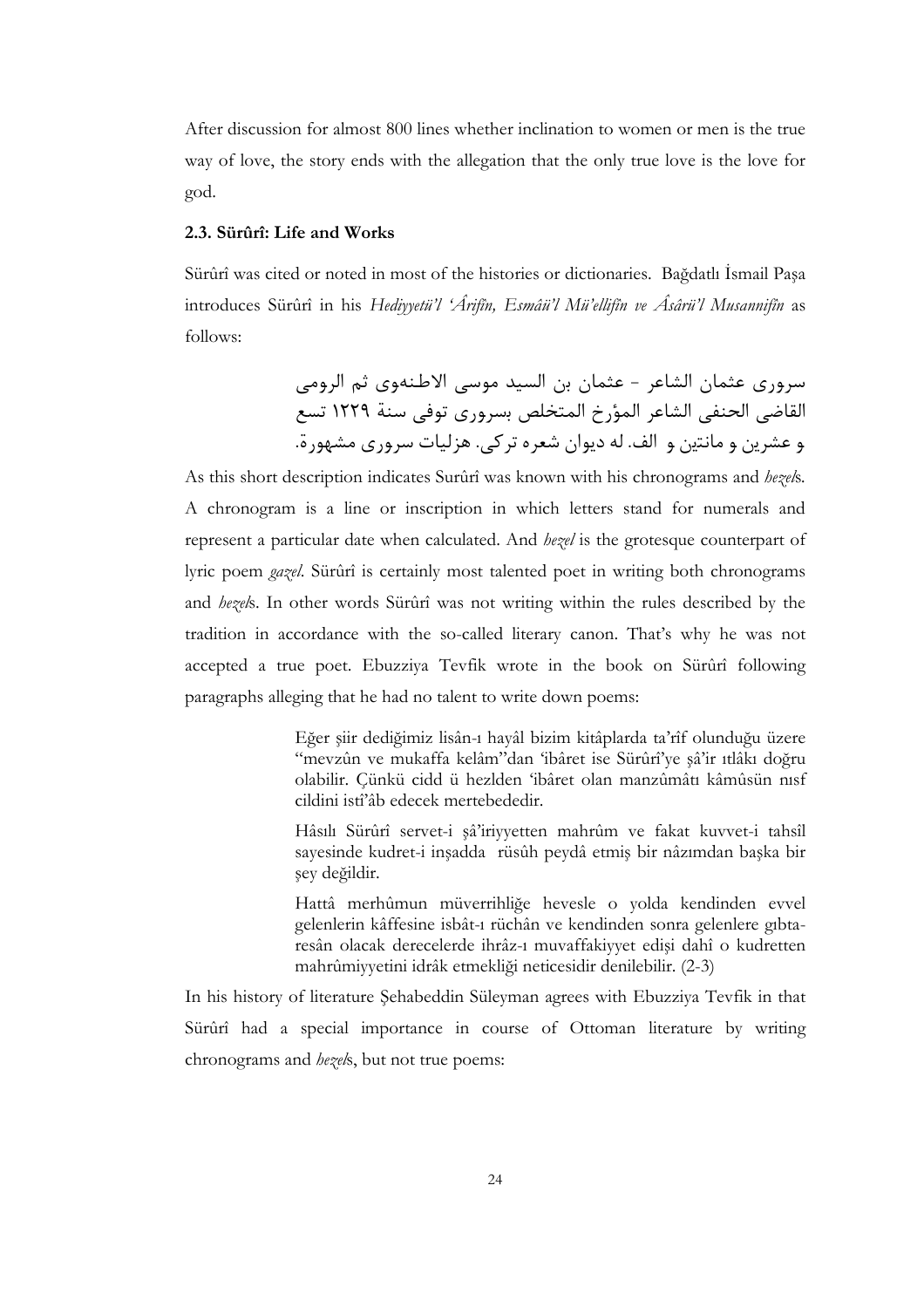Târîh yazmak ve söylemekteki mehâret-i husûsiyyesiyle hezl ve mizâh husûsundaki iktidârına binâen Sürûrî târîh-i edebiyât-ı osmâniyyede bir mevki'-i mümtâza mâlik olmaktadır.

Yoksa tabi'at-i şi'riyye, zevk-i selîm, hüsn-i san'at i'tibâriyle hiçbir mevki', hiçbir şahsiyet-i husûsiyyeye mazhar olamazdı.

Bursalı Mehmed Tâhîr follows them by citing Muallim Nâcî:

Surûrî'nin Hezeliyyât'ı çekilir belâlardan değildir. Kendisi bu vechle ne kadar şâyân-ı muâheze görülse bir şey' dinlemez. Bunların ba'zıları bir mecbûriyet üzerine söylenilmiş olabilirse de gûya sırf eğlence olarak yazılmışları dahî vardır. Hâlbuki kendisinin 'aleyhinde hicviyyeler neşr etmiş olan eşhâsa 'âlîcenâbâne bir sûrette mukâbele etmek elbette büyüklüğe daha muvâfık düşerdi.

Mecbûriyetsiz hezeliyyât yazmak için hiçbir sebep bulunamaz. Erbâb-ı kalemin dâ'imâ ahlâk-ı umûmiyyeyi ıslâh ve a'lâya çalışmaları en mühim vazâ'if-i medeniyyedendir. (238)

Sürûrî started writing poems in Adana with the pen-name Hüznî. His real name is Osman and the turning point of his life is being brought to Istanbul by future Şeyhü'l-İslâm Tevfîk Efendi in 1193 / 1179-80. He also changed his pen-name from Hüznî to Sürûrî upon demand of Tevfik Efendi. He was also known as "Sürûrî-i Müverrih" [Sürûrî the chronogram writer] in order not to be confused with another poet using the same pen-name [İbrahim Necmi, 251]. After coming to Istanbul he became a *kadı* and worked in several towns. He also worked with Sünbül-zâde Vehbî while he was in Eski Zagra. They became life-long friends and Sürûrî was buried next to the Vehbî.

Sürûrî did not write chronograms for the events of his time, but also of the past. After all he compiled his chronograms in a book. Ahmed Cevdet Paşa decribes the compilation of Sürûrî in the chapter on chronograms of his book Belâgat-ı Osmâniyye as follows:

> Sürûrî Efendi gerek kendisinin ve gerek eslâf ve mu'âsırı olan şu'arânın târîhlerinden makbûl ve müstahsen olanları cem' ile bir mecmû'aya kaydedip vefâtında 'İzzet Mollâ dahî 'asrında söylenen târîhlerin müntahablarını buna 'ilâve etmiştir. ba'de vakı'a-nüvîs Es'ad Efendi dahî intihâb eylediği târîhleri ona katmıştır. Hakkâ ki eslâf-ı şu'arânın en güzîde târîhlerini câmi' bir eser-i bî-nazîrdir.

> Sürûrî ol mecmû'ayı asıl tevârîh-i müntahabe-i türkiyye için tertîb eylemiş ise de ba'zı tevârîh-i fârisiyye ve 'arabiyyeyi dahî kaydeylemiştir.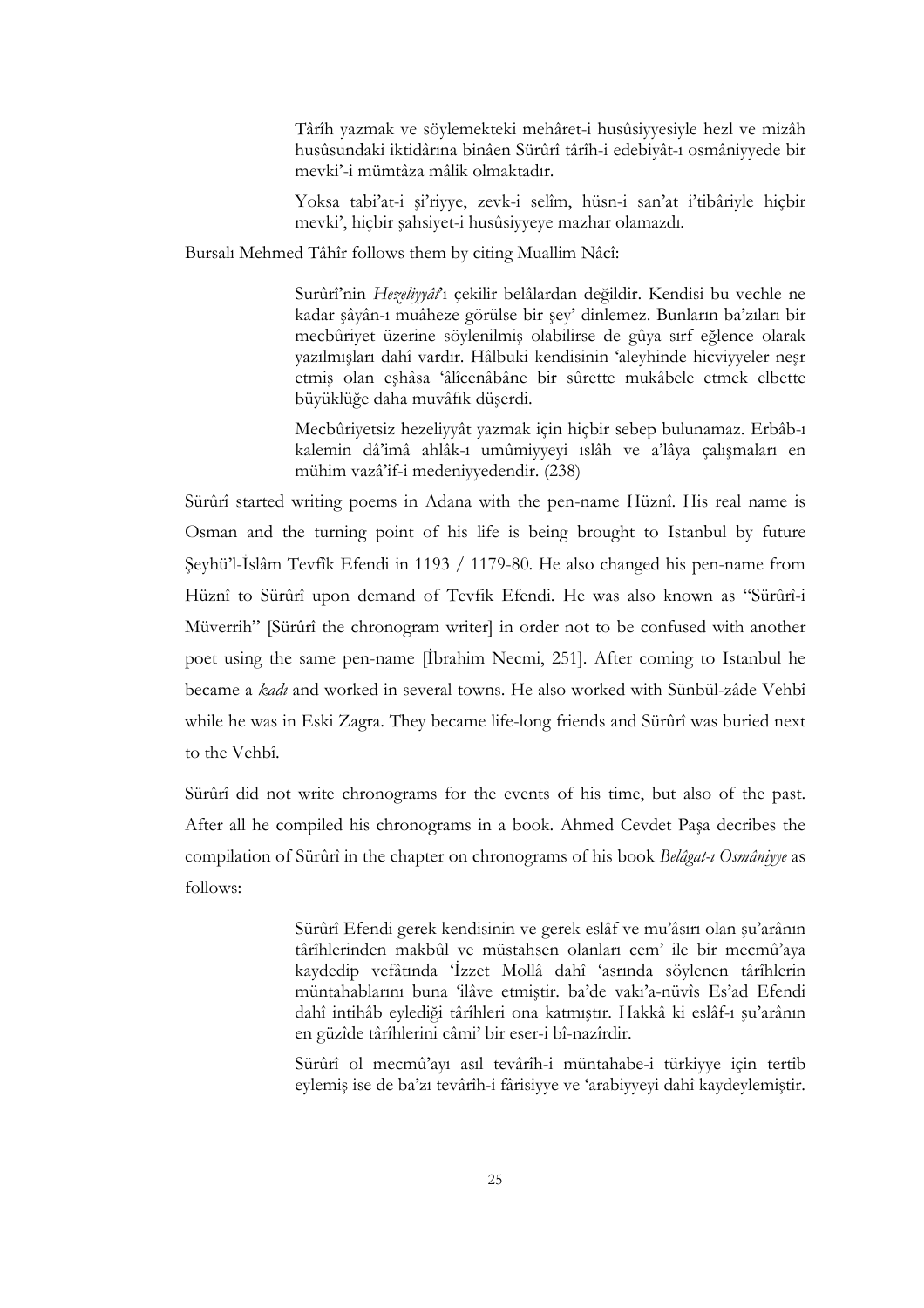The real proficiency of Sürûrî in writing chronograms can be seen in the following quotation from Süleyman Şehabeddin. Sürûrî wrote a chronogram before a marine battle on the victory of Ottoman navy. When he was asked what if Ottoman navy could not reach victory, he replied that the chronogram includes both possibilities. And though metre becomes problematic if you change the place of only one syllable the date remains, but the meaning changes into to the opposite:

> Târîh söylerken pek az düşünür, pez az durur, sanki bil-irticâl söylermiş. "1204" târîhinde Rusya seferine mâmûr olan Donanma-yı 'Osmânî ile Kapudan Pâşâ'nın Bahr-ı Siyâh'a 'azimetinde şu târîhi söylemiştir.

> > Şekl-i gerdân gelir fikre yazarken târîh Sürdü yelken kürek a'dâ'yı Kapûdân Pâşâ

Bu târîhin söylendiği mecliste bulunan zevât "Ya kaziyye bir 'aks olursa ne diyeceksin?" dedikleri zamân "Ne diyeceğim! Benim târîhim zâten muzafferiyyet ve mağlıbiyyete câmi'dir." cevâbını vermiş, ezhâr-ı hayretle ne demek istediğini sorduklerı zaman

Sürdü yelken kürek a'dâ' Kapûdân Pâşâyı

sûretine tahvîl ile okumuştur. (255)

Since his *hezels* would be discussed on the fourth chapter of this thesis I am not going to give examples of those poems here in this chapter. But one single example may show his talent in combining both chronograms and *hezels* -I use the term here for both burlesque lyrics and also comic satires. He wrote several chronograms for Sünbül-zâde Vehbî and one of them is on the death of Vehbî's wife. Sürûrî wrote in this chronogram how Vehbî killed his wife during sexual intercourse:

> Kulağın dağlasın ol eşşeğin bu târîh Koca Vehbî-i har öldürdü yarakla dişisin [1205] (Hezliyyât, 78)

We have to be careful here in calling Sürûrî chronogram writer and also a humorist for his hezels. And Gibb also falls in to this error by calling him humorist:

> Surûrî is famous not only as a chronogrammatist, but as a humorist. Had he never written a single chronogram, he would yet have made his mark in Ottoman literature by his comic poems.

But his poems called humorous by Gibb can be divided into three separate parts and Von Hammer was aware of this distinction and determined following three kinds of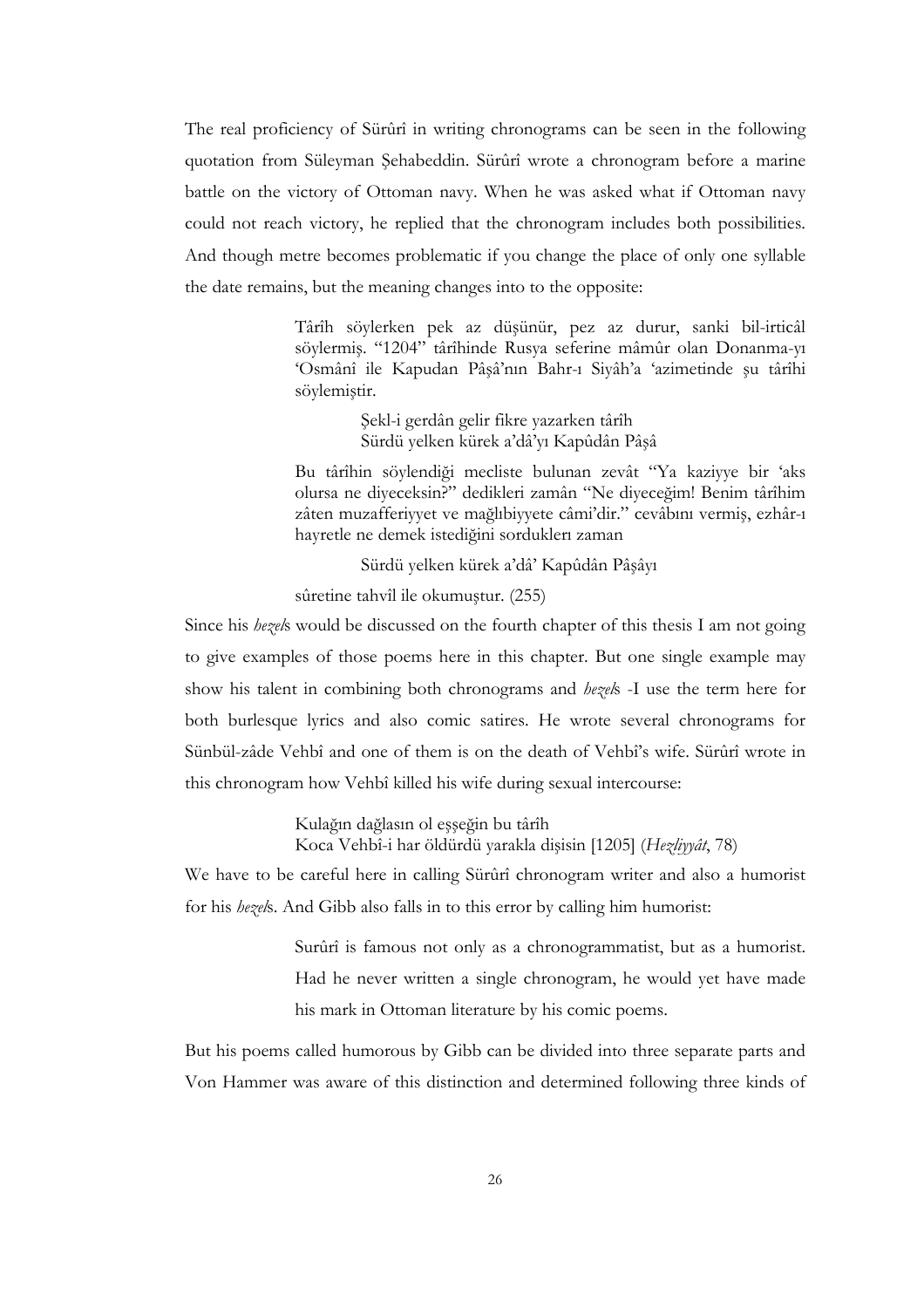poems in his well-known work Geschichte der Osmanischen Dichtkunst bis auf Unsere Zeit as follows:

> Seine Gedichte sind in drei Theile getheilt: Mushikat, D.i. die zum Lachen, Heseliat, die Scherzhaften, und Hedschwiat, die satirischen; die ersten sind poffenreißerisch, die zweiten zottenhaft und die dritten reine Schmächungen. [489]

The subject of this thesis would be the second type of poems in the forth chapter.

And I prefer to use the word scherzhaft as facetious or facetiae.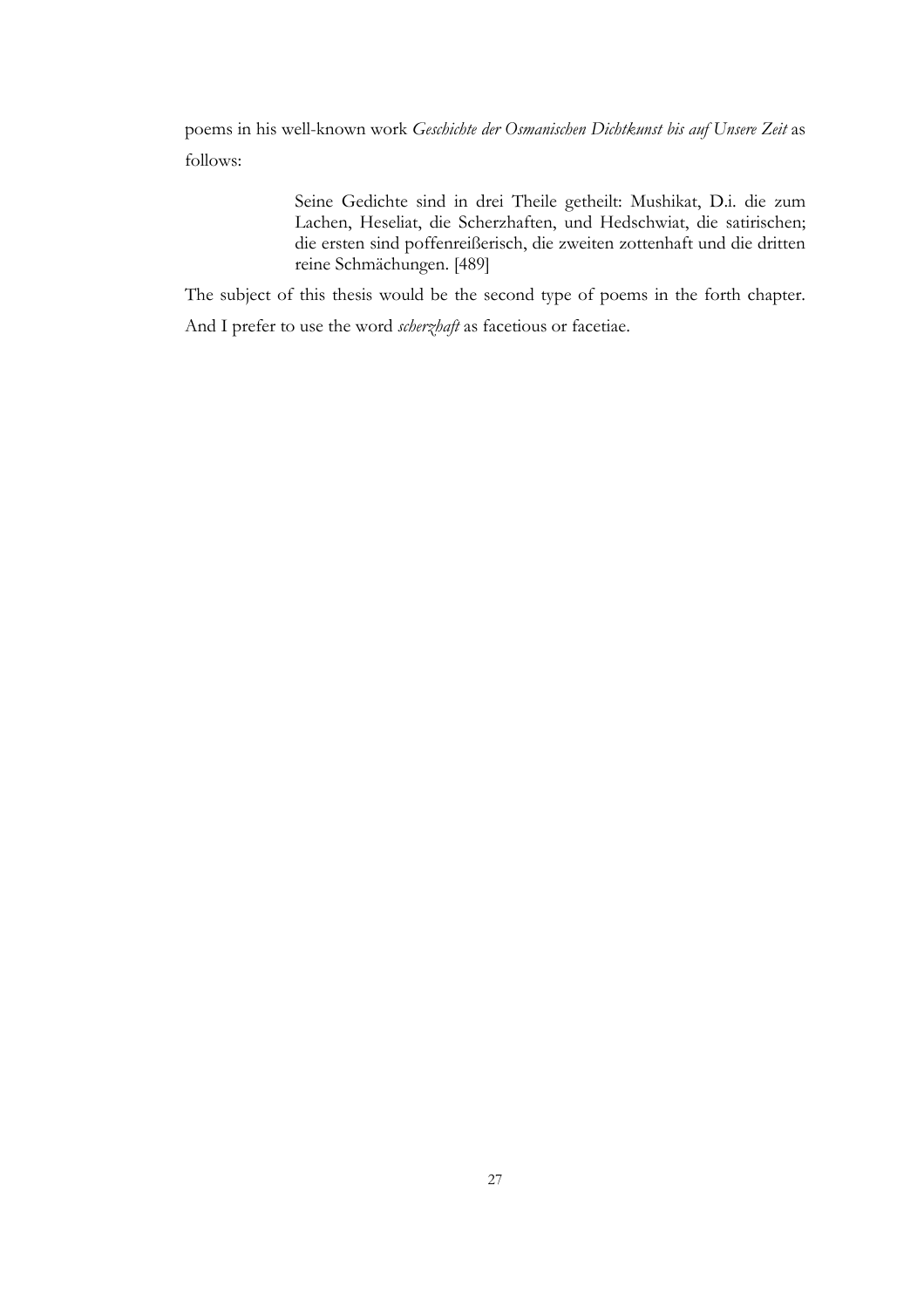### CHAPTER III

# THE DEAD END: CHANGE IN THE SUBJECT

As a coincidence two separate and important figures for literary criticism appeared in 1960s in Western languages. Though Mikhail Bakhtin submitted his revolutionary dissertation on the French renaissance poet François Rabelais under the title Rabelais and Folk Culture of the Middle Ages and Renaissance right after the World War II, it was not published until 1965. The book was published under the title Rabelais and His World. Almost in the same year Julia Kristeva introduced a new concept to the language, vocabulary of literary criticism: intertextuality. The first masterpiece changed the evaluation of literary work and the second changed the interpretation of the way the literary work related to other texts.

#### 3.1. Intertextuality

Before discussing the Bakhtinian notions of carnivalesque and grotesque and going in details what burlesque is, how it is created, and how the stylistic versions of the burlesque are implemented we have note the use of intertextuality by Julia Kristeva.

Kristeva used the term intertextuality to analyse and disclose the possible meanings in every single text and the layers of a text in connection with previous texts. The meaning is not created only by the writer and understood by the reader as it is, on the other hand the writer's intention is transferred to the readers by means of signs shared by the writer and reader by means of other texts. Although Kristeva introduced the term in to the vocabulary of literary criticism in 60s some 20 years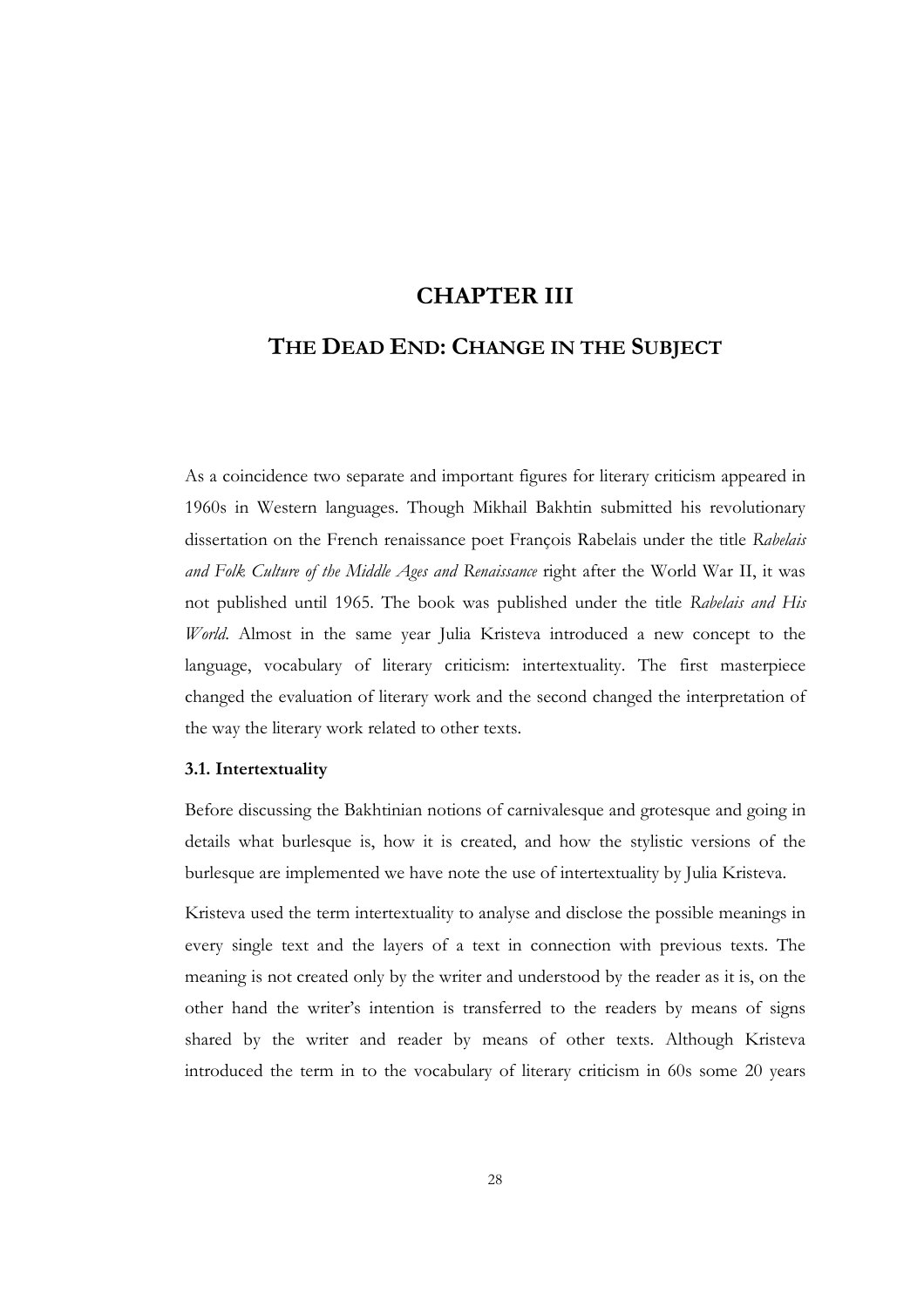later she needed to make the definition of the notion in order to be understood clearly:

> To these we must add a third "process" -the passage from one sign system to another. To be sure, this process comes about through a combination of displacement and condensation, but this does not account for its total operation. It also involves an altering of the thetic position -the destruction of the old position and the formation of a new one. The new signifying system may be produced with the same signifying material; in language, for example, the passage may be made from narrative to text. Or it may be borrowed from different signifying materials: the transposition from a carnival scene to the written text, for instance. In this connection we examined the formation of a specific signifying system -the novel- as the result of a redistribution of several different sign systems: carnival, courtly poetry, scholastic discourse. [59]

> The term *inter-textuality* denotes this transposition of one (or several) sign system(s) into another, but since this term has often been understood in the banal sense of "study of sources," we prefer the term *transposition* because it specifies that the passage from one signifying system to another demands a new articulation of the thetic of enunciative and denotative positionality. If one grants that every signifying practice is a field of transpositions of various signifying systems (an inter-textuality), one then understands that its "place" of enunciation and its denoted "object" are never single, complete, and identical to themselves, but always plural, shattered, capable of being tabulated. In this way polysemy can also be seen as the result of a semiotic polyvalence -an adherence to different sign systems. [59-60]

> We shall call *transposition* the signifying process' ability to pass from one sign system to another, to exchange and permutate them; and representability the specific articulation of the semiotic and the thetic for a sign system. Transposition plays an essential role here inasmuch as it implies the abandonment of a former sign system, the passage to a second via an instinctual intermediary common to the two system, and the articulation of the new system with its representability. [60]

As Kristeva clearly explains intertextuality does not only imply a relation between a present text and older texts, but also includes a change in the reference or sign system of the older texts in the new one. This characteristic of the intertextuality creates the originality of the new literary work and connects this literary piece to other texts. This effect also has the following aspect as Victoria Holbrook stresses:

> Intertextuality is multi-level concept that will serve here to shift attention away from the beleaguered influence of nationalized "sources" onto varied contexts of imaginative and intellectual play...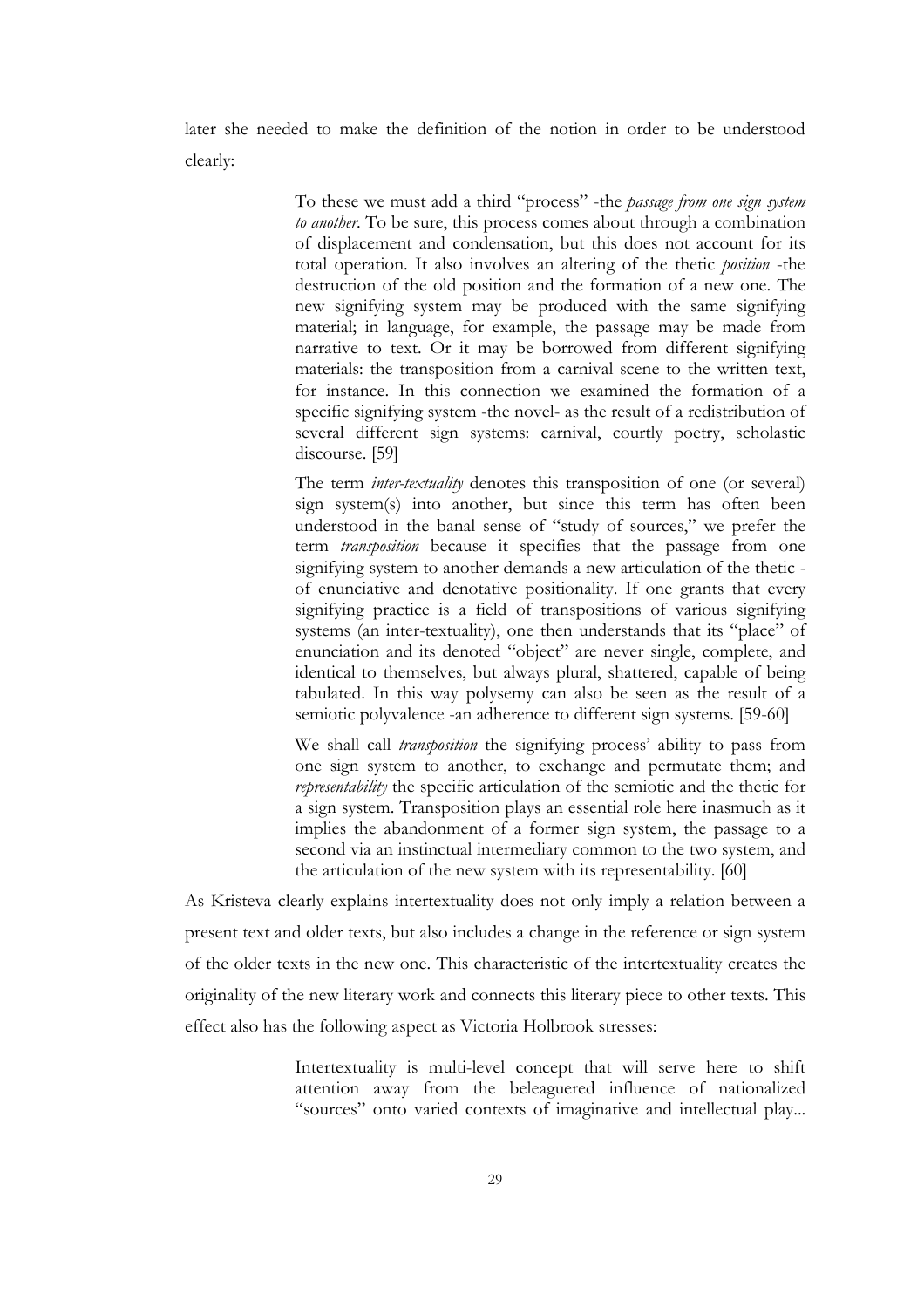Every passage between systems -language, culture, literary forminvolves a reorganisation of subjectivity and signification. It requires the destruction of one set of paradigmatic subject-object relations and creation of another, and understanding the world changes in the transaction. [32]

There are certainly several ways of constituting intertextual relations or transposition. The main means of this relation are citation, reference, concealed quotation, plagiarism, allusion, pastiche, parody, burlesque, and travesty. If we try to define above-mentioned styles we can make following assertions. Reference or citation is the most common mean of intertextuality. A piece of a text is taken into another text by citing the original text or by referring the author of the original text. But on the other hand concealed quotation or plagiarism is quoting a text without mentioning the original source and even in some case alleging that the "quoted" part was originally written by the quoting writer. Another mean of creating intertextuality is allusion. Allusion is neither citation nor plagiarism. In this case the writer tries to create the same discourse as in the text referred. This also includes reference to an older text without mentioning it. The remaining three, namely parody, burlesque and pastiche, are closely related and the distinction can be put as follows: Parody is creating a new piece of literature relying on an epic narrative or a tragedy by applying the stylistic elements of the original source into an ordinary story. This means that only a specific piece of literature, a certain story, a poem or a writer, artists, poet can be parodied. On the other hand burlesque or travesty is changing subject or content of a story by means of grotesque or daily language to ridicule the style or the genre, and at the end making fun of the original literary work or style or genre. And lastly pastiche is attacks the style of the original source as in a piece burlesque literature. But this time the writer does not ridicule the style and create a new text, imitate the original. [Aktulum, 133]

### 3.2. Grotesque and Carnivalesque

In his famous masterpiece Bakhtin focuses on the Rabelais' work. As Stuart Elden points out "there are a number of ways we could read Rabelais – as anticlerical atheist, a defender of royal privilege, a precursor of rationalism; or as a religious disciple of Erasmus, a humanist, a defender of a particular view of religion against the domination of Rome" [97]. But what makes Rabelais' work special or important for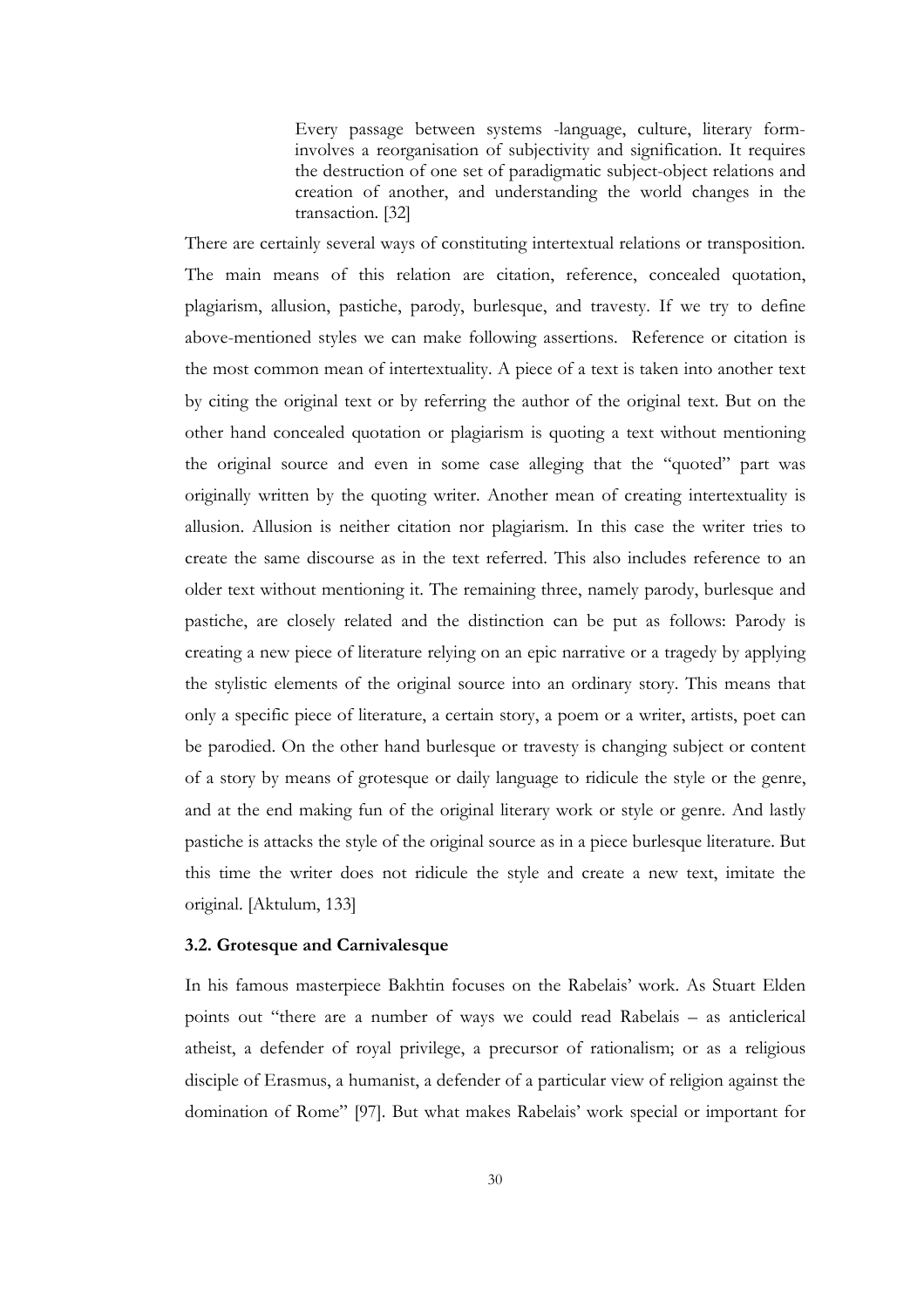him? Besides many other answers to this question we can quote the answer of Henri Lefebvre for the aims of this thesis. For Lefebvre one of the most important characteristics of the work is its being burlesque:

> Between these two great forms of literature, the work of Rabelais represents a transition. Still an epic, it is an burlesque odyssey. Already a novel, it is the novel of the first modern individual: Panurge. [31-32]

And this burlesque effect was constituted by the use of grotesque and carnivalesque.

The literary theorist and philosopher Mikhail Bakhtin tries to construct a contrast between the great carnivals of medieval Europe by means of the grotesque language representing those carnivals and the political, economic, social, literary, ideological power of the church and also the state representing the values of the church. The authority of the church and its rules are lifted during the carnivals and Rabelais' work is representing the formation of this development within the frame of literature.

> Bakhtin's innovation was to stress the primacy of language in the formation of men's thoughts. Well before Lacan, he argued that man thinks, can think, only in and through language. The power establishment is therefore able to impose its "official culture" on men by creating a language that reflects and embodies the principles of this culture. As long as men have only this language in which to think, they cannot even conceive of society in a different form. Man is trapped inside the language of his thoughts and cannot observe the ideology of which it is a product and a reflection other than in terms of the forms and values that this ideology has included in its language. Much less, of course, can this "monolingual" man conceive of another ideology than that of the establishment, since he has available to his thinking only the ideological forms that the establishment has embodied in its culture and language.

> Herein lay the interest of popular culture for Rabelais, according to Bakhtin. Since popular culture was indeed completely district from official culture, it was totally free from the conceptual forms of the latter. By using the images and language of the marketplace, Rabelais was able to throw off the intellectual shackles worn by those who had only the language of official culture at their disposal. He and his readers became able to think in a language other than that created by official culture, and so to see this official culture from the outside, objectively, as it really was. [Berrong, 12]

Rabelais' work represents the changes in the values of the Medivial Europe during carnival and Bakhtin is our guide to follow these changes. Under these complicated conditions the essence of the literature is also subject to change. While the old genres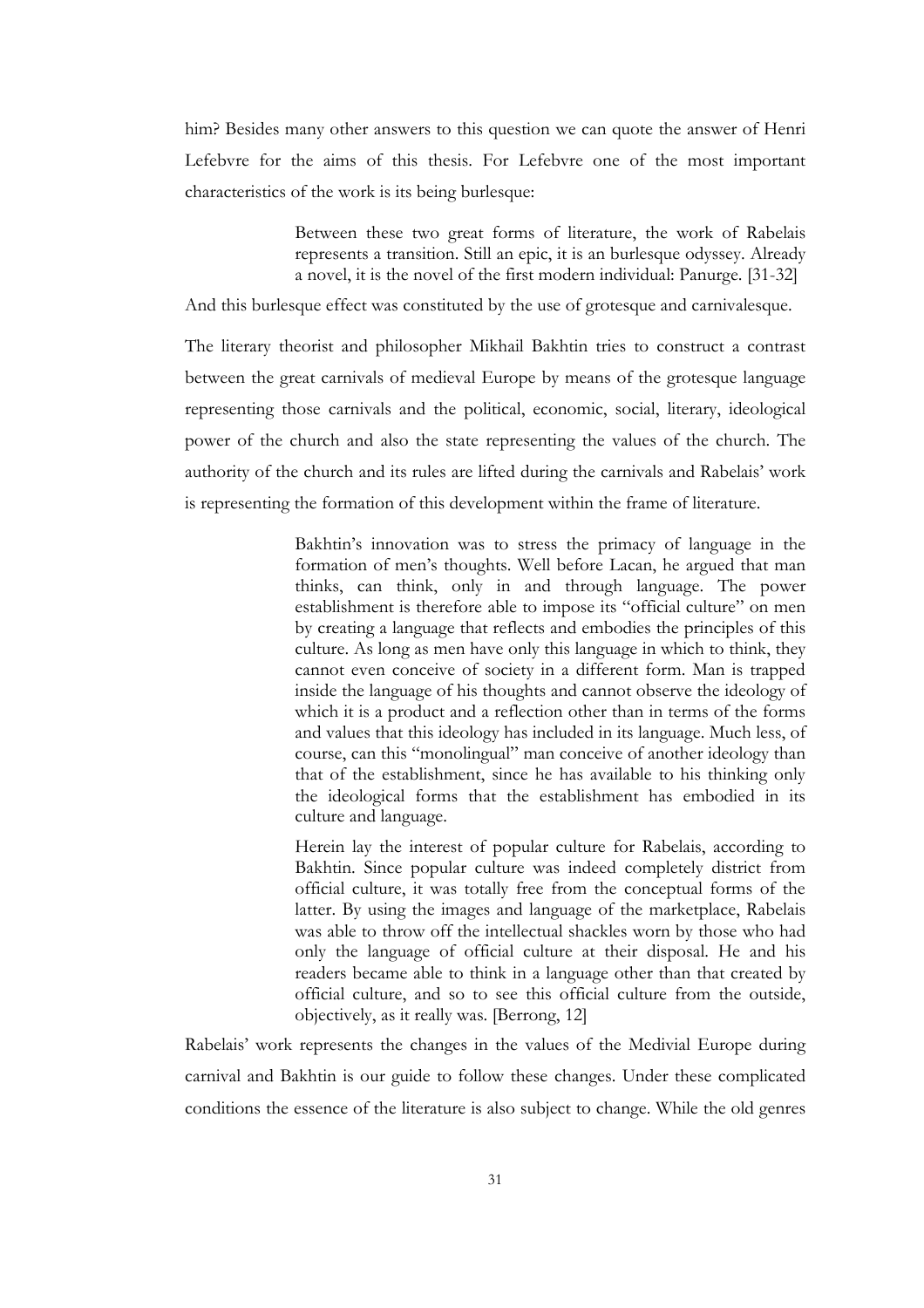are substituted by new ones the grotesque and carnivalesque language has a revolutionary impact on the process by making people laugh. The ossified structure of the Medieval narratives are changed by means of laughter:

> The Renaissance conception of laughter can be roughly described as follows: Laughter has a deep philosophical meaning, it is one of the essential forms of the truth concerning the world as a whole, concerning history and man; it is a peculiar point of view relative to the world; the world is seen anew, no less (and perhaps more) profoundly than when seen from the serious standpoint. Therefore, laughter is just as admissible in great literature, posing universal problems, as seriousness. Certain essential aspects of the world are accessible only to laughter" [Bakhtin, 66]

Bakhtin's notion of carnivalesque and the laughter are closely connected with the conception of grotesque. According to Bakhtin, in creating the carnivalesque language and also the laughter effect the grotesque has an important role. The term is used mainly to refer to human attitudes like sexual intercourse, eating, shitting. This grotesque language of the carnival allows the transition from the rigid narratives of the Medieval Europe to the Rabelais' masterpiece. The comic or humorous effect of the work, bad language used are the greatest example of carnivalesque literature for Bakhtin.

> The essence of the grotesque is precisely to present a contradictory and double-faced fullness of life. Negation and destruction (death of the old) are included as an essential phase, inseparable from affirmation, from the birth of something new and better. The very material bodily lower stratum of the grotesque image (food, wine, the genital force, the organs of the body) bears a deeply positive character. This principle is victorious, for the final result is always abundance, increase. [62]

Although, for Bakhtin, there had been always a chorus of people laughing through the course of life, there had not been always a Rabelais for every single period of time. Despite having been the chief of the chorus for the medieval ages Rabelais can be regarded one of the important characters of the history literature who put light onto the grotesque and carnivalesque language of the public. [Bakhtin, 509] But there are certainly other figures who were also special characters for the history of literature on special break or turn points by creating the burlesque through the language of grotesque and carnivalesque in deconstructing the relations of power and authority.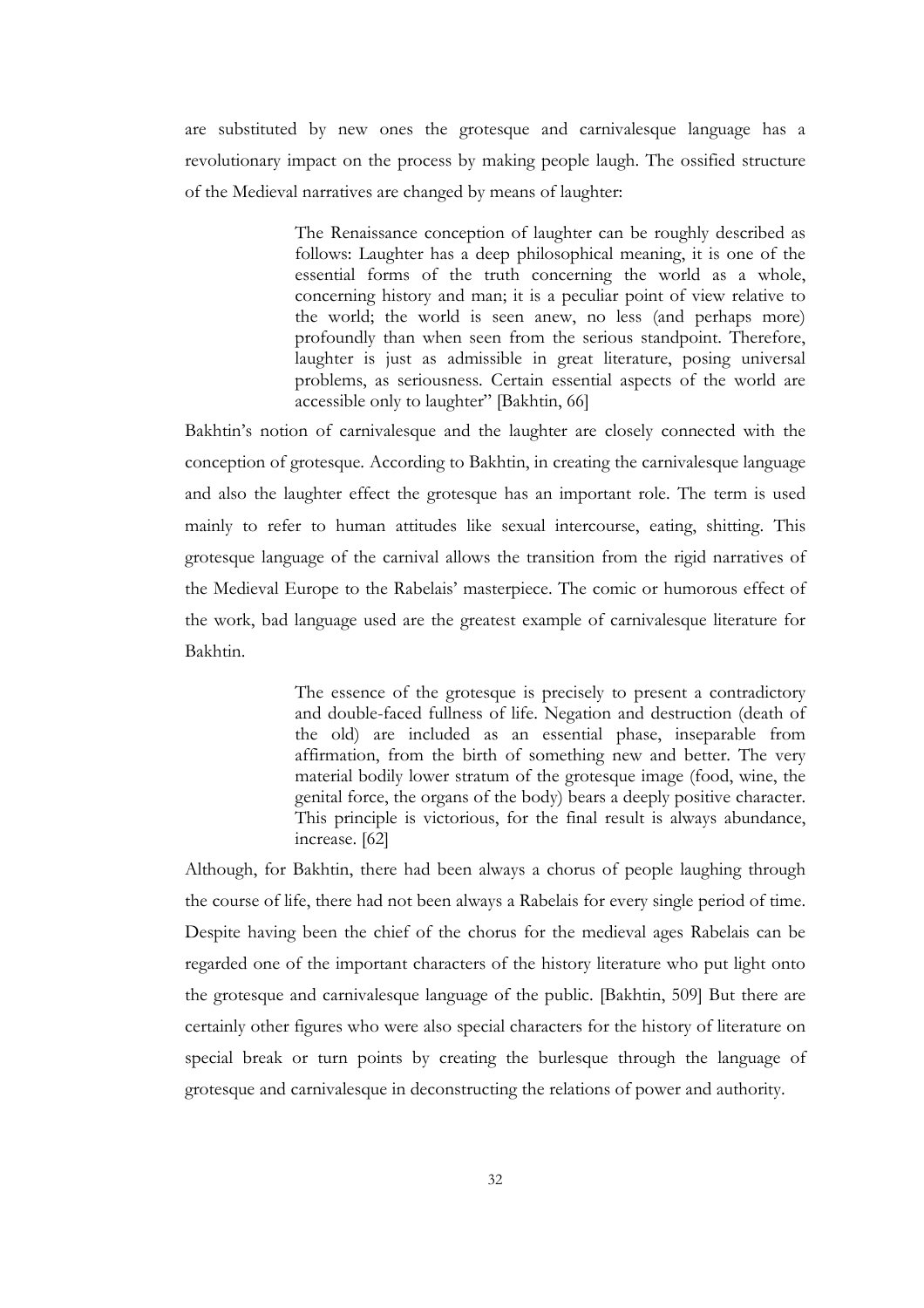### 3.3. Burlesque

In literary criticism, the term burlesque is used as a term in genre criticism. A piece of literary work can be described as a burlesque work in case humour is derived from a piece of high literature by constituting a contrast between genre, style, and subject. In most dictionaries of literature of studies on burlesque, the term is defined almost in the same way: "In literature, comic imitation of a serious literary or artistic form that relies on an extravagant incongruity between a subject and its treatment. Burlesque is closely related to parody, although burlesque is generally broader and coarser." As the definition itself discloses burlesque is closely related to parody. The distinction between to stylistic manners can be put into words in a historical frame as follows:

> The modern reduction of parody to a type of burlesque is descriptions of it in the eighteenth century and after has already been seen to have limited the meaning of the more ancient definitions and uses of parody. Not only is the term burlesque of more recent origin than of the Greek words for parody, but it is usually described as being derived from the Italian *burla*, meaning a joke of trick, rather than from equivalents for the words from which the term parody is derived, and is for this reason, and the meanings given to it by its early users, less able to describe the way in which the parody (or 'para-ode') imitates and than comically transforms other works in ambigious and often complex meta-fictional ways. [On the other hand] some burlesque does not even require a specific literary model, and the word has been used to describe a variety of types of comic and even noncomic entertainments. [Rose, 54]

While mentioning "some burlesque does not even require a specific literary model" Rose is probably trying to stress that only a literary genre can be burlesqued, but not a specific literary text. In other words a certain piece of literature can be parodied and in this sense burlesque had a broader meaning than parody. So, a burlesque text does not need a source text to be referred. While creating a parody the writer directly or indirectly has to refer to a previous text, but a burlesque text only refers to a tradition.

> ...every parody refers at every point to historical knowledge that that is in a sense "outside itself" -that is , previous literary works- and thus to more or less probable genres... In parody ... we discover a curiously doubled external reference... in reading parody, we make use of external reference to other authors in order to understand how the parody attacks those same authors: the thing referred to, externally, to assist in comprehension, is the same thing referred to, externally, as the object of ridicule. [Booth, 123]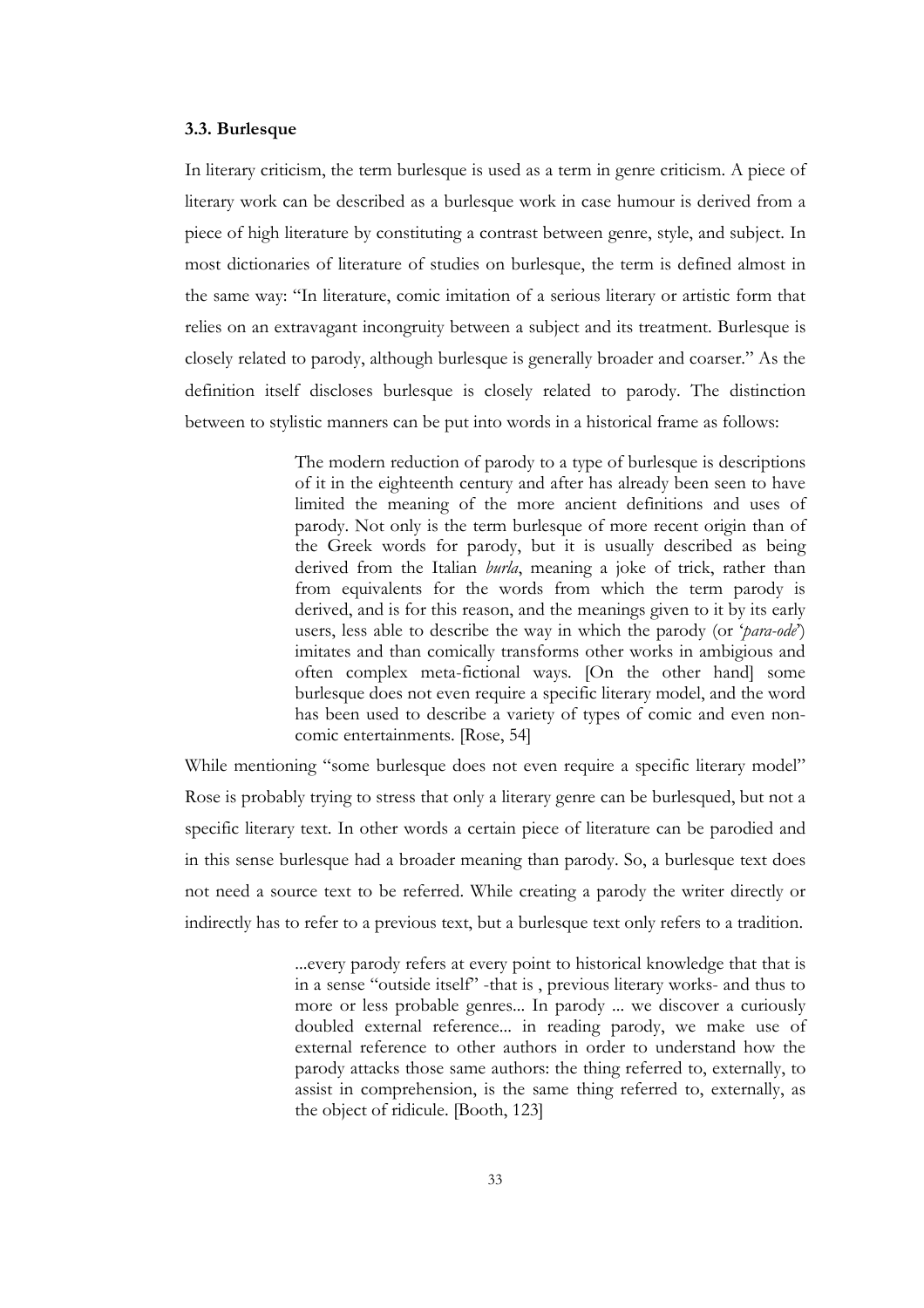What constitutes a burlesque piece literature is not this net of references, but on the other hand creating a burlesque text lies on the elements of genre or characteristics of genre. In fact only a serious kind of genre is burlesqued by means of daily, grotesque language and the subject of the artistic work becomes coarser and mostly has references to sexuality. Creating the new literary work by means of this literary attitude also means that the subject of this new piece of literature targets a certain literature and a certain type / genre of literature, but not a specific text of a special artist. The very first difference between parody and burlesque lies here. The literary procedures can be defined by referring to genres and forms. We can pick an example from the field of Ottoman court literature and focus on the difference between hezel and tehzîl. Hezel is formally just like the lyric form gazel. The detail on hezel would be discussed in the next chapter of the thesis. Though, on the other hand, tehzil is also derived from hezel linguistically, tehzil has a very different meaning than hezel. When we talk about the *tehzil* of a poem we mean that the poem is parodied. In other words hezel can be translated as burlesque while tehzîl means parody. We refer to a tehzîl by Cem Dilçin. The tehzîl is the parody of one of the most well-known stories of Eastern literatures: Leylâ and Mecnûn. The title of Cem Dilçin's tehzîl is as follows: "mecnûn-nâme (tehzîl-i leylâ vü mecnûn)". In fact the introductory part of the poem also supports this allegation:

### mecnûn-nâme

#### (tehzîl-i leylâ vü mecnûn)

ey neş'et-i 'aşKı şi're te`śir Kılan vezn ile binâ-yı nazmı ta'mîr kılan evzân u kavâfîyi girih-gîr kılan zihn-i şu'arâ beynine zencîr kılan

kılsam taleb-i hicv ile îhâm u mecâz tehzîl bahânesiyle 'arż itsem râz elfâz-ı kadîmeyle güni itsem sâz emsâl-i zamâneyle düni kılsam bâz

lutf ile şeb-i fikrümi çün rûz eyle tehzîlümi telmîh ile dil-dûz eyle nazmumı fużûlî kimi efrûz eyle hezlümi sürûrî kimi cân-sûz eyle [230]

When we read the whole story of Cem Dilçin we can easilynotice that the work is certainly the parody of the love story Leyla and Mecnun. Dilçin tranfers the story into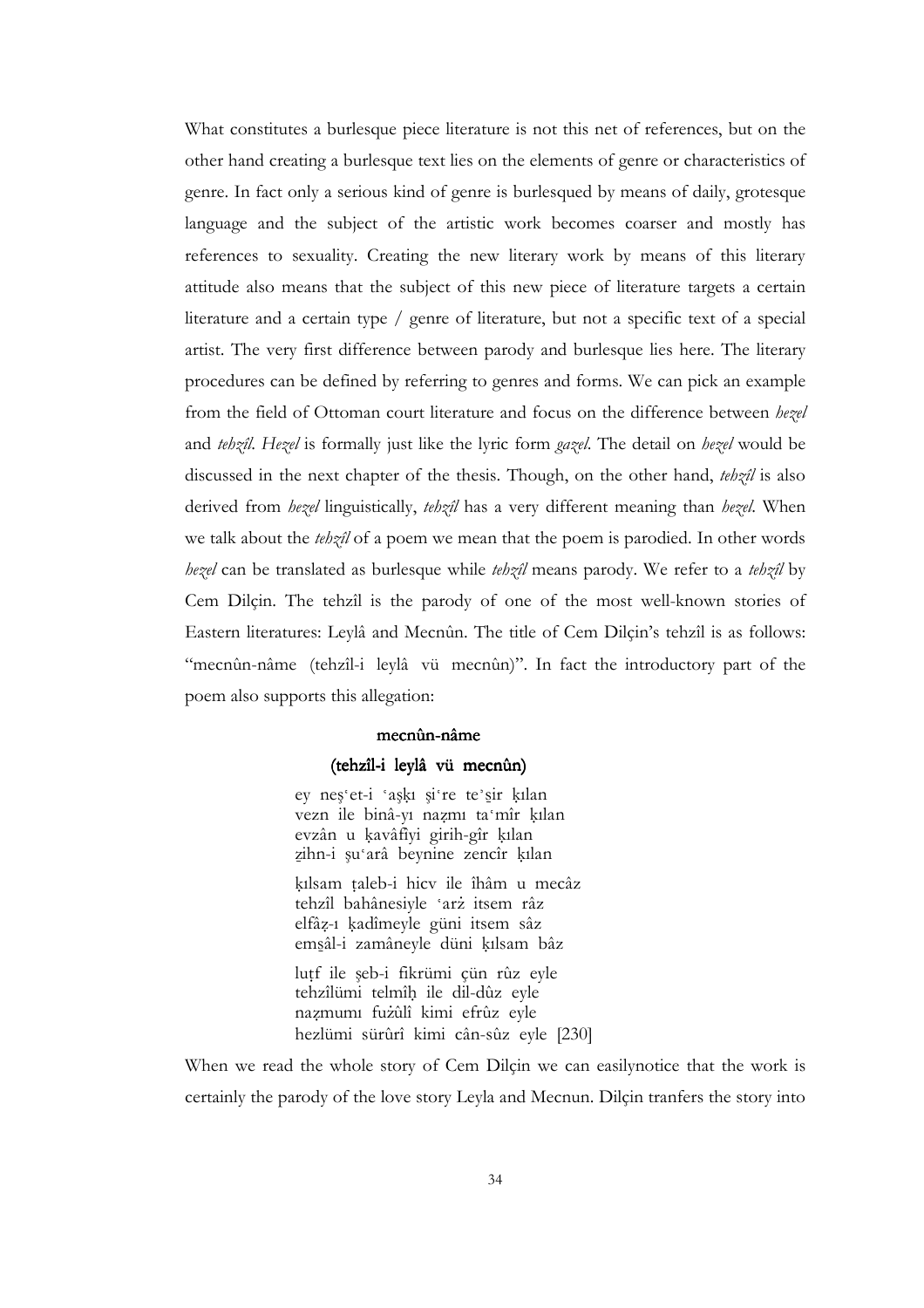modern times and rewrites the story in a humorous manner with the language of daily life. But the language in the parody is not grotesque.

The second element what constitutes the difference between parody and burlesque lies in the language used. While in both styles the language of daily life is used, the language in burlesque texts is also grotesque or coarse. We can refer here again to Bakhtin. Though writers of burlesque texts are aiming to some extent to create a humorous effect they also have some kind of problem with tradition and somehow they have some kind of struggle against the tradition. The authority of the traditional literature is destroyed and sometimes deconstructed in the burlesque texts by means of a coarse language or if we put it with the words of Bakhtin with the grotesque and carnivalesque language. By doing this besides creating a humorous effect another and more importantly an important effect is created. This new effect brings the possibility of breaking the construction of the traditional. After a general burlesque attitude towards the literature the traditional cannot be evaluated or regarded same as in the past.

In this context, if we stress once again, burlesque is a much freer style than the parody on the grounds that a burlesque work is not limited to a special piece of literature or story. Burlesque texts do not focus on a certain artist or poet, but on the contrary on a genre or a style to create a special effect of literature on a different level of artistic attempt. Within the context of Ottoman court literature this shift in the level of the literature also brings a shift in the code of references constituted by the tradition. In fact what makes the effect is the language used in the burlesque texts. The language in burlesque pieces is certainly grotesque and being grotesque makes the artistic work shaking and forces the reader to think again on the presuppositions of the traditional literature. How burlesque texts are created and why this period of time is rich of burlesque texts would be discussed in the next chapter. But we can quote a short *hezel* by Sürûrî to make the point a little bit clearer. A certain poem of poet was not targeted in this poem and the language is simple, daily and also grotesque. What is interesting is the rhyme of the poem. The rhyme of this *hezel* is one of the most common words of Ottoman court poetry: "bülbül", that is nightingail representing the lover in Ottoman poetry.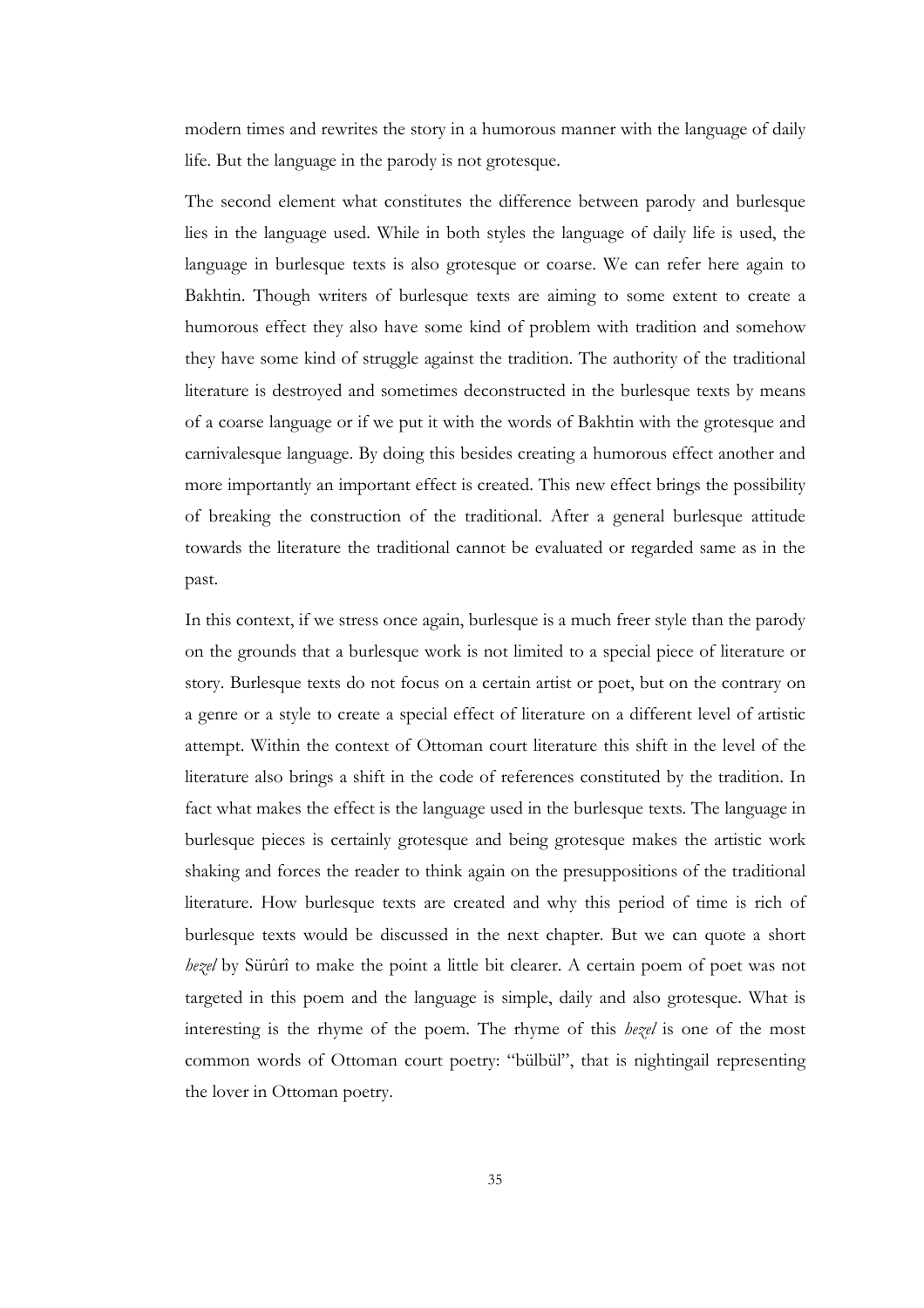yapsın ko bizim evde yuva bokluca bülbül bülbül deresin andırır a bokluca bülbül

bakluk sepedinden kafesim var tutabilsem bok kargası kodum ana yâ bokluca bülbül

taklîd-i kibâr ile sıtanbûlda besler kârîzcilik eden fukarâ bokluca bülbül

br bok sinegi nağme ile çıkdı helâdan kim uyduramaz ana sadâ bokluca bülbül

seyrine zemâne çocugu göt verir elbet gösterse gulâm-pâre ana bokluca bülbül

bâsurlu büzük çır çır edince osururken gûyâ kim olur nagme-serâ bokluca bülbül

sıçdı sıvadı hâsılı kokutdu yuvâsın tebdîl-i makâm etse revâ bokluca bülbül

bir çalının altında hevâyî sıçıyorken etmiş başı üstünde nevâ bokluca bülbül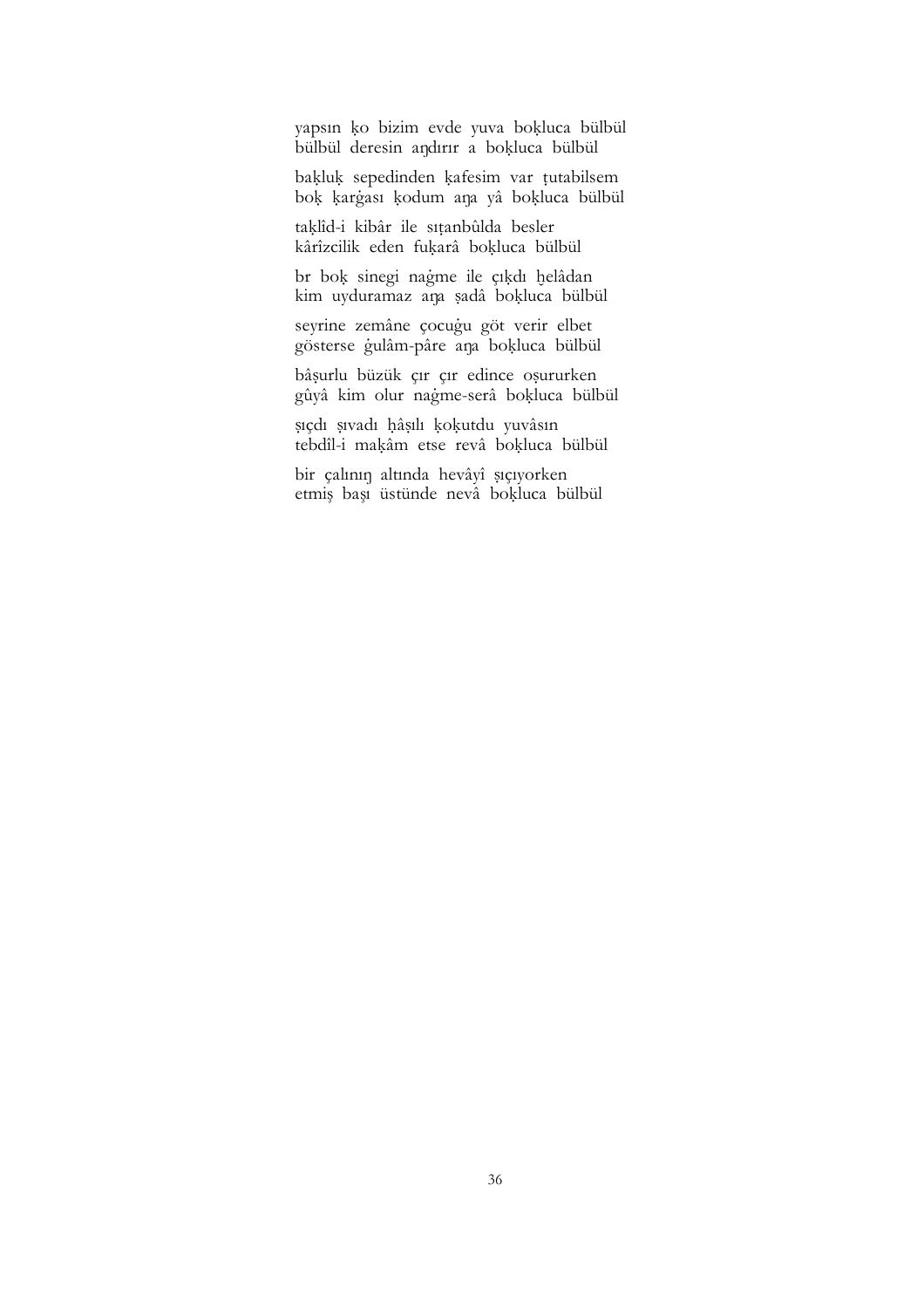# CHAPTER IV

# INTERTEXTUALITY, BURLESQUE AND OTTOMAN POETRY

In order to constitute a burlesque literary work the composer, creator of the burlesque one has to keep some characteristics of the imitated work and change, deform some other characteristics. In our case what was changed is the matter, subject of the poem. But what remains without any change is also a matter of discussion.

The intertextual relations are constituted in several ways within the tradition of Ottoman literature. Though burlesque a medium of this kind constitution Mine Mengi did not referred to this type of relation in her article on intertextual relation in Ottoman poetry:

> Her metin kendi döneminin başka metinleriyle ya da daha önce yazılmış öteki metinlerle yer yer, biçim, içerik, tür ve anlatım özellikleri bakımından alıntı, yakınlık, benzerlik ilişkisi içinde bulunur. Bununla; edebi metinlerin sürekli bir ilişki içinde başka metinlerin etkileri ve katkılarıyla ortaya çıktığını söylemek istiyoruz. Daha açıkçası pek çok metin açık ya da kapalı bir biçimde başka metinlerle iç içedir; başka metinlere göndermede bulunur. Çünkü her edebi metin doğal olarak belirli bir kültürün içinde ortaya çıkar. Bu durum her metnin aslında kültür ortaklığı yönünden bir alıntılar mozaiği olarak okunması gerektiğini; başka metinleri de içine alabileceğini ifade etmektedir. [593]

> Verdiğimiz tazmin ve tahmis örneklerinden başka; terbi, taştir de yine tanzir geleneğiyle bağlantılı olan ve bizi metinlerarası ilişkilerin varlığı düşüncesine götürecek kavramlardır. Ayrıca tevarüt, iktibas, vb de bu bağlamda düşünülmelidir. [597]

> Divan şiirinde söz sanatları olarak bilinen telmih, benzer teşbih, kalıplaşmış istiare ve mecaz da yine yukarıda değindiğimiz aynı kültür içindeki ortak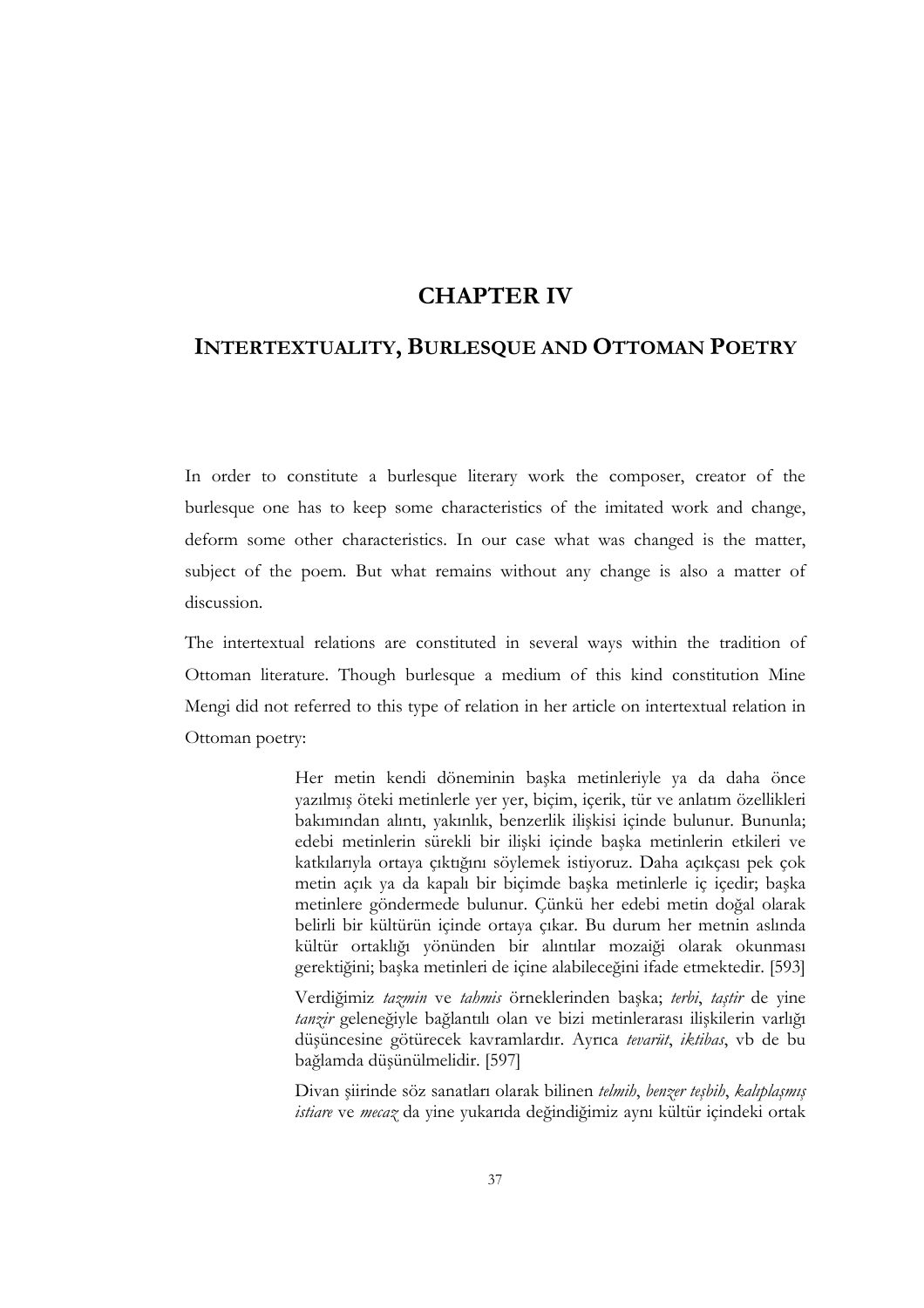kullanımlar olarak anılan metin ortaklıkları ile bağlantılıdır. Çünkü, telmihte bilinen belli bir olay, durum ya da şahıslara gönderme; kalıp mecaz, mürsel mecaz ve istiarede ise belli durum, şahıs ve varlıklara yapılan gönderme, teşbih ve istiarede ise benzer varlık, durum ve olayları anımsatma, dolaylı ya da örtülü anlatım yoluyla yine ortak kültürün değişik metinleri arasındaki ilişkiyi sağlamaktadır. [598]

But burlesque as it is defined in the previous chapter of this thesis is one of the fundamental mediums of intertextuality, especially during periods of literary crisis. I am going to take the poems of Enderûnî Fâzıl Bey, Sünbül-zâde Vehbî and Sürûrî in accordance with the burlesque as defined "witty parody or travesty of piece of literature using the same formal elements" [Pala, 306].

### 4.1. Formal Element

## Metre

The metre of court literature during the Ottoman era was  $\frac{a}{w}$ . The metre is mainly based on the order of short and long syllables. And different patterns of *aruz* were used in the poems of Enderûnî Fâzıl Bey, Sünbül-zâde Vehbî and Sürûrî.

The metre used in Çengî-nâme was Fâ'ilâtün/Fe'ilâtün - Fe'ilâtün - Fe'ilün/ Fa'lün patern of bahr-i remel. We can declare that the metre was used by Enderûnî Fâzıl Bey all most perfectly except for few mistakes.

The same pattern of aruz was used by Sünbül-zâde Vehbî in Şevk-engîz. Though we can find more hitches in the poem of Vehbî it is certain that he was also master of the metre.

The important point here is both poets used the most popular metre of the *mesnevi* form while writing their poems in this form.

On the other hand we cannot mention a single pattern of aruz for Sürûrî on the grounds that he had been writing *hezel* which is *gazel*-like form and shorter than the above-mentioned poems. So also used several pattern of *aruz* in his poems. But we can refer to "Appendix D" how refined he was using the metre by quoting few couplets from two different poems.

Form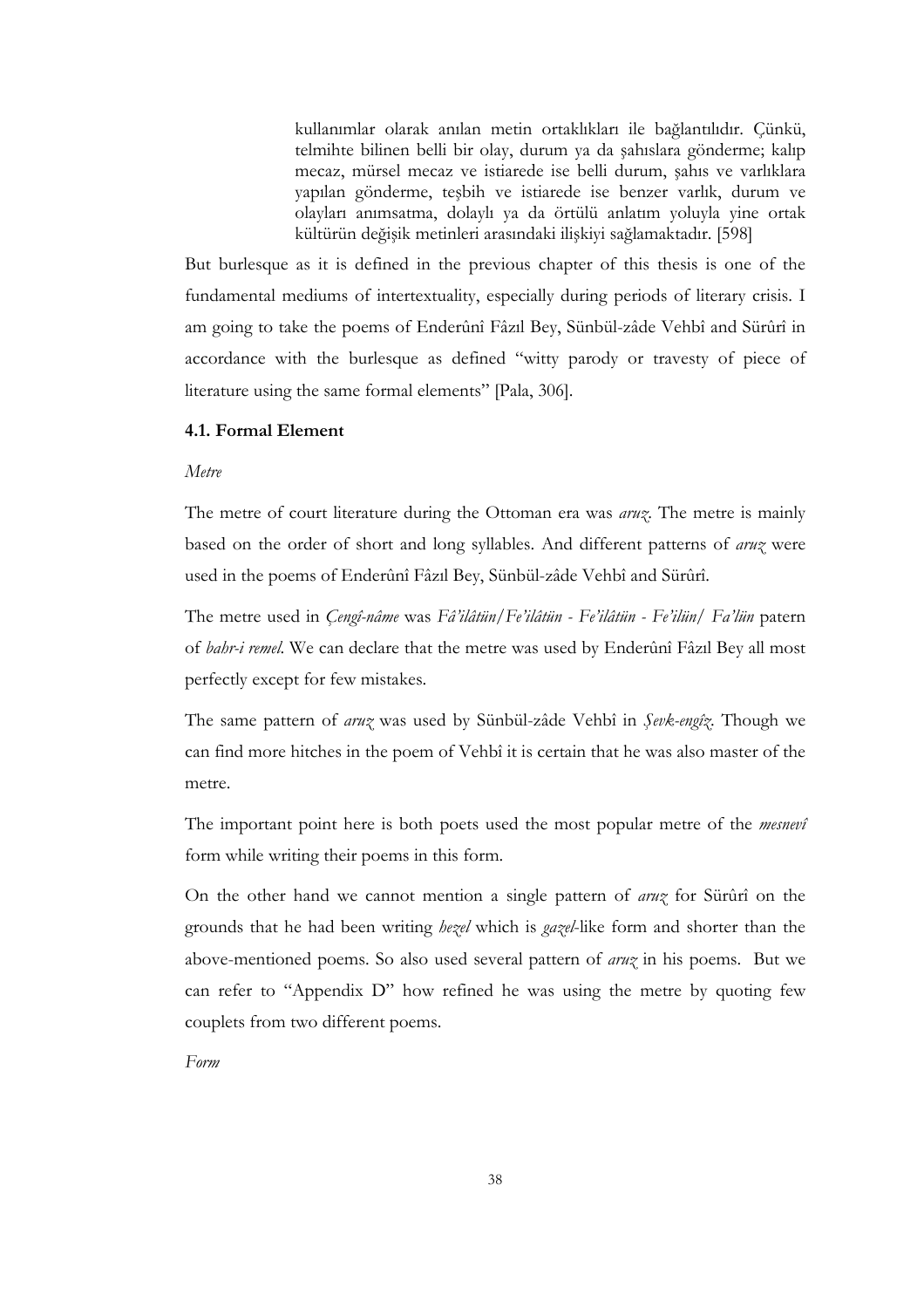Enderûnî Fâzıl Bey wrote his *Çengî-nâme* with quatrains and using this form is not common. But even then the poem can to some extent be evaluated a revised version of mesnevî. In fact the genre Cengî-nâme belongs to, which I am going to discuss below, is mostly written in *mesnevî* form.

Sevk-engîz of Vehbî was also written in *mesnevî* form. The form was frequently used for long poems, especially for love stories. All the couplets are rhymed each other in this form and in fact the meaning of the word is double referring to the rhymed couplets. Çengî-nâme is 472 lines and Şevk-engîz is almost 800 lines. So the best literary form to write both poems was *mesnevî* and both poets used this form.

Despite above-mentioned two long poems Sürûrî's hezels are shorter poems. They were written in the form of *gazel*, which is most frequently used form in Ottoman literature. Shortly described, gazels are lyric poems of the tradition. Literal meaning of the word is "poem written to a beautiful woman".

#### Rhyme

Since the poem was composed of quatrains the rhyme order was also related to the form. The first three lines of the quatrain have the same rhyme, but the last line has always the same rhyme in every quatrain as in the following quatrains:

> evvelâ cümlenin ak babası köhne kâr-dân karanın da'vâsı şöhret-i kâzibedir gavgâsı beli yıldız gibi 'âşıkları var

The parts of the poem are distinguished also with the use of rhyme. In the very first quatrain of every part the first, second and last lines are rhymed as follows:

> hamda lâyık o cihân dâveri var kâ'inâtin heman ol serveri var eyleyen hüsnü rıżâ 'askı każa nice hikmetle tecellîleri var

Sünbül-zâde Vehbî wrote his poem in the form of mesnevî and the rhyme was also used as it had to be used in a piece of mesnevî. In mesnevî form every couplet is supposed to be rhymed within itself. We can see it on an example by quoting the last two couplets of the poem:

> belki derler ne güzel nazm-ı latîf yazmış ol pîr-i cihân tab'-ı zarîf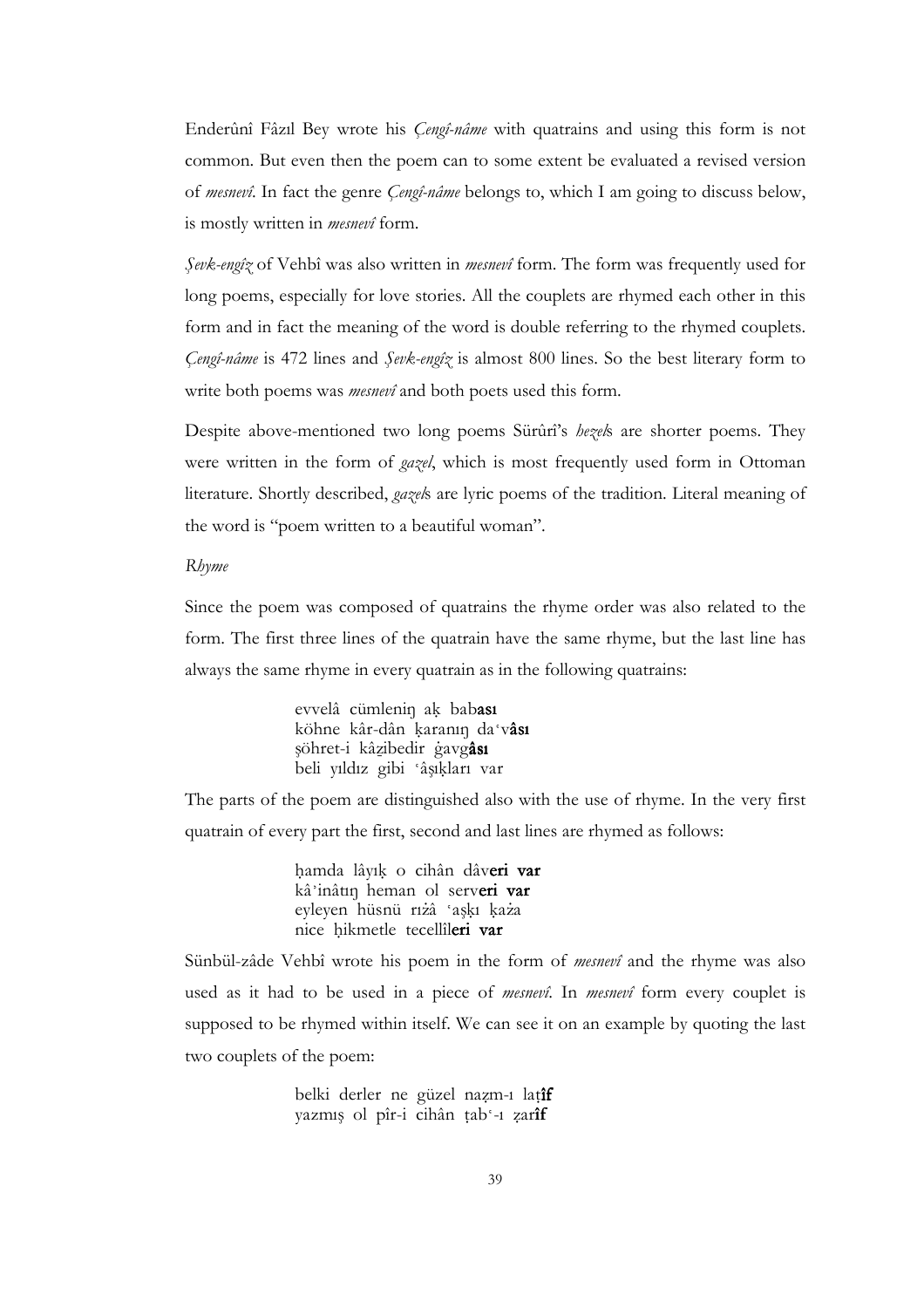### lafz u ma'nâsı 'aceb zevk-âmîz nâmı olsa yakısır sevk-engîz

As we see in these two couplets the rhyme in the former is "îf" an is "îz" in the latter. For the *hezels* of Sürûrî the rhyme is also simple. Since *hezel* is written formally just like the Ottoman lyric form *gazel*, the rhyme is used in the same way. The first couplet has the same rhyme in itself and the same rhyme is used in the second line of every couplet:

> kîr-i hardan şanırım boyda uzundur yarağım at sikinden de kalınlıkda füzûndur yaragım kısa kalın mı yahûd ince uzun mu dersen işte al bak hem uzun hem de yogundur yaragım cündiler binse eger oturamaz üstünde şâh kalkar yavuz atdan da harûndur yaragım

All these uses are common and accepted by the tradition.

## 4.2. Vocabulary

The vocabulary used in these poems is the most complicated part of the discussion. Though the language is much simpler than the language used in the Ottoman court poetry we can still register lots of words, compounds or phrases used in most poems of the Ottoman court literature. What is special to these poems is not only use of fewer Persian or Arabic expressions but also the way how they are excluded. These poems and poets evaluated worse followers of the so-called localisation movement. The main characteristic of the movement is uncomplicated lines and uses of daily language in the sense of Bakhtinian *carnivalesque*.

# 4.3. Characteristics of Çengî-nâme, Şevk-engîz and Hezels

Three poems under discussion are examples of three different genres. Cengî-nâme of Enderûnî Fâzıl Bey is a sample of şehr-engîz genre. On the other hand Şevk-engîz of Sünbül-zâde Vehbî is an example of *münâzarâ*. Lastly hezel is the grotesque counterpart of the Ottoman lyric poem gazel.

The very first samples of *sehr-engîz* genre had been started to be written in the  $16<sup>th</sup>$ century. There are almost 70 samples of this kind of poems and several academic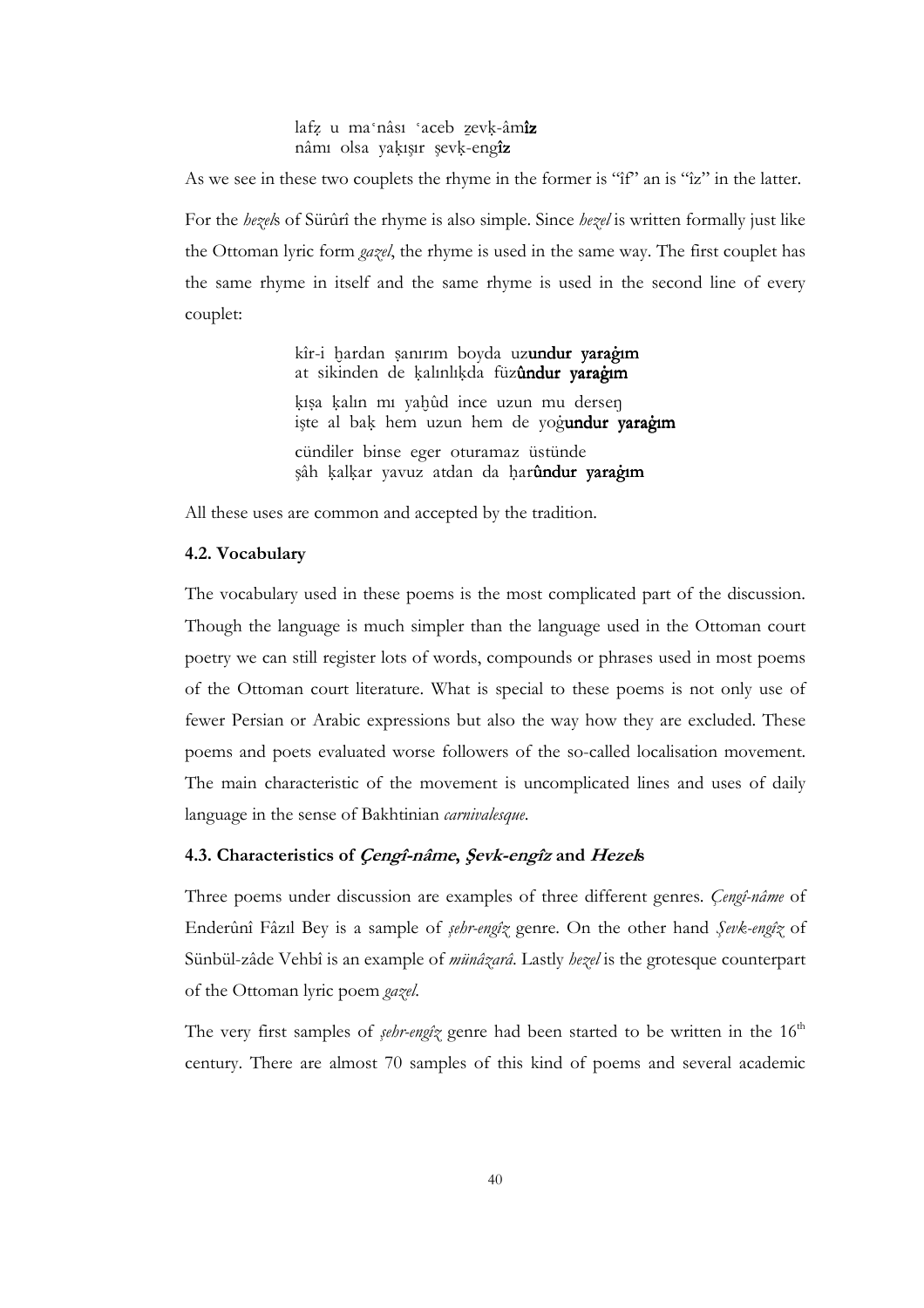studies were released on the samples and genre itself.<sup>12</sup> The term *sebr-engîz* is simply translated into English as "city-thriller" and the subject of the genre is the beautiful boys of a city. The important part of the samples is there are quite few direct references to sexuality or sexual intercourse. Though there are few examples of the genre explicitly referring to sexuality we can put them aside on the grounds that those samples are called *hezel* just like the *şehr-engîz* of Fehîm-i Kadîm.

The formal constitution of genre is summarised by Stewart-Robinson as follows by referring to Gibb:

> ...they all have three divisions: *Prolog, Catalog* and *Epilog*. The Prolog... is in several parts. The first, in observance of traditional Islamic practice, is an address to God... The sebeb-i te'lîf (reason for the composition) usually comes nest in the prolog... The Catalog portion [is] in honor of the youths of the city... Every shehrengiz ends with an Epilog, the shortest part of the three-part poem. It is used, as a rule, to sum up the essential purpose of the poem... [205-6-7]

If we check the parts of the *Cengî-nâme* we will find following parts:

Münâcât: 7 quatrains Sebeb-i Nazm: 28 quatrains Mâhiyyet-i Çengîyân: 73 quatrains Hâtime: 10 quatrains

As these parts implies the poem is formally just like a *şehr-engîz*. Münâcât and Sebeb-i Nazm are the parts of Prolog, Mâhiyyet-i Çengîyân is the Catalog, and Hâtime refers to Epilog. But what makes the difference: First of all the poem is composed of quatrains which is certainly a characteristic of pieces of folk literature. Besides the language used the way the poem is composed also forces us to make reference what Bakhtin calls *carnivalesque*. But also the subject matter of the poem is the dancing boys and it leaves no space for different interpretations than that the poems is certainly on sexuality, which we cannot find in other samples of the genre. The poem also has explicit references to sexuality.

Şevk-engîz of Vehbî is a sample of münâzarâ genre. The literary meaning of the name of the genre is either debate or contention. There are several samples of the genre in Ottoman literature. The genre is based on a discussion between two persons or a

 $\overline{a}$ 

<sup>&</sup>lt;sup>12</sup> As I mentioned in the first chapter of this thesis, for details you can see my review article "Türk" Edebiyatında Şehr-engîzler'" on the genre to be published in Türkiye Araştırmaları Litearatür Dergisi in 2007.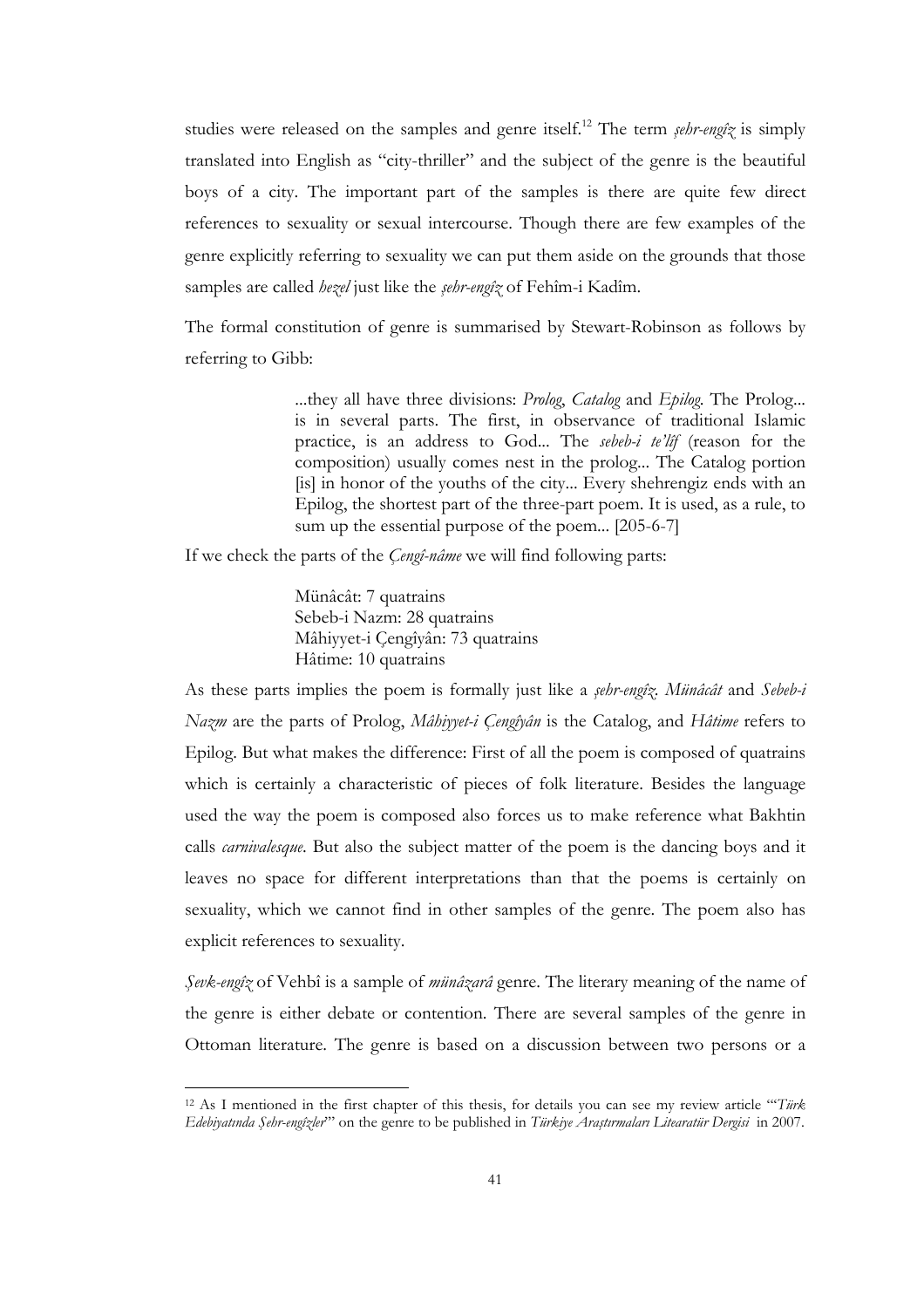group of persons on a certain subject. Both sides put their arguments in connection with the subject. The samples of genre are mostly allegoric poems. The style was described as follows by Mustaf Isen:

> Belli bir konuda bazı kurallar dahilinde birden fazla kişinin ya da grubun katılımıyla yapılan, destekçileri ve karşıtları bulunan karşılıklı tartışma, fikir alışverişi. Tartışmacılar kendi düşüncelerini tezler halinde ileri sürer ve bu görüşlerini getirdikleri örnekler ve delillerle ispatlama yoluna giderler. Eski Türk edebiyatında da, alegorik mahiyette, bazıları karışık olmak kaydıyla manzum-mensur pek çok münazara örneği vardır. [253]

In our case two persons discuss on sexual tendencies.

nakl eder bir sühan-ârâ-yı cihân pîr-i şûzîde dil-i tâze beyân der ki var idi iki ehl-i fücûr şehr-i istanbul içinde meşhûr birisi sürmeli zen-pâre idi

biri gök gözlü gulâm-pâre idi

ikisi biri birinden rüsvâ iki şeytân idiler recme sezâ

her biri mâhir idi kârında san'at-1 müfsidin âsârında

kullanıp kârların gündeliğe işemezdi ikisi bir deliğe

iki mışrâ' idi gûyâ gidiler matla'-1 şi'r hevâyî idiler

geçmedi yerlere ol iki gidi sanki bir çifte çatal kazık idi [112]

And the parts' titles are summarised as follows by Jan Schmidt:

- 1-8 Introduction: the two protagonists, rather interlocutors, debauchers from Istanbul, are introduced
- 9-106 A characterization of the behaviour of the first interlocutor: a lover of woman (*zenpâre*) with the telling name of Suyolcızâde, «the son of a man responsible for the maintenance of water conduits», water conduit alluding here to the female sexual organ
- 107-200 A characterization of the behaviour of the second interlocutor: a pederast (gulâmpâre) with the no less telling name of Kazıkçı yegeni: «the nephew of swindler»; kazık, meaning literally « pole»; which alludes to the male sex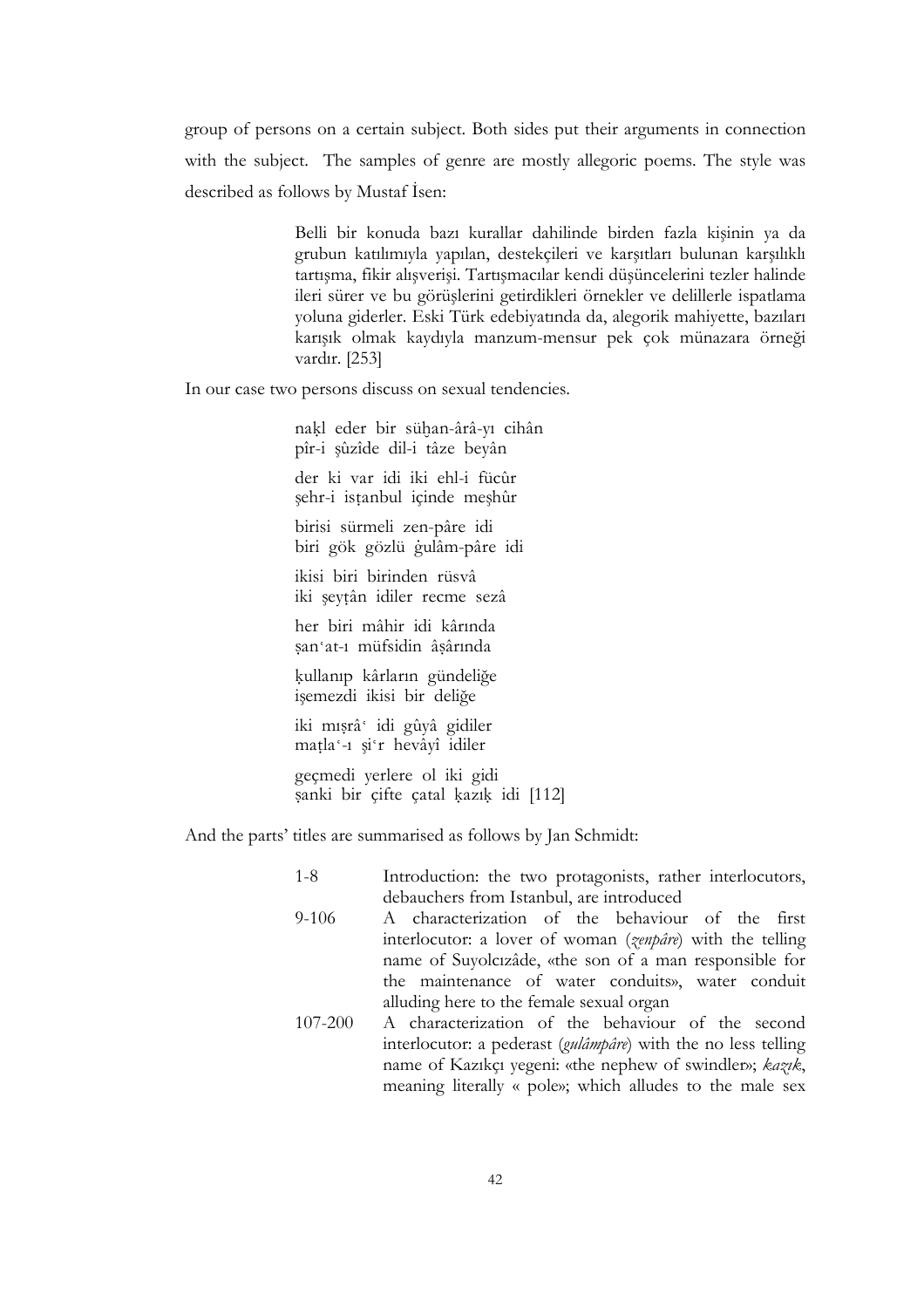organ − it also is a wrestling term, meaning «putting one hand deeply into the opponent's shorts»

- 201-209 Introduction to the following discussion
- 210-335 A monologue by Suyolcızâde, singing the praises of women and sex with women
- 336-449 A monologue by Kazıkçı yegeni, singing the praises of boys and sex with boys
- 450-532 Criticism of Kazıkçı yegeni by Suyolcızâde, censuring boys and sex with boys
- 533-623 Criticism of Suyolcızâde by Kazıkçı yegeni, censuring women and sex with women
- 624-777 The colloquy halts; the two protagonists turn to an old sage (pîr) and ask him his opinion on their behaviour; the old man answers that only spiritual love provides deliverence; the two debauchers repent; colophon by the poet containing his pen-name, a captatio benevolentae and explanation of the poem's title. [17]

Though the poem was written in the form of a *münâzarâ*, the subject is completely different than any other samples of the genre. The formal elements remain, but the subject of the matter changes. And the poem includes really explicit uses of sexual references and Schmidt cites following lines to found his argument that the poem is pornographic work:

> Suyolcızâde fucked Vehbî's wife Kazıkçı yegeni did a good turn to his son's ass

He wrote it down for them, composed his Sevk-engîz He is the old pander of the world, he loves his prick so much

vehbînün 'avratını sikdi suyolcızâde oğlı püştini sıraya çekdi kazıkçı yegeni

hatt edüb anlara nazm eyledi şevk-engîz koca deyyûş-i cihândür sever öyle sikini

Since *hezel* is written in the Ottoman lyric form *gazel*, we have to define the form at the beginning:

> ... the *gazel* has love contexts. This appears to be true within a very broad interpretation of the term "love". That is, under the rubric "love" would come romantic love -man/woman and man/man- love of the Divine, love of a ruler or patron or friend, love as the contemplation of beauty, love as desire in general, love as intoxication and selflessness, etc. Moreover, each aspect and type of love will bring with it one or more standard, interrelated sub-contexts; e.g., the garden, wine-gathering, the dervish, etc. To say that the gazel is "about" love is still rather misleading. Love is in the *gazel* a strategy; it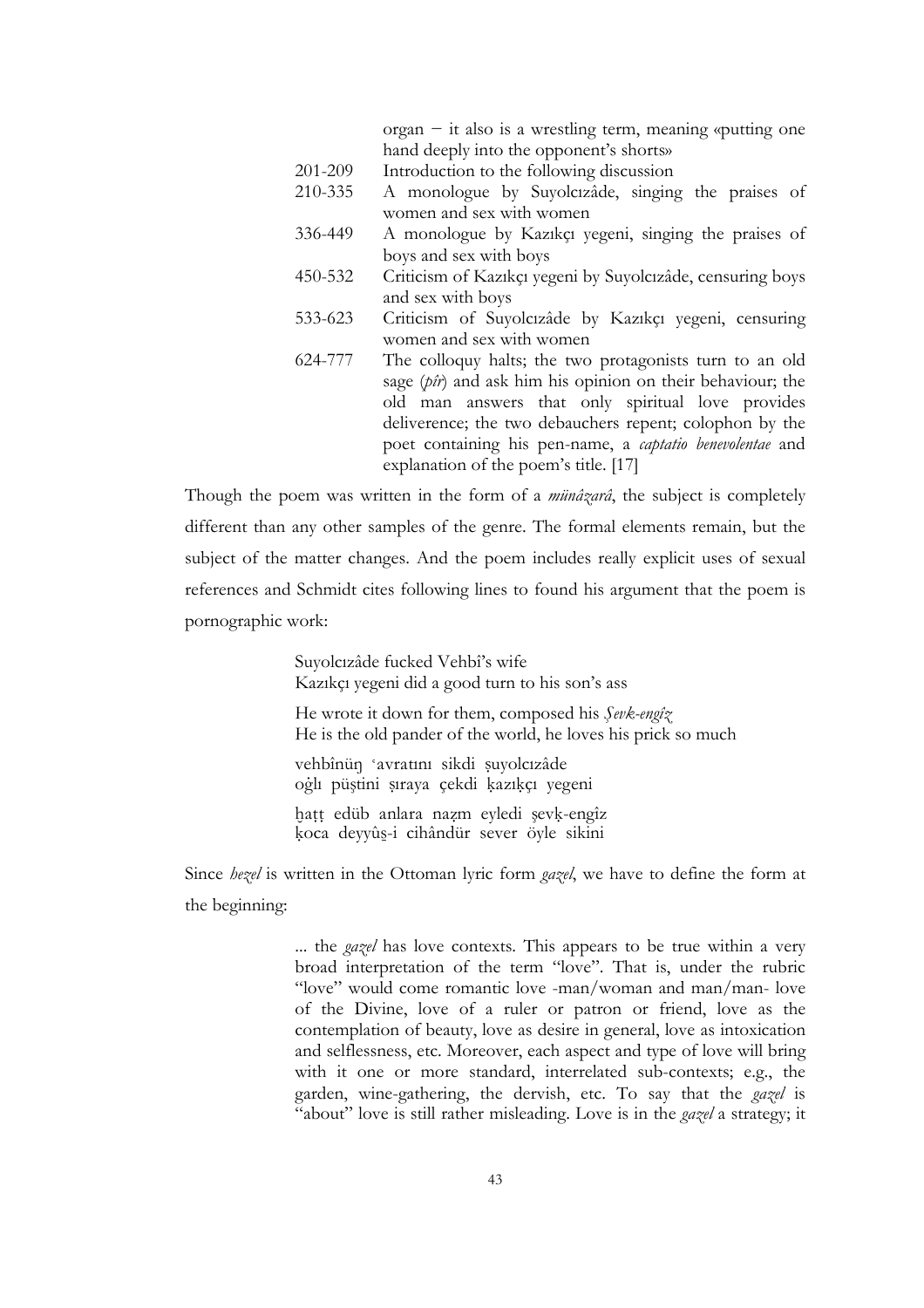is a microcosm in which a far vaster world is reflected. Love relationships hope, deceit, despair -in the entire range of human emotions which may occur for any of the myriad reasons which life in this world offers, but which the gazel writer chooses to express through the terminology and contexts of love. [Andrews 140-141]

Within this frame we can focus on the hezel as a counterpart of the *gazel*. Though hezel is mostly described in dictionaries as satire written in a grotesque manner against persons, we do not find even a single poem written to a certain person in the Hezliyyât part of Sürûrî's compilation.<sup>13</sup> In order to understand the way Sürûrî writes his hezels we can refer to Rabelais. At some point Gargantua reads a *rondeau* which is the lyric poem of Latin, French and also English literature:

### RONDEAU

Yesterday, shitting, I did know The profit to my arse I owe Such was the smell that from it slunk That I was with it all bestunk Oh, had but then someone consented To bring meher for whom I waited, Whilst shitting! I would have closed her waterpipe In my rough way and bunged it up, While she had with her fingers guarded My jolly arsehole all bemerded With shitting [Rabelais  $37$ ]<sup>14</sup>

RONDO

 $\overline{a}$ 

<sup>&</sup>lt;sup>13</sup> Though there are several hezels in the "Gazeliyyât" part of the compilation I would rather focus on the "Hezliyyât" part.

<sup>&</sup>lt;sup>14</sup> For the Turkish translation of the first book of *The Histories of Gargantua and Pantagruel* see: Rabelais. Gargantua. çev. Sabahattin Eyüboğlu, Azra Erhat, Vedat Günyol. İstanbul : Türkiye İş Bankası Kültür Yayınları, 2002.

The Turkish translation is formally more like a *ghazel*. Since the form is like a *ghazel* and the subject is "shiting" it turns that the poem is some kind of hezel.

Anladım geçen gün sıçarken Kıçıma ne borçluymuşum ben Bu kez bir başka türlüydü koku Tüm üstüm başım pis pis koktu Ah bir alıp getirseydi O beklediğim sevgiliyi Sıçarken Çiş deliğini kapardım iyice O benim hoyrat usulümce Parmaklarıyla da sevgilim Bok deliğimi tıkardı benim Sıçarken [82]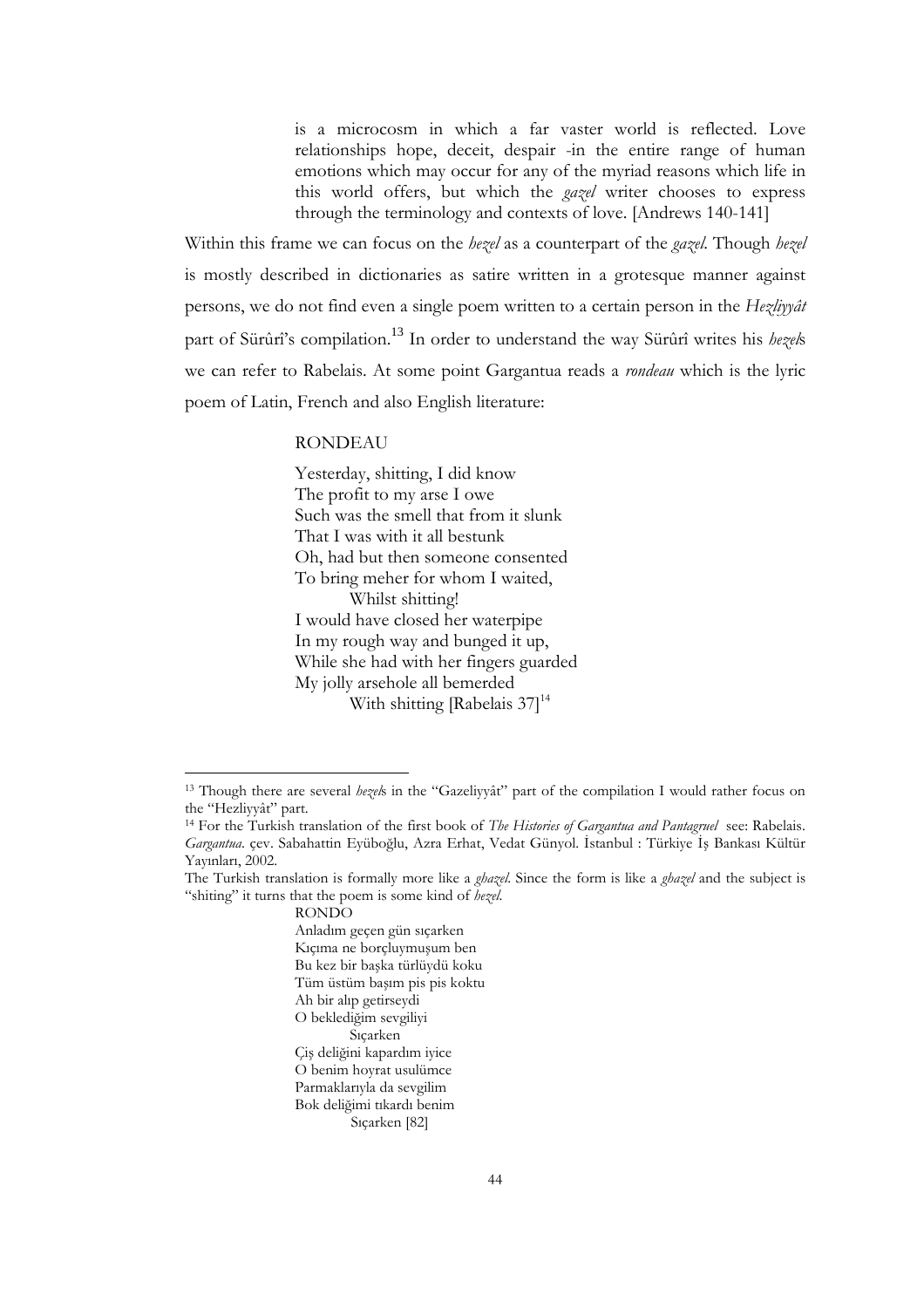While Gargantua reads a rondeau on "shitting", Sürûrî writes a *hezel* on "getting sick" by using the lyric form of poetry. Within this frame of interpretation I can allege that any kind of hezel should not be regarded as satire of a person, but instead it is the satire of the poem or literary style or literary form within the conception of burlesque.

> 'arak içmiş idim lakin mey-âlâud eyledim kusdum ne halt etdim ke kendim böyle bî-hod eyledim kusdum yüzüne karşı içdim şihnenin şahbâ-yı kûn-â-kûn ki tâvûs kuyrugu renginde mahdûd eyledim kuşdum bakın balık etinde şuhdur talyancının oğlu içip mey 'aşkına ekel-i palâmûd eyledim kuşdum zenahdânın taşvîrinle meze rindâne ey sâkî münâsib sîb idi ben nuklum emrûd eyledim kusdum

olup dil-sûhte 'aşkınla düşdüm âlem-i 'âba ki yan monlâ gibi nâmûsu nâ-bûd eyledim kuşdum

yedim semt-i halebde bir pilâv ismi sû'âl etdim 'arab kuşkuş deyince bezl-i mechûd eyledim kusdum

hevâyî-ves mukayyi' hab alıp külhâncı oglundan yudunca kilyemi âhımla pür-dûd eyledim kusdum

## 4.4. Burlesque and Travesty in Ottoman XVIIIth Century Literature

Kemal Silay stresses the widespread uses of curses, slang and vulgarity in the 18<sup>th</sup> century while he was interpreting the case Sünbül-zâde Vehbi and his "Sühan Kasidesi [Poem on Poetry]" in his book entitled Nedim and the Poetics of the Ottoman Court.

> Yet it is also evident that while he is criticizing the poets who contaminated their *divâns* with "base" values in a "base" language, he himself is doing in his satire what he actually opposes. For example, calling the "bad" poets of his time "sons of bitches" and non-sensetalking impostors exhibits one of the typical characteristics of the discourse of the eighteenth century in which numerous poets uses curses, slang and vulgarity. Although such elements can be found earlier, the use of these kinds of expressions was never before as widespread as in eighteenth century poetry. [114]

The fact determined by Kemal Silay has a real importance for summarising the change in the Ottoman court literature. Though there were other samples of this kind uses in the Ottoman poetry, the attitude of using such expressions became somehow general characteristics or at least one of the mainstream tendencies in poetry. In fact, what should be analysed is this development and the motives of this shift. As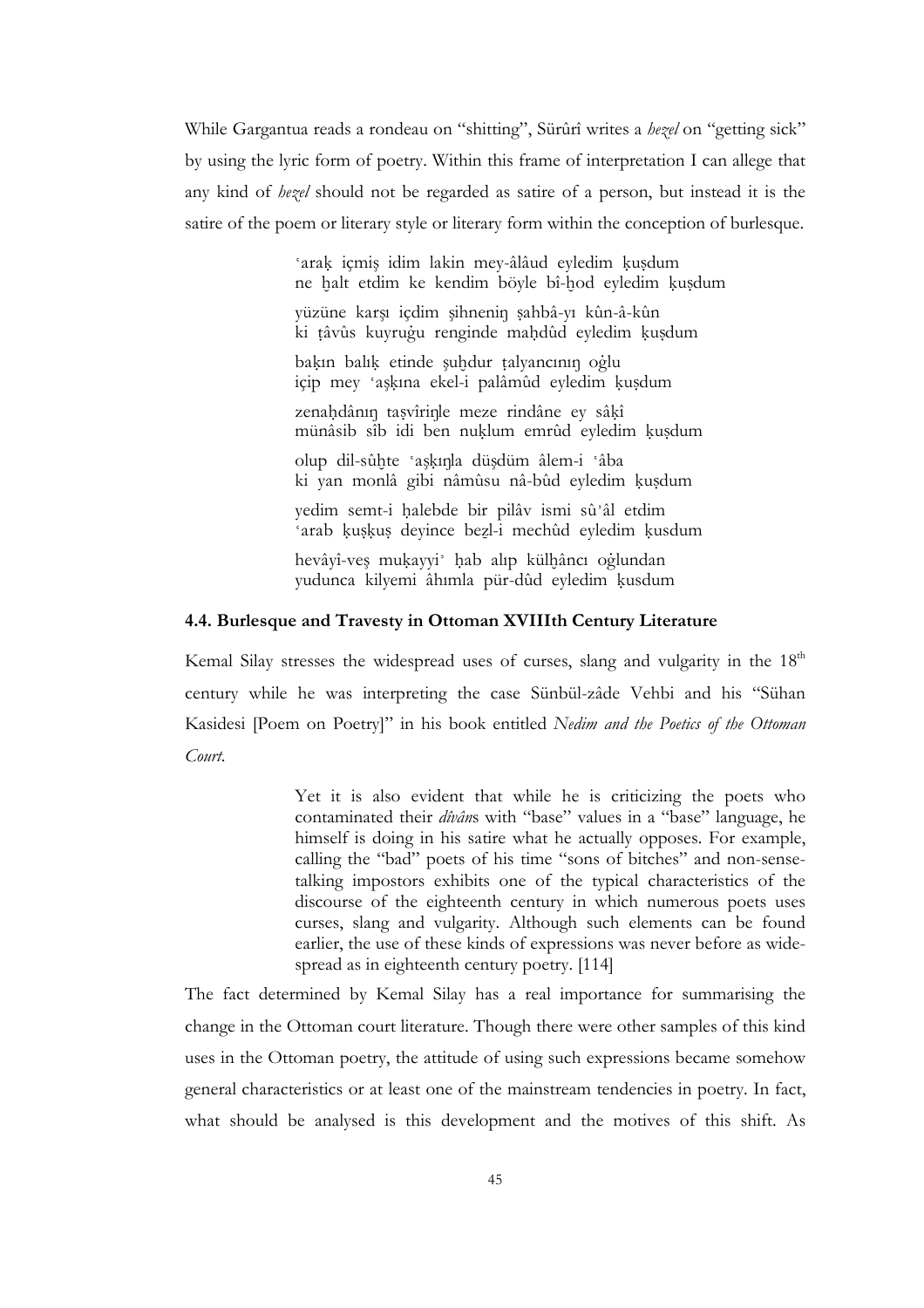Auerbach puts it when dealing with Rabelais work Gargantua "there is developed an entirely different, entirely new, and, at the period, extremely current theme -the theme of the discovery of a new world, with all the astonishment, the widening horizons and change in the world picture, which follow upon such a discovery" [270]. There must be certainly reasons of this literary turn. In order to be able to explain this change, this turn in the Ottoman literature we can visit for a while another literature. Another literary experience can be helpful for our understanding. İhsan Yarşâtır, expert on Persian literature, lists all the accounts of explanations of the decline in traditional Persian literature. And he asks how the classical tradition ended with formalism and sophistication. He ends his interpretation with a simple explanation:

> This survey apparently leaves us with no explanation for the decline of the classical tradition at the end of the Safavid period. It seems to me, however, that in all the accounts presented so far, a simple explanation has been left out. We have been offered every possible reason for the weakening state of an octogenarian without mentioning his age. Persian poetry does no more than follow a general pattern of development common to all arts. It begins with the simplicity and directness that characterize the earlier stages of an art and leads to the complexity and exaggerated formalism that plague all arts toward their end, when creative energy is expended.

> At the dawn of an art form, as in the springtime of a nascent culture, the pulsations of an active and searching spirit give birth to new forms and new ideas. If it is allowed to follow its own course and is nor stifled or diverted by other currents, in time it gains the elegance and the maturity characteristic of middle age. Elegance leads to refinement, and this already contains the seeds of decay. Gradually sophistication and formalism replace the expression of heartfelt sentiments. Art becomes over-intellectualized; clever, but no longer inspired. In the end it is halted in "perpetual turning up of new facets of a crystallized and undevelopable thought-stock…

> No art form, and indeed no culture, has continued in strength forever. Sooner or later an inward erosion sets in, and the art or style loses its creative capacity and its inner vitality. [Yarshater 286-287  $(234)$ ]<sup>15</sup>

At some point Ottoman literature faced the same problem. After reaching the peak it started to decline. Ottoman literature entered a period of formalism and sophistication, too. Kayahan Özgül offers to call this period "baroque" for the same

 $\overline{a}$ 

<sup>15</sup> For the Turkish translation of the article see: Yarshater, Ehsan. "Sebk-i Hindî ya da Tarz-ı Safavî: İlerleme mi gerileme mi?" Sözde ve anlamda farklılaşma: Sebk-i Hindî. [haz. Hatice Aynur, Müjgân Çakır ve Hanife Koncu.] çev. Barış Karacasu. İstanbul: Turkuaz Yayınları, 2006: 192-235.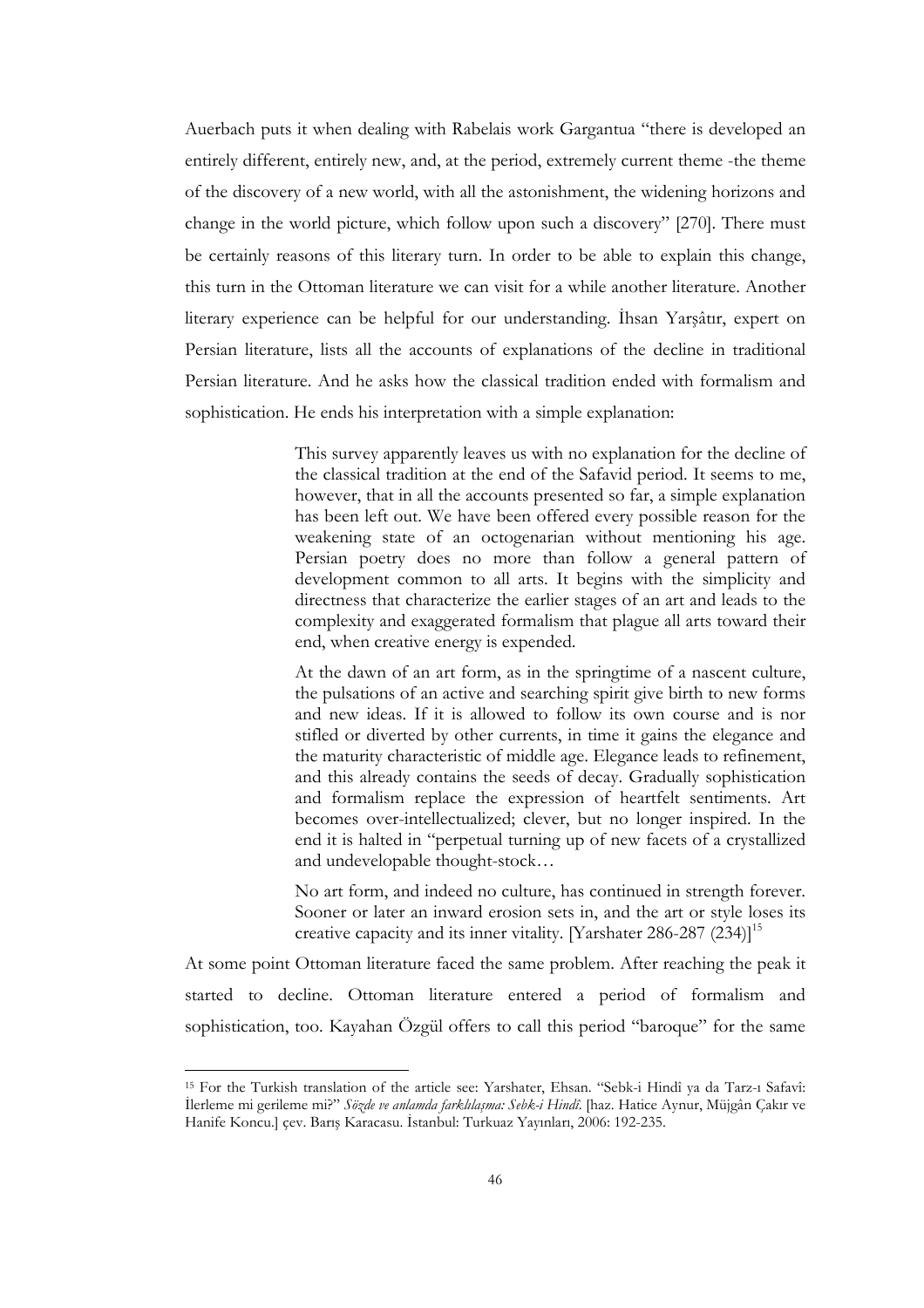reason [387]. He also adds that one of the characteristics of this period was change in the subject, but he relates this change to humour. Özgül founds his argument on the grounds that the poets wanted to change the tradition and in order not to be criticised they used humour. But I think this was not the fact. They certainly knew what they were doing. They were using all the literary elements which constituted the traditional Ottoman court poetry, except for the subject. They were purely literary and as Jan Schmidt stressed "if the metaphors, punning, wordplay, the comic obscenities... were eliminated or cast in the form of dry prose, not much would remain of [these] work[s]" [191]. The period of decline was combined with the appearances of burlesque pieces of literature. And those texts were the medium for the traditional poetry to reach the end.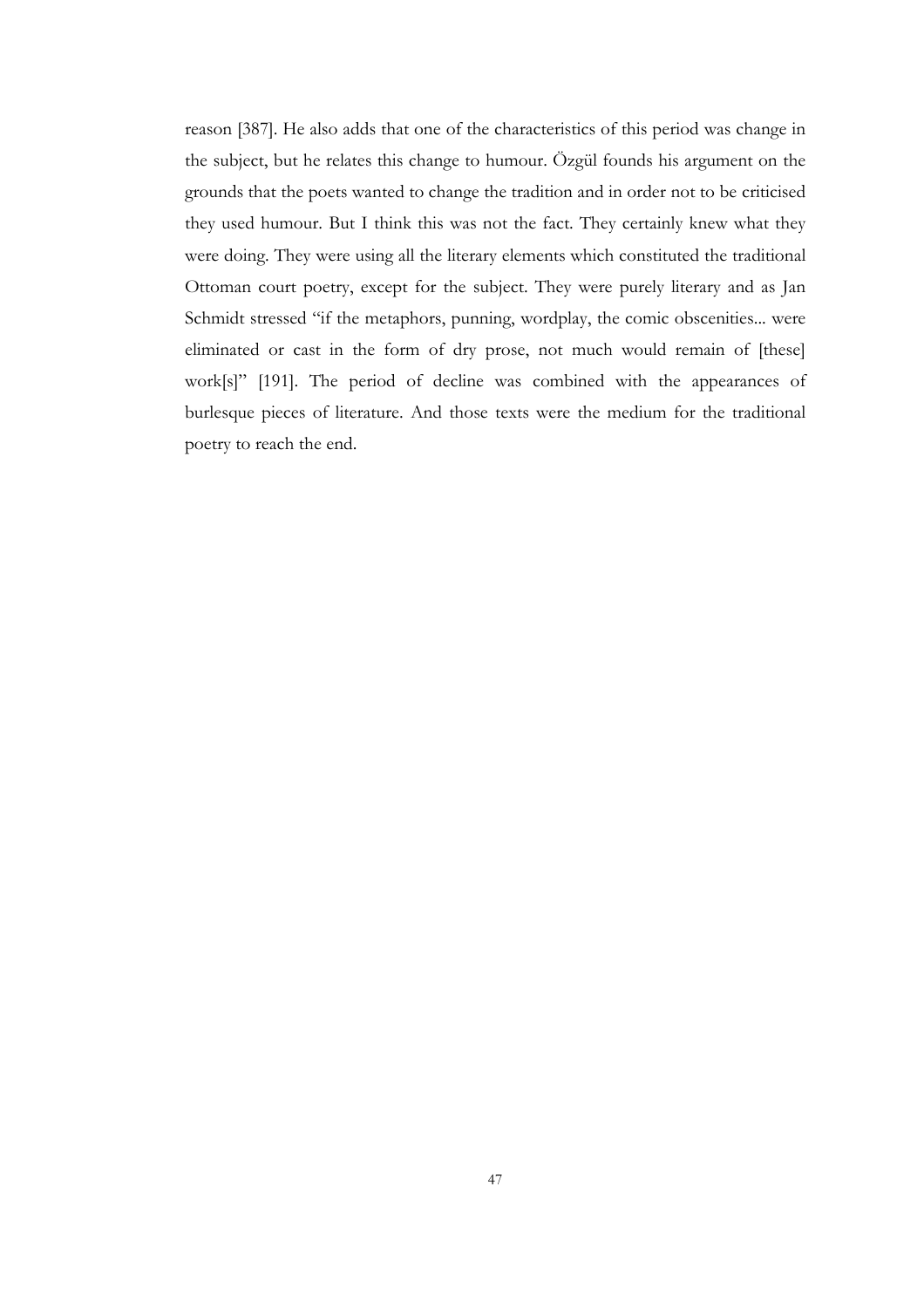# **CONCLUSION**

In a series of articles which had been published first in Ottoman Turkish in the journal Felsefe ve Ictimaiyyât and afterwards compiled in a book under the title Divan Edebiyatı: Kelimeler ve Remizler, Mazmunlar ve Mefhumlar Agâh Sırrı Levend lists the sources of the Ottoman court literature. Besides other sources he also counts the hezel-âmîz, satirical or humorous works under the title "Diğer Hususiyetler / Other Elements" without paying sprecial attention:

> I - Tasavvuf, Din ve Felsefe: Tasavvuf - mjhtelif tarikatler - hurufilik bektaşilik - şer'î akideler, kelâm - hikmet-i kadime - Allah ve kainat.

II - İman ve İtikat: Kur'an - hadis- enbiya kıssaları - mucizeler.

III - Tarih ve Esâtir: Tarihî şahsiyetler - efsânevî kahramanlar efsaneler - rivayetler.

IV - Bâtıl ve Hakikî Bilgiler: Kimya - simya - nücum - zâyirçe - reml sihr ve tılsım - kıyafet - musikî - diğer ilimler.

V - Hayat: Hayat ve edebiyat - ramazan - bayram - hamam - düğünler merasimler - zamaneden şikâyetler.

VI - Bezm ü Rezm: Bezm - işret âletleri - rezm - cenk âletleri - atlar.

VII - Hâdiseler: Tarihî hâdiseler - tarihler - hâdiselerden ilhamlar.

VIII - Âdet ve Ahlâk: Sihhat - ilm ve san'at - madde ve tabiat inanmalar - bazı âdetler.

IX - Âdet ve Ahlâk: Darbımeseller - tâbirler.

X - San'at ve Güzellik Telâkkisi: San'at ve tasannu' - edebî san'atlar güzel nedir?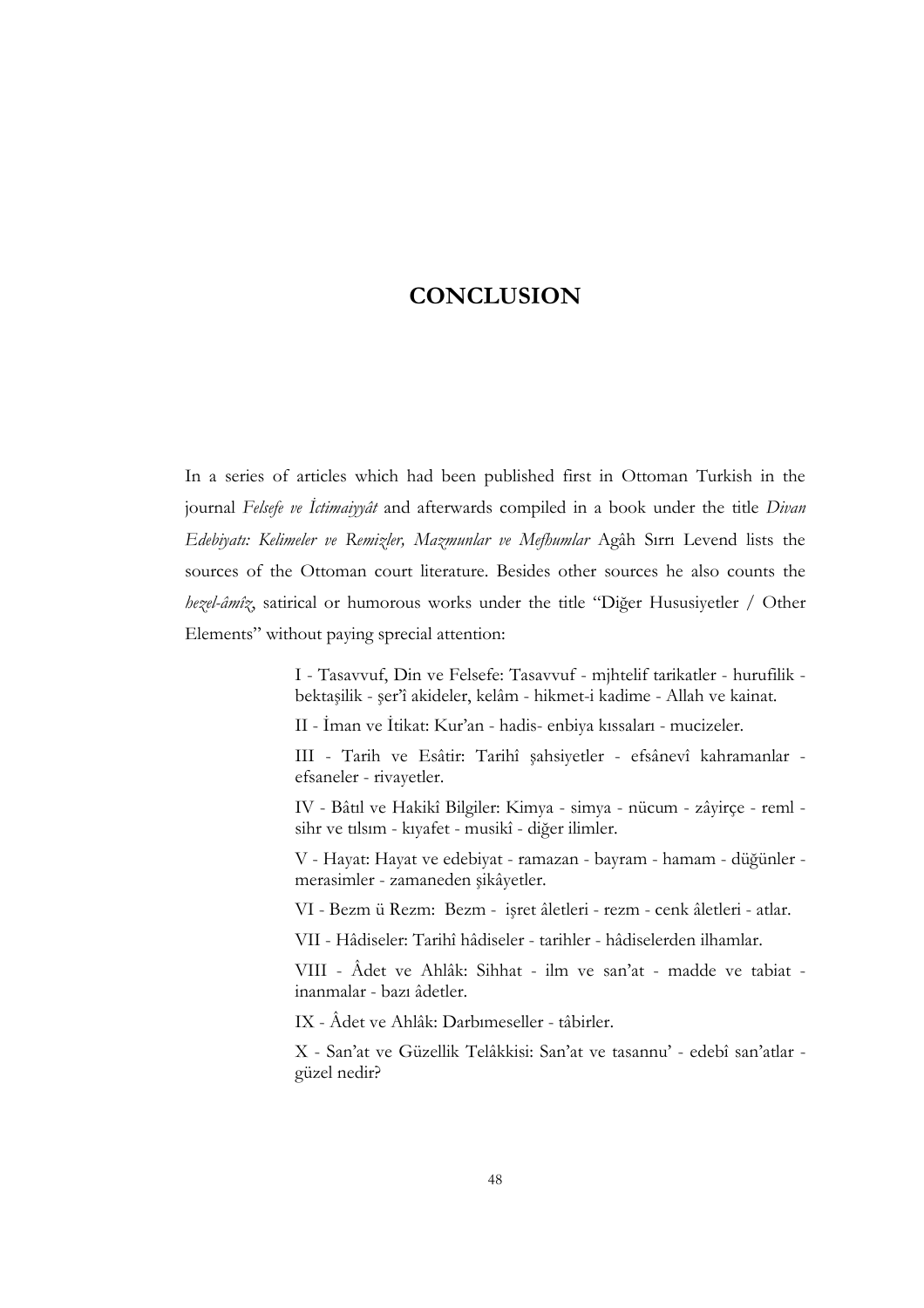XI - Diğer Hususiyetler: Hecv ü müzah - medh ü fahr - tazallüm - rind ü zâhid - muamma ve lûgaz.

XII - Mefhumlar: Tabiat - kadın ve aşk - Türk ve Anadolu - vatan ve millet - İstanbul.  $[9-10]$ 

As Agâh Sırrı Levend points out those burlesque and humorous pieces of literature had little importance for the historians of literature. But, on the other hand, we can easily follow the traces of these pieces of literature through out the history of Ottoman literature. Thinking on the value of these works may lead to new expansions on the history of Turkish literature. If we start to list those kinds of literary works we would certainly see that there were lots of examples of those grotesque, burlesque and even travesty works. And we should also keep in mind that the writers of those texts were also high-ranked persons / officials in the Ottoman Empire era. Under these circumstances instead of alleging that these works do not have any literary value, we should focus on the political, social, and especially literary dimensions of those pieces. Though there are academic works based on some samples of those pieces of literature there is no comprehensive and systematic study of them. By comprehensive and systematic study I mean interpretation of those pieces, but not releasing the text itself. And after all 18<sup>th</sup> century is special for the richness of burlesque literature. Even in "true" / "genuine" literary works have references to those works. For instance, Keçeci-zâde İzzet makes the following reference to Fâzıl and Vehbî in his famous Mihnet-keşân:

> budur berg-i sebz-i diyâr-ı kesan n'ola olsa makbûl-i mihnet-kesan degildir kazıkcı hikâyâtı bu degildir su yolcu rivâyâtı bu degildir zenân-nâmesi fâzılın degil kârı zen-pâre-i câhilin [458]

But, unfortunately, such burlesque pieces of literature were not recognised as a part of literary history. In order to constitute a burlesque literary work the composer, creator of the burlesque one has to keep some characteristics of the imitated work and change, deform some other characteristics. In our case what was changed is the matter, subject of the poem. But what remains without any change is also a matter of discussion. In fact, besides having close relation to the literary canon of the Ottoman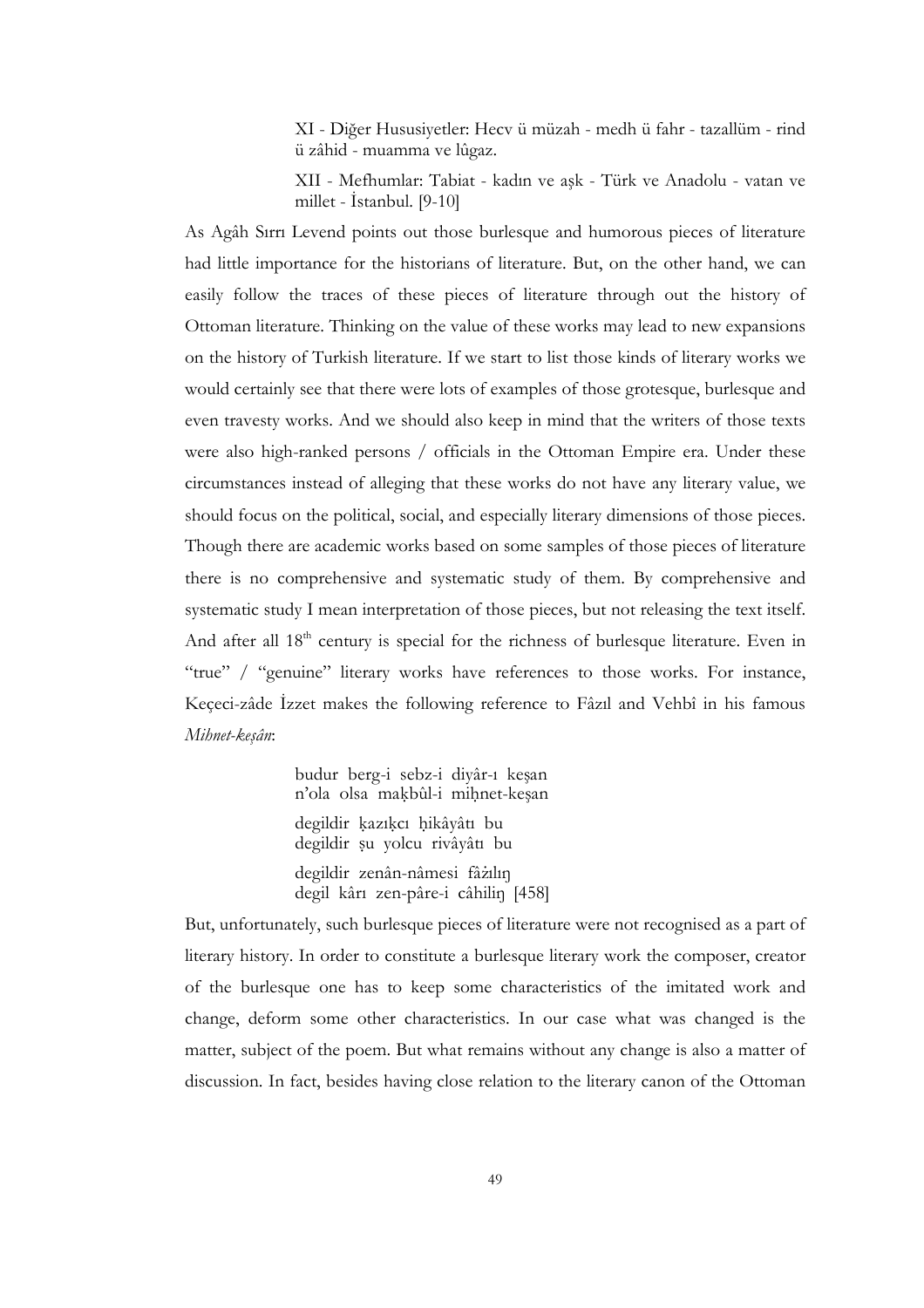literature they were also closely connected to the tradition by means of formal elements like metre, form, and rhyme; vocabulary and literary characteristics.

In this context, I would like to stress once again, a burlesque work is not limited to a special piece of literature or story. Burlesque texts do not focus on a certain artist or poet, but on the contrary on a genre or a style to create a special effect of literature on a different level of artistic attempt. Within the context of Ottoman court literature this shift in the level of the literature also brings a shift in the code of references constituted by the tradition. The poems of Enderûnî Fâzıl Bey, Sünbül-zâde Vehbî and Sürûrî are proper examples for founding this argument and they represent the change in the tradition. And certainly they appeared at the dusk of the classical!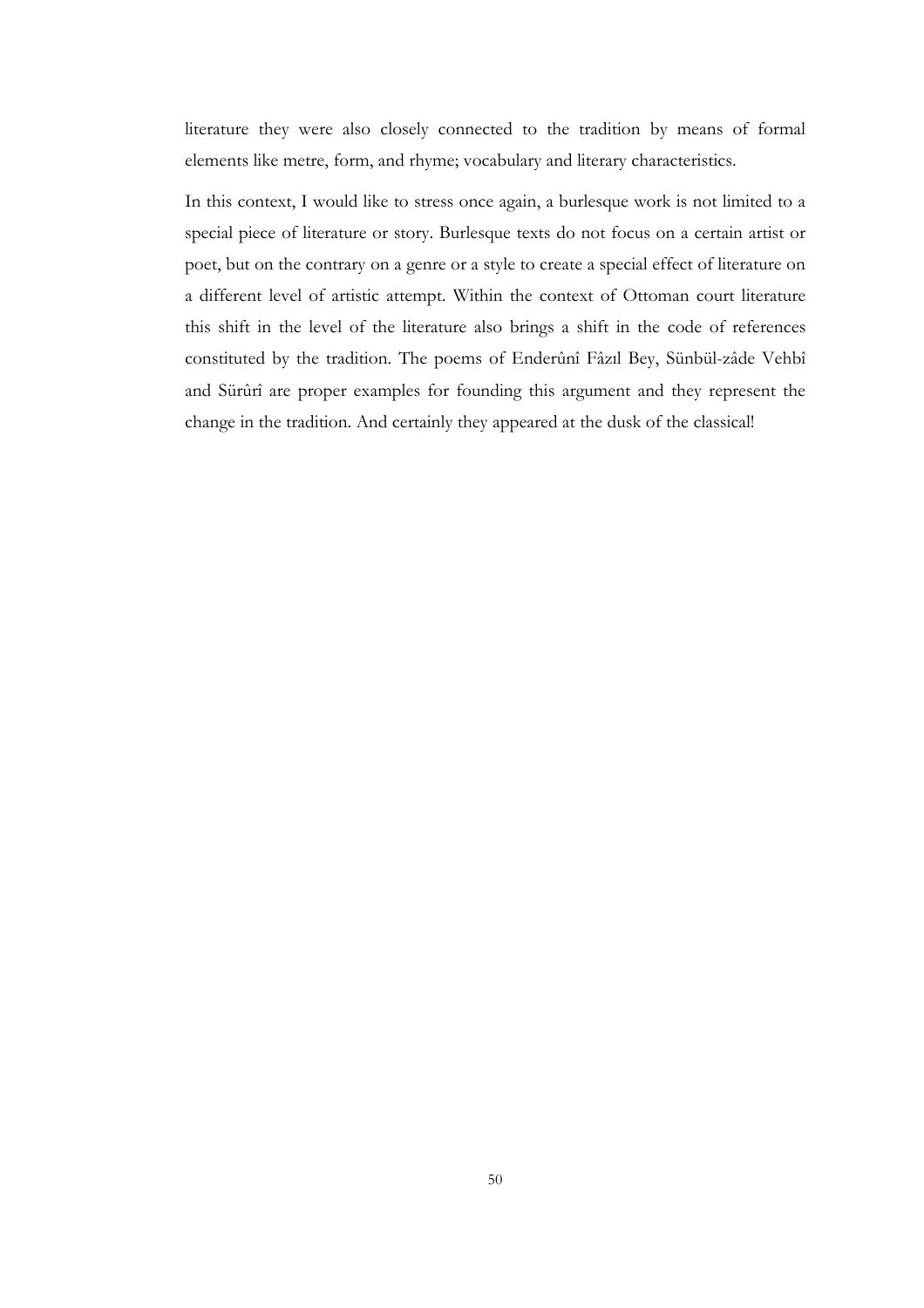# **REFERENCES**

Abdülhalim Gâlib Paşa. Mutayyebat-ı Türkiyye. y.y.: y.y., 13??.

Ahmed Cevdet Paşa. Belâgat-i Osmaniye. tıpkıbasım. İstanbul: Mimar Sinan Üniversitesi

Yayınları, 1987.

Aktulum, Kubilây. *Metinlerarası İlişkiler*. Ankara: Öteki Yayınevi, 1999.

- Andrews, Walter G. An Introduction to Ottoman Poetry. Minneapolis: Bibliotheca Islamica, 1976.
- Auerbach, Erich. "The world in Pantegruel's Mouth" in Mimesis. tr. Willord R. Trask. New Jersey: Princeton University Press, 1991: 262-284.
- Bakhtin, Mikhail. Rabelais and his World. Bloomington: Indiana University, 1984.
- Bakhtin, Mikhail. Rabelais ve Dünyası. İstanbul: Ayrıntı Yayınları, 2005.
- Banarlı, Nihad, Sami. Resimli Türk Edebiyatı Tarihi. İstanbul: Milli Eğitim Basımevi, 1998.
- Bardakçı, Murat. Osmanlı'da Seks: Sarayda Gece Dersleri. 6. baskı. İstanbul: Gür Yayınları, Aralık 1993.
- Başgöz, İlhan and Pertev Naili Boratav. I, Hoca Nasreddin, Never Shall I Die: A Thematic Analysis Of Hoca Stories. Bloomington, Indiana: Indiana University Turkish Studies, 1998.
- Berrong, Richard M. Rabelais and Bakhtin. Lincoln and London: University of Nebraska Press, 1986.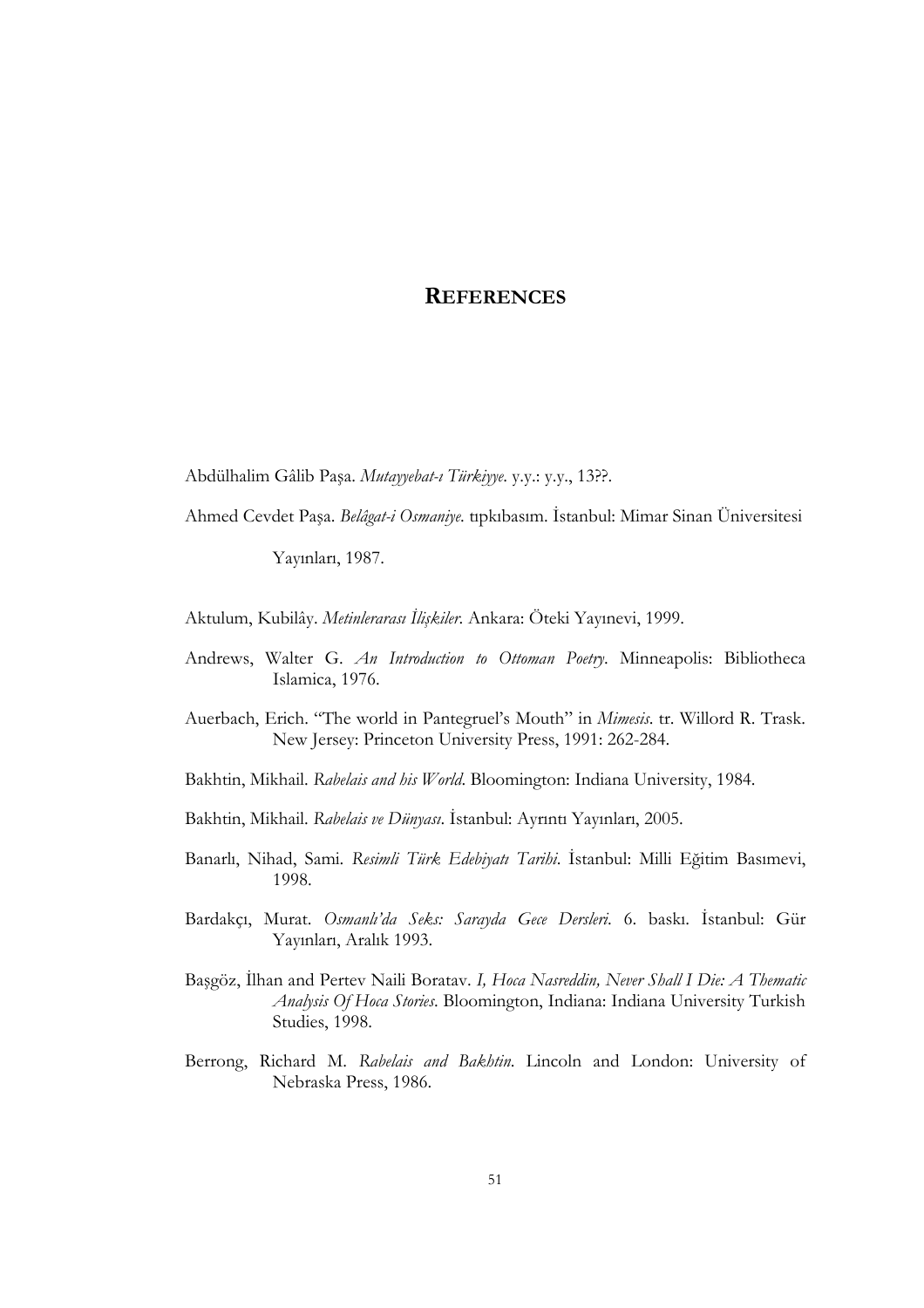- Booth, Wayne C. A Rhetoric of Irony. Chicago and London: The University of Chicago Press, 1974.
- Bursalı Mehmed Tahir. Osmanlı Müellifleri. Haz. A. Fikri Yavuz-İsmail Özen. İst: 1972.
- Dane, Joseph A. Parody: Critical Concepts Versus Literary Practices, Aristophanes to Sterne. Norman and Londen: University of Oklahoma Press.
- Dentith, Simon. Parody. London: Routledge, 2000.
- Dilçin. Cem. "Mecnûn-nâme (Tehzîl-i Leylâ vü Mecnûn)" Journal of Turkish Studies.
- Donald, J., E. Grosz, K. Robins, D. Mazzoleni, G. Ching, L. Low, Glenn Bowman. Yitik Ülke Masalları: Kimlik ve Yer Sorunsalı. Çev. Türkan Yöney. İstanbul: Sarmal Yayınları, 1996.
- Elden, Stuart. "Through the Eyes of the Fantastic: Lefebvre, Rabelais and Intellectual History" Historical Materialism (volume 10:4): 89-111.
- Enderunlu Fâzıl. Defter-i Aşk, Hûbân-nâme, Zenân-nâme, Çengî-nâme. İstanbul: Matbaa-i Âmire, 1253/1837
- Enderunlu Fâzıl. Defter-i Aşk, Hûbân-nâme, Zenân-nâme, Çengî-nâme. İstanbul: Ali Rıza Efendi Matbaası, 1286/1870
- Enderunlu Fâzıl. Hubanname ve Zenanname. Haz.: Ercümend Muhib. [Y.y.]: Yeni Şark Kitabevi, 1945.
- Enderunlu Fâzıl. Hûbân-nâme, Zenân-nâme, Rakkâs-nâme. y.y.: y.y., 1255/1839
- Enderunlu Fâzıl. Zenân-nâme: Kadınlar Kitabı: Book of Women. Ankara: AltÜst Yayınları, 2006.
- Gibb, E.J.W.. History of Ottoman Literature: The Poets and Poetry of Turkey. vol. IV. New York-Londra: 1901.
- Halman,Talât Sait. "Shahrangiz" The Encyclopedia of Islam, New Edition. cilt IX. Leiden: E.J. Brill,1997: 212-213.
- Hammer-Prugstall, Joseph von. Geschichte der Osmanischen Dichtkunst bis auf Unsere Zeit. Pesth: Conrad Adolph Hartleben's Verlag, 1838.
- Holbrook, Victoria Rowe. The Unreadable Shores of Love: Turkish Modernity and Mystic Romance. Austin, Texas: University of Texas Press, 1994.
- Iz, Fahir. Saltuk-name: the legend of Sarı Saltuk / collected from oral tradition by Ebu'l Hayr Rumi. Text in facsimile with a critical and stylistic analysis and index by Fahir Iz. Cambridge, Mass.: Orient Press, 1974.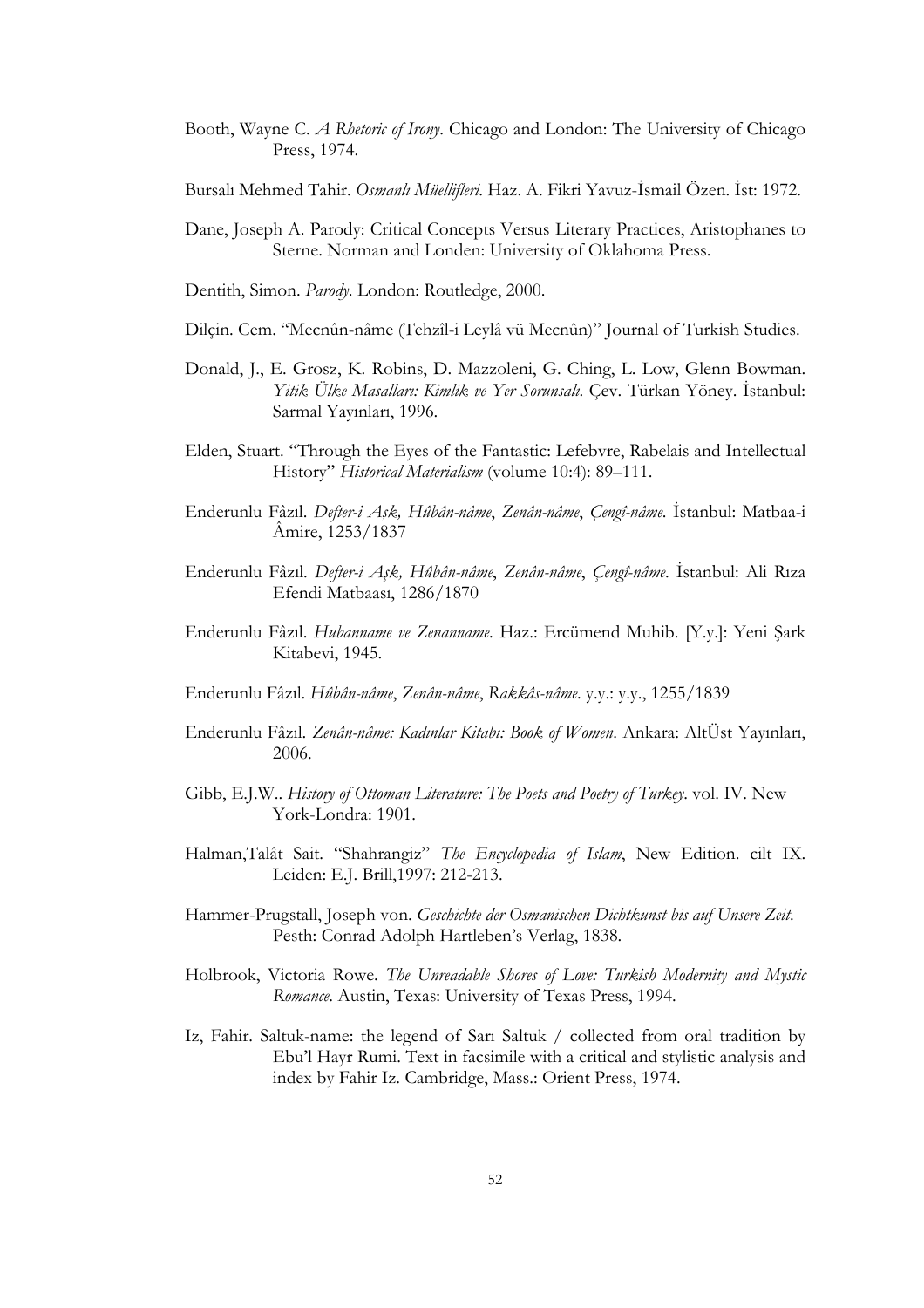İsen, Dr. Mustafa, Dr. Muhsin Macit, Dr. Osman Horata, Dr. Filiz Kılıç ve Dr. İ. Hakkı Aksoyak. Eski Türk Edebiyatı El Kitabı. Ankara: Grafiker Yayınları, 2002 ve 2003.

İslâm Ansiklopedisi. İstanbul: Milli Eğitim Bakanlığı Yayınları, 1970.

- İz, Fahir. Saltuk-nâme. Ankara : Türk Tarih Kurumu, 1981.
- Jusdanis, Gregory, Belated Modernity and Aesthetic Culture: Inventing National Literature. Minneapolis: University of Minnesota Press, 1991.
- Kaçalin, Mustafa. "Abdülhalim Galip Paşa'nın Mutâyebât-ıTürkiyye'si" Journal of Turkish Studies (Türklük Bilgisi Araştırmaları). 24/I (2000): 137-185..
- Koçu, Reşad Ekrem. "Çenginâme" İstanbul Ansiklopedisi. İstanbul: Tan Yayınları, 1958: 3845-47.
- Kristeva, Julia. Revolution in Poetic Language. New York: Columbia University Press, 1984.
- Kuru, Selim Sırrı. "Sex in the Text: Deli Birader's Dâfi'ü'l-gumûm ve Râfi'ü'l-humûm and the Ottoman Literary Canon" The Journal of Middle Eastern Literatures. (forthcoming).
- Lefebvre, Henri. Rabelais. Paris: Anthropos, 2001.
- Levend, Agâh Sırrı. Divan Edebiyatı: Kelimeler ve Remizler, Mazmunlar ve Mefhumlar. İstanbul: İnkılap Kitapevi, 1943.
- Levend, Agah Sırrı. Türk Edebiyatında Şehr-engizler ve Şehr-engizlerde İstanbul. İstanbul, 1958
- Levend, Agah Sırrı. Türk EdebiyatıTarihi. Ankara: Türk Tarih Kurumu, 1973.
- Mengi, Mine. "Divan Şiirinde Metinlerarası İlişkiler" Şinasi Tekin'in Anısına: Uygurlardan Osmanlıya. der. Günay Kut ile Fatma Büyükkarcı Yılmaz. İstanbul: Simurg Yayınları, 2005: 593-606.
- Muhib, Ercümend. Enderunlu Fazıl, Hubannâme ve Zenânnâme. Yeni Şark Kitabevi, 1945.

Nedîm. "Nigâr-nâme." Lale Devri Şairi İzzet Ali Paşa: Hayatı, Eserleri, Edebî Kişiliği;

Divan: Tenkitli Metin; Nigar-name: Tenkitli Metin. A. Irfan Aypay. (haz.)

Istanbul: y.y., 1998: 309-314.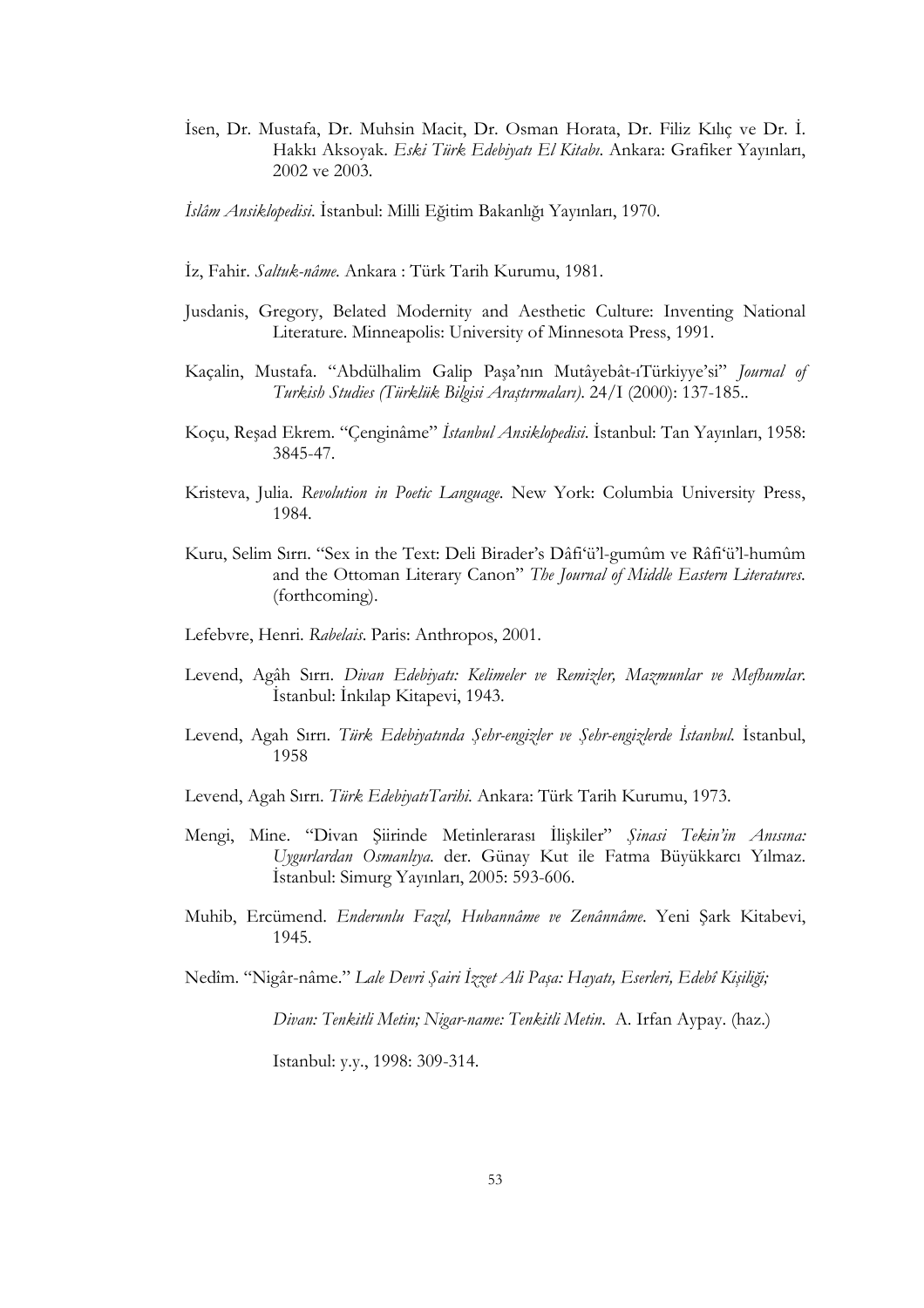Onay, Talat. Eski Türk Edebiyatında Mazmunlar ve İzahı. Ankara: Akçağ Yayınları, 2000.

- Özege, Seyfettin. Eski Harflerle Basılmış Türkçe Eserler Kataloğu. İstanbul: Fatih yayınevi, 1971-1979.
- Özgül, Kayahan. Divan Yolu'ndan Pera'ya Selametle. Ankara: Hece Yayınları, 2006.
- Öztürk, Nebiye. "Zenânnâme Enderunlu Fâzıl" Basılmamış yüksek lisans tezi. İstanbul: İstanbul Üniversitesi, 2002.
- Özyıldırım, Ali Emre. "Keçeci-zâde İzzet Molla'nın Mihnet-keşan'ı ve Tahlili" Basılmamış doktora tezi. Ankara: Ankara Üniversitesi, 2002.
- Pala, İskender. "Hezel" İslam Ansiklopedisi. cilt 17: 305-306.
- Rabelais, François. The Histories of Gargantua and Pantagruel. trans. John M. Cohen. Pennsylvania: The Franklin Library, 1982.
- Rose, Margaret. Parody: Ancient, Modern and Post-Modern. New York: Cambridge University Press, 1993.
- Schmidt, Jan. "Fazil Beg Enderuni: Social Historian or Poet?" Decision Making and Change in the Ottoman Empire. Kirksville: Thomas Jefferson University Press, 1993: 183-192.
- Schmidt, Jan. "Sünbülzâde Vehbî's Şevk-engîz: an Ottoman Pornographic Poem." Turcica 25 (1993): 9-37.
- Silay, Kemal. Nedim and the Poetics of the Ottoman Court: Medieval Inheritance and the Need for Change. Bloomington, Indiana: Indiana University Turkish Studies Series, 1994.
- Stewart-Robinson, James. "A Neglected Ottoman Poem: The Sehrengiz" Studies in Near Eastern Culture and History: Abdel-Massih Memorial Volume. Michigan: The University of Michigan, 1990.
- Sünbül-zâde Vehbî. "Sühan Kasidesi." Divan. Kahire: Bulak, t.y.
- Sürûrî. Hezliyyât [basma]. İstanbul: y.y., t.y.
- Timurtaş, Faruk. "Türk Edebiyatı Tarihi Ana Kitabı Nasıl Yazılabilir?" Türk Kültürü cilt 1 (Mayıs 1963): 28-30.
- Turgut Kut. "Bilinmeyen Bir Hicviyesi'yle Sünbülzâde Vehbî" tarih ve toplum 208 ["Mahrem Tarih" özel sayısı, Nisan 2001]: 73-76.
- Yarshater, Ehsan. "The Indian or Safavid Style: Progress or Decline?" Persian Literature. edt. Ehsan Yarshater. Columbia Lectures on Iranian Studies 3. Bibliotheca Persica Press, October 1988: 249-288.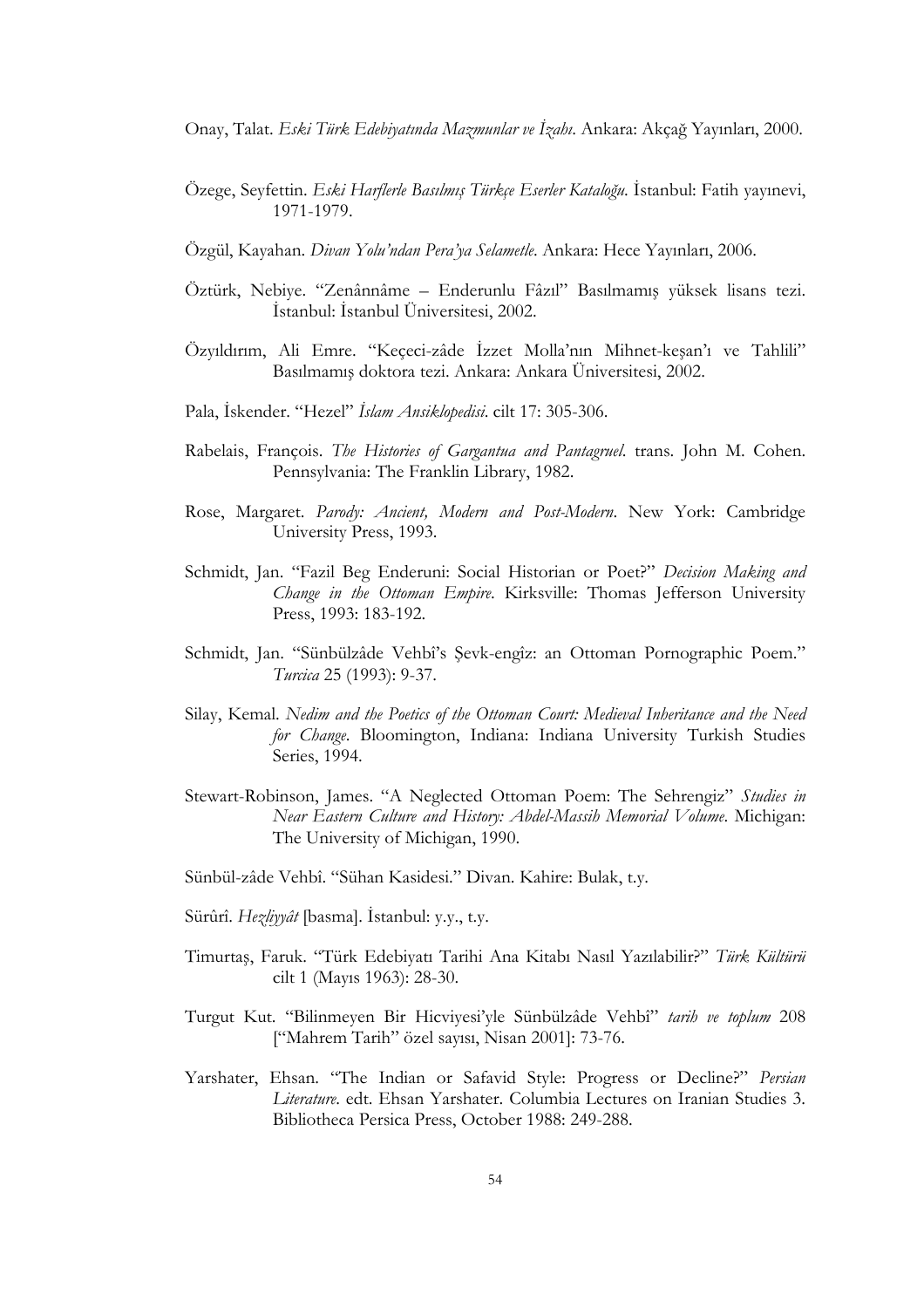# **APPENDICES**

# Appendix A

#### çengi-nâme-î fâzil beg [raķķâș-nâme-i fâzil beg]

fâ ilâtün/fe ilâtün – fe ilâtün – fe ilün/fâ lün

hamda lâyık o cihân dâveri var kâ'inâtin heman ol serveri var eyleyen hüsnü rızâ 'aşkı kaza nice hikmetle tecellîleri var

al eteklik kuşadup eflâki kıldı çâr-pâre bu cism-i pâki başladı rakşa beşer idrâki sun'-1 hakkın ne 'aceb işleri var

eyledi cezbe-i hüsnü i'tâ dimedi hiç ne yehûd û tersâ 'âlemi kapladı lutf-ı mevlâ her birinin reviş-i dîgeri var

virdi her âdeme bir baska meżâk ihtilâf üzre mizâc-1 'uşşâk kimi nefretde kimisi müstâk 'aşkla her birinin mazharı var

dil-i 'uşşâka idüp 'aşkı belâ ruh-1 hûbâna virüp hüsn ü bahâ' buna bilmem ki ne yapsın 'ukalâ allahın 'akl alıcı kulları var

birisi nâz ile olmuş rakkâş öbürü 'aşkına olmuş gavvâş cism-i vâhidde bu șad kûne havâș kudret-i hakka isâretleri var

bizi hak kurtara bu mehlekeden pâk ide sînemizi bu lekeden garażim iste budur fezlekeden söze âgâz idersem veri var

#### sebeb-i nazm-ı çengi-nâme [dâstân-1 ehl-i meclis ez hakk-1 çengiyân ve nivâz-1 fâzil

ehl-i 'aşkın yine gavgâları var bezm-i 'askin vine çok mahseri var şâ ire zillet-i ikdâm olacak

'aşka dâ'ir yine da'vâları var

geldi bir meclise bir gün bir zât anda tolmuş idi eşrâf-ı kuzât bir iki ehl-i sühan ehl-i nikât fażl ile her birinin zîveri var

kimi kâżı kimi monlâ-vı 'azîz kimi dânâ kimisi bî-temyîz olmuș ecnâs ile hâșil lebrîz ehl-i 'irfânı da var hem harı var

her biri bir kula olmuş çengi dir ki dünyâda bulunmaz dengi kurulup ehl-i belânın cengi meclis içre öte git gel biri var

kimisi 'arsa çıkardı âhı kimi vallâhi didi billâhi kiminin yanmış idi cân-gâhı dilberin kaşı için hançeri var

kimisi dir ki güzel yârimdir nısf-1 'âlem dahi agyârımdır kimi dir hüsnü anın yarımdır kimdir ol hüsnü bütün dilberi var

kimi dir isterisen tâze beden pûte-i 'aşka gümüşdür ma'den alagör panbugu vorgâncıdan kâfirin penbe gibi elleri var

kimi dir mîşun elinden eyvâh ugrasın hışmına hâhâmın âh iki kol basını kessin allâh kâfirin pençe-i yagma-geri var

kimi dir yâsemene konma şakın gül-i zîbâya da el şunma şakın kimi dir ermeniden dönme sakın anların yerle berâber seri var

kimi dir bir yana ko bu lâfı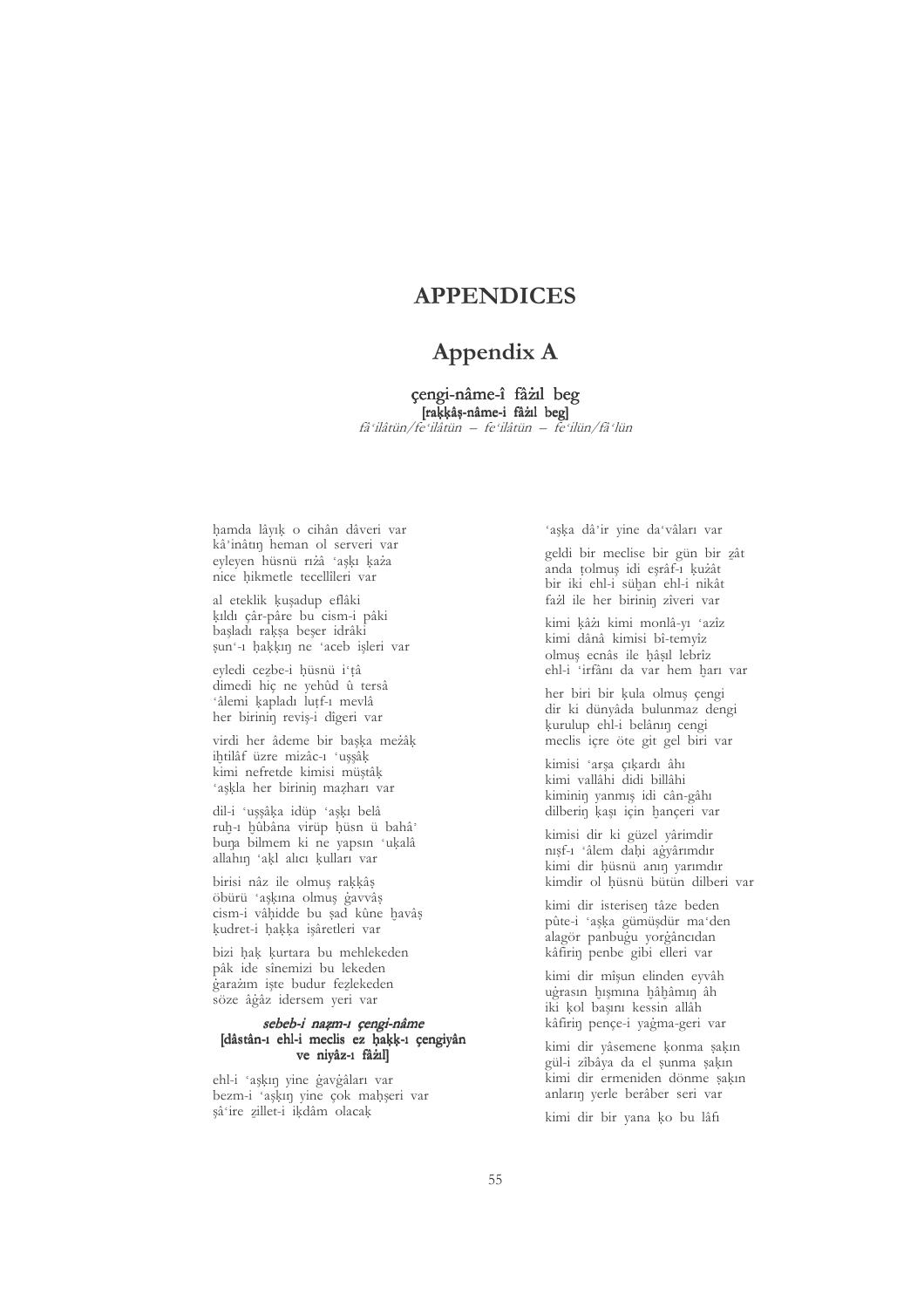mi'de taşhîhine dârçîn kâfi çeşm-i âfet ten-i pâki şâfi ol bütün câzibe-i âhiri var

kimisi evledi kesf-i râzı didi tavșana yetişmez tâzı dilberin âh o latîf âvâzı dil-i 'uşşâkı yakar algeri var

kimi dir gamze-i âhûya şılâ ben dili eylemisim rûma fedâ öyle yana k'ola cisminde hebâ' sanma sînemde anın dîgeri var

dilbere alțun top ile müdâm öyle fistik ile gelmez alışâm kurs u ten-sûh ile olmaz sana râm nakd-i cân ile ana müsterî var

iki rub'iyye ile güç yetmez yeni dünyâda benefşe bitmez mâhitâb olmasa kârbân gitmez her diyârın dahi şehbenderi var

çıkamaz tilki kavağa evvel iremez bîle ile yıldıza el ol fidân üzre kanarya ne güzel her hatîbin dahi bir minberi var

er olan bir ola mı kancık ile alınır mı keçi kıvırcık ile âfitâbi sivama balçık ile ki anın bârika-ı enveri var

virdiler velveleye dünyâyı ekşidüp turşı gibi helvâyı gażab-âlûde idüp gavgâyı fitneye her birinin şeşteri var

bu fakîri görücek ol cumhûr didiler işte bu helâl umûr mürşidi ehl-i cünûn ehl-i şu'ûr zehri var hâmede hem sükkeri var

didiler iste budur 'umde-i dest şîr-i âhû-figen-i bâdiye-geşt iște ol mâ-șadak didi güzeșt bû'l'aceb fikret ü dânişveri var

birisi kıldı kelâma âgâz didi ey şâ'ir-i ma'nâ-perdâz işte hengâm-ı kerem vakt-ı niyâz cümlenin böyle niyâz-âveri var

dilberin gamze-i 'ayyâşı için ruh-1 zîbâsı için kaşı için fâzılâ sevdiginin başı için ehl-i 'askın sana bir mahżarı var

bize çengîleri kıl rûşen ü pâk kimi bed-rû kimi şâhib-ten-i pâk mî-dehed kim kimisi dâmen-i pâk her birinin nice hâletleri var

mahv idüp şübhemizi şâf eyle lîk zulm eyleme inşâf eyle bizi sâyeste-i elțâf eyle sende mülk-i sühanın kişveri var

biliriz hâline kâdirsin sen ki musavvir dahi şâ'irsin sen mahv ü isbâtda mâhirsin sen sende her mâ'rifetin mazharı var

ittifâk üzre rizâ-vi cumhûr zülf-i yâre tokunursa ma'zûr tek bize fâș ola râz-1 mestûr biliriz sende anın ezberi var

ben de endîseme itdikde su'âl didi kim hak bu ki hayr-1 i'mâl sübhe erbâbına hall-i eskâl müşkili feth idenin kevseri var

ol zemân țâbi'-i cumhûr oldum halt idersem dahi ma'zûr oldum hall-i eşkâl ile me'mûr oldum havra hezlin dahi bir rehberi var

getirin kilk-i siyehkârı didim yazayım hep size esrârı didim şekl-i defterde bu eş'ârı didim kalemin böyle ne bid'atları var

#### der beyân-ı mâhiyyet-i çengiyân [ibtidâ'-1 șaff-1 çengiyân]

fâzılın iste vine cevheri var vine bir câna yakın sözleri var cümle insâf ile eyler takrîr çengiyânın ne kadar dilberi var

evvelâ cümlenin ak babası köhne kâr-dân karanın da'vâsı söhret-i kâzibedir gavgâsı beli yıldız gibi 'âşıkları var

hüsnü yok halkı belî müstesnâ țatlı sözlü dahi bir şîrîn edâ kâfirin bahtı güsâde ammâ ya'ni gâyetle kavî ahteri var

ne dimekdir bu ki pîr olmuş iken gül-i ruhsârı dahi solmuş iken bütün â'zâ'sına kıl tolmuş iken yine 'aşkıyla yanar çâkeri var

țodori elli sekiz yaşında hem frenk zahmeti var basında mûy zannitme hemân kaşında deli ormanı kadar kılları var

bir kıranta venedik elçisidir şanasın kuds-i şerîf hâcısıdır ten-i murdârı şarâb fiçisidir kâfirin hâsılı kokmuş teri var

mûy ile rûyi olur bir kıl elek ana cinbisla çeker hayli emek san debbâg-hâneye girmiş o köpek anı oğlancık iden berberi var

evi kâr-hâne-i erbâb-ı nesât cem<sup>·</sup> olur ehl-i zinâ ehl-i livâț sâk sak-1 kîr ile âvâz-1 zurât hânesinde sanasın dülgeri var

buvurun hâneve da vetci didi size yetmez ise ol kahbe gidi iste evlâdı da var altı yedi zen ü hemsîresi var mâderi var

zen ü hemşîresi hâzır helvâ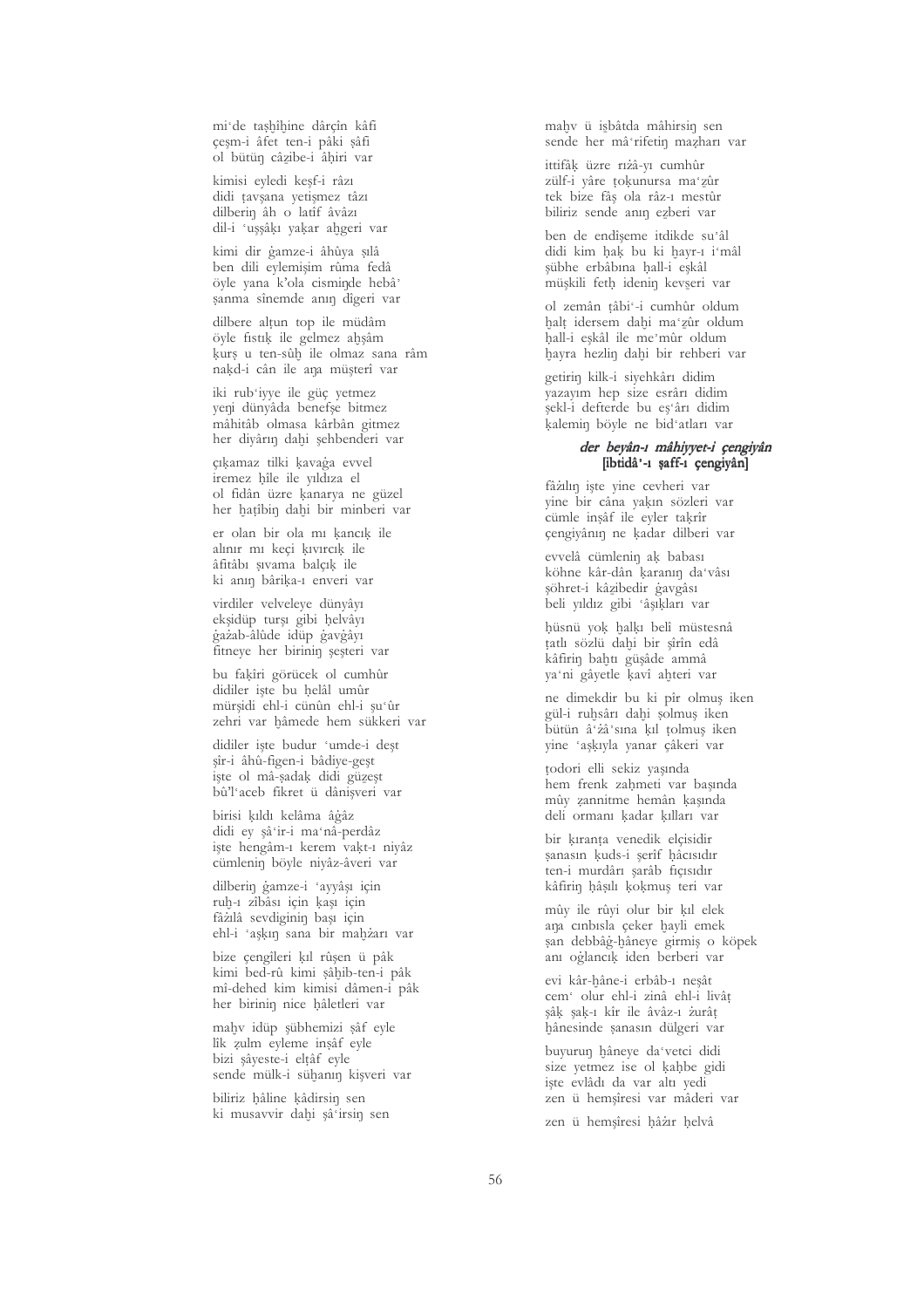da'vet eyler ana â'lâ ednâ kûnu gûyâ ki cehennemdir ana hep gulampârelerin mahşeri var

büyük âfet o güzel yorgâki sîme benzer o vücûd-1 pâki o edâ o reviș-i çâlâki sanma dünyâda anın benzeri var

tavr u endâmına 'âlem meftûn deli evlerdi bizi vakt-i dügün olmasa anda o endâze burun 'âșikin burnuna girse yeri var

goncedir çıkdı dikenden ol zât peder û mâderi ya'ni hırvât nesl-i sûmunda bulunur soltât bâg-bân var bir iki rencberi var

gerçi anton dahi nâzikter idi eli agzına uyar dilber idi taht-1 nåz üzre bir iskender idi iki bin 'âşık ile kışmeri var

yüzüne şimdi sinekler üşmüş la'l-i şîrîne karınca düşmüş o güzellik didigin bir kuş imiş meger ânın dahi bâl û peri var

vâsemen simdi dikenlenmişdir nergis çesmi kefenlenmişdir beli her sîvede fenlenmişdir ana hâlâ dahi çok müşteri var

sikke maḥṣûlü olan rub'îye ne 'ayâr ile ider fahrîye vaslı değmez bana bir nışfiye ne ten-i pâki ne hoș manzarı var

hüsnü nâkış teni nâ-mevzûndur kalbezenler ana hep meftûndur bozulur herkese bir altundur zerdir ammâ iki bin zer-geri var

beni yagmaladı kâfir panayot komadı hâne-i dilde bana yurt o dahi tilki gibi bir deli kurt nâ-sezâ çok reviș-i bedteri var

tilki ammâ ki biraz nâ-dândır postu elden giderir hayvândır beli insâna yakın bir cândır anda bir câzibe-i esmeri var

çengiler şâhı mışırlı güzeli o tenâsüb o kadd-i bî-bedeli raksa girdikçe ider halkı deli katı çok 'âşık-ı hasret-geri var

hoșçadır çehresi hem reftârı ana cözdürme aman salvârı katı çirkin o ten-i murdârı ol yehûdîye yanaşma kîri var

puşt-1 mışrî birisi de şevki böyle sa'ir ile her dem zevki

انت یا سیدی تحتی و فوقی bu tekellümde fesâhetleri var

o dahi cins-i yehûddan dönme ten-i nâ-pâkine hiç el sunma

cîfeye çünki hemâsın konma hâcı manşûr gibi çok ebteri var

pek letâfetli degil hüsn-i latîf o vehûdîvi ne hâcet ta rîf ne cemâli ne de reftâri zarîf beli âvâz-1 cünûn-âveri var

sözümüz vok o civânın sesine bași keldir el uzatma fesine nesine mâ'il olurlar nesine meger anın dahi birkac harı yar

o gümüş tenli olan altun top götü 'uşşâka olur hâzır lop kal asında bulunur dâ'im top ehl-i 'ask icre du'âcıları var

hele 'indimde benim ra'nâdır ermeni olmasa müstesnâdır cümlesinden dir idim a'lâdır katı hoş kıt'a-ı nâzikteri var

nedir ol kıt'a-ı pâk-ı mevzûn ermenide bu hilâf-1 kânûn nedir ol penbe gibi kubbe-i kûn arkasında şanasın minderi var

'askile itme hilâl kasa nigâh bir tutulmuş aya berger ol mâh cismi ismine muhâlif eyvâh dahi andan nice a'lâteri var

beli dârcın gülü bir ser ü sehi o karanfil gibi hâl-i siyehi saçı sünbül dahi nergis nigehi kokladım perçemini 'anberi var

ne cicekdir biliriz tâze fidân çok filiz 'aşladılar ana cihân kuru agaca bulaşdırmam kan iste başında kavak yelleri var

tensûhun râyihâsı câna karîb bütün eczâ-yı ten-i pâki garîb nedir ol turre-i 'anber-terkîb gâliyâ kurșu gibi benleri var

zer-nişân ismi güzel oğlandır bir iki 'âsıkı var havvândır 'aşka bilmem ki neden şâyândır beli isminde fakat bir zeri var

o da zîbâ gibi bir ismi güzel ermenilikde ve lâkin eskal beddir a'żâsı vücûdu mücmel ne edâ var ne dahi zîveri var

beli yıldız gibi yokdur bir mâh âh kuyruklu eger olmasa âh bir felek meşreb ü bî-gâne nigâh katı çok câzibe-i enveri var

bir kamer çehre degildir mehtâb çehresi hâle gibi hâne harâb anı tâ göge çıkarsa ahbâb sanma rûyunda o mâhın feri var

ola meftûnu kanarya cânin o da bir bülbülüdür hûbânın kaldırırmış kuşunu insânın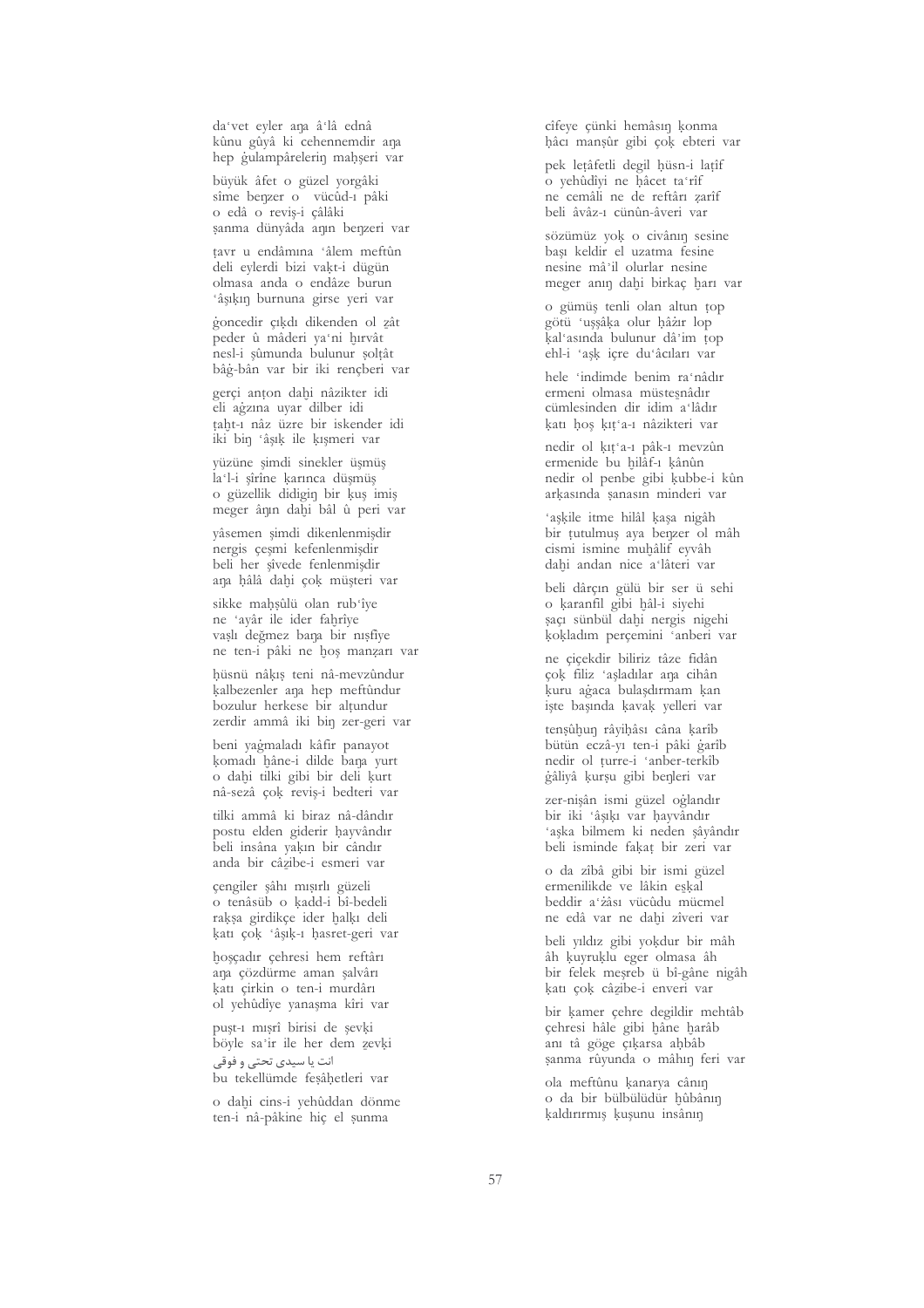bize mum tutduracak peykeri var

kafes-i 'aska atup bî-pervâ anı dola bele erbâb-ı hevâ hayli ötdürdü anı şubh u mesâ nice bin kıssa-ı cân-perveri var

kız mehemmed o da bir âşüfte va'ni hânlarda gezer âlüfte mâlını çünkü virirmiş müfte kahbenin hâsılı yüz bin eri var

kafes içre turamaz bir tûtî olmus âvarelerin meşrûtı dâ'im almaķda du'â-yı lûțî didiler 'illet-i müşkilteri var

yeni dünyâ o da bir külhenidir şekl-i çingânede bir ermenidir teni eshâb-1 kubûrun tenidir üstüh<sup>w</sup>ân üzre hemân bir deri var

gerçi olmuş yeni dünyâ ismi anı zannitme ki medh-i resmi çünkü dünyâya müşâbih cismi cîfedir cîfeye benzer yeri var

șayda gelmez o remîde âhû vahsidir tab'ı o çeşm-i câdû gerden üstünde o müşkîn gîsû sünbül-i çîn ü hatın katmeri var

panayotun küçügü masharadır turresi hem gözü kası karadır ruh-1 zîbâsı güzel ferferedir kâfirin țatlı 'aceb dilleri var

yorgi lâkin kuru bir oglandır sanki hummâ ile bî-dermândır mürdedir sekl-i teni bî-cândır sînede şanki mezâr mermeri var

fistigin cismi belî fistikdir tab'ı fındıkçı gözü açıkdır çeşm-i bâdâmı belî kancıkdır koz karar gamze-i çâpükteri var

kıt'a-ı pâki cihânda mefkûd kangi dilberde o kâmet mevcûd 'avbi ancak bu ki ez kavm-i vehûd kâfirin ta'b-1 habâset-geri var

şâhib-i cezbe degil yorgâki sarılıkdan o ten-i nâ-pâki şöyle zanneyleyesin tönbâki bir şararmış ruh-ı nîlûferi var

hoş fidânım o çubukçu güzeli geçme ol dilberi ol ince belî yâsemen kâmetini söylemeli o kirâs lebler ile zîveri var

turșu hep 'âleme olmuș ser-gâh kîre ileyhünâ olsa nâ-gâh fiçiya dönmüş o 'ifrît-nigâh gözü kanlı şanasın penç eri var

tursunun ficisi olmus medhal eksidir cehresi dâ'im eskal sofra-1 vuslatı helvâ-vı 'asel fiçiya pek de sokulma arı var pandeli 'aşkı ile ben de deli kıt'ada cezbede yokdur bedeli var imis cengilerin bir güzeli melek hüsnün meger iskenderi var

neyleyim ol dahi bir şûfi edâ katre-i bâdeyi içmez hattâ 'âsık-1 zâra söylemez aslâ müte assıb revis-i bedteri var

havf ol hüsn ile ol dildâre vazik ol cezbeve ol reftâre âh ol kıt'a-ı elmas-pâre nâ-tirâsîde 'aceb cevheri var

şûfidir çünkü mezâki teşkîl raksı bilmem nicin itdi tahsîl tâ kenîsâda okusun incîl her mahallin revis-i digeri var

çenginin perdesi işkeste gerek 'ukdesi 'ahdi gibi siste gerek kâle-i vuslatı âleste gerek dahi ceybinde anın sengeri var

dahi her medhe sezâ istavri dil-rübâlıkda müsellem tavrı var imis ehl-i belâya cevri şekl-i perçemde 'aceb ejderi var

küçük anton didigin murdârı budur ol ermeninin ahbârı nâ-becâ cehresi hem reftâri beli zankoç olacak peykeri var

o benefse ne 'aceb zor oldu burc-1 'âșikları moșmor oldu çeşm-i nergis gam ile kör oldu goncenin gibta ile kanderi var

koç olup şimdi kıvırcık oğlan kara manda gibi olmuş elân kuzu dirmiş ana ba'z-ı hayvân ana koyun bir iki serseri var

iki boynuzlusu var ceylânın tab'ı vahşî degil ol hayvânın gamz ider çeşm-i gazâlı anın halka bir nâfe-i nâzikteri var

oțuna benzer ol eski fidân meyve-i vaslı çürükdür elân divemem ana fidân bir orman cinar olmuş nice 'âşıkları var

âfitâbîvla 'aceb kim savasır yüzüne bakmağa gözler kamaşır zâtina bir derece nâz varasır felek-i dilde anın hâveri var

karga hey'etlü kanarya sâkir ne kanarya bu ki baykuş kâfir am uçurma berây-1 hâtır beli vüzünde iki sehperi var

ruhsat-1 vasla rıżâ virdi gazab nedir ol zât-1 halîme bu lakab kâmet û tab'ı mülâyimdir heb egilir herkese bir 'ar'arı var

nâle-i 'aşka sezâ velveledir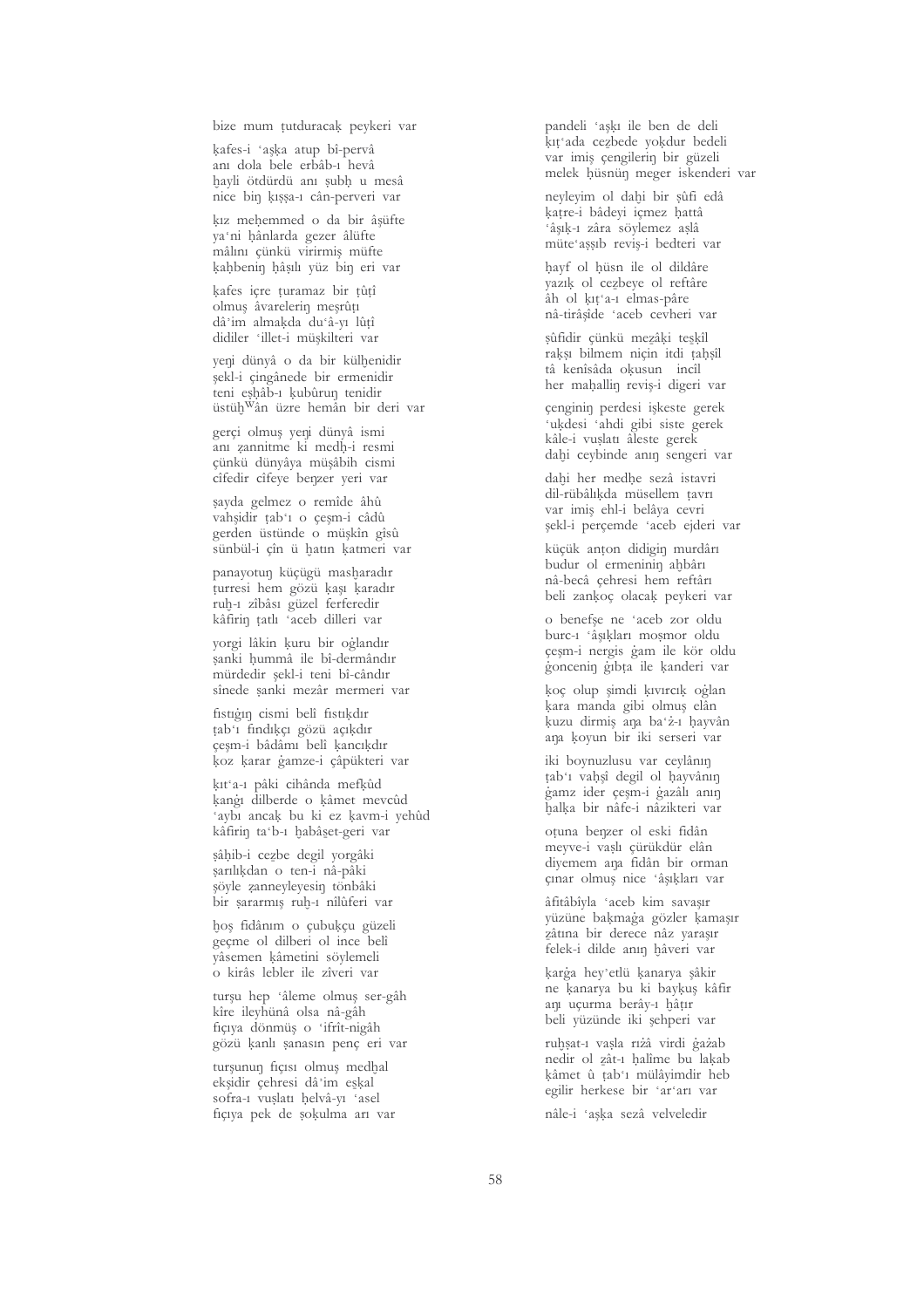ehl-i 'aşka o da bir gâ'iledir raksı bâzîçe degil zelzeledir 'aceb ardında anın lengeri var

nâzikâne ne bu etvâr-1 pesend nedir ol kâmet o hoș serv-i bülend hüsnüne 'âlem olursa dil-bend cân alır cezbe-i cân-perveri var

o beyâż tenli civânim pamuk vumusak penbe gibi bir ma'sûk ana atdırdı nice ehl-i füsûk kavs-1 hallâc gibi kaşları var

kücük âfet beli bir âfet-i cân nice âfet bu ki dilsûz-1 cihân ismine cismi mutâbik cânân cengiler icre hemân ol peri var

bir zemân iște bu cânânım idi mesned-i 'işvede şultânım idi mâlik-i taht-1 dil ü cânım idi nice bir bencileyin leşkeri var

nedir ol çeşm-i siyâh kaşı siyâh nedir ol bârika-ı çehre-i mâh ermeni olmasa eyvâh eyvâh hücneti işte bu kim kâşparı var

ermeni olmasa ammâ o fakîr beni tâ hasra dek eylerdi esîr belki hep halkı iderdi teshîr öyle bir cezbe-i zûr-âveri var

### [hâtime-i manzûme-i fâzıl]

sühanımda nefs-i haydarî var țab mun hâme gibi kanberi var zülfikârım vine bu hâmemdir hışn-ı ma'nâdan anın hayberi var

iste bu nâmevi itmâm itdi mâ-huve-l-vâkı'a i'lâm itdi haķķ ile cümleyi ilzâm itdi cânib-i hâkdan anın yâveri var

kâżi oldu bu nizâ'a hâme sulhe yârânı yatırdı nâme harf-i zâ'id komadı i lâme buna kulbaşıların mahżarı var

cümle vârân ne güzeldir didiler hırz-ı cân olsa mahaldir didiler bize destûr-1 'ameldir didiler sihre benzer nice ma'nâları var

irdi pâyâna kalem âhengi ber-taraf eyledi yârân cengi oldu manzûmesi bir kavl-i çengi iste kırk üc sayılır dilberi var

raksa girdi kalem-i nükte-sinâs ana yogurtculuk itdi kırtâs seyrine çıkdı anın penç havâs vine meclisde tarla-1 teri var

oldu me'zûn kalemin surnâsı başladı rakşa sühan ma'nâsı bu kâġaz-hâne dügün şahrâsı bir 'aceb 'arşa-ı pehnâ-veri var

sarılır hâmeye hep ma'nîler sanki kaytân oyunu taklîd ider tutar riste-i nazmi o ceker her birinin reviș-i hoșteri var

hezl ile kilk-i sivâh-1 rüsvâ 'âlemi kırdı geçirdi hâlâ 'arab oyununa çıkmış gûyâ taze mazmûn gibi bir kışmeri var

işte hep çengileri oldu mastûr ba'd-ez-in eylemesin kimse gurûr dest-i 'uşşâka bu hüccet memhûr fâzılın işte kavî defteri var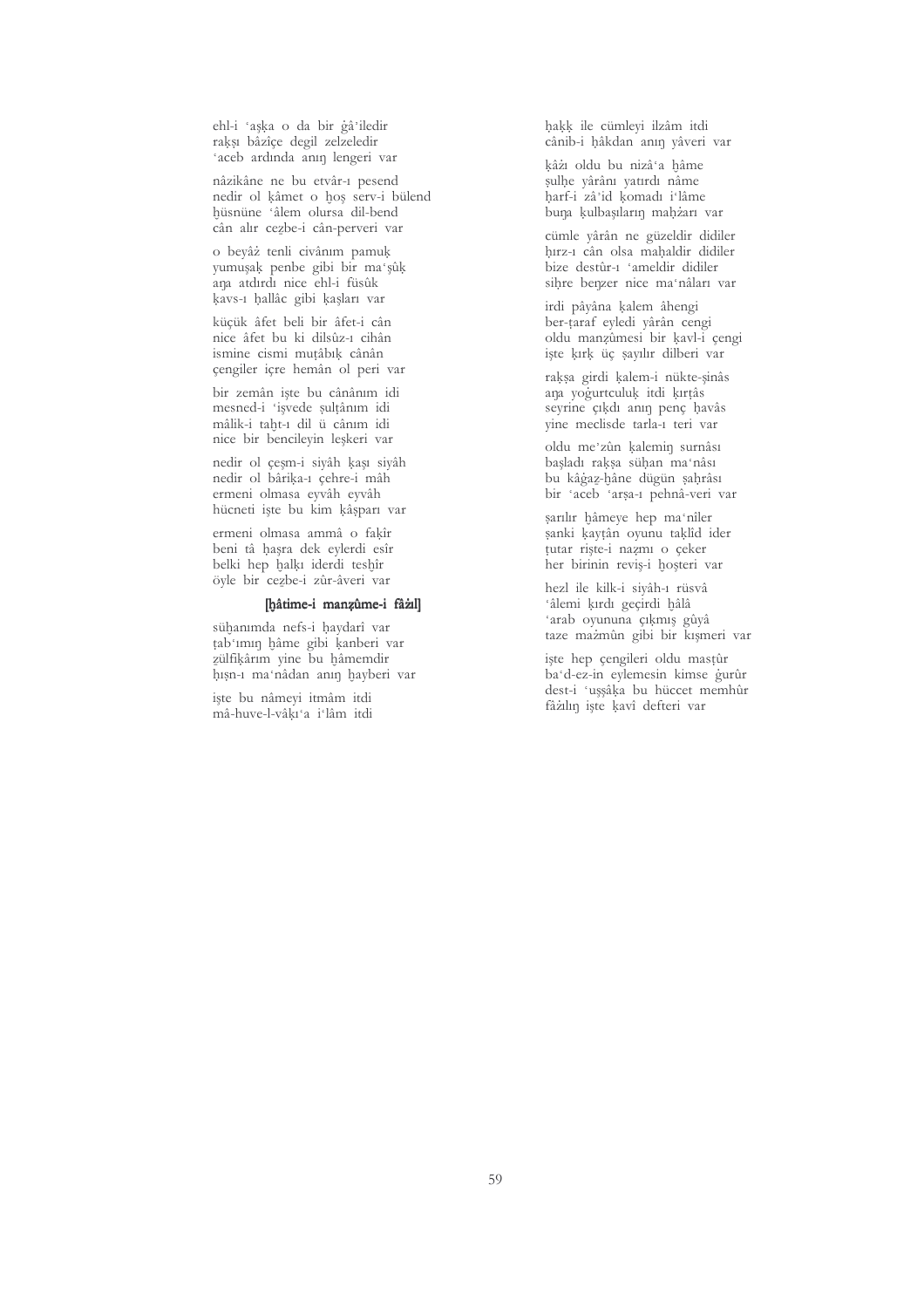# **Appendix B**

#### The Kaside On Poetry

#### Sünbül-zâde Vehbî

The Kaside On Poetry Written By Imperial Order And Decree During The Grand-Viziership Of Halil Paşa In Order To Ridicule And Admonish Those Poets Of This Age Who Speak Nonsense

1. True poetry ought be the poetry of the Great Holy Verses; the greatest of poems ought be that written on the Page of Miracles.

2. He is a poet into whose heart, like the heart of Hassan the inspiration of Gabriel, Trusted Spirit, whispers the poetic.

3. He is called lord of the dominion of eloquence, whose pen inscribes the signature of poetry on the royal patent of his imagery.

4. Let his coruscating thought, like Abraham, Interlocutor of God, show the White Hand (Yed-i Beyza) of poetry from within the garment-fold of meaning.

5. His life-enhancing breath, like that of Jesus, ought revive poetry with spirit-bestowing speech.

6. The stream of his verse should flood forth so that Hizr and Iskender might trade the flow of his poetry for the Water of Eternal Life.

7. Through the essence of his pearlscattering speech, may the atoms of the raw matter of poetry find loveliness of form in this world.

8. Let his nature be a shining mirror, so that from it the parrot of poetry may learn to recite the Mantikü't-Tayr.

9. Would they call his verses a string of pearls, whose heart was not an ocean of talent, whose nature was not the grain of sand that is the seed of pearls.

10. Unless it has been refined in the crucible of the goldsmith of thought, the silver of meaning cannot accept the stamp of poetry.

11. None would look on its face if the radiance of colorful imagery were not rouge on the heart-stealer of poetry's cheek.

12. If his breast is not pure like a polished mirror, would poetry's reflections appear in beautiful form therein?

13. He who, with knotted heart, is not intimate with the Divine unraveling, will never discover the fine points of poetry.

14. If a trace of love's flame remains in the censer of the heart, then the ambergris of poetry will spread its fragrance all about.

15. Unless it is pure, like ruddy wine in the bottle, then a colorful verse can never become the crystal bead of poetry.

16. Drinkers like Câmî and Nâbî know this well: intoxication with poetry's wine is a unique kind of joy.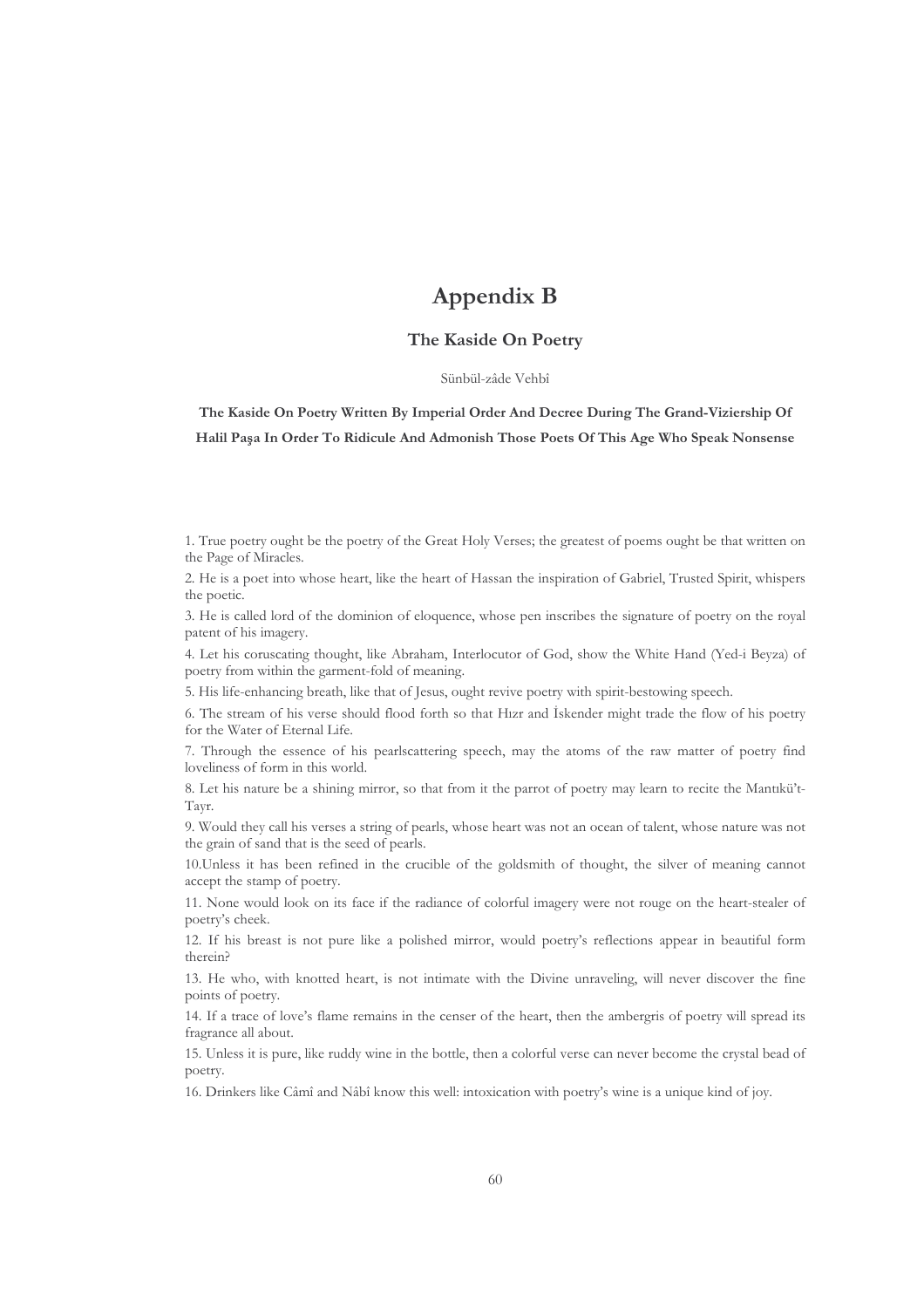17. By capturing the land of meaning with the army of thought, the Dârâ of poetry displays his glory and might.

18. With the quickness of his wit, he makes his tongue-sword into a shining scimitar of poetry on the battlefield of verse.

19. Those not born to it can never consort with virgins of wit, if poetic excellence does not give power to natural disposition.

20. The peerless pearl of poetry lies in the ocean's nacred heart of wisdom; it is not to be found in every breast.

21. Imagination's eye should wander over untrodden paths as the foot of poetry ought to pass along the untravelled road.

22. Nor with one or two words like airy nonsense can vain prattlers become the speech-adorners of poetry.

23. How can those be called by the name of "poet" who, in the dark of night, have never seen the dream of poetry once in their lives.

24. For the poet who does not have a valid claim to poetry, this title is given on false authority.

25. Let him who would versify a gazel study its science first, if he hopes for poetry saying "I wish I had a poem."

26. Only when science and poetry are conjoined in sense can the ignorant versifier be one with the learned poet.

27. First he should be skilled in signification's art that he might know the delicate, hidden point of poetry's meaning.

28. Metaphor and metonymy, the real and the figurative flow endlessly through the riverbed of poetry.

29. Without knowing the most lovely form of a simile's aspect, to what shall the heart adorning face of poetry be compared?

30. The Hüma of poetry needs the two great pinions of Arabic and Persian, that it might fly high.

31. Let it fly, like the Phoenix, with the Eagle of the heavens. Let its orbit extend to the sublime zenith of poetry.

32. It is true, the lot of poets is not a happy one; the Pleiades of poetry ascended with inauspicious Saturn.

33. But we should not presume to complain of poetry that eloquence caused the oppression of the sphere.

34. If only fate would take mercy, desist in its torment; is there anyone left worthy of honor, wise in the subtleties of poetry?

35. A regiment of ill-spoken poets with unfortunate pen-names have brought about the ignominy of poetry with disgraceful verses.

36. The rhythmical measures of poems are determined on scales. These days the rhymes of poetry are weighed out in shops.

37. So many poetic rhyme-seekers have satisfied themselves merely with love and passion in the way of Aşık Ömer.

38. Today the rare, resplendent pearl of poetry's essence, God help us, has been turned into the songs of Geyherî

39. The beyt they build resembles Harabi's dwelling of talent. So many builders of poetry have ruined verse at its very foundation.

40. Most of their incoherent babbling is fervid nonsense; one wonders if the poets have caught a fever of poetry.

41. They have become afflicted with the ailment of metrical constipation. Let the physician of poetry come and give them laxatives.

42. Each winnows a remel meter from a hecez, and makes the wind of his talking into a storm of poetry.

43. By the four waves their speaking's icy wind has aroused, the heavenly bark of poetry is tossed and founders.

44. They attempt to write satire before they even know the alphabet, as though they would be warriors on the battlefield of poetry.

45. They know nothing of rhymed prose, rhymed verse, and metrical speech; nor do they know muhammes, murabba, or müsenna.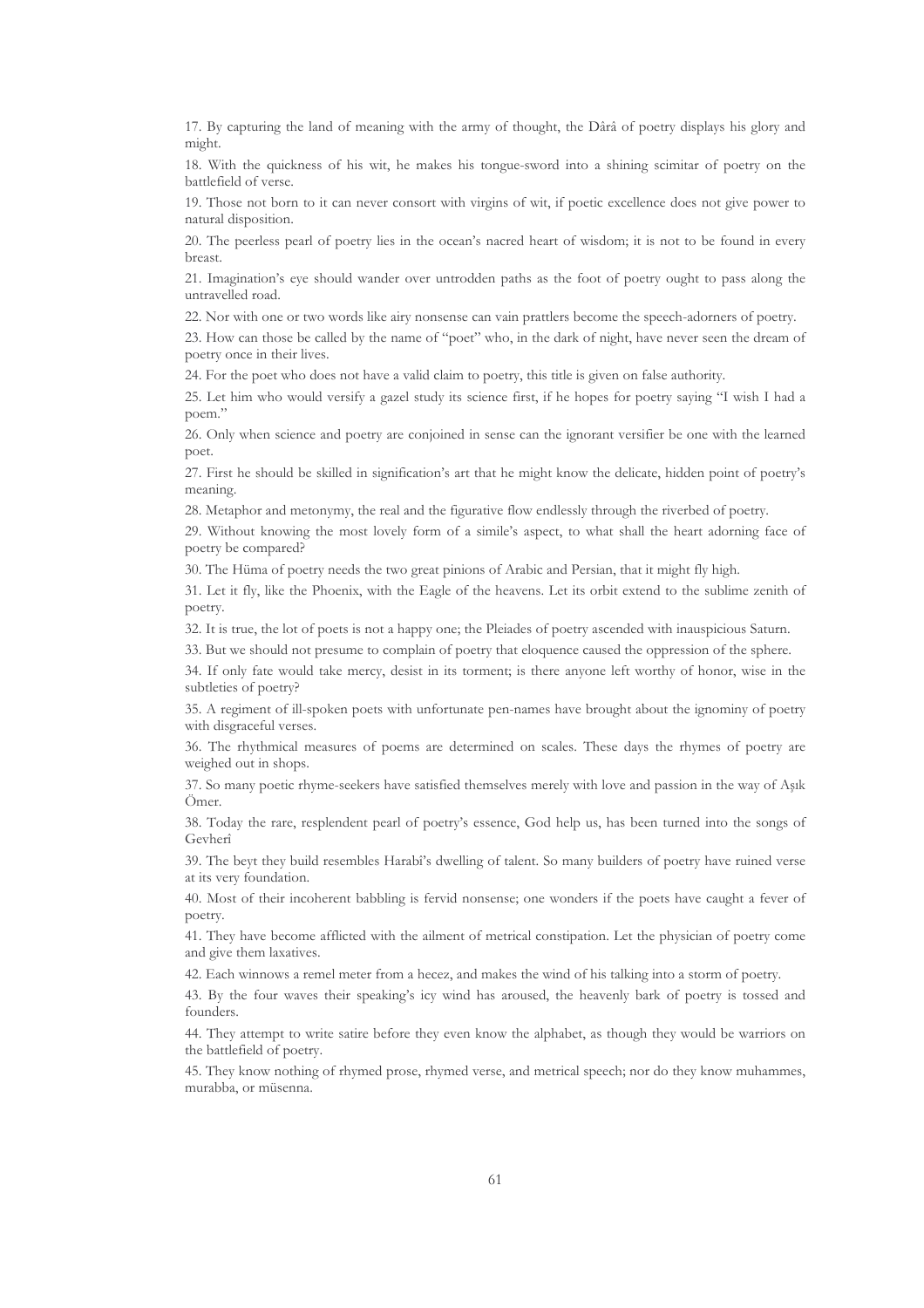46. Some of them write mana and some of them, in the valley of the Turkmen, compose yelellâs like the Karaoglan kayabaşısı

47. Speaking of the tavern's wine, the young, attractive boy, like drunken Bekrî they have become ornaments in the wine-temple of poetry.

48. Again they drift to the fervor of moth and candle, and the night-adorning taper of poetry is ignited by zeal

49. And in springtime, with odes of spring, of rose and nightingale, in the end, the worn-out spring is clad from head to toe in poetry.

50. If hair is mentioned, so many of the meaning-crazed and poetry-bewildered lengthen the chain of speech about madness.

51. As for the requirement that one tell the tale of Kays, what can I say? Has mad Mecnûn become wedded to the Leylâ of poetry?

52. Even though the helva of poetry be fresh and sweet, after a while talk of Ferhâd and Şîrîn grows bitter.

53. What beauty is there in alluding so much to Yusuf that it might tear the Züleyhâ of poetry's curtain of modesty.

54. Without spending any of their lives studying grammar at the medrese, some loutish students pass as professors of poetry.

55. Drinking soup from the master of the soup-kitchen's bowl, they suppose themselves capable of explicating the highest pinnacles of poetry.

56. Now and again they play on their broken pens as on a trumpet, but even if they had the wind, they'd still play crudely on poetry's pipe.

57. Like a child at his letters, one cannot produce a chronogram correctly; though he make a thousand calculations, it yet escapes poetic sense.

58. By his own reckoning he makes up a spontaneous riddle, and the poor wretch thinks he has produced a poetic enigma.

59. Should they try to inscribe their writing as a scar on poetry's adamant heart, they are using ignorance to carve a die in marble.

60. Fine points of meaning in the art of enigma are a special thing. He will never see that rare delicacy, who is blind to poetry.

61. The market price of chronograms has dropped to sixty paras, and poetic goods have gotten cheap in the hazaar.

62. So many unfit, beggarly, panhandler-natured folk turn begging into capital when they try to compose poetry.

63. No difference remains between a poet and a beggar on the street, and writing poetry has become a product of imploring and pleading.

64. They rushed through the doors of the great saying "I have a gazel" and the exalted threshold of poetry has become a beggar's gate.

65. Whenever someone dies, they carve a chronogram on the gravestone; they make the corpses of poetry into cönks and tomârs for the resurrection.

66. In short, they have polluted the world with chronograms; they have written corrupt, nasty, nonsensical poems.

67. Battâliyye has become the place for such papers. In every house, there is a sack or two of poetry.

68. When a new religious festival rolls around, they trot out an old kasîde, and find a pretext, old or new, for getting gifts for poetry.

69. They've turned verse into paper calendars for the fast and hand out gifts of poetry to everyone on Ramadan.

70. In this manner they sit at the helvâ table, as though they brought the sweet date of poetry as a fastbreaking morsel.

71. We are ashamed to say, "We too are poets," so much has the elegant face of poetry been disgraced.

72. They discovered the ancients' works as a treasure, and plundered poetry like a bunch of thieves.

73. Saying it is only translation, rewording, inadvertent co-creation; so do many robbers of poetry's masters try to cover up their sins.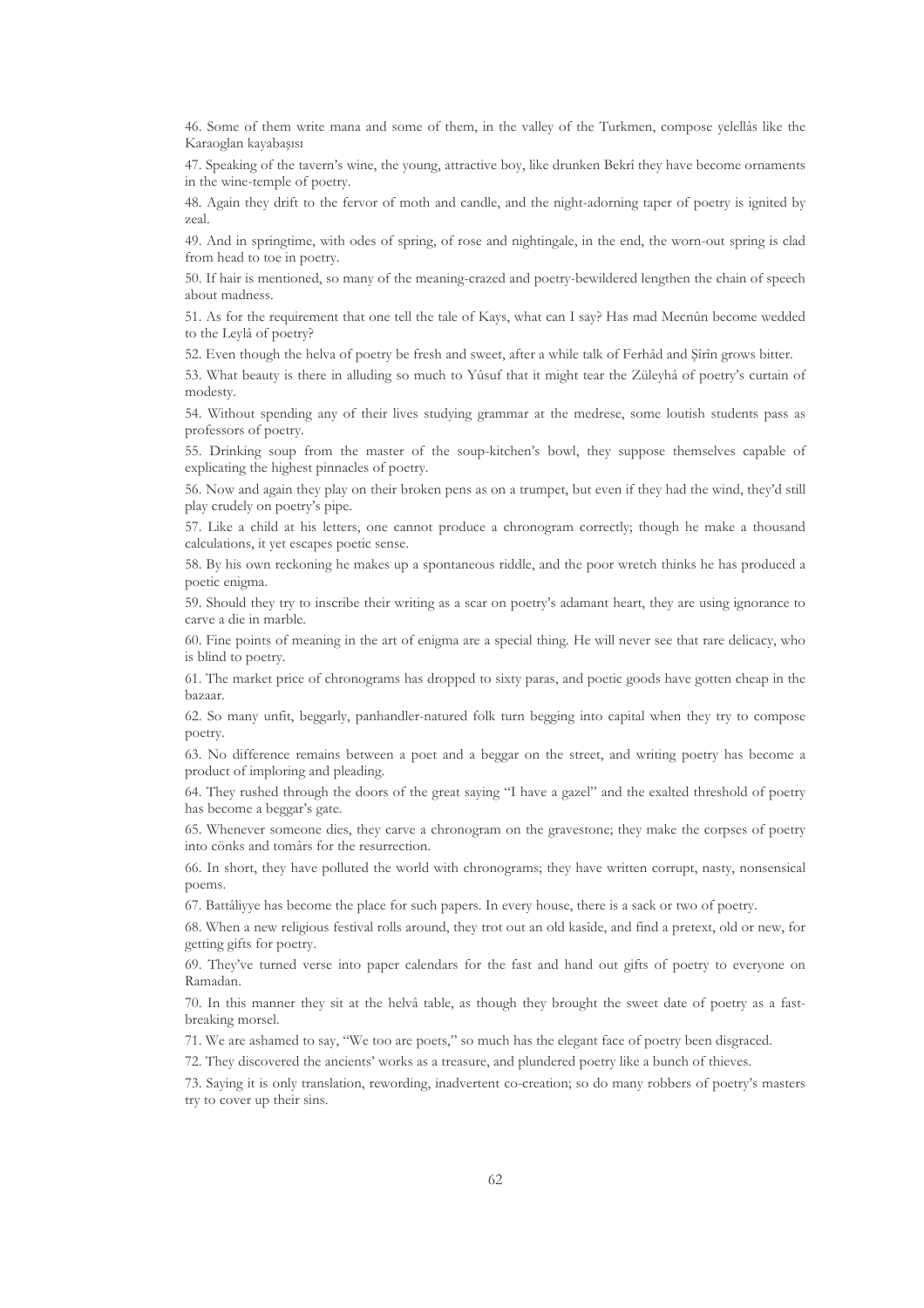74. The punishment for stealing verse is to have the tongue cut off; this is the canonical decision of poetry in the law of eloquence.

75. He is such an ass, up to his knees in the mire of stupefaction; in such a state he could never journey the wilderness of poetry.

76. The candy-eating parrot of poetry would not take in its mouth a chewed-over expression, though it were made of refined sugar.

77. The tall, slender body of poetry cannot be dressed in used conceits, and display its attractive airs in second-hand clothes.

78. Some of them, like an Iranian ahond, saying bes ki, compose poetry in the Persian language.

79. Novices who don't even recognize their errors, in setting the pillars of signification, pass for Sâ'ibs and Rüknîs of poetry.

80. Saying bûd for "was," mîsheved for "becomes," bâshad for "let be," âmedshod for "come and go," he thinks his absurd poems to be Persian.

81. He supposes the broken and bandaged verse he bound together to be lovely poetic lyrics sung in İsfahân.

82. They turned their kerre-nây pens into the seh-nây of poetry, and started to blast the notes of âșirân-1 acem.

83. Each of them passes for a knight in the jousting lists of eloquence; no matter, the swift-footed steed of poetry is lame and lazy.

84. Those who have not gone to Iran and drunk the tea of poetry cannot make their words a freshet of imagery with mere chatter.

85. If those innocent of poetry saw such prattlings, they would shrug it off to absolve themselves of blame.

86. What a shame that one who doesn't yet know Turkish well should bring forth poetry in the Persian and Arabic manner.

87. Let them just put on the Persian Cap in the manner of Iran and become the Koca Mîrzâ of poetry in the city of Tebrîz.

88. Gûy-ı Çevgân of poetry is a different game! What would it mean to perform a display of poetry like a team from Persia?

89. The gold-woven goods of Iran are of another kind; gilded poetry like this does not appear in Ottoman lands

90. These poets, merely seeking adventure, lust after the daughters of Persian metaphors; now, the sons of poetry are born bastards!

91. Should they know a couple words of Chaghatay, they pass for Nevâyî and think themselves heirs to the khans of poetry on the Kipchak Steppe.

92. Some of them, who make verse into a child's plaything, are the mid-wives of words, some the fathers of poetry.

93. Someday this sort will yet again make appearance; vagrant gossips wandering the lanes and plains of poetry.

94. Sâbit, the learned master of poetry, once cast stones of reproach saying: "There is a poet under every cobblestone of the street."

95. If only he could see what has emerged from the cracks; now a pack of poetryhounds wander the pavements.

96. Let these alphabet reciters go to the hodja and be read over. Let them go to school and learn the letters of poetry.

97. Let those new to poetry write poems in imitation of me, for every word of mine is the great text of noetry.

98. My talent mirrors the inspiration of God's bounty; to me has been revealed the hidden secrets of poetry.

99. My breast is filled with the royal pearls of conceits; my tumultuous and seething heart is the source of poetry's ocean.

100. Bâkî, after hearing of my fame in the lands of the after-life, realized that no residue of poetry would be left to him.

101. Perhaps Nefi would have understood poetry's profit and loss, if he had come and presented his poetic goods to me.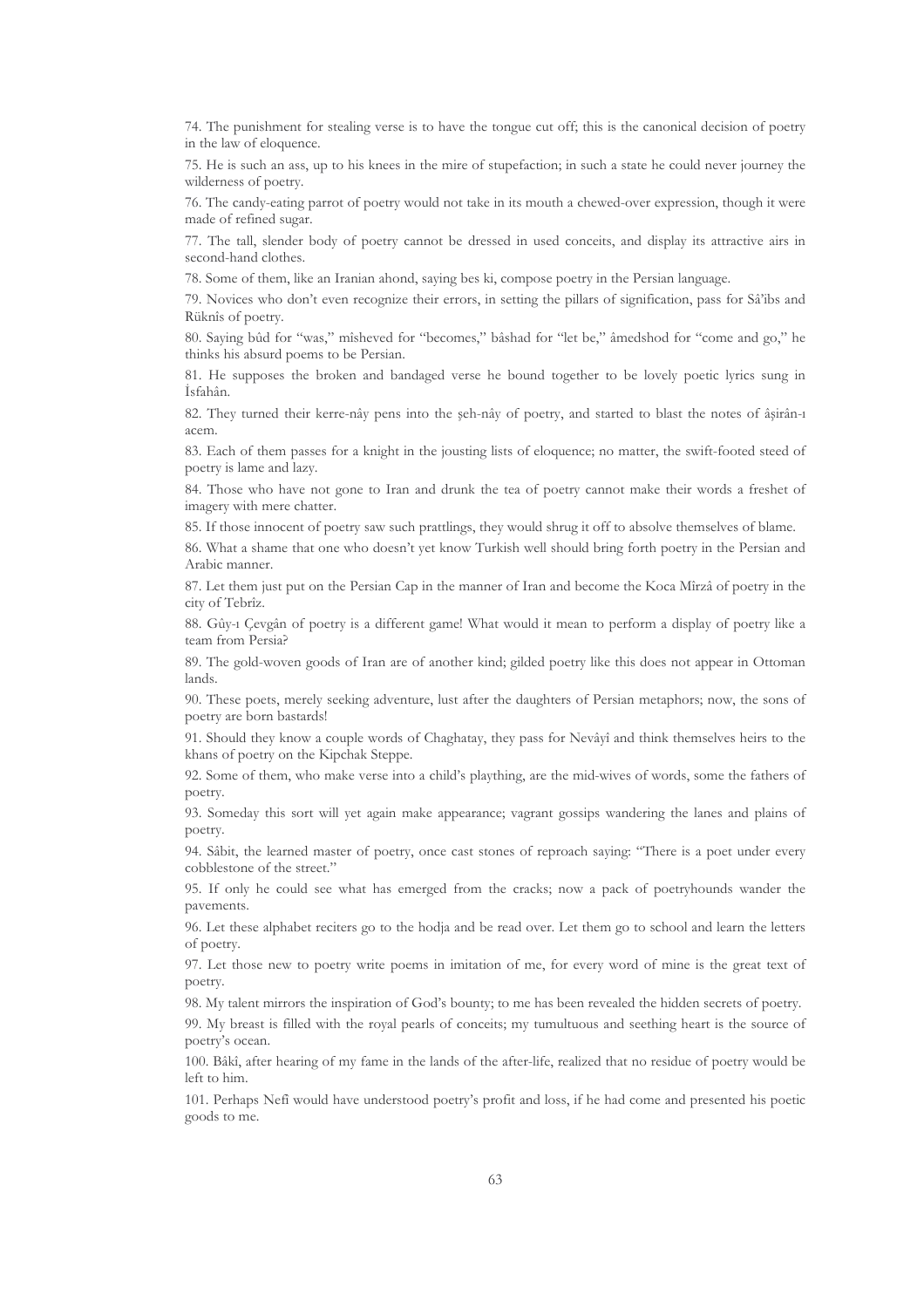102. In order to prove myself I went to Sirâz and engaged in a battle of poetry with the boastful Urfi.

103. By mutual agreement, when we took it to court, Kutb-1 Sirâzî, the learned, was made judge of poetry.

104. There, Hâfiz and Sa'dî became my competent witnesses, and it was judged in my favor, that I satisfied the claim to poetic skill.

105. What wonder that I am famed as the divine Vehbî; the gifts of poetry to me are the gift of divinely granted talent.

106. My inborn nature is that of an eloquent nightingale. What remedy is there that I am ever encaged in grief?

107. Alas, I am become speechless and mute from the reproaches of enviers; let the enemies of poetry who silenced me be struck dumb.

108. Enough is enough, whether for advice or chat or spat, all this clamor of the "hey" and "ho" of poetry.

109. With a heart-adorning, joy-bringing verse, let us now embellish the tumult of poetry in the lover's manner.

110. Now let us render a verdict and bring this lawsuit to an end; let this gazel be sure proof of acquittal in the matter of poetry.

111. When she lowers her eves coquettishly, even if there's no singer of verse, still that eloquent eve makes allusion to poetry.

112. Her mouth is like a charming vial of ruby, and when she speaks, precious pearls of poetry are scattered everywhere.

113. As I recall the graceful gait of her tall body, however extravagantly I praise her with poetry, it is not too much.

114. They say she promised my rivals a kiss from her lips; I asked her about it but she revealed not a word.

115. Tonight I set upon her in earnest that she should submit to my words, but all the way 'til morning she never gave in to words.

116. She is an artful oppressor and intelligent heretic, but never does she pay heed to words from the feckless lover.

117. Oh Vehbî, I am dumb-struck in describing her ruby lip; I know that her tiny mouth is no place for words.

118. Oh Grand Vizier, pardon me that I have been so bold, and have written a poem of delicate jesting.

119. God forbid! Would I dare, without your license, to compose poetry in a self-laudatory mode?

120. It was only my aim to educate the poetasters, that they might know what the high degree of poetry is.

121. Like the Karamanlu, the journeyer in the wilderness of poetry is certainly in need of guidance to the Kaaba of verse.

122. Otherwise, it is not my aim to throw up in their faces those wretched ones' faults, those buffoon-faces of poetry.

123. Give gifts, Sir, without attending to good or bad; the leaven of fame is the generous giving of gifts for poetry.

124. So the Bermekî, one of them would not attend to good or bad, even should a band of eloquenceeroders come out of the desert.

125. As he let them take a purse to revivify their hearts, the community of the pure Arabs of poetry would say "long life to you!"

126. In your high position, may you be successful and in good health, and may those who adorn panegyrics of poetry be masters of eloquence.

[Silay, Kemal. Nedim and the Poetics of the Ottoman Court: Medieval Inheritance and the Need for Change. Bloomington, Indiana: Indiana University Turkish Studies Series, 1994: 215-223]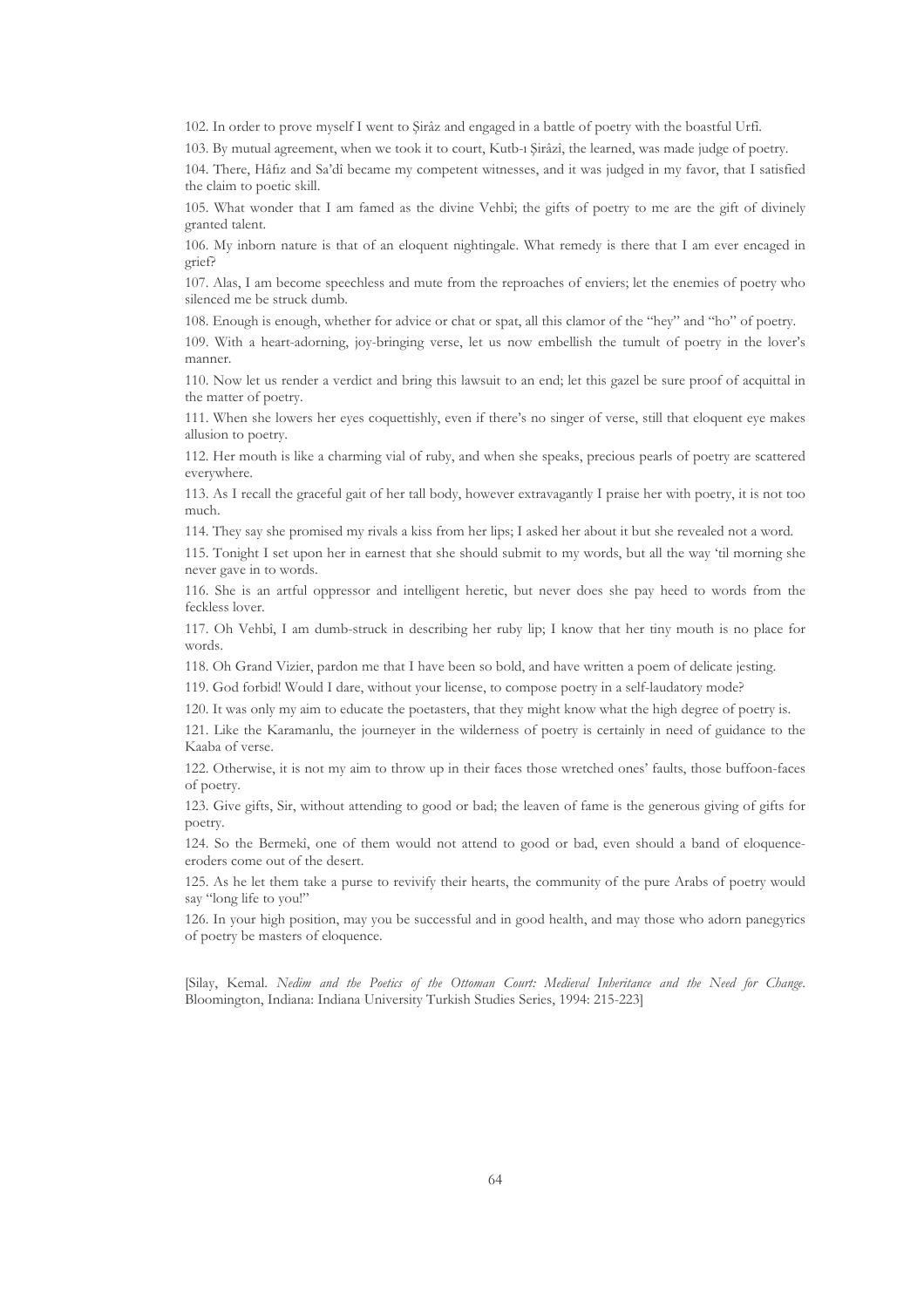## Appendix C

## قصيده كلاميه

## که در صدارت خلیل پاشا برای نصح و استهزای شاعران هزیان کوپان عصر با امر و اراده انشاد کرده است

[kasîde-i kelâmiyye ki der sadâret-i halîl pasa berâ-vi nush u istihzâ-vi sâ irân-i hezevân-gûyân-i 'asr bâ emr ü irâde inşâd kerde est]

sühan oldur ki ola âyet-i kübrâ-vı sühan sâ ir oldur ki anın kalbine hassân gibi husrev-i mülk-i sühan ana denir kim kalemi çeke menşûr-ı hayâlâtına tugrâ-yı sühan eylese şa'şa'a-ı fikreti manend-i kelîm dem-i 'îsâ gibi enfâs-1 hayât-efzâsı hıżru iskenderi sîr-âb ide cûv-1 nazmı cevher-i nuțķ-1 güher-bârı ile 'âlemde țab'-1 âyîne-i işrâk ola tâ kim andan nazmina silk-i cevâhir mi denir olmavanin pûte-i zergeh-i endîşede kâl olmıyacak kimse bakmaz yüzüne tâb-ı hayâl-i rengîn sîne mir ât-1 mücellâ gibi sâf olmazısa micmer-i dilde olursa eser-i âteș-i 'așk humm-1 endîşede şahbâ gibi şâf olmıyacak anı câmî gibi nâbî gibi rindân anlar ceyș-i fikrile alup memleket-i ma'nâyı rezm-gâh-ı sühana tîğ-ı zebânın eyler mehrem-i bikr-i mezâmîn olamaz nâ-ehlân sadef-i sîne-i dervâ-vi ma arifde olur sapa vâdîleri seyrân iderek çeşm-i hayâl yohsa mânend-i hevâyî bir iki güfte ile nice șâ ir divü ta bîr olınur anlara kim sâ irivyet ana isnâd-1 mecâzîye çıkar tâlib-i nazm-1 gazel 'ilme calıssun evvel 'ilm ü şi'r ikisi ma'nâda mürâdifler iken evvelâ 'ilm-i ma nânîde mahâret lâzım isti ârât u kinâyât u hakîkatla mecâz ahsen-i şûret-i vech-i şebehi bilmeyicek fârisî ve 'arabîden iki şeh-bâl ister ide mânend-i hümâ nesr-i felekle pervâz șu arânın da belî tâli'i mes ûd olmaz sebeb-i cevr-i felek hüsn-i makâl oldı diyü bir de cevr itmese farzâ felek insâf itse bir alay şâ'ir-i nâ-muntazam-ı bed-mahlas vezn-i es'ârı terâzûlara vaz' itmişler iktifå eylediler meslek-i 'âsık 'ömere gevherî güftesine döndü bugünlerde meded

yazıla şafha-1 i'câzda a'lâ-vı sühan nefha-1 rûh-1 emîn eyleye ilkâ-yı sühan ceyb-i ma'nâda nümûne yed-i beyzâ-yı sühan ede bir nutk-1 revân-bahş ile ihya-yı sühan eylese âb-ı hayâta bedel icrâ-yı sühan hüsn-i sûret bula efrâd-1 heyûlâ-yı sühan mantıkuttayr okuya tûtî vü bebgâ-yı sühan dili dervâ-vi hüner tab -1 güher-zâ-vi sühan sîm-i ma'nâ olamaz kâbil-i tamga-yı sühan olmasa gâze-i ruhsâr-1 dil-ârâ-yı sühan hüsn-i sûret mi bulur anda mezâyâ-yı sühan neşr eder râyihasın 'anber-i sârâ-yı sühan nazm-1 rengîn olamaz zîver-i mînâ-vi sühan baskadır nes'e-i keyfiyyet-i sahbâ-yı sühan gösterir şevket ü dârâtını dârâ-yı sühan tîzî tab ile şemşîr-i mücallâ-yı sühan takviyyet virmeyecek tab'a mezâyâ-yı sühan yohsa her dilde bulınmaz dür-i yektâ-yı sühan reh-i nâ-refteyi geşt itmelidir pâ-yı sühan herze-gûyân olamaz nâțika-pîrâ-yi sühan şeb-i 'ömrümde henûz görmeye rü'yâ-yı sühan bilmeye ol ki hakîkatle mu'eddâ-yı sühan leyte si'rî divü eylerse temennâ-vi sühan bir midir şâ'ir-i nâ-dân ile dânâ-yı sühan bilmege nükte-i ser-beste-i ma'nâ-vı sühan dâ imâ olmadadır cârî-i mecrâ-vi sühan neye teşbîh olınur vech-i dil-ârâ-yı sühan tà ki pervâz-1 bülend eylese ankâ-yı sühan ola cevlân-gehi tâ evc-i mu allâ-yı sühan nahs-1 ekberle tulu'itdi süreyyâ-yı sühan yokdur ancak yüzümüz itmege şekvâ-yı sühan var mı ikrâma sezâ nükte-şinâsâ-yı sühan nazm-ı rüsvâyî ile eyledi rüsvâ-yı sühan tartılur şimdi dükkânlarda mukaffâ-yı sühan 'ask u sevk ile nice kâfiye-cûyâ-yı sühan gevher-i nâdire-i lü'lü'-i lâla-yı sühan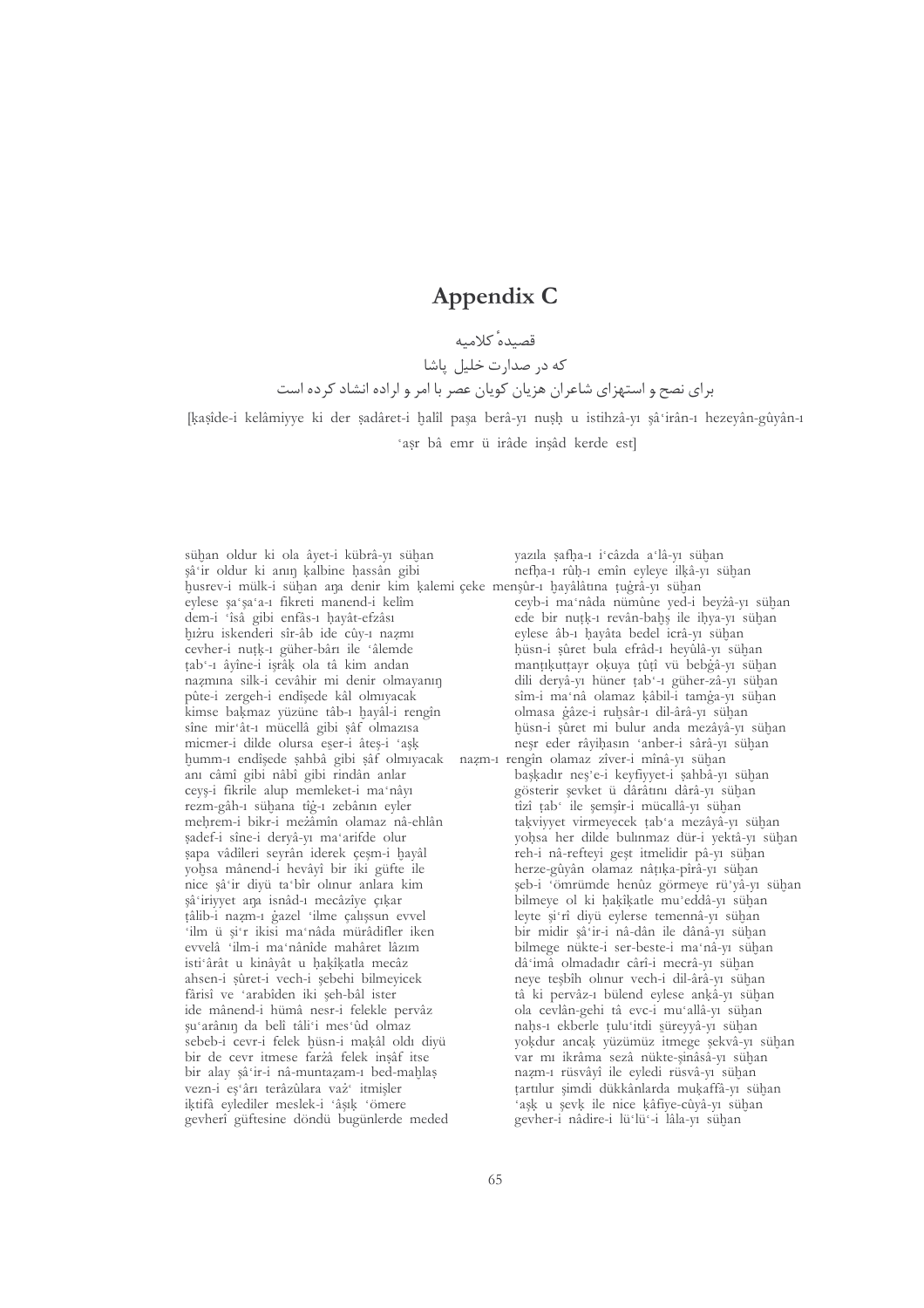hâne-i țab'-1 harâbî gibidir yapdıgı beyt ekserî halt-1 kelâmın hezeyân-1 mahmûm 'illet-i kabż-1 'arûżîye dûçâr olmışlar her biri bahr-i remel bahr-i hezecden savurup çâr-mevc-i eser-i sarsar-1 güftârından çalışur hicve dahi harf-ı hecâ bilmez iken ne müseccâ<sup>®</sup> ne muķaffâ ne kelâm-ı mevzûnne muhammes ne murabba<sup>®</sup> ne müşennâ-yı sühan kimi mânâ kimi vâdî-i türkmânîdir mey-i meyhâne ile mugbeçeyi yâd iderek sûz-1 pervâne ve sem a tolasurlar gâhî nev-bahâr olsa bahârivve-i gül bülbül ile zülf anılsa uzadur bahs-i cünûn silsilesin mültezem menkıbe-i kays ise bilmem ne dimek telh olur sohbet-i şîrîn ile ferhâda dahi hüsni var mı bu kadar yûsufi telmîh iderek çâk ola perde-i nâmûs-ı züleyhâ-yı sühan sarfa sarf eylemeyüp medreslerde 'ömrün kas'a-1 şeyh-i 'imâretden içüp çorbayı ötdirir gâhîce boru gibi çatlak kalemin tıfl-ı ebced gibi târîh-i rekîkin idemez uydurup kendü hisâbınca hemân ta miyyeye zann ider yapdı o bî-çâre mulammâ-yı sühan sikkeyi cehl ile mermerde kazar ol rakâmın itseler nakşını dâğ-ı dil-i hârâ-yı sühan başkadır 'ilm-i mu'ammâda mezâyâ-uyı nükât narhı altmıslığa indi hele târîhlerin nice nâ-ehl-i gedâ-țiynet-i sâ'il-meșreb kalmadı şâ'ir ile farkı hemân cerrârın taldılar bâb-ı kibâra gazelim var diyerek kim vefât itse kazup seng-i mezâra târîh hâsılı 'âlemi târîh ile telvîs itdi câygây oldı o kâğıdlara battâliye 'îd-i nev gelse hemân köhne kasîde getürüp veni eski bulur esbâb-ı 'atâyâ-yı sühan eyleyüp şi'ri varak-pâre-i imsâkiyye bu tarîk ile çöker sofrâ-ı halviyyâta sâ iriz biz de divüsöylemege ar ideriz kudemânın bulup âsârını gencîne mişâl selh ü ilmâm u tevârüd divü sonra çalışur sirkat-i şi'r idene kat'-ı zebân lâzımdır öyle hardır vahal-ı hayret olan bî-ser ü pâ agzına almaz eger kand-ı mükerrer olsa köhne mazmûn giyüp ol câme-i müsta'mel ile 'acem âhundu gibi ba'zısı da bes ki iyü vaż'-1 erkân-1 ma'anîde hatâsın bilmez bûd u mîseved ü bâsed ü âmedsod ile żann ider bagladığı nazmı sikeste-beste tutdurup ya'nî 'aşîrân-ı 'acem perdelerin her birisi fâris-i meydân-1 belâgat gecinür kurı lâf ile sözin cûy-ı hayâl eyleyemez görse bu herzeleri tebri'-i zimmet ile ne hacâlet ki henüz bir eyü türkî bilmez bir 'acem börki geyüp bârî 'acem şeklinde gûy-1 çevgân-1 sühan başka oyundur ne dimek başka örnekde olur kâle-i zer-befte-i 'acem mâ'il-i duhter-i mazmûn-1 'acem bul-hevesân şimdi mâder-be-hatâ togmada ebnâ-yı sühan çağatayca iki söz bilse nevâyî geçinüp și ri bâzîce țiflâne iden eșhâșin bir zamânda vine bu tarza zuhûr evlivecek kaldırım taşları altında birer şâ'ir var h<sup>w</sup>âceye gitsün okutmaga bu ebced-h<sup>w</sup>ânlar başlasun mektebe varsun da elifbâ-yı sühan nev-sühanlar bana taklîd ile yazsun sühanı tab'ım âyîne-i ilhâm-1 füyûzât-1 husâ dürr-i seh-vâr-1 mezâmîn ile memlû sînem isidüp söhretimi mülk-i bekâda bâkî belki fehm eyler idi sûd u ziyân-1 sühan gitdim isbât-i vücûd itmegicün sîrâza bit-terâdî varıcak mahkemeye olmış idi

yıkdı nazmı temelinden nice bennâ-yı sühan 'acabâ țutdı mı şâ'irleri hummâ-yı sühan vetisüp tenkıyeler itsün etıbbâ-yı sühan rîh-i enfâsın ider fırtına-fersâ-yı sühan gark olur sarsılarak fülk-i felek-sâ-yı sühan sanki merdâne olur dâhil-i heycâ-yı sühanz karaoglankavabasısı velellâ-vı sühan oldılar bikrî gibi mey-kede-pîrâ-yı sühan tuttsur gayret ile sem -i seb-ârâ-vi sühan 'âkıbet köhne bahâr oldı ser-â-pâ-yı sühan nice dîvâne-i ma nâ nice şeydâ-yı sühan izdivâc itdi mi mecnûn ile leylâ-yı sühan ba'dezin tâze vü ter olsa da helvâ-yı sühan geçinür ba'z-ı yobaz softâda monlâ-yı sühan zann ider kâbil-i te'vîl ola zırvâ-yı sühan nefesi itse çalardı kaba surnâ-yı sühan bîn hisâb itse yine dâhil-i ma'nâ-yı sühan görmez ol rikkat-i nâdîdeyi 'amâ-yı sühan pek ucuzladı bu bâzârda kâlâ-vı sühan ceri sermâye ider eylese imlâ-vi sühan müntec-i cerr ü su'âl oldı kazâyâ-yı sühan oldı sâ'il kapusı dergeh-i vâlâ-yı sühan cöng ü tomârın ider mahşere mevtâ-yı sühan nice murdâr u mülevves hezevân-lâ-vi sühan her konakda bulınur bir iki torbâ-yı sühan ramażânda tagıdur halka hedâyâ-yı sühan nuķl-1 iftâra getürmiş gibi hurmâ-yı sühan oldı rüsvâ bu kadar şûret-i zîbâ-yı sühan itdiler cümle harâmî gibi yagmâ-yı sühan 'aybını setre nice düzd-i tüvânâ-yı sühan böyledir şer'-i belâğatde fetâvâ-yı sühan bu revişle olamaz bâdiye-peymâ-yı sühan lafz-ı hâyîdeyi tûtî-i şeker-hâ-yı sühan sîvesin gösteremez kâmet-ibâlâ-yı sühan fârisî lehcesi üzre ider insâ-vı sühan 'acemîler geçinür sâ'ib ü rüknâ-yı sühan fârisî oldu şanur yapdığı saçma-yı sühan isfahânda okinur beste-i ra'nâ-vi sühan kerre-nâ-yı kalemin eyledi şeh-nây-ı sühan leng ü lûk olsa nola esb-i sebük-pâ-vı sühan içmeyenler 'ameistâna varup ây-1 sühan vakasın silker idi ehl-i teberrâ-vı sühan tarz-1 tâzî vü derîde ide peydâ-yı sühan şehr-i tebrîzde olsun koca mîrzâ-yı sühan 'acem âlâvı gibi göstere âlây-ı sühan rûmda çıkmaz anın gibi mutallâ-yı sühan deşt-i kıpçakda şanur kendüyi kalgây-ı sühan kimisi söz ebesidir kimi bâbâ-yı sühan herze-gerdân-1 ser-i kûce vü sahrâ-vi sühan diyü taş urmışıdı sâbit-i dânâ-yı sühan ki benim her sühanım nüshâ-yı sühan bana keşf oldı bu şûretle hafayâ-yı sühan dil-i pür-cûs u hurûsum ser-i dervâ-vı sühan anlamış kalmadığın ana bekâyâ-yı sühan gelse 'arz eylese nef'î bana kâlâ-yı sühan eyledim 'urfî-i fehhâr ile eaveâ-vi sühan kutb-1 şîrâzî-i 'allâmemüvellâ-yı sühan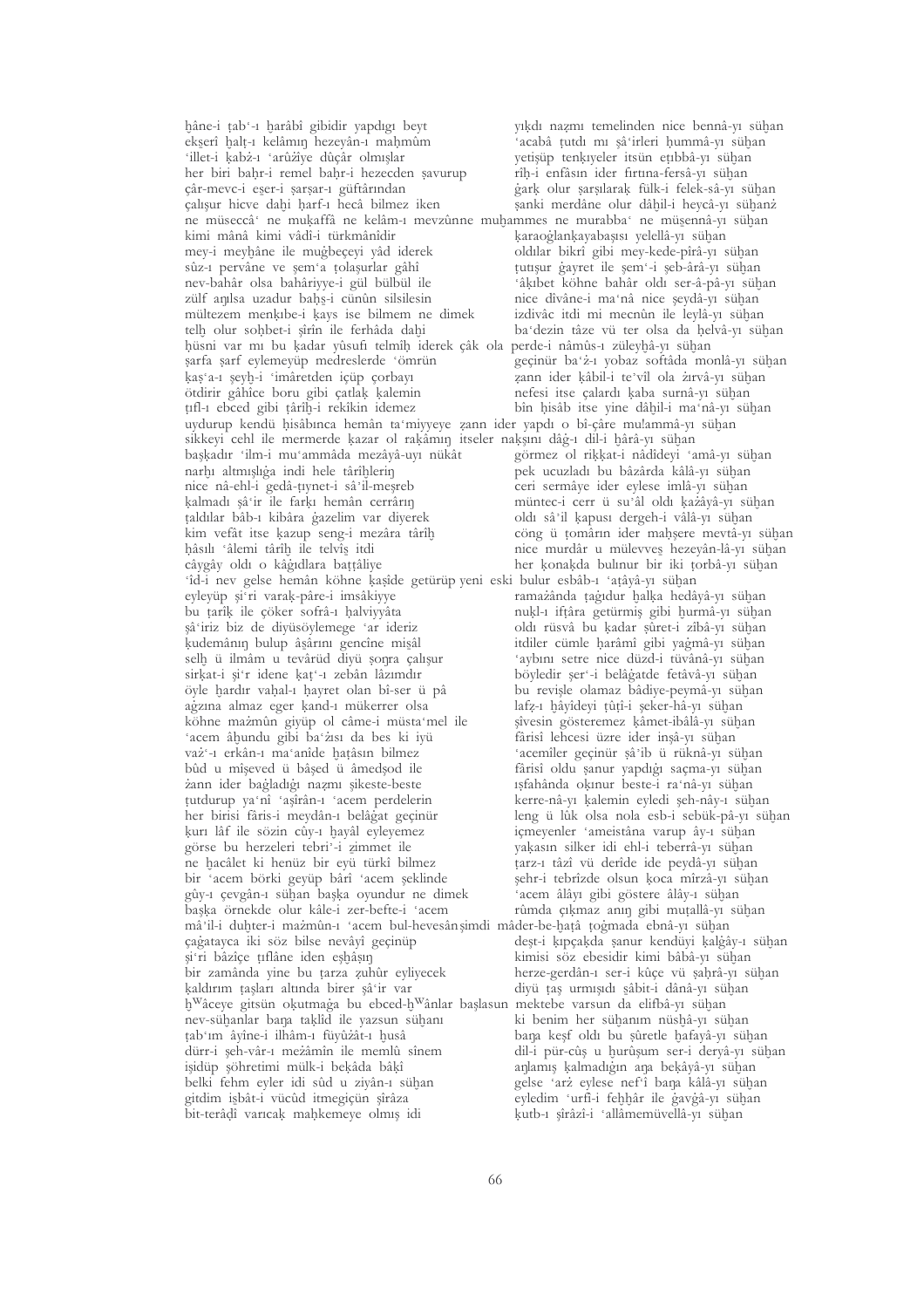șâhid-i 'adlim olup hâfiz u sa'dî anda hükm olundı bana ehliyyet-i da'vâ-yı sühan hibedir mevhibedir bana 'atâyâ-yı sühan nola vehbî-i ilâhî diyü meşhûr olsam çâre ne böyle kafes-bend-i gam oldum kaldım tutalım tab'ım imiş bülbül-i gûyâ-yı sühan ta n-1 hussâd ile dem-beste vü lâl oldum âhebkem olsun beni hâmûş iden a dâ-yı sühan yetişür nuşh ise de lâf ise gavgâ ise de bu kadar gulgule-i hûy-1 sühan-hâ-yı sühan simbi bir nazm-1 dil-ârâ-vı neşât-âver ile 'âşıkâne olalım velvele-ârâ-yı sühan gayri faysal virelim fârig olup da vâdan olsun işte bu gazel hüccet-i ibrâ-yı sühan süzilüp nâz ile olmazsa da gûyâ-yı sühan vine ol cesm-i sühan-gû ider îmâ-vı sühan deheni hokka-i vâkût-1 letâfet gûyâ nutka gelse saçılur lü'lü'-i lâlâ-yı sühan sîve-i kâmet-i bâlâsını vâd itdikce vakısur her ne kadar eylesem itrâ-vi sühan bûse va'd eylemiş agyâra lebinden dilber aradım ağzını hîcitmedi ifsâ-yı sühan söze yatsun ditü pek üstine düşdüm bu gicesubha dek olmadı bir dürlü pezîrâ-yı sühan o cefâ-pîse ve bâbî-i sühan-fehm ammâ eylemez 'âsık-ı bî-çâreden isgâ-yı sühan vehbiyâ lâl olurum vasf-1 leb-i la linde dehen-i tengi dgildir bilirim cây-ı sühan âșafa 'afv ki ma'zûr olup itdim böyle vâdî-i hezl-i zarîfânede imlâ-vi sühan ruhsatın olmasa cir'et mi iderdim hâşâ tavr-1 fahriyye ile itmege inşâ-yı sühan müteşâ irleri ancak garazım terbiyedir anlasunlar ne imiş rütbe-i vâlâ-yı sühan karamanlu gibi elbette delîle muhtâc ka be-i nazma giden bâdiye-peymâ-yı sühan yohsa bî-çârelerin yüzlerine 'aybın urup maksadım itme degil masharâ-sîmâ-yı sühan nîk ü bed bakma efendim yine in âm eyle mâye-i şöhret olur bezl-i 'atâyâ-yı sühan bermekîler dahi bakmaz idi nîk ü bedîne gelse çölden bir alay laklaka-fersâ-yı sühan surresin kapdırup ihyâ-yı kulûb itmedikçe bi-hayâtik dir idi ma'şer-i 'arbâ-yı sühan sadr-1 rif atde hemân devlet ile sag olasın olsun erbâb-1 sühan mahmidet-ârâ-vi sühan

[Sünbül-zâde Vehbî. "kaşîde-i kelâmiyye ki der şadâret-i halîl paşa berâ-yı nuşh u istihzâ-yı şâ'irân-ı hezeyân-gûyân-1 'aşr bâ emr ü irâde inşâd kerde est" Divan. Kahire: Bulak, t.v.: 113-118.] [The poem can be also found: Silay, Kemal. Nedim and the Poetics of the Ottoman Court: Medieval Inheritance and the Need for Change. Bloomington, Indiana: Indiana University Turkish Studies Series, 1994: 136-143.]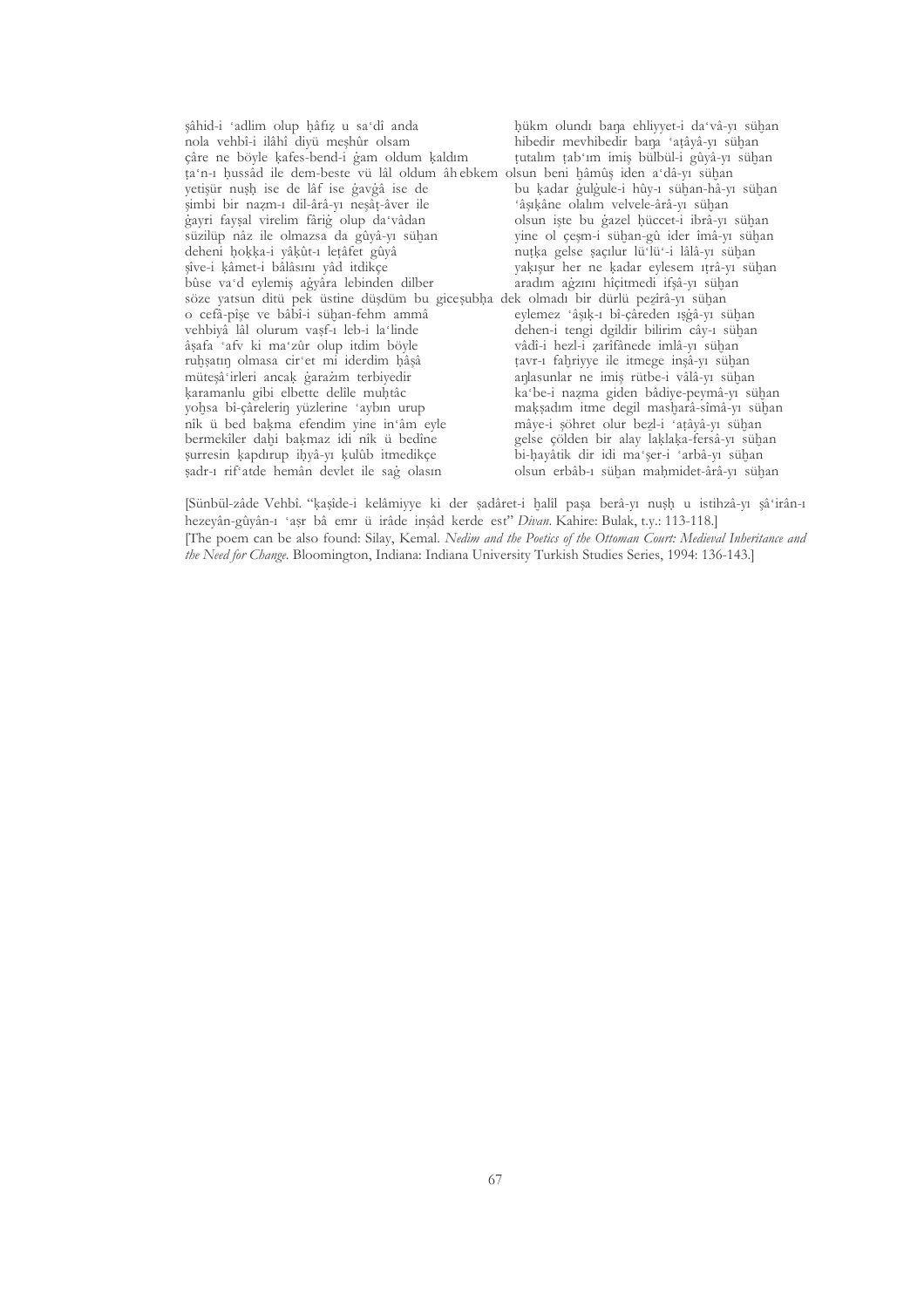## **Appendix D**

hezliyyât sürûrî

sakalım vasfına kıldım tasağımdan âğâz taşağım olmasa hâlâ şakalım olmaz idi sakalım böyle uzun taşağım kanbûr fitne enbânı taşağım kaba ahmak şakalım sakalım fart-1 nevâziste tasağım ohsar karnı sis haste tasağım ana yorğan sakalım şakalım meyli füzûndur taşağımdan turfe sakalımla tasağım va'd-i mülâkât etmiş taşağım şakalım kılsa nola âmîziş sakalım etdi tenezzül taşağım bendesine sakalım sadre cekip vardı tasağım asağı sakalım yüzde taşağım sikimin altında şakalım tâ ki takındı taşağımla edebin sakalımdan utanıp sakladı kendin taşağım sakalım kendüyü koyverdi taşağım cekdi tasagımla sakalım torbalı göynekdendir kırşehirli şakalım kargılı türktür taşağım sakalım dögmege saklar taşağım ser deste taşağım üzre şalındıkca yukardan şakalım tasagim kus gibi sekmis sakalim calisina sakalım ak taşağım debbeder ammâ ki vine şakalım yayılır etrâfa taşağım çekilir tasagımla sakalım var suya batmaz bedenim beykoza gitdi taşağım şarıyâra şakalım sakalım çünki hakikatde tasağım gibidir fark olunmaz taşağımla şakalım kılca velî taşağımla şakalımdır iki şahş-ı mû-sâb vapagacı taşağım oldu kıtıkcı şakalım şakalım döndü ketâna taşağımdır fûrça şakalım kıllı barakdır taşağımdır kirpi sakalım gerçi mübârek tasağım oldu habîs bak sakalım arasında nice yatar taşağım koç yigitdir taşağım çok kocamışdır sakalım nâm verdi şakalımla taşağım dünyâya sakalımla tasağımdır tasağımla sakalım

şanma kim puşt azalıp şimdi çoğaldı muğlim etdi muglimle varis 'azm-i sikis-hânede pust pîş-i muglimde meger puşt uzanır yatar imiş daldırıp kîrini muğlim gice puştun götüne puşt kim muğlimi gördükde salardı kuyruk tıkayıp kûnun osurtmaz idi muğlim puştu

tasagımdır sakalım bahsin eden tül ü dırâz sakalım sanki olunmuş taşağımdan efrâz tasagim olsa 'aceb mi sakalımdan haylâz żidd iken oldu sakalım taşağımla hem-râz tasagımla hezlle doğrar sakalım üzre piyâz sakalım üstüne titrer taşağım eyle nâz şanki mahmûd şakalım taşağım ana ayâz tasagımla sâkalım eyler o va'di incâz taşağım sifle-i dûndur şakalım sifle-nevâz taşağım da şakalım pâyın öpüp kıldı niyâz tasagımdan sakalım eyledi rütbe ihrâz vechi var olsa sakalım taşağımdan mümtâz taşağım oldu şakalımla mahâsin-perdâz tasagim tasra cikardı sakalım verse cevâz sakalım ben gibi loşdur taşağım tîr-endâz sakalım da tasağım da degil ehl-i erbâz taşağım da katı nobrân sakalım da nâ-sâz tasağım yâvuz efendi sakalımdan da yobâz sanırım kim taşağım karğa sakalım şeh-bâz sakalım kessem eder belki taşağım pervâz sakalım kâgıd uçurmakda tasağım kus-bâz esdigin görse sakalımla taşağım poyrâz sakalımdır bana yelken taşağımdır tonbâz taşağımdan şakalım hakkında yapsam elgâz taşağım sakalım gibi desem sanma mecâz taşağım yumru bölündü şakalım oldu dırâz şakalımla taşağım ya'ni degildir kazzâz ne 'aceb olsa sakalımla taşağım enbâz ben taşağımla şakalım tararım günde biraz taşağım saydına etmekde şakalım tek ü tâz sakalımla tasağımdır sanasın mîs u gürâz taşağım kara donuzdur ki şakalım ana sâz gerci baksan sakalım vası tasagımdan az sakalım belde köroğlu taşağımdır ayvâz beni tanzîr-i bahâyî de kılan herze-tırâz

çoğalıp puşt ana nisbetle azaldı muğlim 'âkıbet puşt öne geçdi gerü kaldı muğlim puşta göt vermegi öğretdi domaldı muğlim puştun üstünde biraz uykuya daldı muğlim tutdu puştun götüne kîrini şaldı muğlim puşt kapatdı kunun ağzına bunaldı muğlim